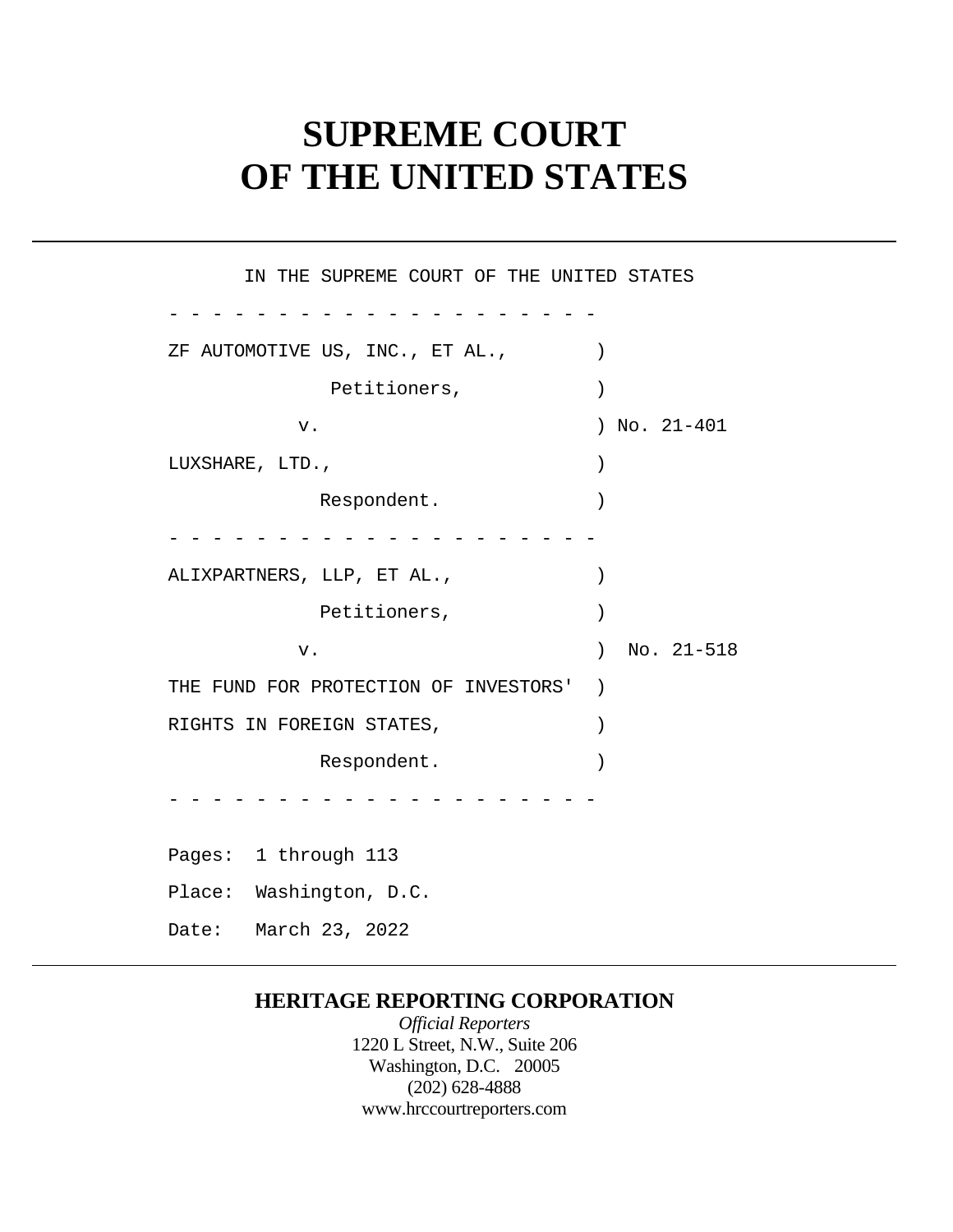1

1 2 3 4 5 6 7 8 9 10 11 12 13 14 15 16 17 18 19 20 21 22 23 24 25 - - - - - - - - - - - - - - - - - - - - - - - - - - - - - - - - - - - - - - - - - - - - - - - - - - - - - - - - - - - - IN THE SUPREME COURT OF THE UNITED STATES ZF AUTOMOTIVE US, INC., ET AL.,  $\qquad$ Petitioners,  $)$  v. ) No. 21-401 LUXSHARE, LTD., ) Respondent. ALIXPARTNERS, LLP, ET AL.,  $\qquad \qquad$ Petitioners,  $)$  v. ) No. 21-518 THE FUND FOR PROTECTION OF INVESTORS' ) RIGHTS IN FOREIGN STATES,  $($ Respondent. Washington, D.C. Wednesday, March 23, 2022 The above-entitled matter came on for oral argument before the Supreme Court of the United States at 10:00 a.m.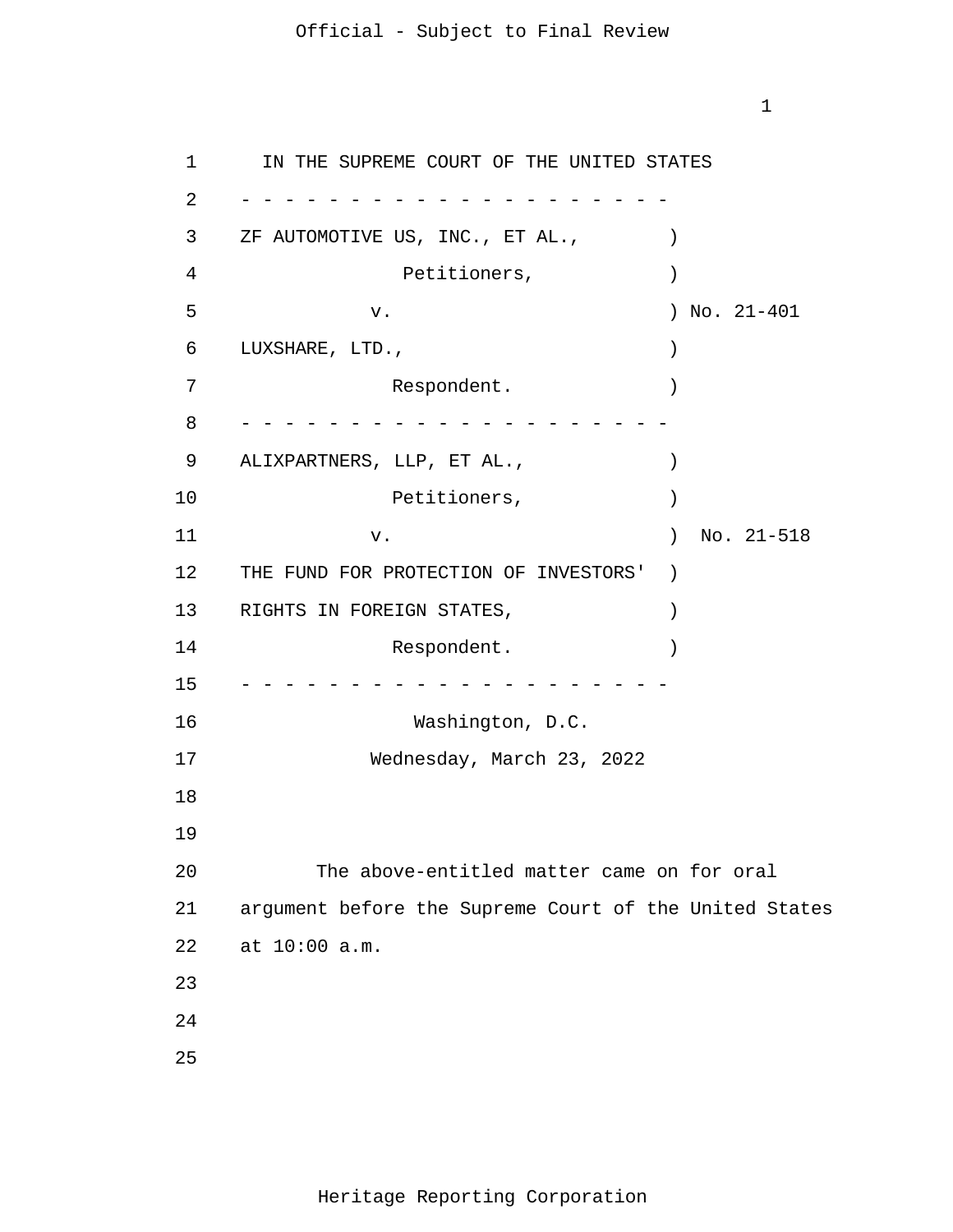```
2
```

```
1 
      APPEARANCES:
```

```
2
```

```
3 
 4 
 5 
 6 
 7 
 8 
 9 
10 
11 
12 
13
14 
15
16
17
18
19
20
21
22
23
24
25
       ROMAN MARTINEZ, ESQUIRE, Washington, D.C.; on behalf
           of the Petitioners in 21-401. 
      JOSEPH T. BAIO, ESQUIRE, New York, New York; on behalf
           of the Petitioners in 21-518.
       EDWIN S. KNEEDLER, Deputy Solicitor General,
           Department of Justice, Washington, D.C.; for the
           United States, as amicus curiae, supporting the 
          Petitioners. 
      ANDREW R. DAVIES, ESQUIRE, New York, New York; on 
          behalf of the Respondent in 21-401. 
      ALEXANDER A. YANOS, ESQUIRE, New York, New York; on 
          behalf of the Respondent in 21-518.
```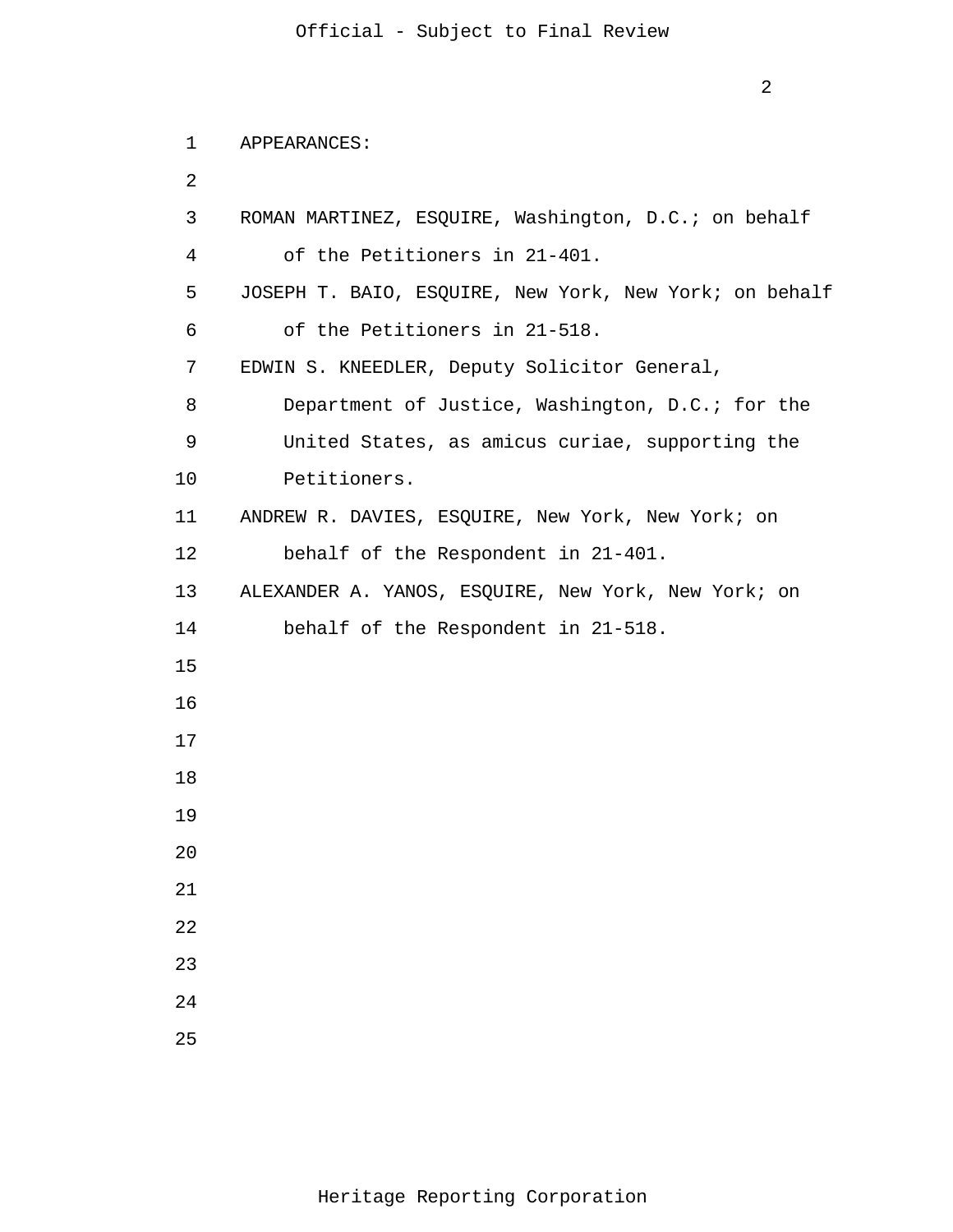```
1 
 2 
 3 
 4 
 5 
6 
7 
8 
9 
10 
11 
12 
13 
14 
15 
16 
17 
18 
19 
20 
21
22
23
24
25
                     C O N T E N T S
      ORAL ARGUMENT OF: PAGE: 
     ROMAN MARTINEZ, ESQ.
          On behalf of the Petitioners in 21-401 4
      ORAL ARGUMENT OF:
      JOSEPH T. BAIO, ESQ.
           On behalf of the Petitioners in 21-518 28
      ORAL ARGUMENT OF:
      EDWIN S. KNEEDLER, ESQ. 
          For the United States, as amicus 
          curiae, supporting the Petitioners 50 
     ORAL ARGUMENT OF: 
     ANDREW R. DAVIES, ESQ. 
          On behalf of the Respondent in 21-401 77 
    ORAL ARGUMENT OF: 
     ALEXANDER A. YANOS, ESQ. 
          On behalf of the Respondent in 21-518 94 
     REBUTTAL ARGUMENT OF: 
     ROMAN MARTINEZ, ESQ. 
         On behalf of the Petitioners in 21-401 109
```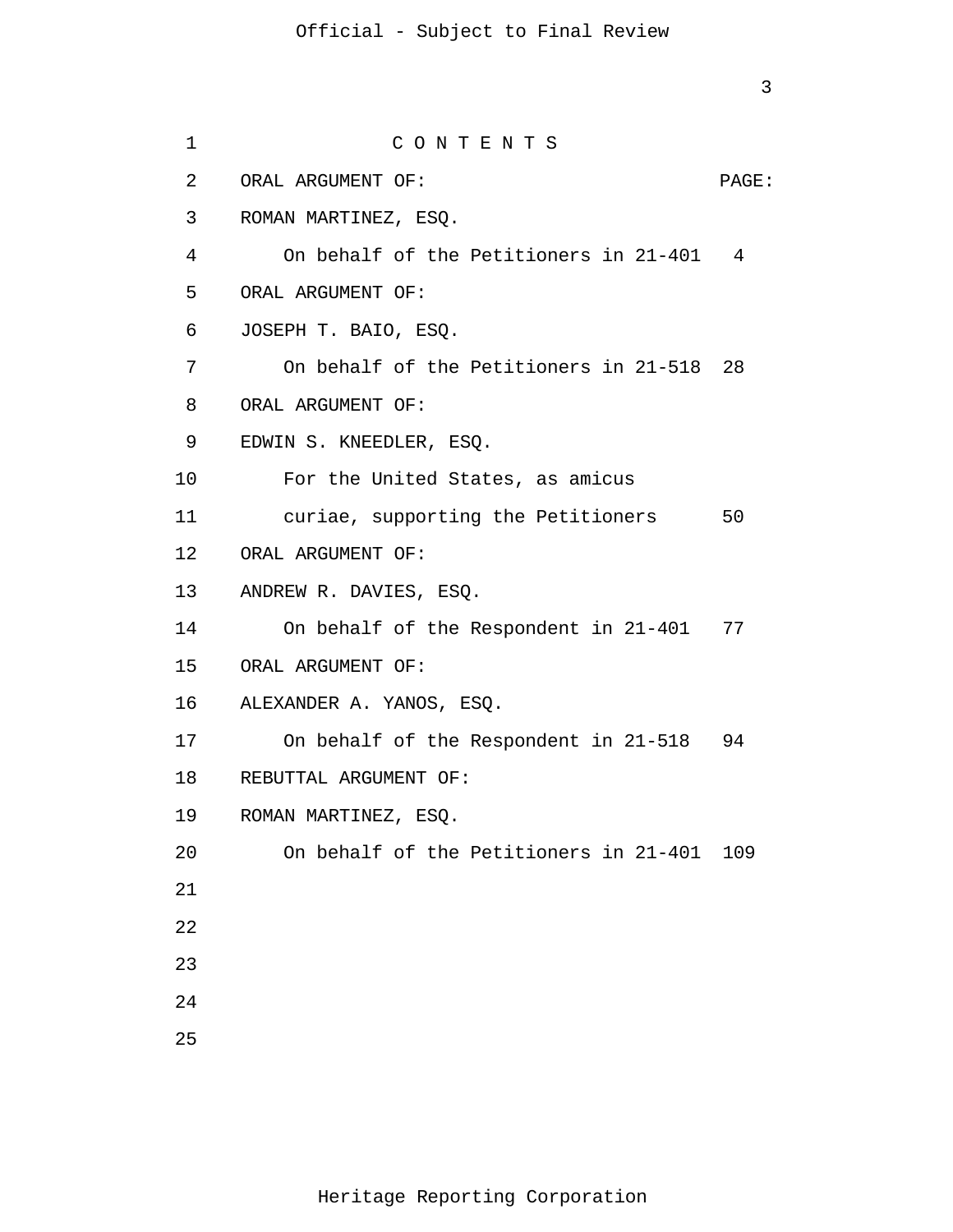1 2 3 4 5 6 7 8 9 10 11 12 13 14 15 16 17 18 19 20 21 22 23 24 25 P R O C E E D I N G S (10:00 a.m.) CHIEF JUSTICE ROBERTS: Justice Thomas is unable to be present today but will participate in consideration and decision of the cases on the basis of the briefs and the transcript of oral arguments. We'll hear argument this morning in Case 21-401, ZF Automotive US Incorporated versus Luxshare Limited, and the consolidated case. Mr. Martinez. ORAL ARGUMENT OF ROMAN MARTINEZ ON BEHALF OF THE PETITIONERS IN 21-401 MR. MARTINEZ: Mr. Chief Justice, and may it please the Court: Section 1782's text, structure, and history make clear that district courts are not authorized to grant discovery for use in purely private foreign arbitrations. The key statutory language is the complete phrase "foreign tribunal." That phrase most naturally refers to government tribunals, just like the phrase "foreign leader" most naturally refers to government leaders.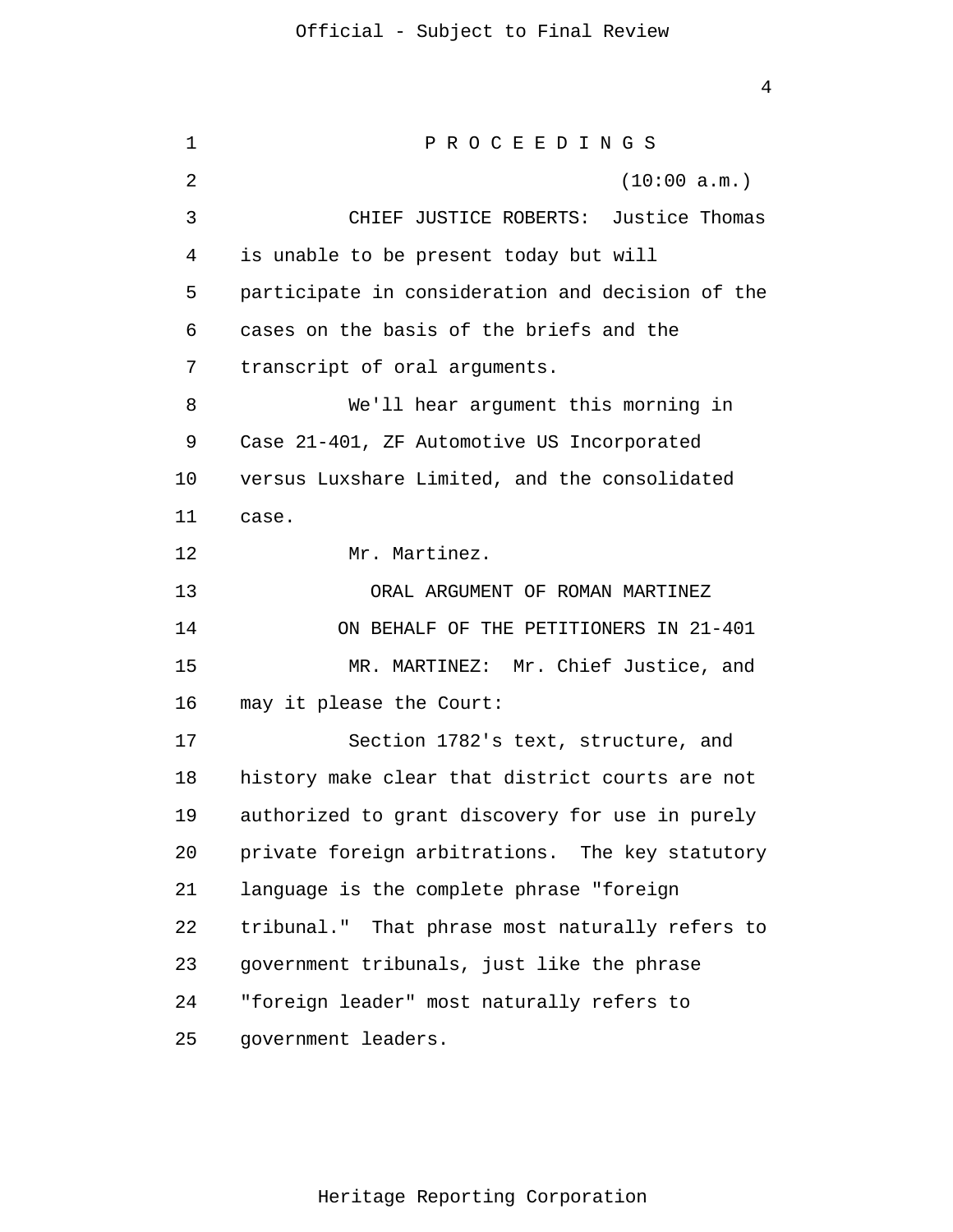1 2 3 4 5 6 7 8 9 10 11 12 13 14 15 16 17 18 19 20 21 22 23 24 25 Ordinary and legal usage confirm that interpretation. So do nearby provisions using the same phrase, as well as this Court's decision in Intel. The history supports us too. The rules commission drafted this statute under a direct command from Congress in the 1958 Act to promote interstate comity and assist the judicial and quasi-judicial arms of foreign governments. The commission, Senate, and House reports all show that the drafters chose the words "foreign tribunal" to achieve these government-focused objectives. Luxshare misreads the text and ignores the context. It can't identify a single person, not a lawmaker, judge, lawyer, scholar, anyone who ever claimed 1782 covers private arbitrations, either in 1964 or for decades afterwards. Luxshare's approach would flood district courts with discovery applications, undermine the goals of arbitration, and inflict asymmetric harm on American companies and American businesses. Congress didn't intend these results.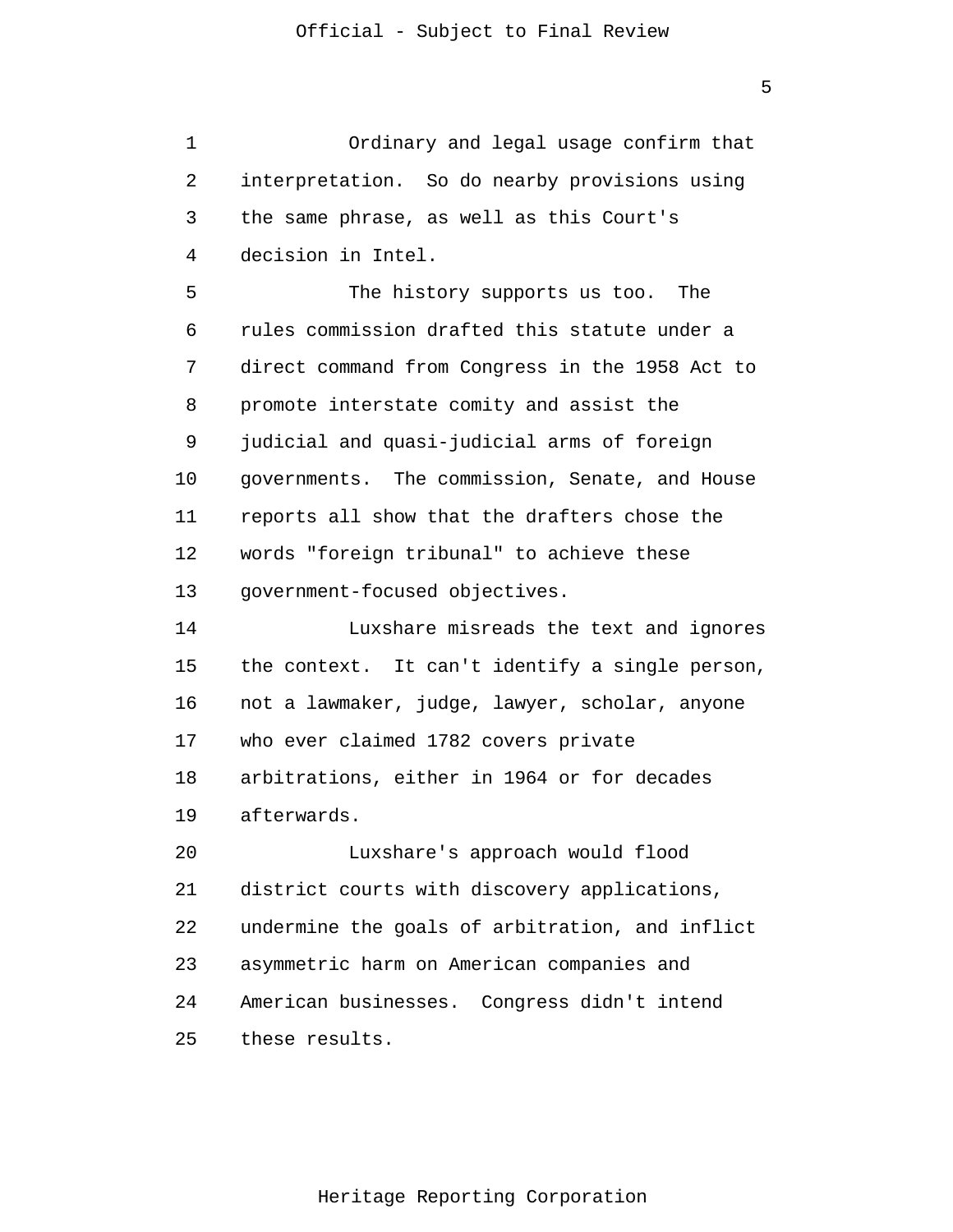| 1  | Below, Luxshare admitted that, under            |
|----|-------------------------------------------------|
| 2  | the rules Luxshare itself agreed to, the German |
| 3  | arbitrators in this case would refuse to order  |
| 4  | the discovery it's now seeking here. You should |
| 5  | reject any interpretation of 1782 that          |
| 6  | encourages parties to run to U.S. courts to     |
| 7  | circumvent their agreements in this way.        |
| 8  | Congress did not force American judges to       |
| 9  | referee private discovery fights in purely      |
| 10 | private, non-governmental arbitrations abroad.  |
| 11 | I welcome the Court's questions.<br>And         |
| 12 | I'd like to start perhaps with the statutory    |
| 13 | text.                                           |
| 14 | CHIEF JUSTICE ROBERTS: Mr. Martinez,            |
| 15 | why isn't it natural to think of a foreign      |
| 16 | tribunal as one established under the laws of a |
| 17 | foreign country? A tribunal in Italy, you know, |
| 18 | its existence is, say, due to Italian corporate |
| 19 | law or whatever, and enforceability of its      |
| 20 | judgments might well be particularly compelling |
| 21 | in Italy. I don't know why it's necessarily     |
| 22 | referencing a governmental entity.              |
| 23 | MR. MARTINEZ: Well, I think a couple            |
| 24 | points to that, Your Honor.                     |
| 25 | I think the complete phrase "foreign            |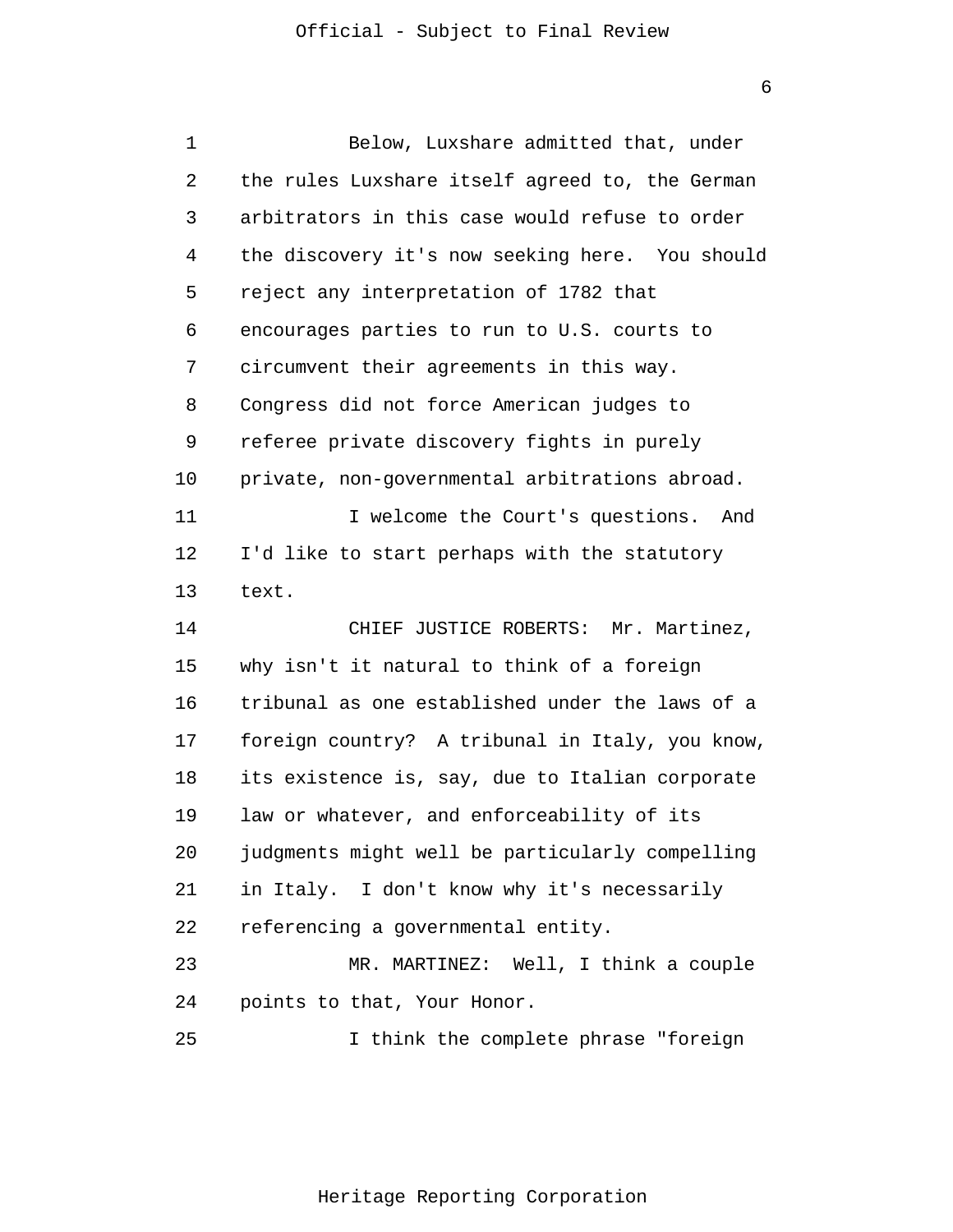7

1 2 3 4 5 6 tribunal," that's sort of a common construction, adding the adjective "foreign" to a noun that has, you know, strong governmental connotations. We've given the examples in our brief of "foreign leader," "foreign flag," "foreign law," "foreign official."

7 8 9 10 11 12 13 14 When -- when people hear those -those sort of phrases using the word "foreign" with -- with a noun like that, I think it most naturally conjures up the idea of a -- a -- an official, a flag, a leader of a government. And I think that's the sort of intuition, that's the common construction. And I think that common construction --

15 16 17 18 19 20 21 CHIEF JUSTICE ROBERTS: Well, it kind of -- it might be because you don't think of private people as having their own flags, but "tribunal," I mean, I understand your argument that it carries a governmental connotation, but I'm not sure that excludes a -- that that excludes any other tribunal.

22 23 24 25 I mean, the arbitral bodies function as a tribunal. It's natural to refer to them in that way. And particularly when you add "foreign," it seems to me that that means it's,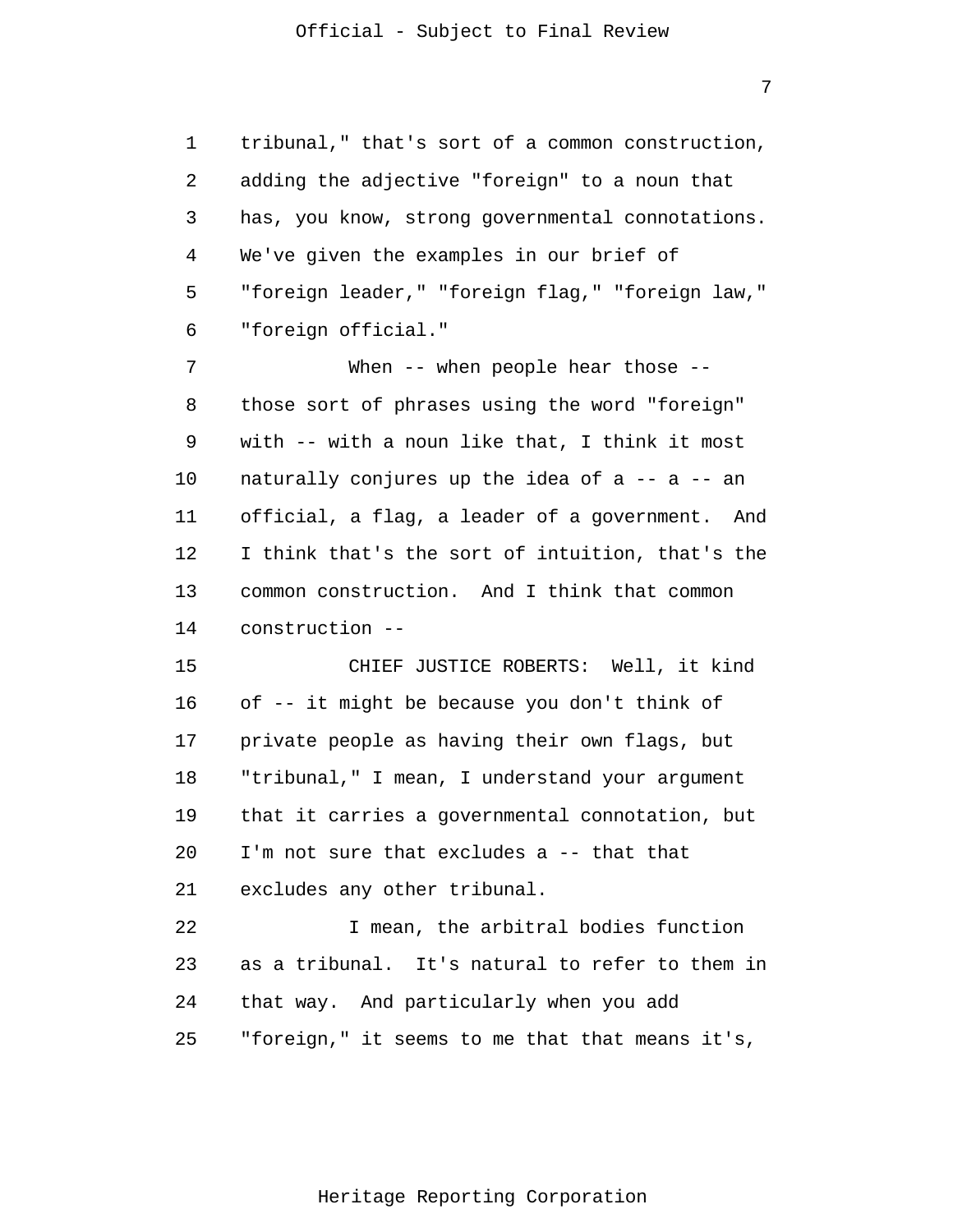1 2 3 4 5 6 7 8 9 10 11 12 13 14 15 16 17 18 19 20 21 22 23 24 25 you know, a private arbitral body, a tribunal, that happens to be located, set up in a foreign country, in France. MR. MARTINEZ: So -- so a couple points on that, Your Honor. I do think the phrase -- a phrase like "foreign leader" would not be sort of ordinarily used to refer to a non-governmental entity. You know, the -- the captain of the Manchester United football team is foreign and is a leader but is not a foreign leader. CHIEF JUSTICE ROBERTS: Yeah, yeah, but  $--$  but it  $--$  it  $--$  it is a leader. MR. MARTINEZ: Sure. CHIEF JUSTICE ROBERTS: But, you know, the tribunals are also adjudicatory bodies. And "foreign" carries significance in that it is set up in -- in Italy. It's not like a gratuitous word that can only convey the notion of governmental. MR. MARTINEZ: Well, I -- I guess a couple points. First of all, in ordinary usage, if you just look empirically -- and this is the - the study that we -- the usage study, the Corpus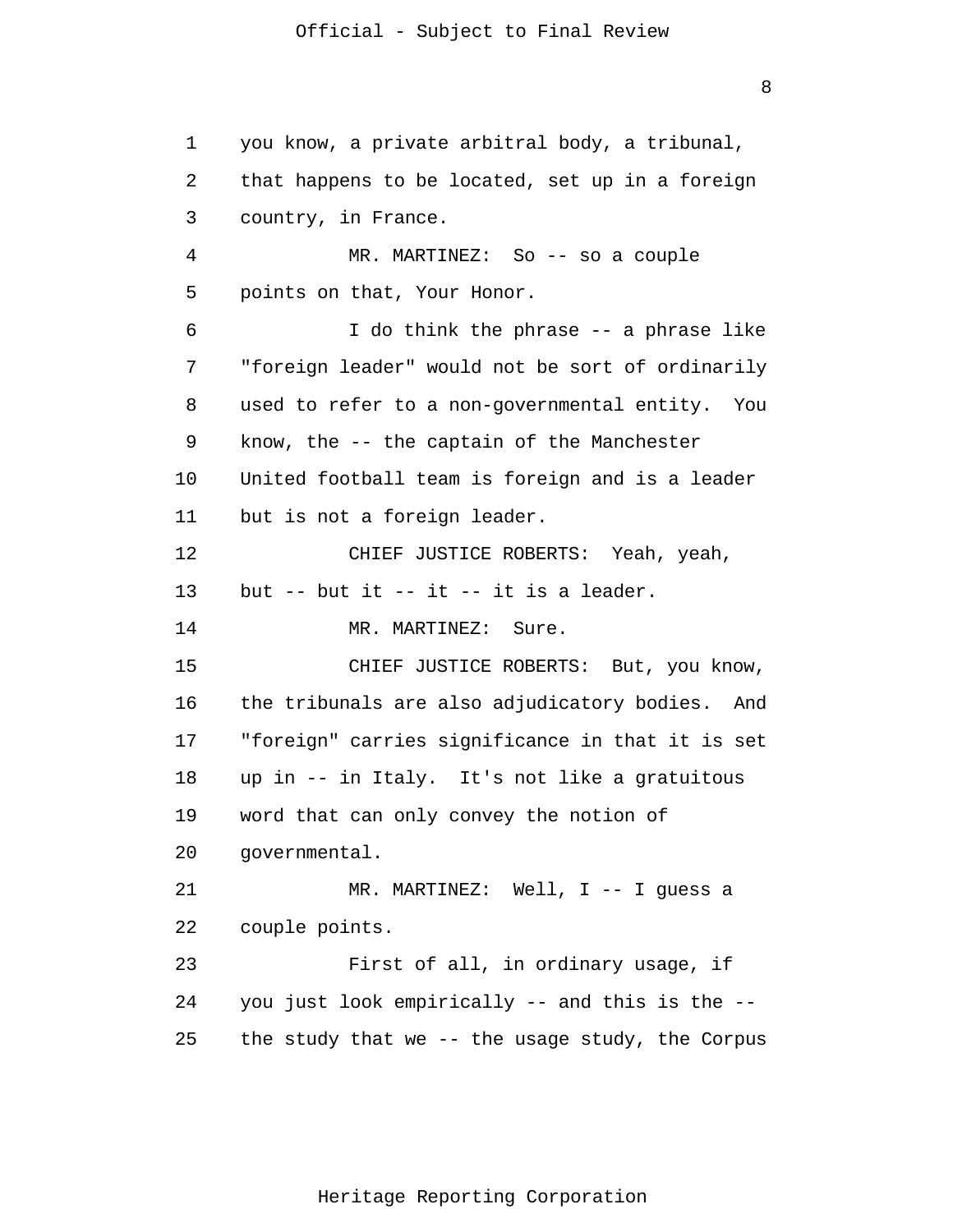9

| $\mathbf 1$ | Linguistic study that we cite in our reply brief  |
|-------------|---------------------------------------------------|
| 2           | -- what -- what the study did was it sort of      |
| 3           | comprehensively looked at five different          |
| 4           | databases involving tens of thousands of          |
| 5           | documents, millions of words, and it              |
| 6           | historically --                                   |
| 7           | CHIEF JUSTICE ROBERTS: Yeah, I don't              |
| 8           | quite know what to make of that. That's --        |
| 9           | that's something new. I mean, have we relied on   |
| 10          | that source before?                               |
| 11          | MR. MARTINEZ: Not this particular                 |
| 12          | study, but you absolutely have used that same     |
| 13          | methodology before. I think the best example is   |
| 14          | the Court's decision in Muscarello, where the     |
| 15          | Court $--$                                        |
| 16          | CHIEF JUSTICE ROBERTS: I mean, have I             |
| 17          | ever done that before?                            |
| 18          | MR. MARTINEZ: Have you ever done                  |
| 19          | that? I think $--$ I think, if I $--$ if I recall |
| 20          | correctly, Your Honor, I think you wrote the      |
| 21          | decision in AT&T versus FCC, which sort of        |
| 22          | similarly looked beyond dictionary definitions    |
| 23          | to kind of a couple of different -- what the --   |
| 24          | the -- the academics would call a corpus, but     |
| 25          | the -- the sort of body of U.S. judicial          |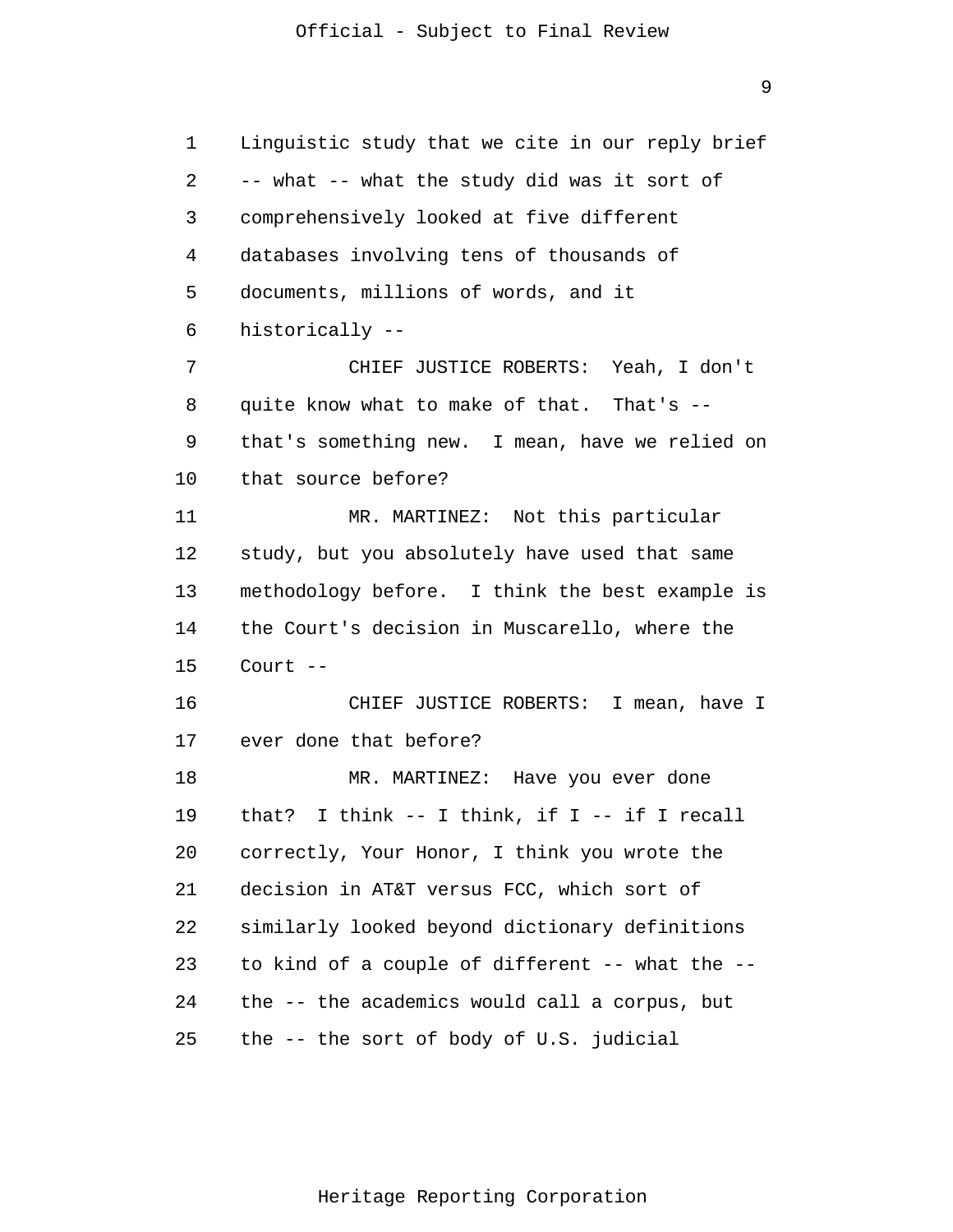10

1 2 3 4 5 6 7 8 9 10 11 12 13 14 15 16 17 18 19 20 21 22 23 24 25 opinions, U.S. statutes. And -- and I think it's a common way of -- of trying to tease out the ordinary meaning, to survey ordinary usage. JUSTICE BARRETT: Mr. Martinez, the Court has never -- the Court has never used the Corpus Linguistics database before. You know, the Sixth Circuit has, the Utah Supreme Court has, but this Court has not done -- I mean, Muscarello was a more informal survey, as was the Chief's opinion in AT&T, correct? MR. MARTINEZ: Right. And so I think what -- what the Corpus Linguistics study here does is take that same methodology and make it more accurate and reliable by being more comprehensive. But I think it's the same general idea, and the idea is, essentially, if we're going to figure out what the ordinary meaning of language is, let's look to see how ordinary people use it in all sorts of different contexts. So I don't think it's methodologically new. I think it's just a little bit more scholarly, a little bit more reliable. They use Latin words, which maybe makes it a little scarier in some way, but I think it's the same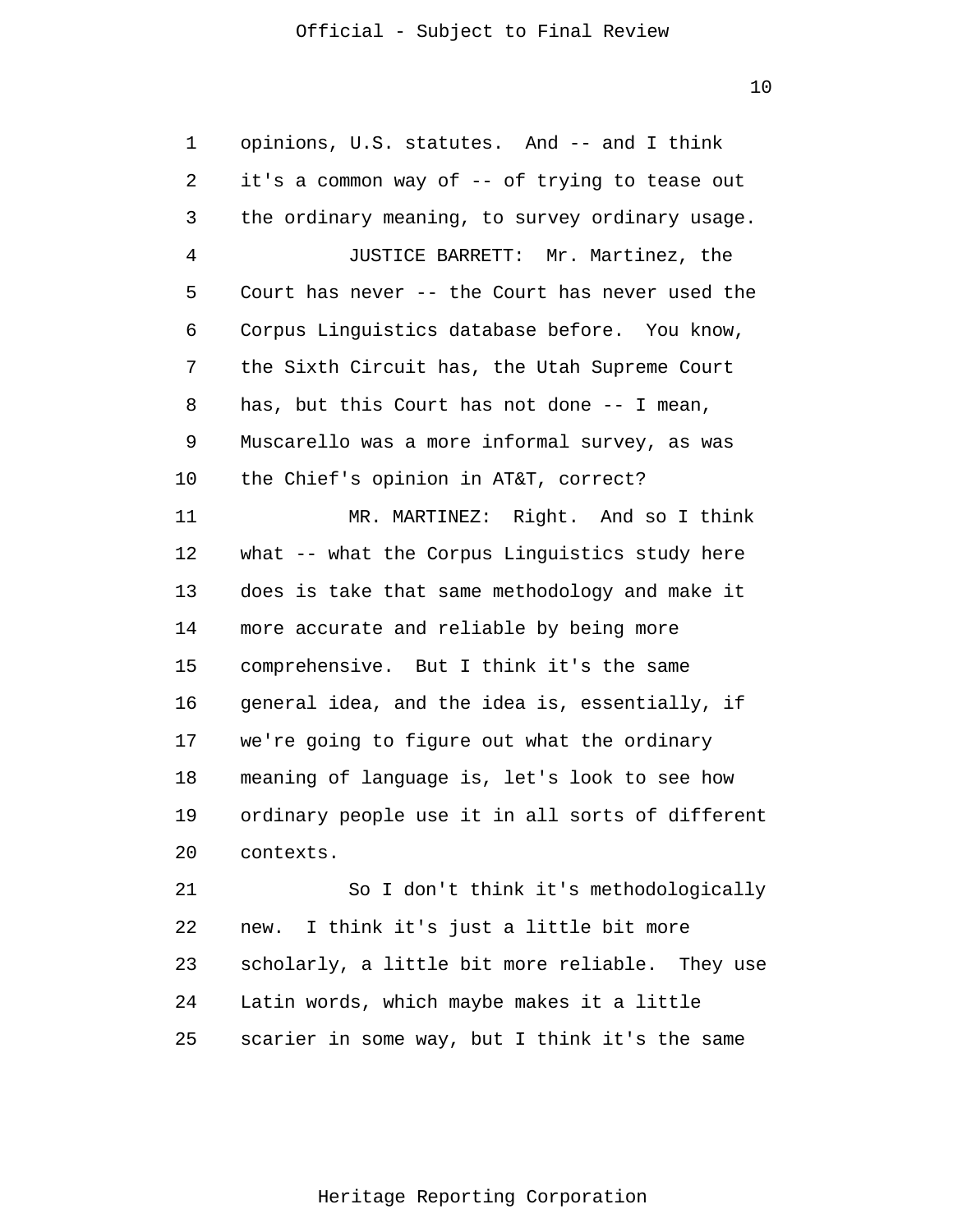1 2 3 4 5 6 7 8 9 10 11 12 13 14 15 16 17 18 19 20 21 22 23 24 25 basic idea. But, Chief Justice, I -- I do want to get back to your -- your point about -- about "tribunal" and "foreign tribunal." I think that what's interesting is that, if you look historically, that phrase, as a unified whole, is sort of -- has historically empirically been used to refer to government entities. I think you're right that if you took the word "tribunal" alone in ordinary speech, that would pose a somewhat different question. But, if you look at the way Congress has used the word "tribunal" historically, at the time that this statute was passed in 1964, Congress had used "tribunal" many times in statutes. Every single time it had used the word "tribunal" to refer to a government entity. And in situations after 1964, I think there are a couple of -- of examples where Congress used the phrase "arbitral tribunal," I think what's notable is that it added the -- the adjective "arbitral" because it wanted to signal that it was going beyond its standard sort of government-focused usage of "tribunal" to -- to capture arbitral tribunal.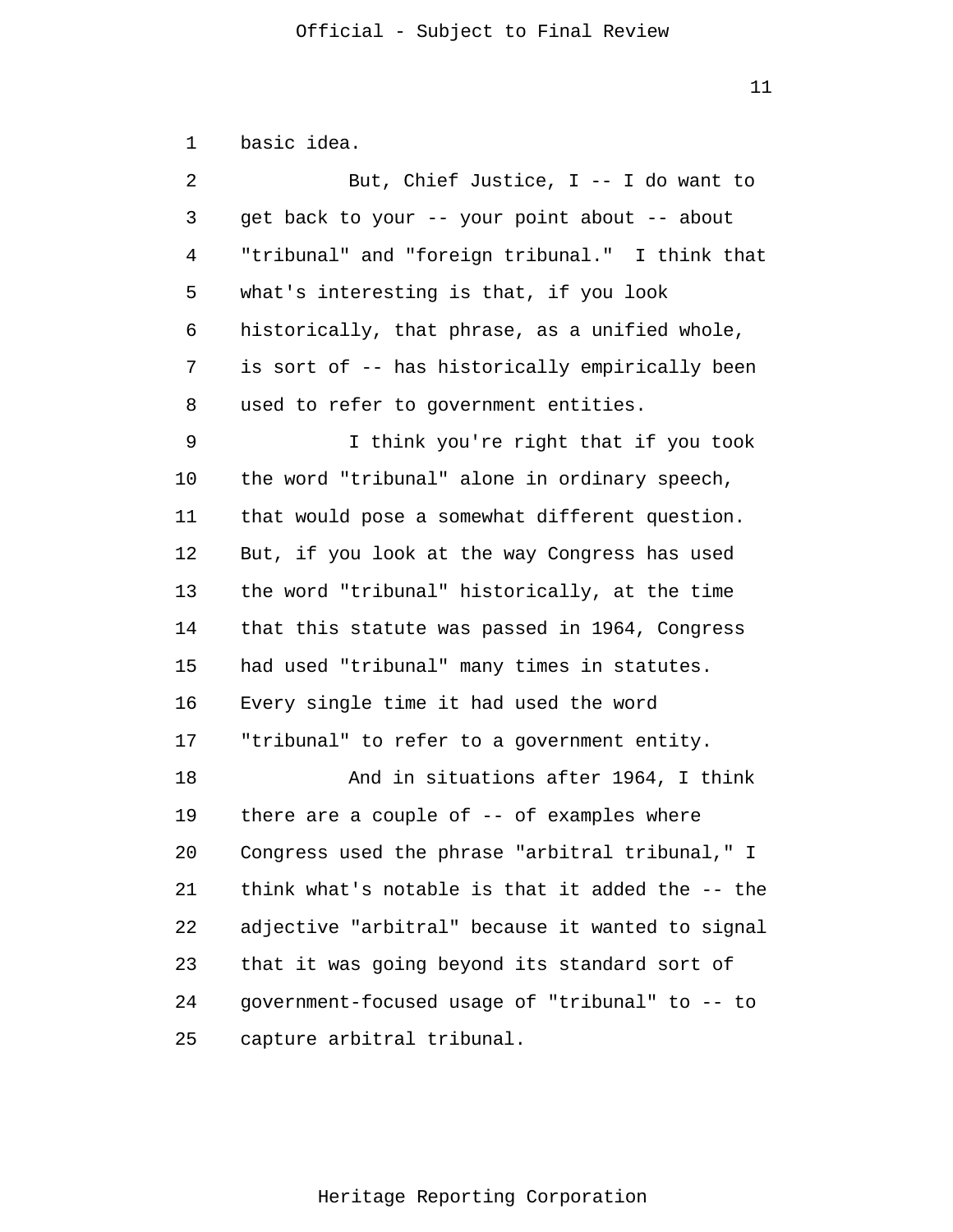1 2 3 4 5 6 7 8 9 10 11 12 13 14 15 16 17 18 19 20 21 22 23 24 25 JUSTICE KAGAN: Yeah, but -- JUSTICE KAVANAUGH: In this -- go ahead. JUSTICE KAGAN: Go ahead. JUSTICE KAVANAUGH: Go. JUSTICE KAGAN: You know, back then, arbitration was not as settled a practice as it is now, but now we just commonly refer to arbitral tribunals, right, and we don't think anything of it. And I guess the idea that when you put "foreign" in -- in front of something, all of a sudden it connotes government, I mean, you have some -- some examples where it does. You know, foreign language doesn't connote government. MR. MARTINEZ: Right. JUSTICE KAGAN: If I say it's a foreign university, I may or may not be speaking of a government-run school. If I say it's a foreign city, all I mean is a city that happens to be in another country. I mean, it all depends, right? And I guess my broader question is, like, really, what can you take from this language?  $I$  -- I mean, I'm all for, you know, being serious about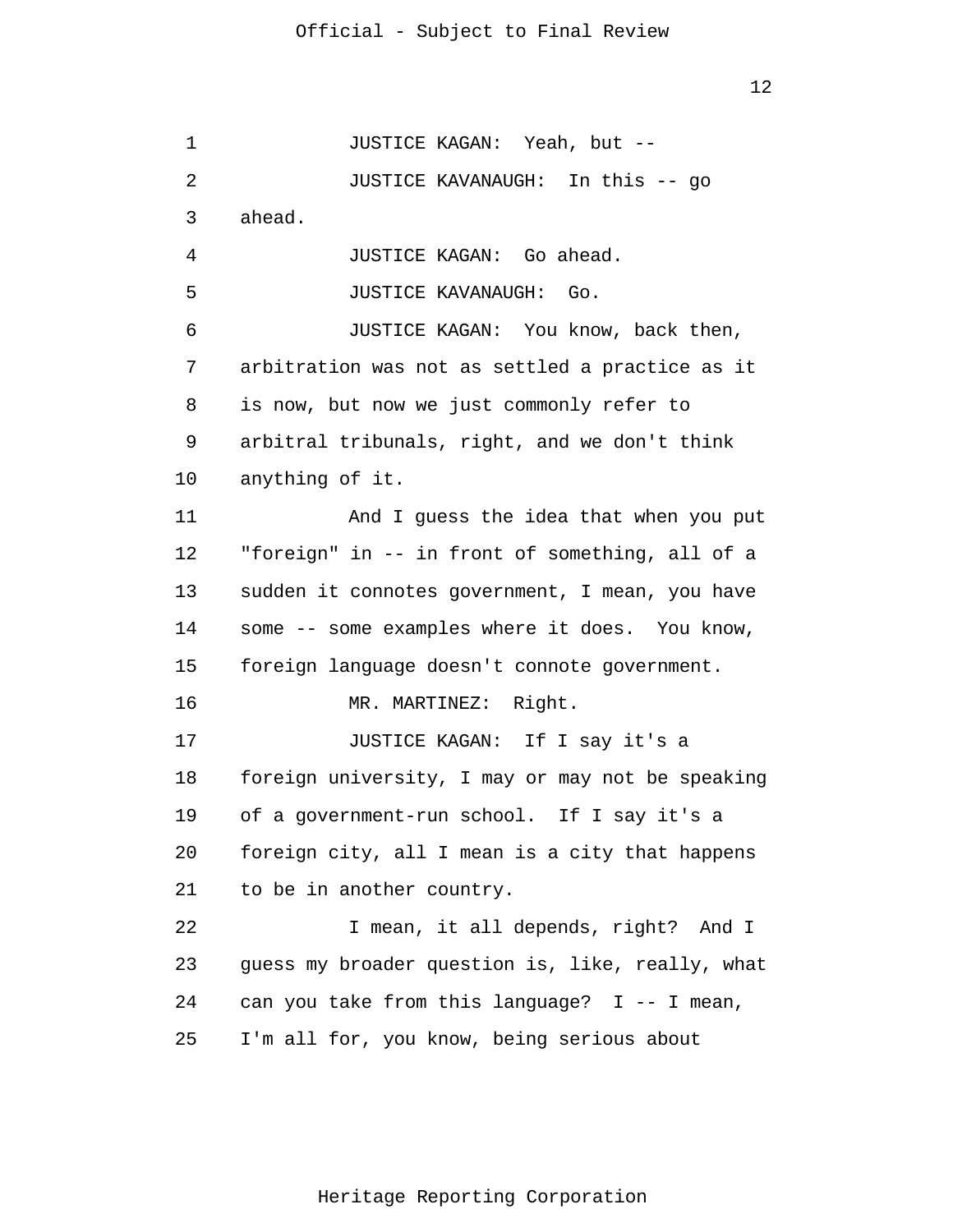1 2 3 4 5 6 7 8 9 10 11 12 13 14 15 16 17 18 19 20 21 22 23 24 25 language when there's something to be serious about, but I don't know -- I don't know -- MR. MARTINEZ: Well -- JUSTICE KAGAN: -- what this language tells us.  $MR.$  MARTINEZ:  $--$  I  $--$  I  $--$  I think  $-$ let me move past the ordinary meaning because I do think our sources do give you something just about that phrase. But I think that that's just one piece of the puzzle because we have a bunch of other arguments based on the stat -- broader statutory context, the history, and the policy that Congress was trying to enact here that really, I think, reinforce our reading of the statutory language. Going to the -- the broader statutory context, we've cited three neighboring provisions: the -- the practice or procedure clause in 1782, the State Department middleman provision in 1781, and the judgment order and decree language in 1696. We think all of the -- none of those is a hundred percent dispositive. It's not going to, like, be a -- a slam dunk, you know,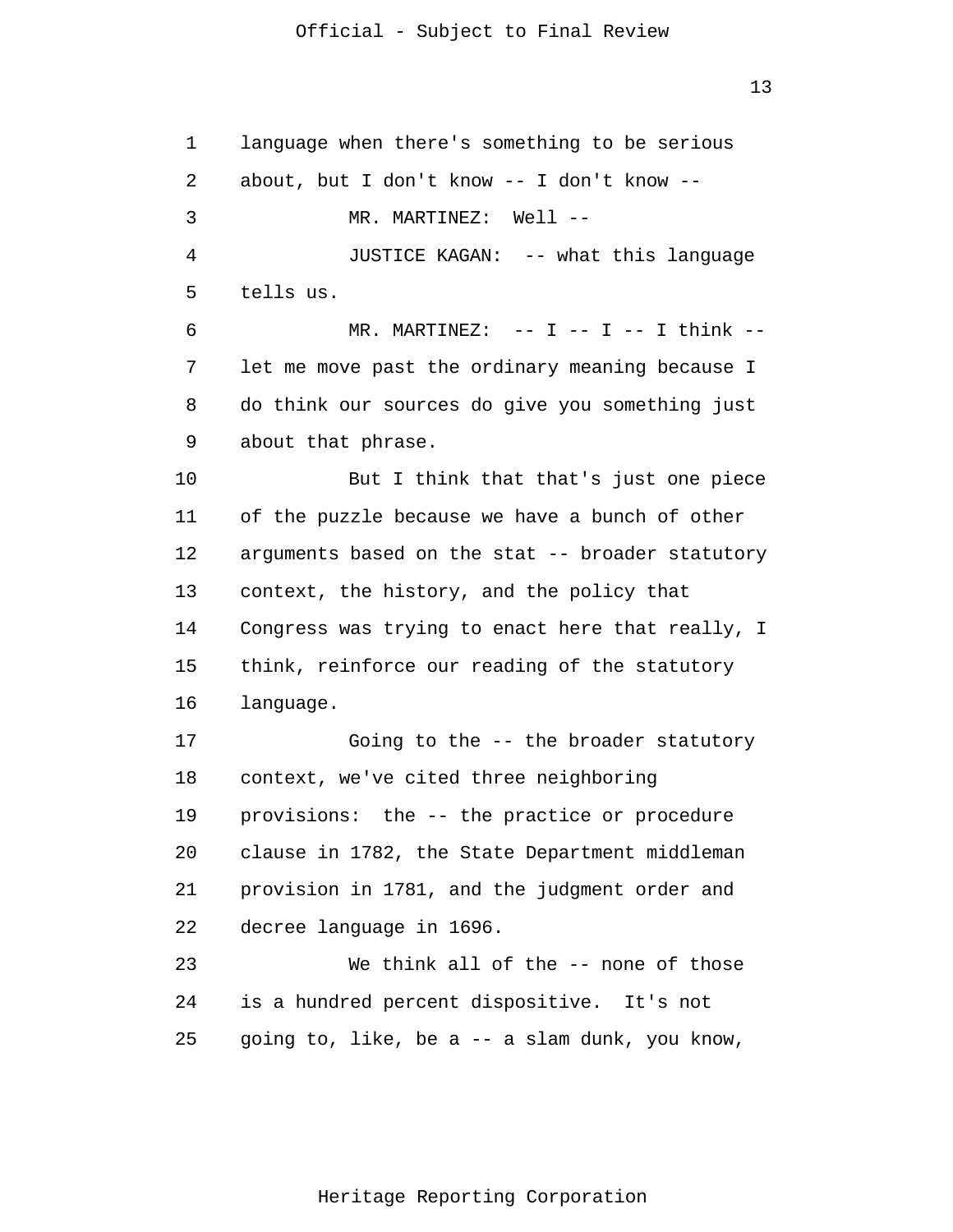1 2 3 4 5 6 7 8 9 10 11 12 13 14 15 16 17 18 19 20 21 22 23 24 25 case winner for us on its own, but I think that constellation of provisions operating together, each one of them kind of favors our side and I think reinforces the point that, here, you are using the phrase "foreign tribunal" kind of like you would use the phrase "foreign leader" as opposed to "foreign food." I think, in addition to that, though, Your Honor, we can look to the history, and, here, you have history that is overwhelmingly in -- in my view -- I'm biased -- but in my view on our side. This statute was drafted by the rules commission, and the rules commission drafted the statute to implement a specific -- sorry, drafted the -- the -- the proposed language to implement the statutory directive in the 1958 act. And that directive, which is on 14A of the -- the Solicitor General's appendix, was to draft legislation that would improve assistance to foreign courts and quasi-judicial agencies with the purpose of enhancing cooperation between the United States and foreign countries. So look at the focus of that '58 act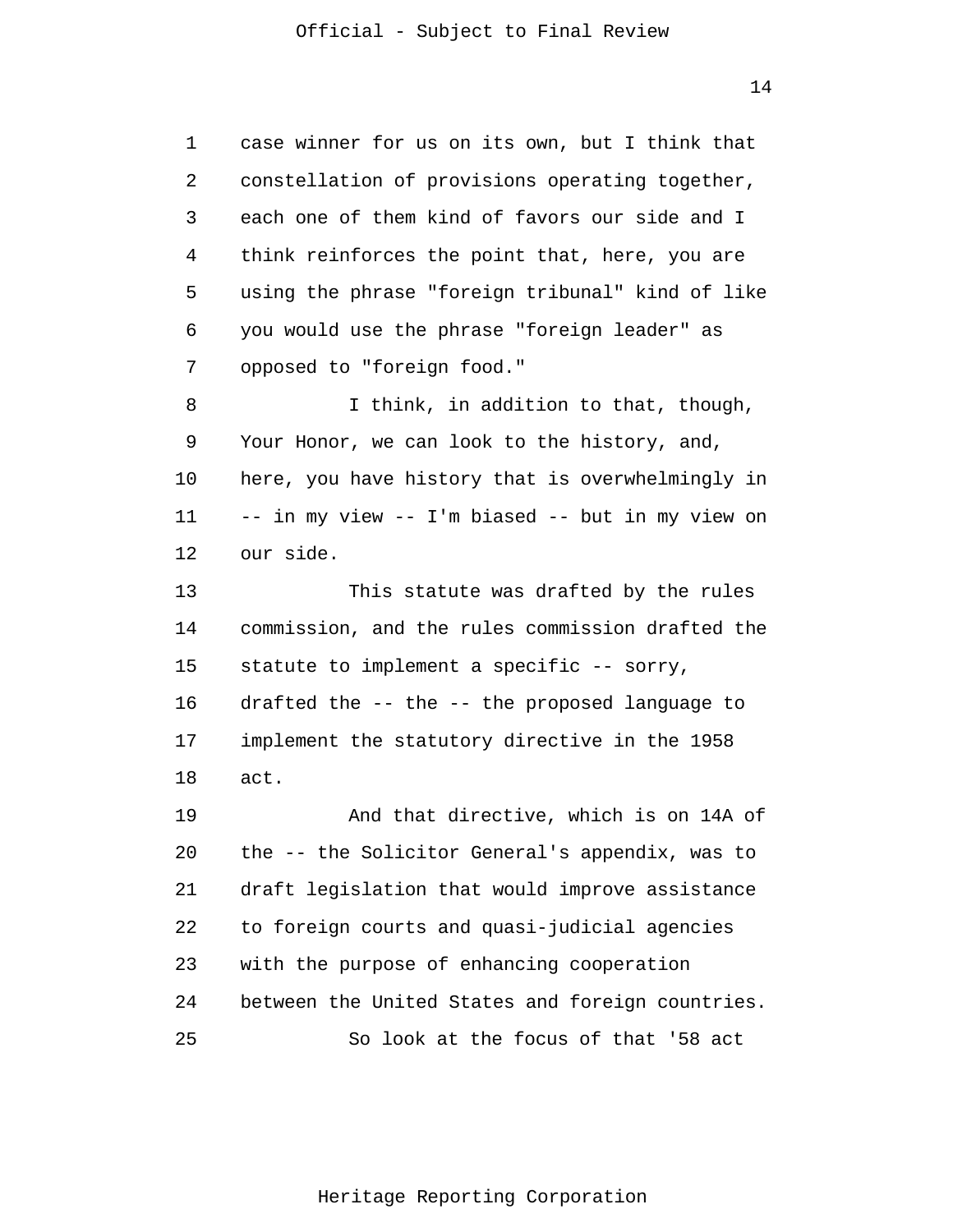1 2 3 4 5 6 7 8 9 10 11 12 13 14 15 16 17 18 19 20 21 22 23 24 25 and its directive. Quasi-judicial agencies. Cooperation with foreign countries. The focus there is on aid to governmental adjudicators, not to private arbitrators. And so the rules commission, when it got this command from Congress, it sat down and it translated that command into the statutory language that would become 1782, and not only did it write the statute to implement the command, but it also wrote a 105-page report telling Congress and the world what it had done. And what does the report say? On page 17, it says: We are implementing the statutory command that appears in Section 2 of the 1958 act. So it links the language that it chose, the legislation that it drafted, to the specific directive that it was given by Congress, quasi-judicial agencies, cooperation with foreign countries. Then later in the report, on page 45, when it's discussing its choice of the -- the phrase "foreign tribunal," it specifically says we're -- we're -- we chose these words because we wanted to pick up something more than just foreign courts. We wanted to broaden it a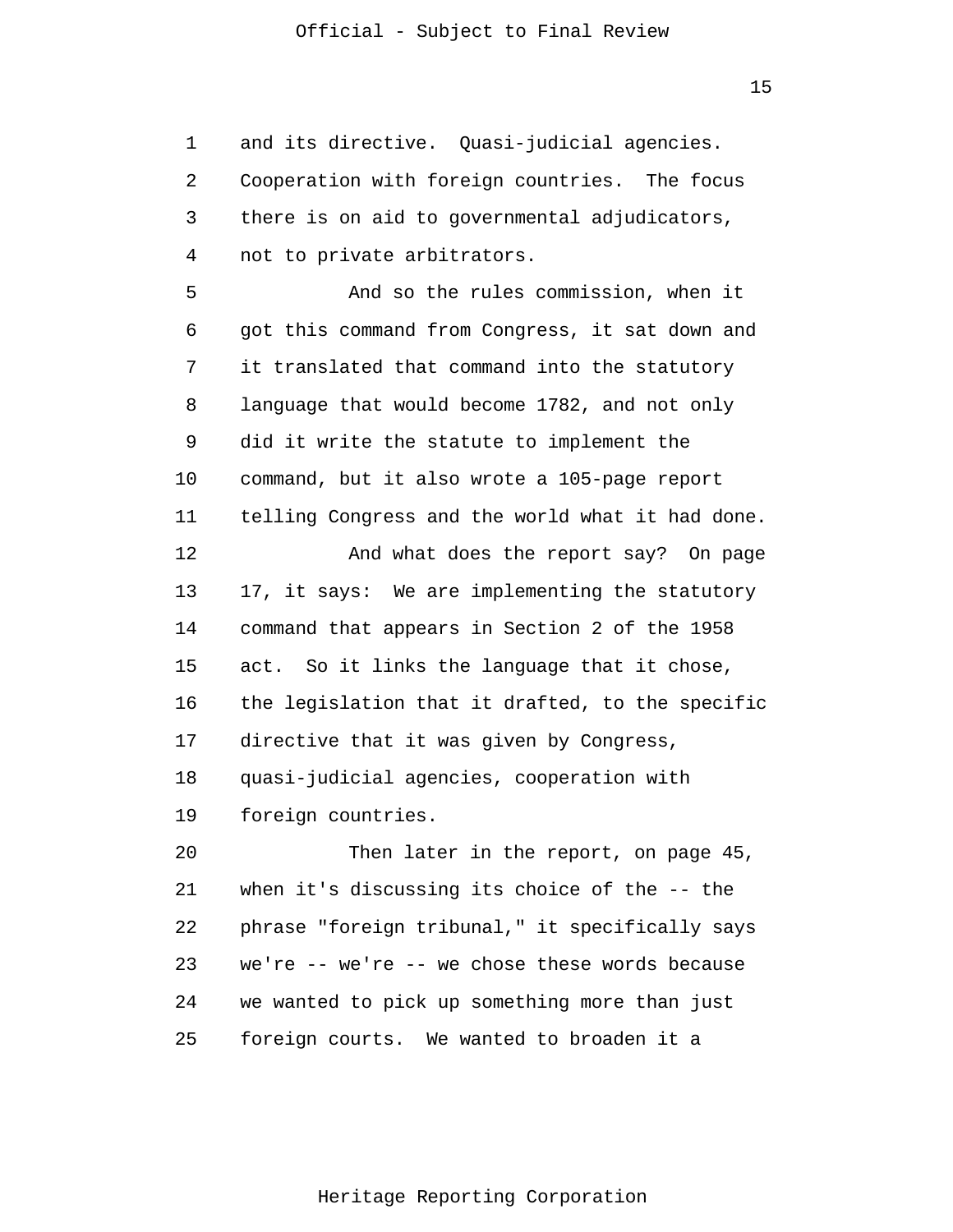16

1 2 3 4 5 6 7 8 9 10 11 12 13 14 15 16 17 18 19 20 21 22 23 24 25 little bit. And we wanted to broaden it to cover investigating magistrates, foreign administrative tribunals, and quasi-judicial agencies. All of those are government-focused. Quasi-judicial, by the way, I think the Halliburton brief has -- has the Black's Law Dictionary of quasi-judicial. That -- that refers to government officials. So not only do you have the '58 act, but you have the rules commission report which chose where -- I mean, these are experts, eight of the top experts on -- on law and international law in the country that were on this commission. They chose words to implement the statutory directive, which was limited to government-focused objectives. They put those words in the legislation. They issued a 105-page report telling everyone what they had done. Congress then took that report, put it -- or the committees took that -- that report explaining the language. They cut-and-pasted the -- the -- the explanation into the Senate report, into the House report. They then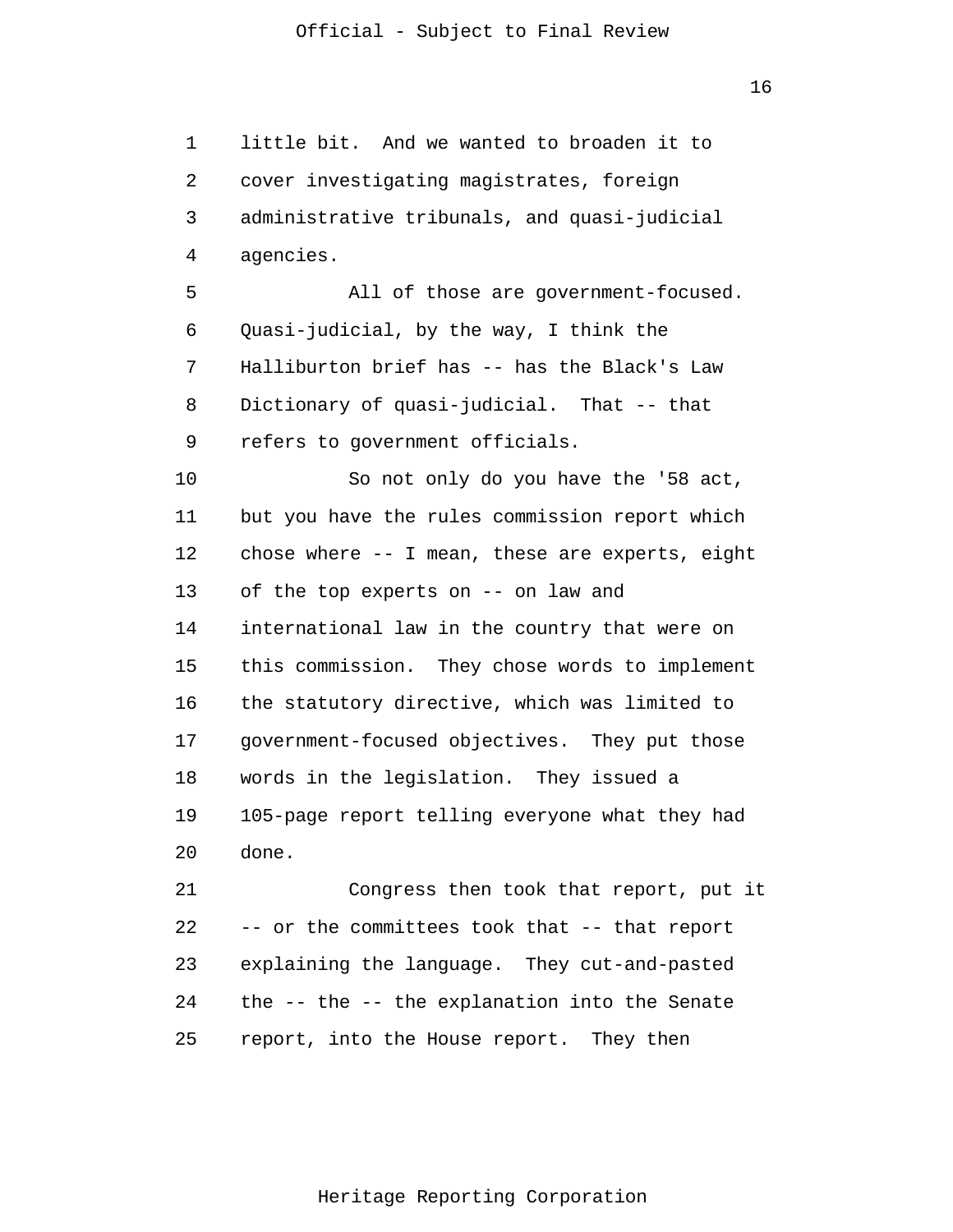1 2 3 4 5 6 7 8 9 10 11 12 13 14 15 16 17 18 19 20 21 22 23 24 25 enacted the statute without change. And then this Court comes along a number of years later, and when it's interpreting this statute in Intel, methodologically, what does it do? It looks to the exact same historical sources that we're pointing to, the 1958 Act, the rules commission, the House report, the Senate report. And not only does it look to those sources, but it looks to the exact same points that we're making about the  $-$ - the judicial  $-$ the governmental objectives, the quasi-judicial agency goal of -- of this statute. CHIEF JUSTICE ROBERTS: Thank you, counsel. Justice Breyer? JUSTICE BREYER: I mean, the language goes -- it's true they were thinking probably of government then, but the language can be read more broadly, and, unlike then, now commercial arbitration is resolving lots and lots of matters that businesses used to bring before courts. And so what's the problem? Why not treat them the same way as these quasi-judicial,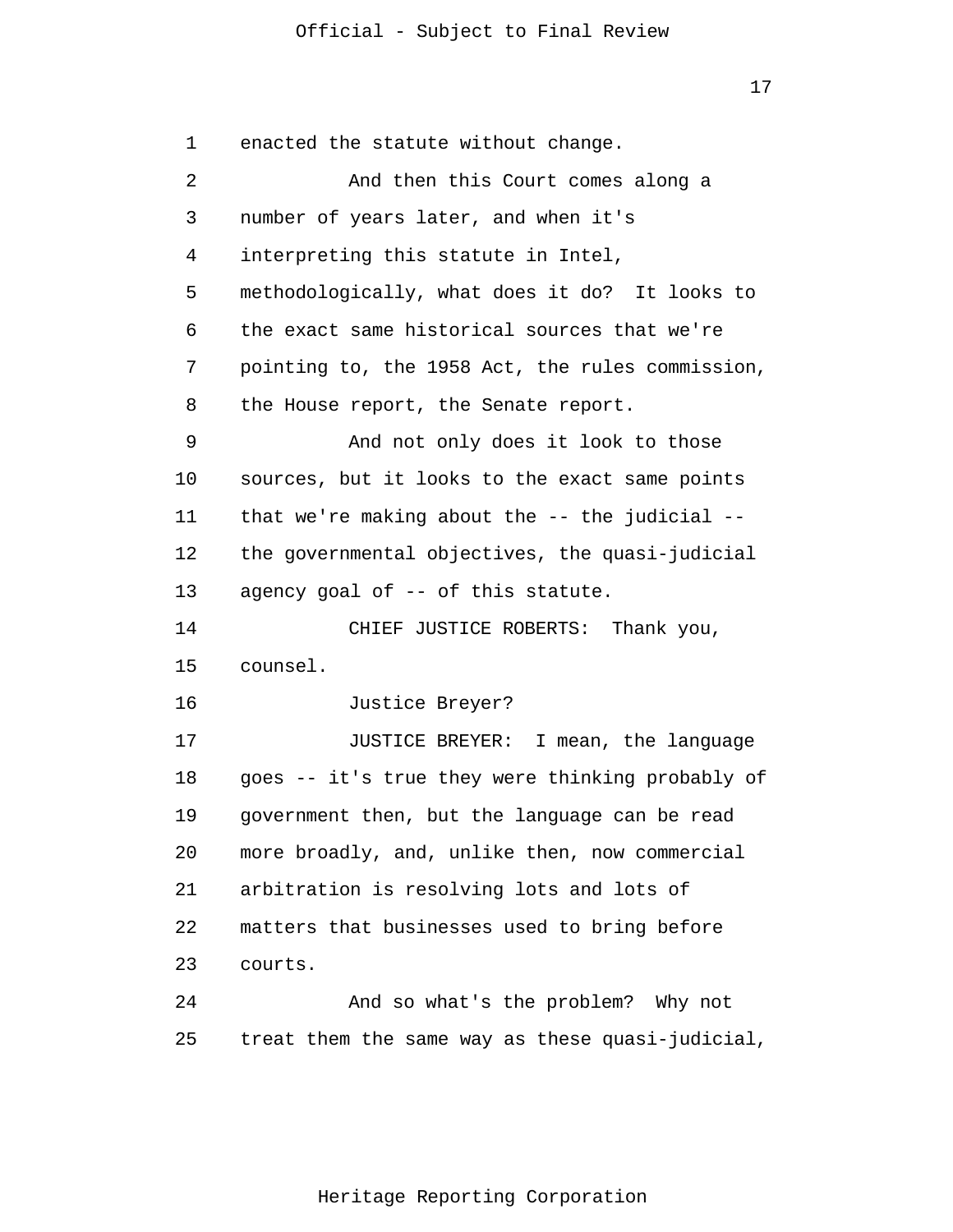18

1 2 3 4 5 6 7 8 9 10 11 12 13 14 15 16 17 18 19 20 21 22 23 24 et cetera, used to be treated? MR. MARTINEZ: I -- I think -- JUSTICE BREYER: Purpose is similar. Language, similar. Nothing that says you can't. Why not? MR. MARTINEZ: I think that -- I think that the history and the language foreclose you from doing that. But even if we were just looking at the policy objectives, I think it would be very strange to think that Congress would have -- would have wanted to create the results that this statute creates on Luxshare's reading. JUSTICE BREYER: No, you've read, as I've read, the amicus briefs, which have several ways of preventing this interpretation from getting out of hand, probably the most important being Intel modification, which would say don't order discovery unless the tribunal wants the discovery. MR. MARTINEZ: Right, but that would -- and, Justice Breyer, I know you dissented in Intel and were more attuned to some of the challenges that the statute would pose, but I

25 think that's at odds with this Court's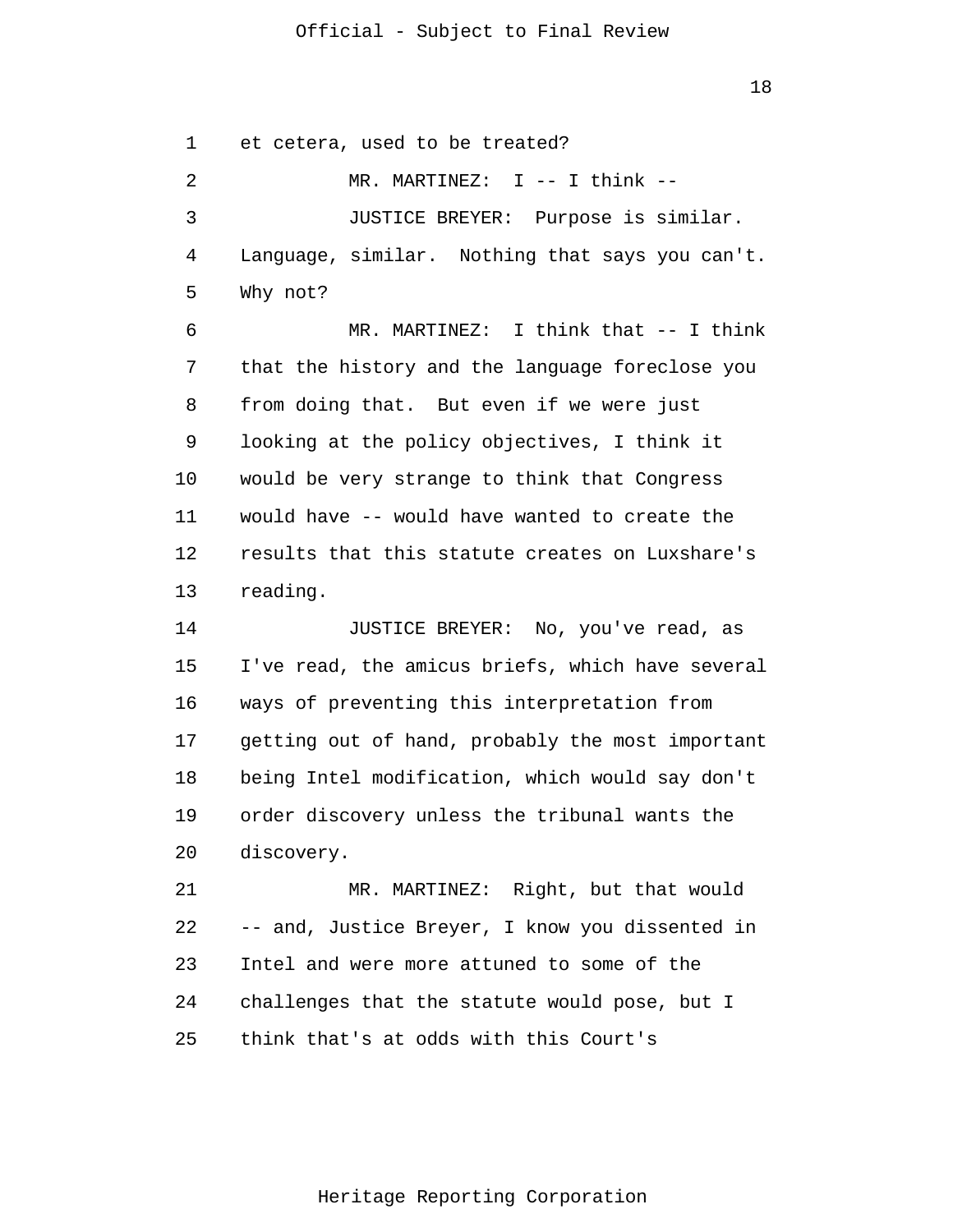1 2 3 4 5 6 7 8 9 10 11 12 13 14 15 16 17 18 19 20 21 22 23 24 25 interpretation of the statute. JUSTICE BREYER: Well, I can look at that, but my  $--$  my question  $--$ MR. MARTINEZ: Right. JUSTICE BREYER: -- is -- is a practical question. MR. MARTINEZ: Sure. JUSTICE BREYER: If the language allows it, like foreign language, you know, not government, state arbitration tribunals, hmm, what about those? Well, government's involved. Well, so? You see, if you do take that approach, I want you to talk about that. Then what happens? MR. MARTINEZ: So I think that --JUSTICE BREYER: Why is this so terrible? MR. MARTINEZ: I think there are four problems, and I'll just do -- do it quickly -- JUSTICE BREYER: Okay. MR. MARTINEZ: -- cognizant of the time. One, I think it's going to overburden U.S. district courts and put U.S. district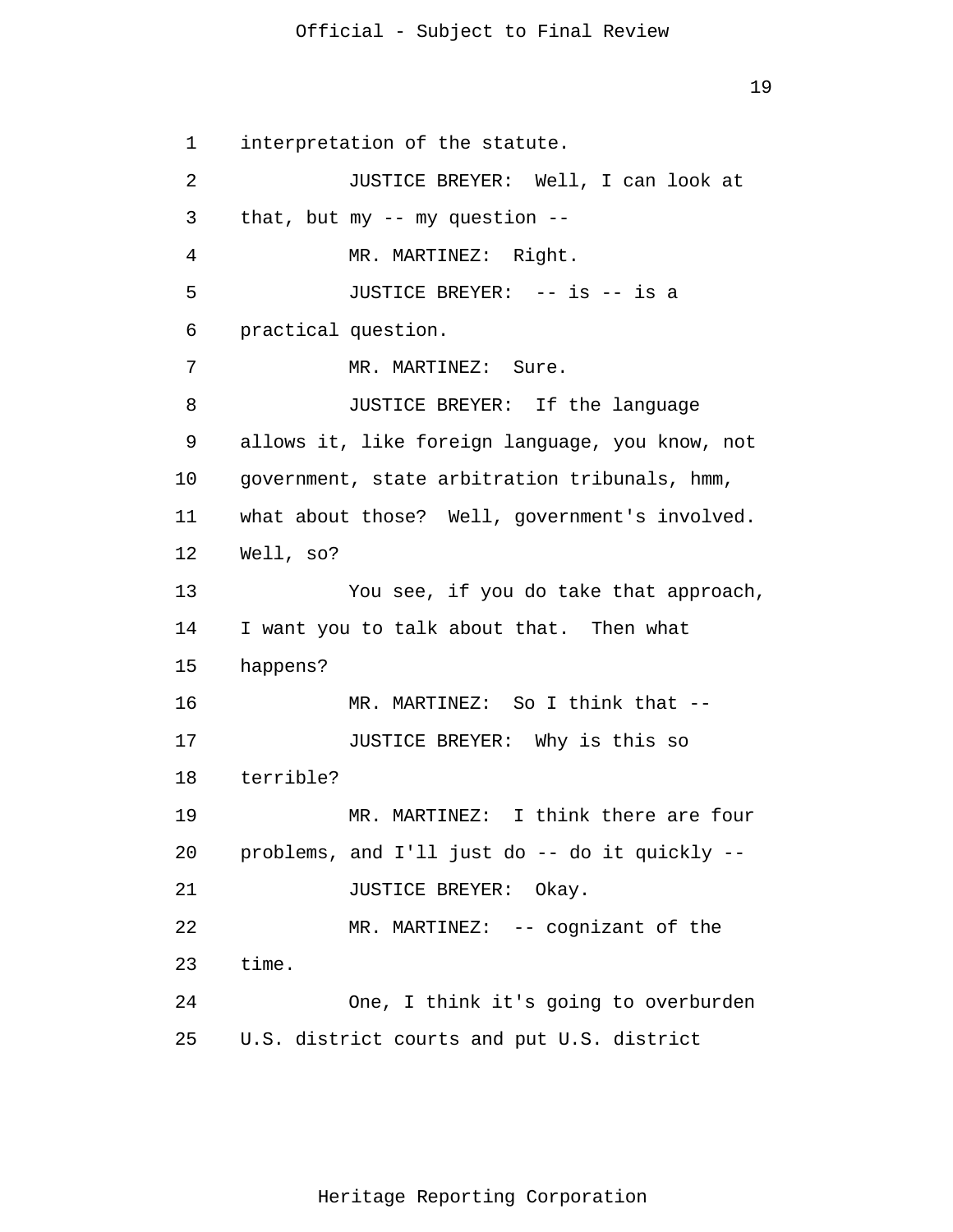$20^{\circ}$ 

1 2 3 4 5 6 7 courts in a position of essentially meddling or playing a role in private arbi- -- proceedings abroad where there might not be a strong U.S. interest. I think it's notable that the government is on our side and I think recognizes that that's kind of an unusual place to put district courts.

8 9 10 11 12 13 14 Number two, I do think it undermines the goals of arbitration because, when parties sign up to arbitration, the -- the reason they're often doing that is to opt for a more streamlined set of procedures that don't include the kind of burdensome discovery you see in litigation.

15 16 17 18 19 20 21 22 23 24 So, when you have a bunch of parties making a contract overseas, an arbitration contract, I think it would come as quite a surprise to them that -- that they're suddenly triggering the potential for intrusive, burdensome, and time-consuming discovery proceedings that might happen in the United States. So I think it's contrary to the contract goals, contract-based goals of arbitration.

25 Number three, I think that this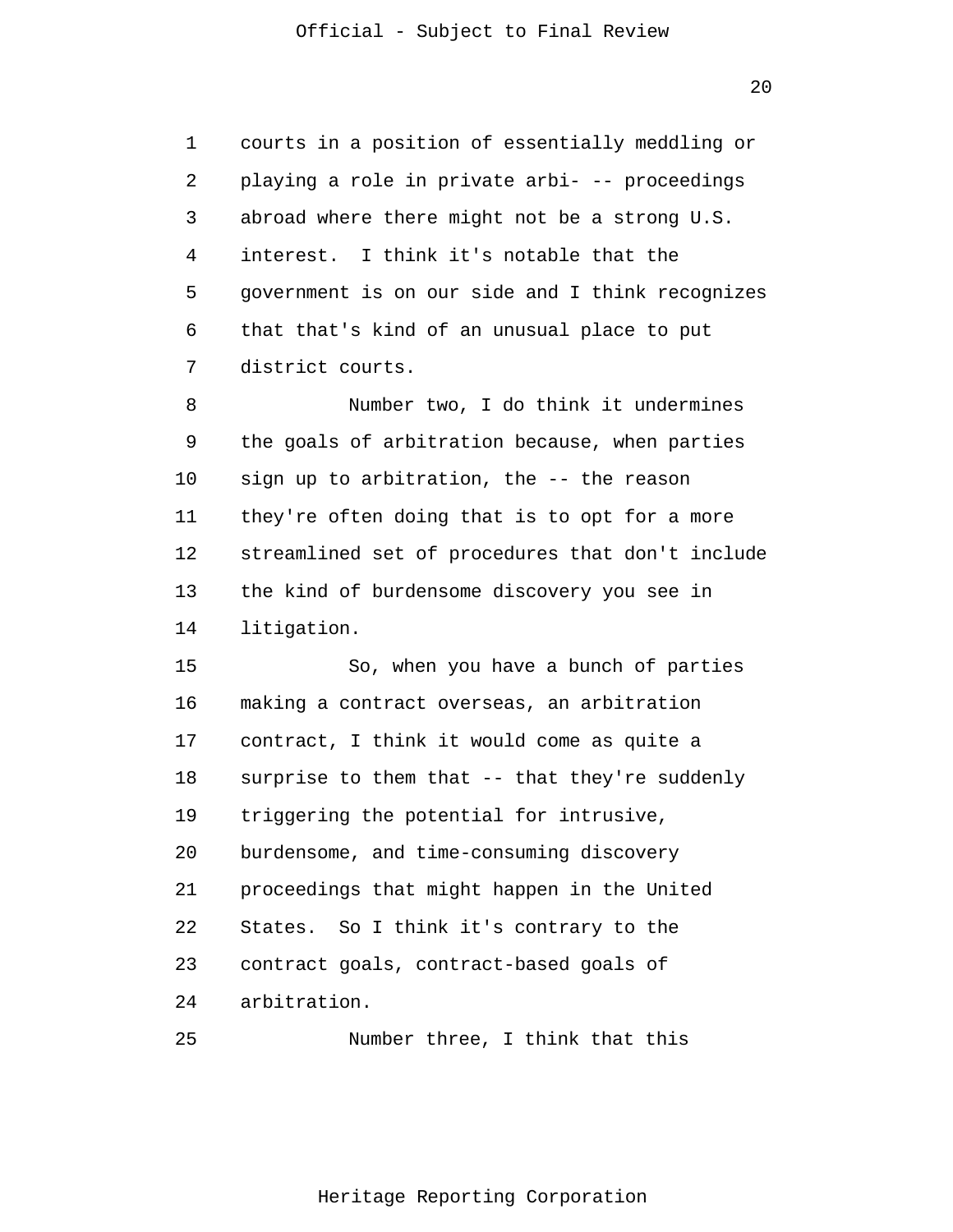1 2 3 4 5 6 7 8 9 10 11 12 13 14 15 16 17 18 19 20 21 22 23 24 25 statute asymmetrically disadvantages American citizens and American businesses. I think that's a bad policy consequence. I also think, though, that that provides a useful window into Congressional intent. It seems very unlikely to me that Congress would have passed a statute that would have burdened whether they're U.S. third parties or whether they're U.S. parties -- JUSTICE BREYER: All right. On -- on the burden, I've read that England, France, Spain, I think, and I can't -- Germany, they all follow this approach -- MR. MARTINEZ: Yeah. JUSTICE BREYER: -- or something like it, and -- and they think that attracts business and it's good for their economy and it's good for their bar because people will come to their courts to settle commercial disputes or at least their arbitrations. MR. MARTINEZ: Your Honor, I -- I don't think that's -- JUSTICE BREYER: How am I wrong? Go ahead. MR. MARTINEZ: I think you're -- I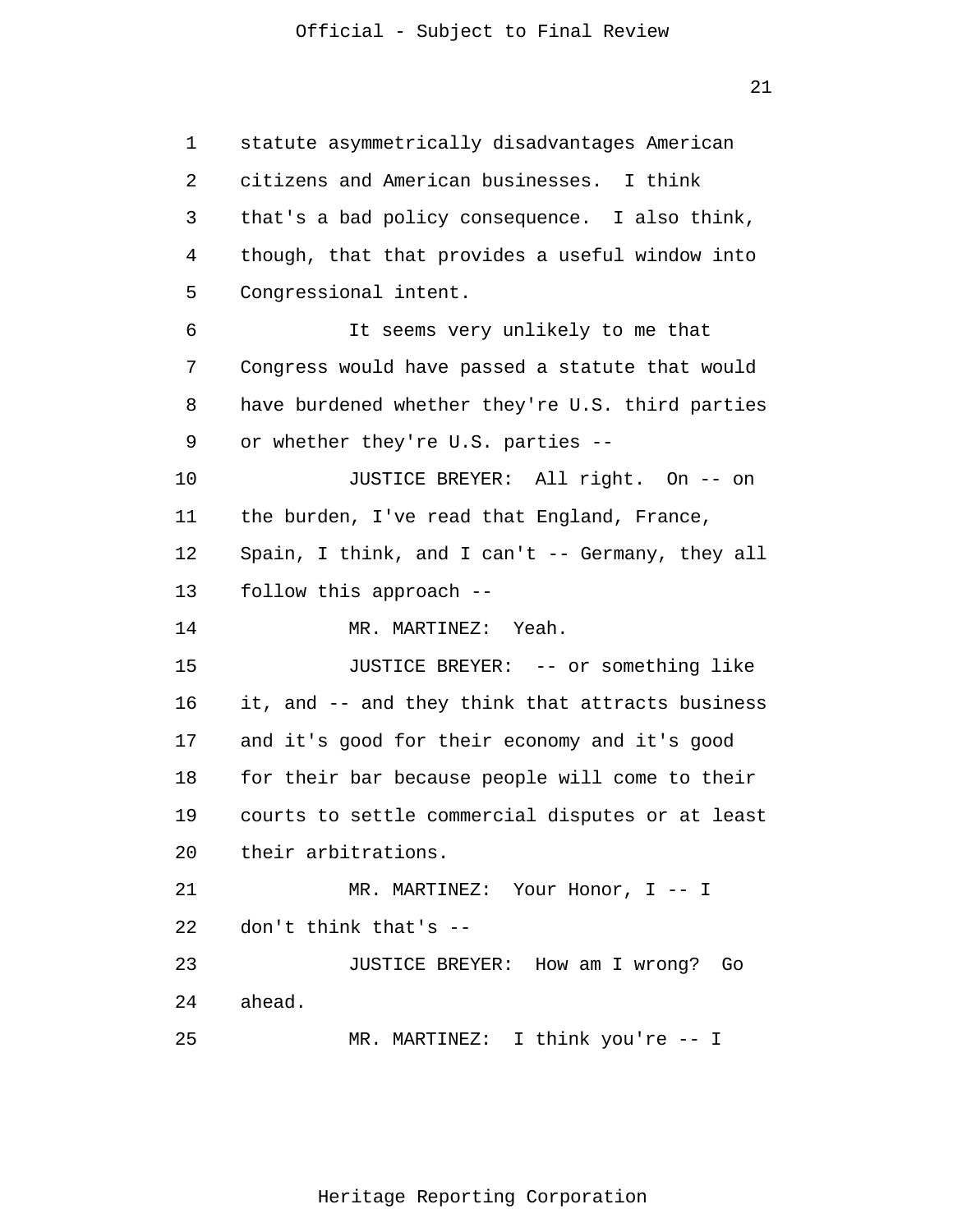1 2 3 4 5 6 7 8 9 10 11 12 13 14 15 16 17 18 19 20 21 22 23 24 25 don't think that's right. First of all, if you look at the Berne treaties, those are the handful of -- of counter-examples that allow anything even, like, arguably in the same ballpark as this. The majority of states go the other way. Even with respect to those states, though, the discovery that is potentially available to foreign arbitrations under the laws of those countries is completely different from what we're talking about here. In those countries, you can't get it before the arbitral panel is constituted. You can only get it with the permission of the arbitrator. And the actual discovery that's ordered is not like U.S. style, you know, give me all the documents, you know, all the emails using this term over this year period, but it's -- we're talking about very targeted. So no country in the world would grant this kind of request. And, certainly, Luxshare and the amicus briefs have not cited anything. I think the final sort of policy point -- and this is really -- this builds on -- on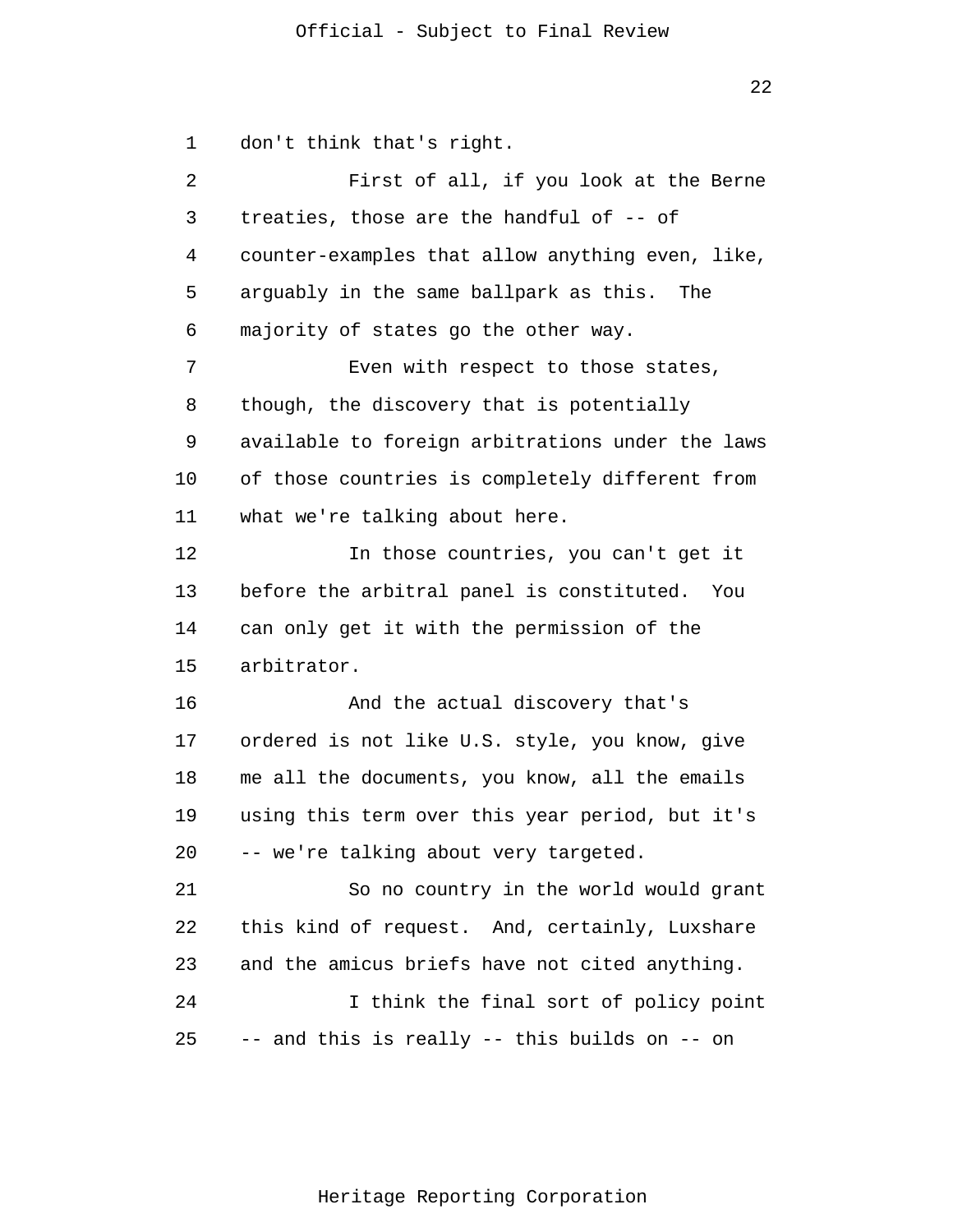1 2 3 4 5 6 7 8 9 10 11 12 13 14 15 16 17 18 19 20 21 22 23 24 25 what I was just saying. I think, if Luxshare is right about what the statute means, it really puts the United States as an outlier with respect to its treatment of international arbitration, and I think comity is really all about harmonizing, when possible, U.S. law with the law of other countries. And I just think it's very -- it's anomalous, it's not a -- it's not good policy, but it's also not a good approximation of what Congress was trying to get at with this statute, to think that it wanted to uniquely disadvantage American parties and -- and make the United States an outlier on the international stage in this way. CHIEF JUSTICE ROBERTS: Justice Alito, anything? Justice Sotomayor, anything? Justice Gorsuch, anything further? JUSTICE KAVANAUGH: Two questions. First, the briefs set up a divide between looking at the literal meaning of individual words versus the ordinary meaning of the phrase as a whole. Why should we go with the ordinary meaning of the phrase as a whole when we seem to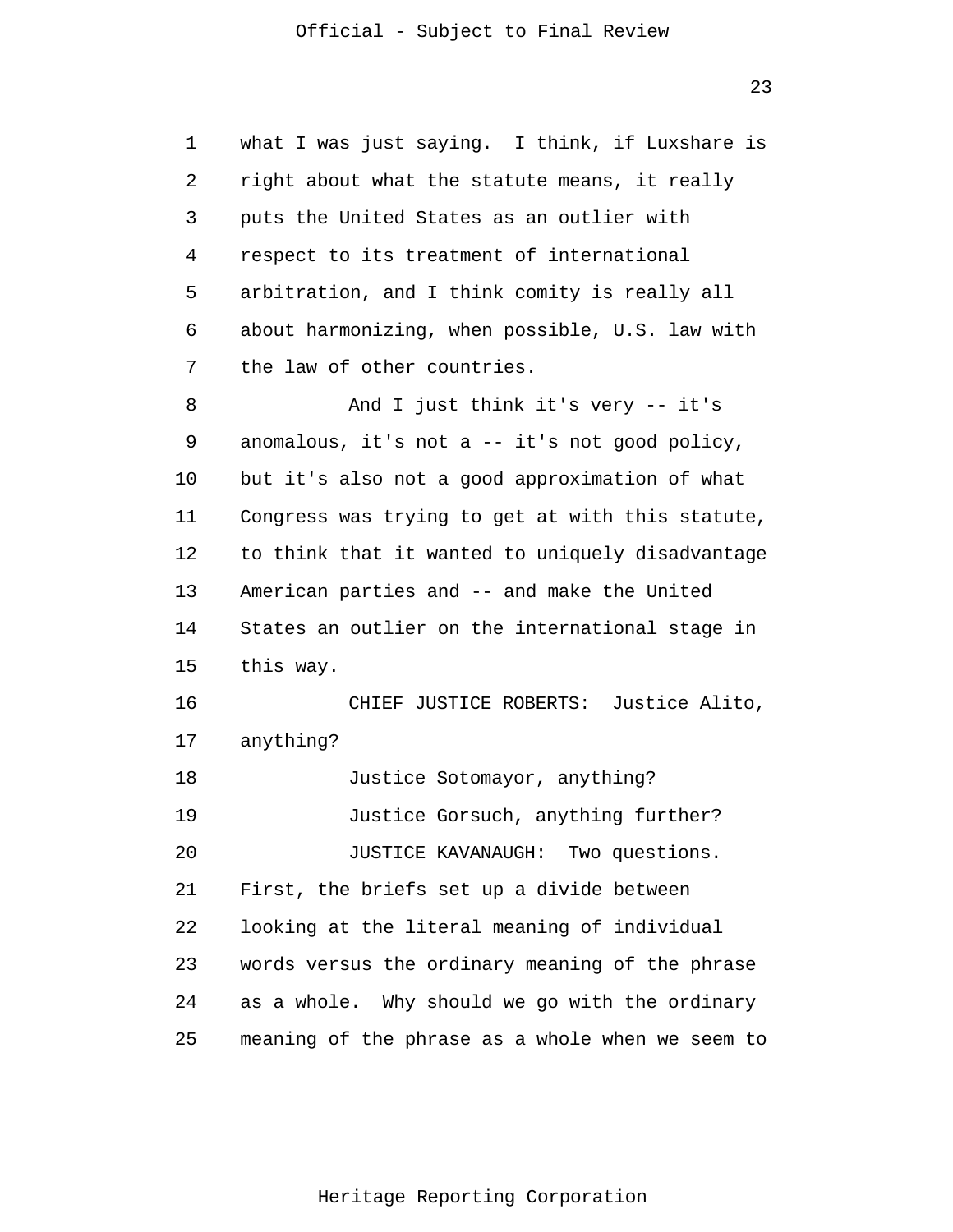24

| 1  | have cases that sometimes go with the literal     |
|----|---------------------------------------------------|
| 2  | meaning of individual words?                      |
| 3  | MR. MARTINEZ: $I$ -- I think this --              |
| 4  | this Court's cases overwhelmingly say, including  |
| 5  | some of the cases that arguably go the other      |
| 6  | way, a case like Bostock, for example, I think    |
| 7  | these -- even Bostock recognizes that the         |
| 8  | ordinary meaning of the words govern.             |
| 9  | You can't use sort of a specialized               |
| 10 | meaning or a historical meaning to trump the      |
| 11 | plain language. So, if -- if -- if this were a    |
| 12 | conflict between there's only one reading and it  |
| 13 | says X, but we're coming in and using history     |
| 14 | and something else to say, oh, it really means    |
| 15 | Y, that wouldn't be permissible. But that's not   |
| 16 | what we're doing here.                            |
| 17 | What we're doing is trying to find the            |
| 18 | ordinary meaning of the -- the language. And      |
| 19 | what this Court has said in cases like AT&T is    |
| 20 | that it's an -- it's not an appropriate mode of   |
| 21 | statutory construction to take a phrase, chop it  |
| 22 | up into its constituent parts, get a dictionary,  |
| 23 | find the broadest possible dictionary definition  |
| 24 | of each word, and then glue it all together.      |
| 25 | That just doesn't -- that doesn't work.<br>That's |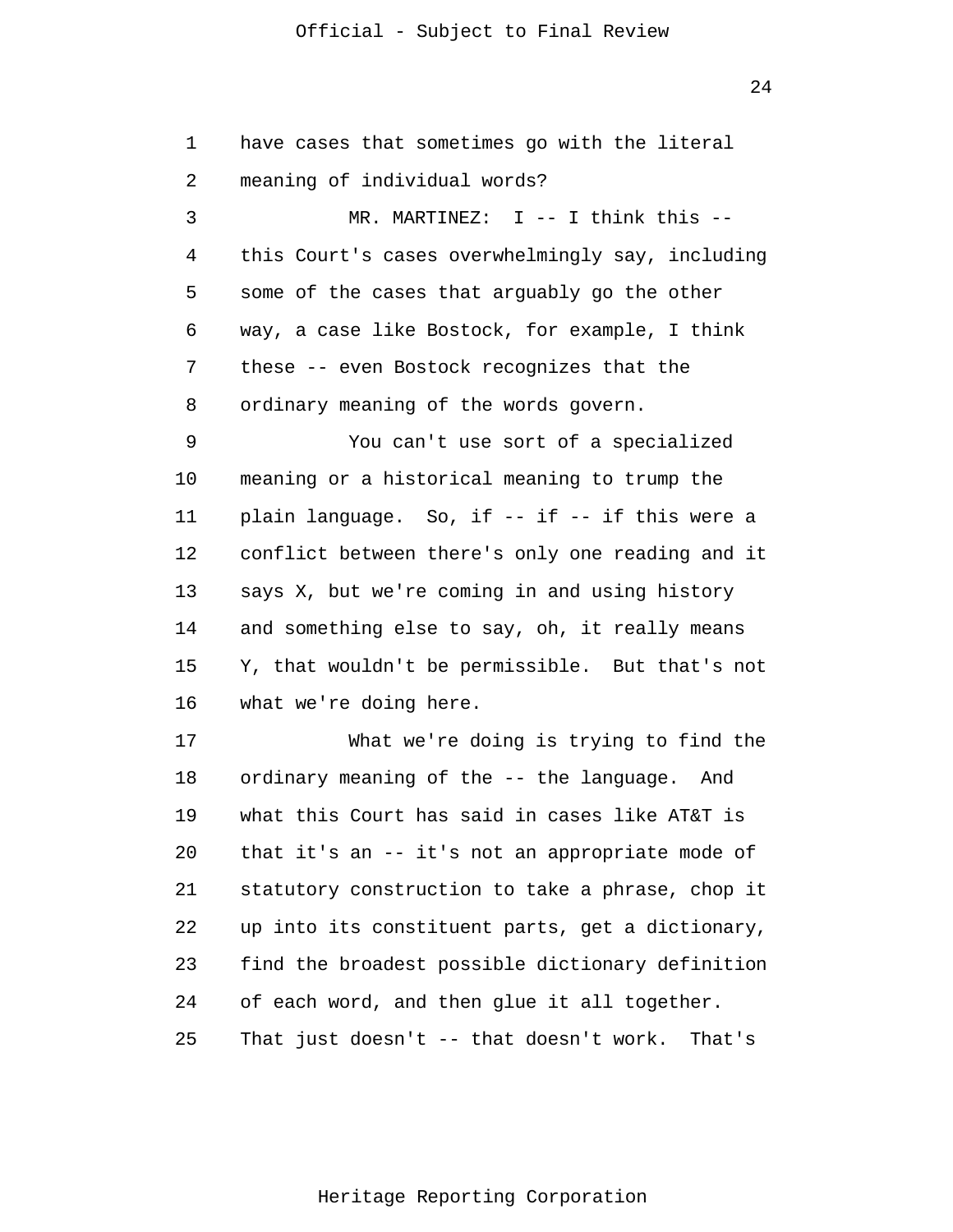1 2 3 4 5 6 7 8 9 10 11 12 13 14 15 16 17 18 19 20 21 22 23 24 25 not appropriate. And I think that's ultimately what Luxshare's interpretation is doing. JUSTICE KAVANAUGH: Second question is how would you define "governmental" in this context? And this gets really to both cases, but do you have a definition that we can use that would distinguish "governmental" from "nongovernmental"? MR. MARTINEZ: I -- I would -- I would say -- I guess what I would say -- for purposes of defining "foreign tribunal," I would say that the tribunal needs to be created by the government and exercising authority conferred by the government. And then let me just add one point. I don't think it's enough -- I think the Chief may have been alluding to this idea, and Luxshare alludes to it briefly when talking about the Fourth Circuit's approach. It's definitely not enough that there is a court at the end of the day that might be asked to enforce the award. I think that court involvement is not enough to governmentalize what -- what is -- what everyone else would think of as a private arbitration.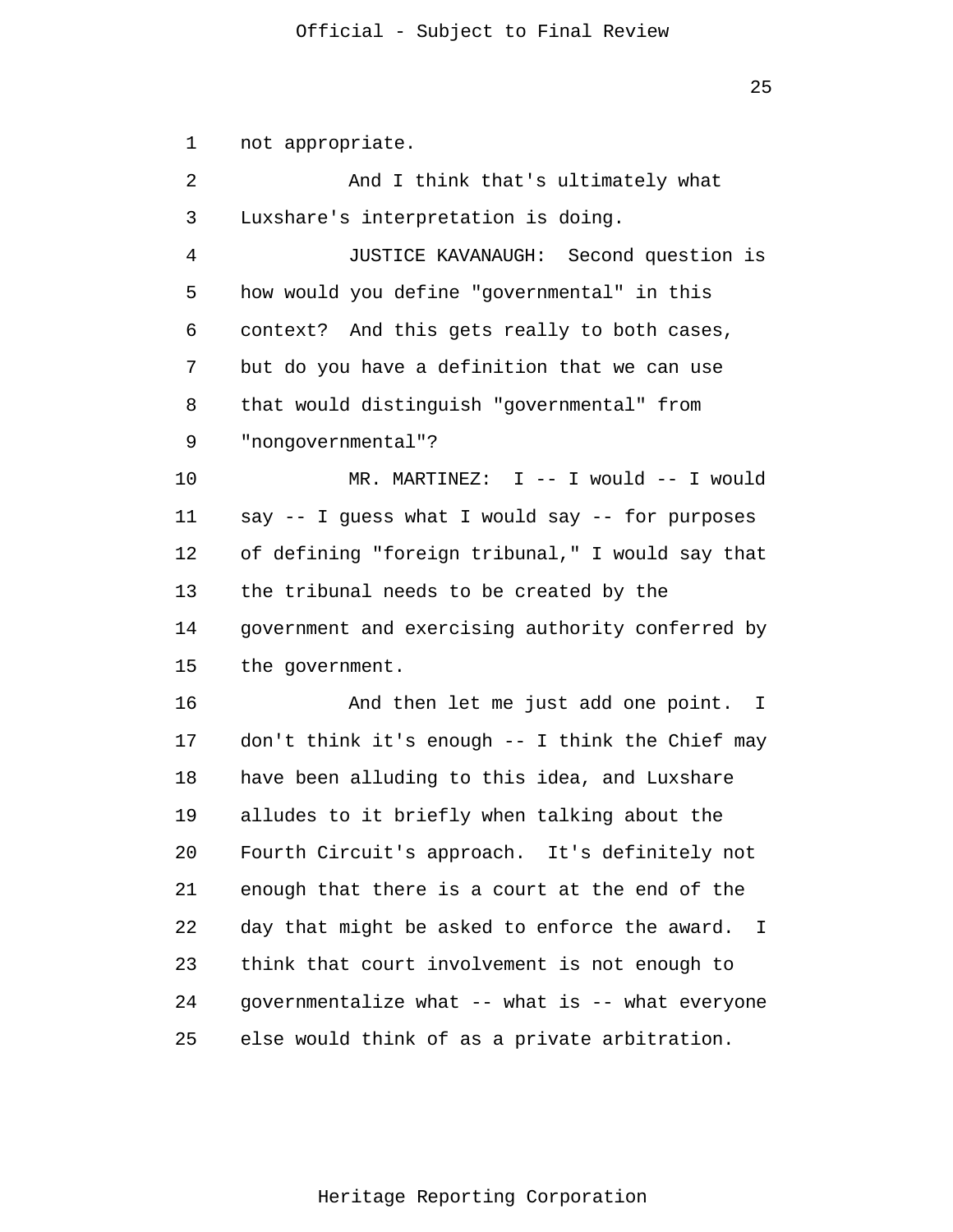1 2 3 4 5 6 7 8 9 10 11 12 13 14 15 16 17 18 19 20 21 22 23 24 25 And there are a couple reasons for that. I think courts enforce private contracts all the time, and we all recognize that the contracts themselves remain private. So the fact that there's, like, judicial involvement doesn't kind of, you know, make it a -- a public contract in any sort of meaningful way. I think, secondly on that, U.S. courts across the country have had to wrestle with the idea of whether arbitrators are state actors for constitutional purposes. Courts have uniformly rejected that idea. I think there are five circuits out there have said arbitrators are not state actors, I think recognizing that arbitration really is something that's private. And then -- and then, finally, I do think that having a judicial role is not enough to make an arbitration governmental because the judicial role is so limited. Whether it's under the FAA or under Section 1059 of the German Civil Procedure Code, review of arbitrations, when you're being asked to enforce an arbitration -- enforce an arbitral judgment or award, is extremely limited, and if -- if a court comes in and sees a -- an error of law, it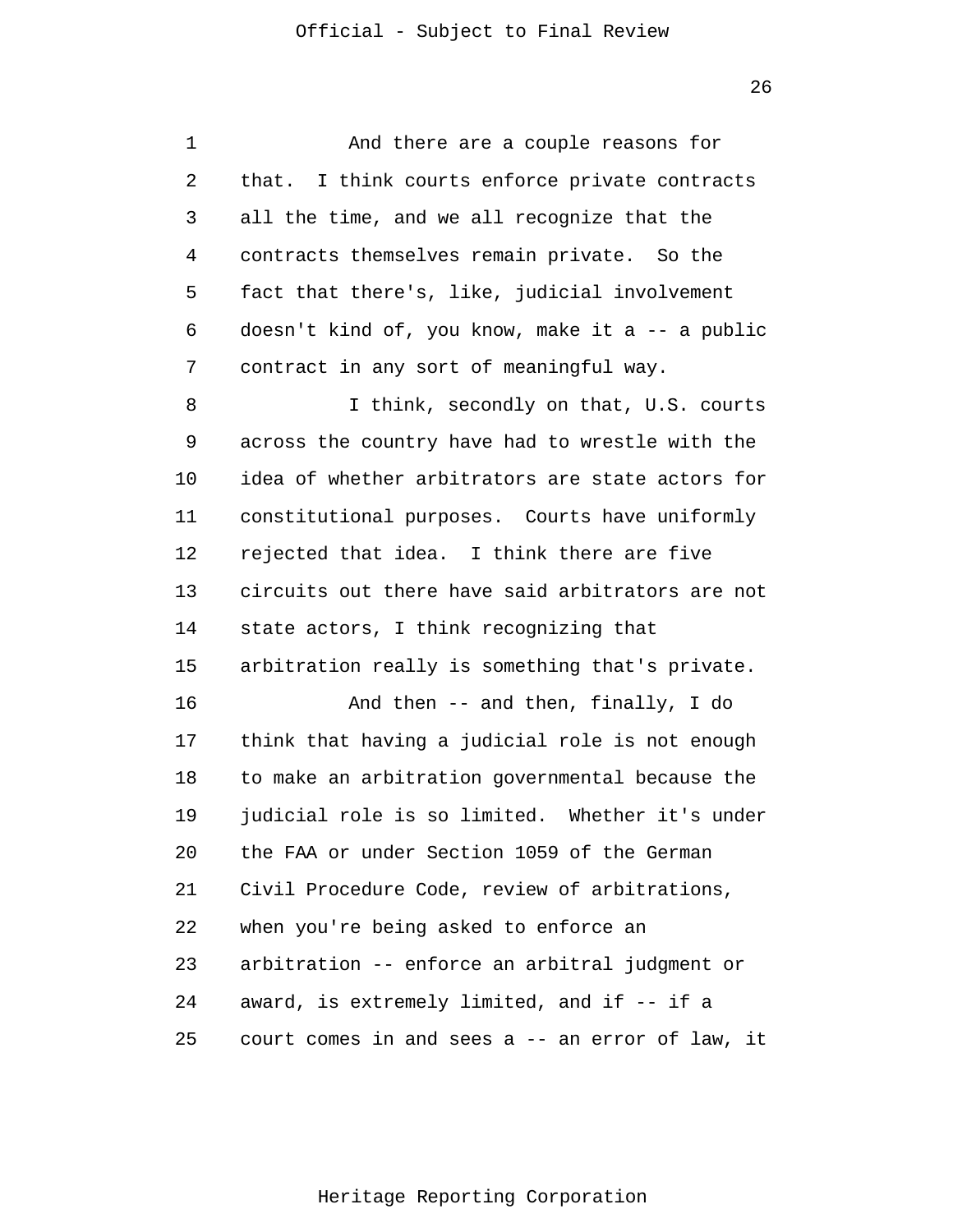1 2 3 4 5 6 7 8 9 10 11 12 13 14 15 16 17 18 19 20 21 22 23 24 25 can't correct it. And so that doesn't -- if a court doesn't have the ability to correct an error of law, it's not really judicial review. It's not really governmental involvement at all. JUSTICE KAVANAUGH: One follow-up on that. Sorry to prolong it. Do you look at whether the arbitrators themselves are government appointed, government paid, government removable, or -- MR. MARTINEZ:  $I = - I$  think that  $-$ JUSTICE KAVANAUGH: -- is that relevant? MR. MARTINEZ: -- I think that those are factors that could bear on this. I -- I do think that that is a legitimate -- I don't think that that is like the only test, like looking at where the paycheck comes from, because, frankly, there are all sorts of different arrangements, including, you know, some arrangements that - that we would say would fall within the category of, you know, international -- intergovernmental arbitral tribunals that might sometimes use private adjudicators in the sense that they're not like government officials.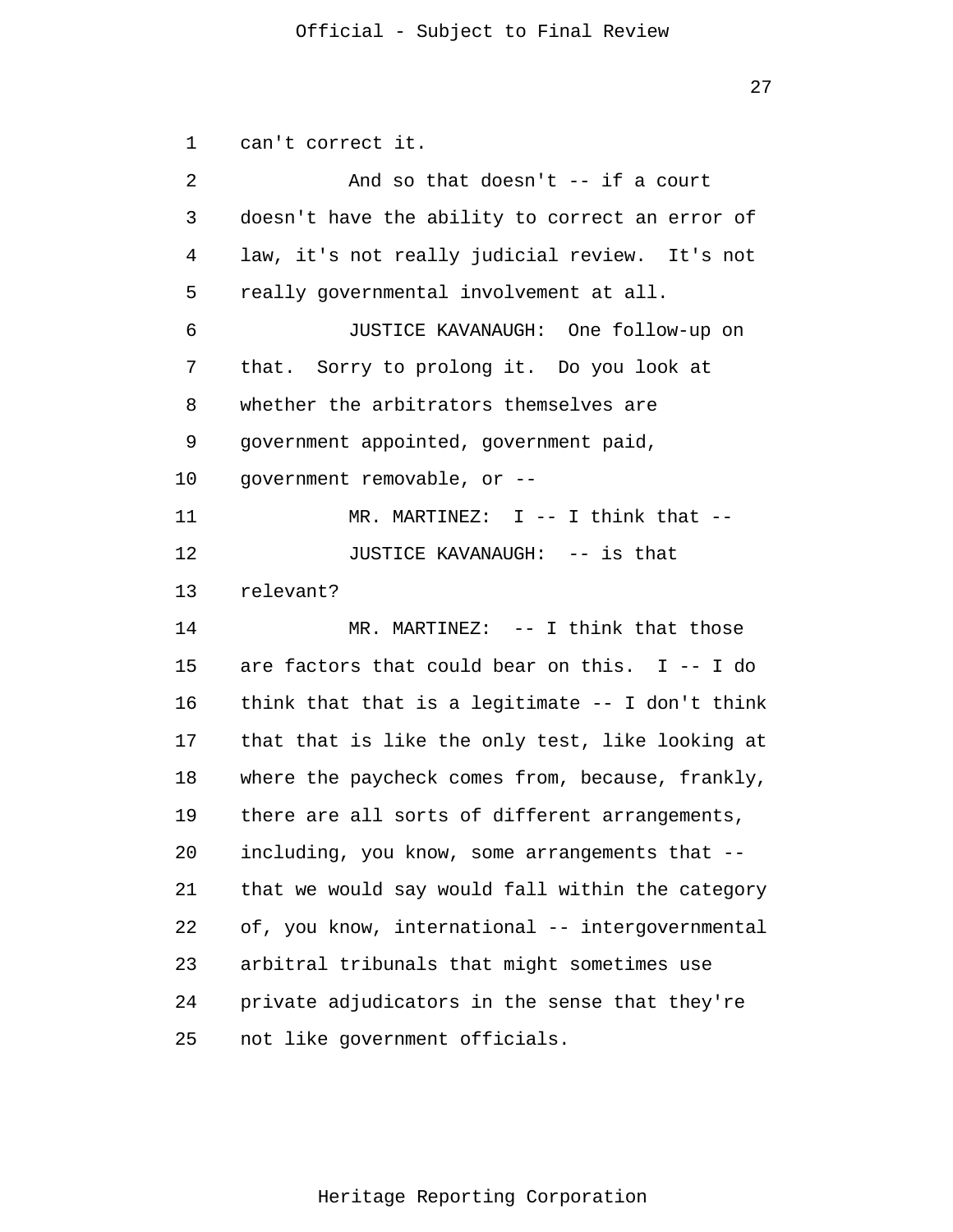1 2 3 4 5 6 7 8 9 10 11 12 13 14 15 16 17 18 19 20 21 22 23 24 25 JUSTICE KAVANAUGH: Thank you. CHIEF JUSTICE ROBERTS: Justice Barrett? Thank you, counsel. Mr. Baio. ON BEHALF OF THE PETITIONERS IN 21-401 ORAL ARGUMENT OF JOSEPH T. BAIO MR. BAIO: Mr. Chief Justice, and may it please the Court: The ad hoc arbitration initiated by the fund is not a proceeding before an international tribunal as that phrase is used in Section 1782. In order to constitute an international tribunal, the decisionmaker must owe its existence and its powers to an international agreement between or among sovereign nations. Here, the treaty between Lithuania and Russia did not create the ad hoc arbitration panel, and it did not empower that panel to resolve investor disputes. The panel was created when the fund, which is not a party to the treaty, elected to take up Lithuania's standing offer and consent to arbitrate with a potential class of unknown private investors.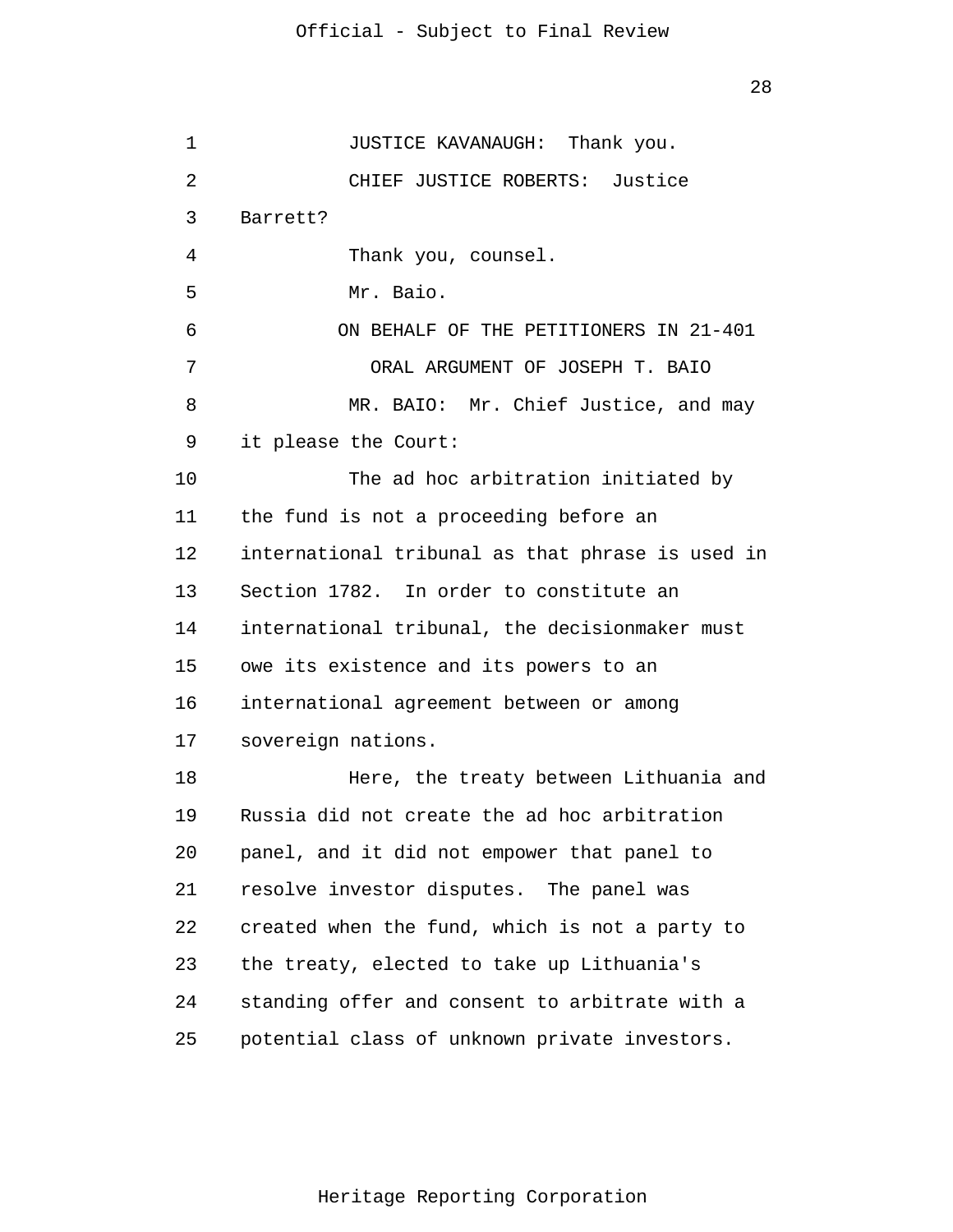1 2 3 4 5 6 7 8 9 10 11 12 13 14 15 16 17 18 19 20 21 22 23 24 25 The resulting ad hoc panel of non-governmental arbitrators, selected by the disputants as equal parties, was empowered by the parties' consent to arbitrate and not by the treaty. Do you have any questions, Your Honor? CHIEF JUSTICE ROBERTS: Sure. The - you're quite right that the panel is -- private parties participate and not the countries themselves, but -- but this just seems to me as quite different, for example, from the case - or the issue we were just talking about. You have two governments behind this whole enterprise. They, for their own particular reasons, have set up this -- this mechanism. It's not a purely private undertaking or -- or endeavor. And I think that sovereign character maybe suggests less support for the position that you're arguing for. MR. BAIO: I think, Your Honor, the statutory language is focusing not on whether it is such a proceeding, but it's whether it is an international tribunal. It's focusing on the decisionmaker itself.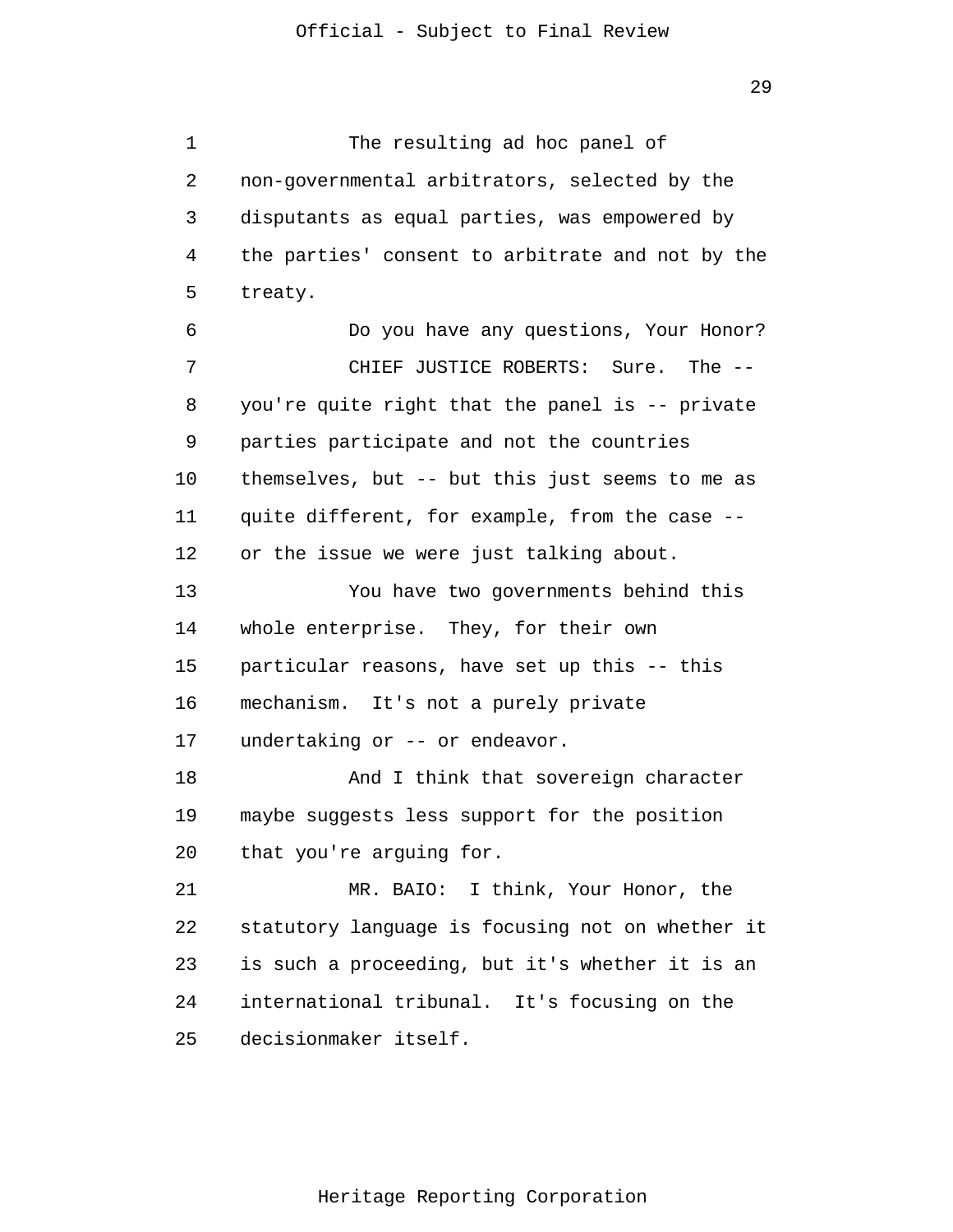1 2 3 4 5 6 7 8 9 10 11 12 13 14 15 16 17 18 19 20 21 22 23 24 25 Now, in this case, and as you have said in other cases, let's start with the treaty. The treaty itself simply says and is designed to encourage people in Lithuania to invest in Russia and in Russia to invest in Lithuania, a fairly common occurrence. And how it achieves that is by giving an option to the investor to escape from the courts, to escape from a governmental adjudicator, to have a resolution that is shorn of governmental implication. You pick an ad hoc arbitration panel under private rules. Everyone selects the arbitrator as at regular arbitration. It is final and will be binding on the sovereign when you sue the sovereign or you arbitrate against the sovereign. You eschew courts. You're going nowhere near them. There isn't any appellate right. Indeed, it's final. So what this treaty is doing is it's assuring the investor that there will not be a governmental decisionmaker that's going to be involved in the outcome. You can go and avoid home court advantage. Now that's the opposite, I --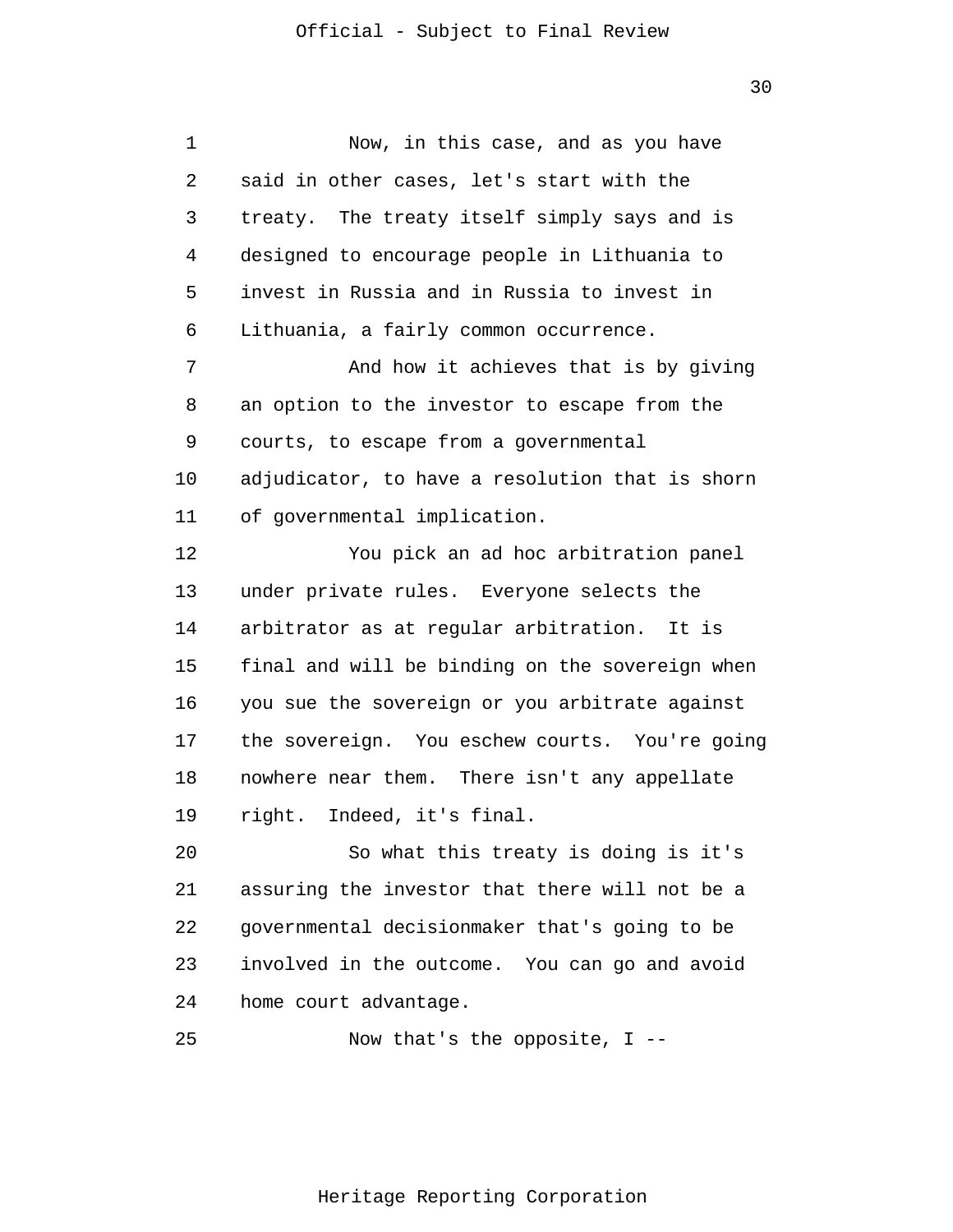1 2 3 4 5 6 7 8 9 10 11 12 13 14 15 16 17 18 19 20 21 22 23 24 25 JUSTICE SOTOMAYOR: Counsel, I'm -- MR. BAIO: Sorry. JUSTICE SOTOMAYOR: -- I'm having a very hard time understanding that distinction. MR. BAIO: Okay. JUSTICE SOTOMAYOR: International tribunals generally want to select neutral judges that are not the state's, an individual state's decision, but a combined decision by an adjudicatory body that it considers neutral. MR. BAIO: Yes. JUSTICE SOTOMAYOR: Now I'm not going to define neutrality for them, but virtually all I know of them, most of them don't even require judges, they let the states pick whatever judges they want, with whatever background they want, and they even often permit those bodies to decide the procedural rules. MR. BAIO: Yes. JUSTICE SOTOMAYOR: So I don't understand the emphasis on a state adjudicator. Now, if you're talking about selection of the adjudicator, which is what I think you mean -- MR. BAIO: Yes.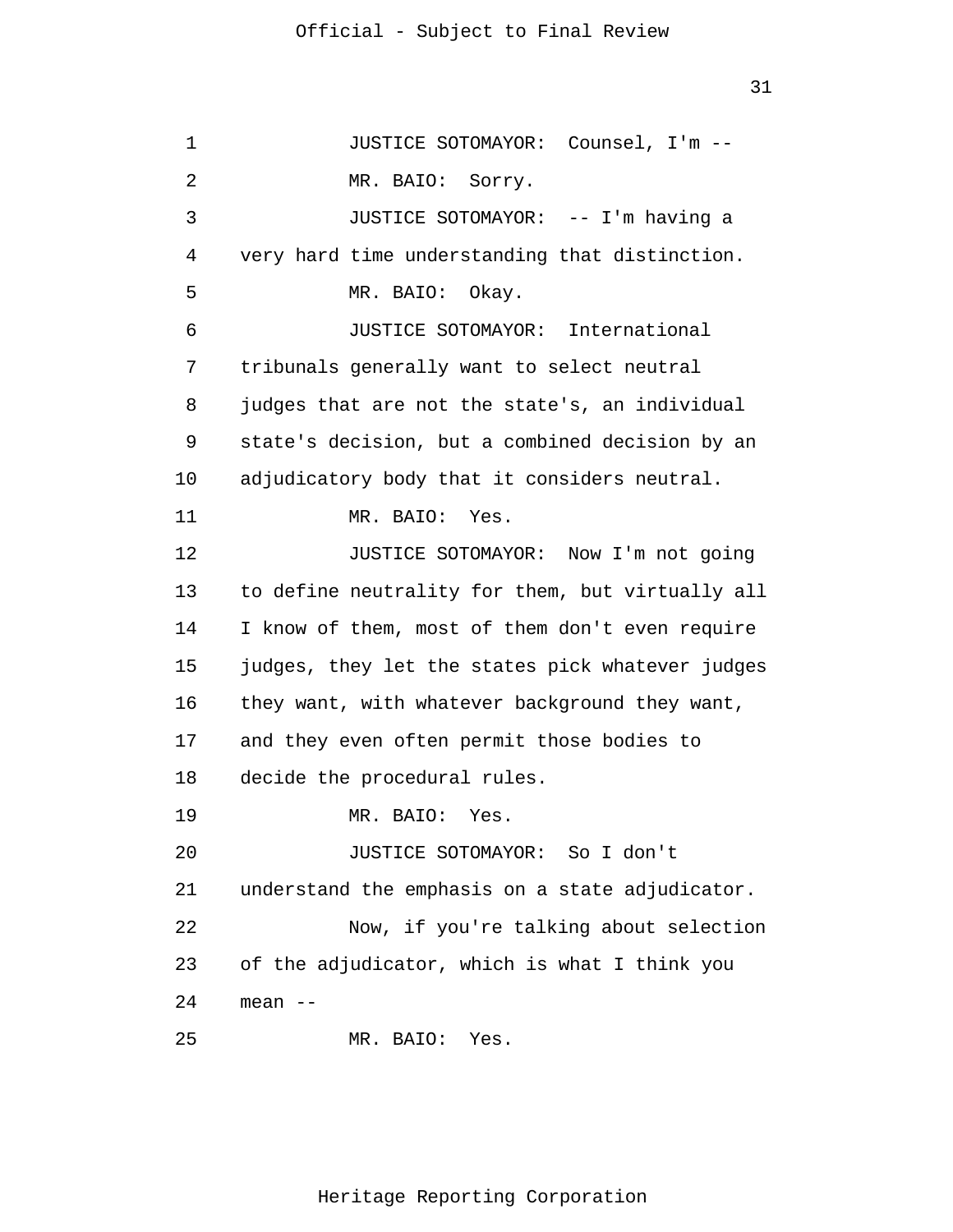1 2 3 4 5 6 7 8 9 10 11 12 13 14 15 16 17 18 19 20 21 22 23 24 25 JUSTICE SOTOMAYOR: All right? Lithuania picked one of the -- correct? MR. BAIO: Yes. JUSTICE SOTOMAYOR: What's the difference between it doing it directly and the investor state saying I'm going to give my agency to the investor? I can pick any adjudicator I want in the world. MR. BAIO: Yes. JUSTICE SOTOMAYOR: Why is it wrong for me to say I'm going to have my Secretary of State do it or I'm going to have an individual do it? The reason I ask this question is because I think, and that's what I want you to respond to, that the issue is one of the treaty, that it is an agreement between two sovereign nations to submit a dispute that could involve both of them in a -- in an adjudicatory body that they have created. And I don't see -- that's my definition. MR. BAIO: Okay. JUSTICE SOTOMAYOR: How do you say this doesn't fit that definition? MR. BAIO: Quite -- that's -- there's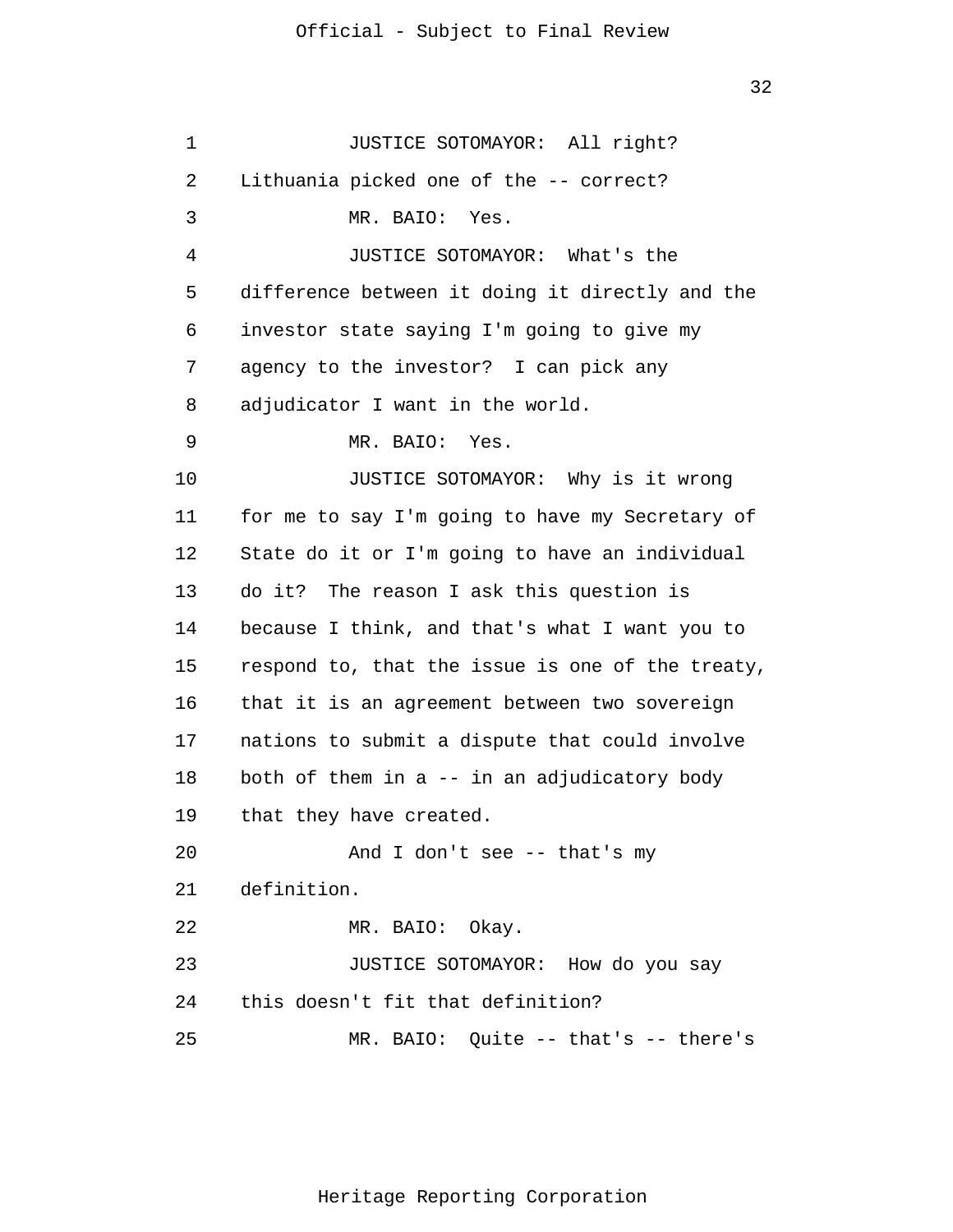1 2 3 4 5 6 7 8 9 10 11 12 13 14 15 16 17 18 19 20 21 22 23 24 25 a lot there to unpack, Your Honor, and I will try to address each part of it. Let's start with the notion of neutrality. I'm not talking about neutrality. I'm talking about non-governmental. So I'm an investor. I'm a Russian national. I invest in Lithuania. If Lithuania expropriates my investment, do I want to go to a Lithuanian court? It's governmental. I'm not suggesting that that court is necessarily biased, but it's a home field. Would I want to be disputing something with Lithuania before a Lithuania judiciary? Even if they are honest and impartial, it is non-governmental. It is telling -- the two countries are telling investors you will not be burdened by our courts if you don't want to do it. Now I don't think the -- so that's the difference. I'm not saying neutrality. I'm saying non-governmental. When the parties then select the arbitrators, it looks just like any other arbitration. Lithuania is the respondent in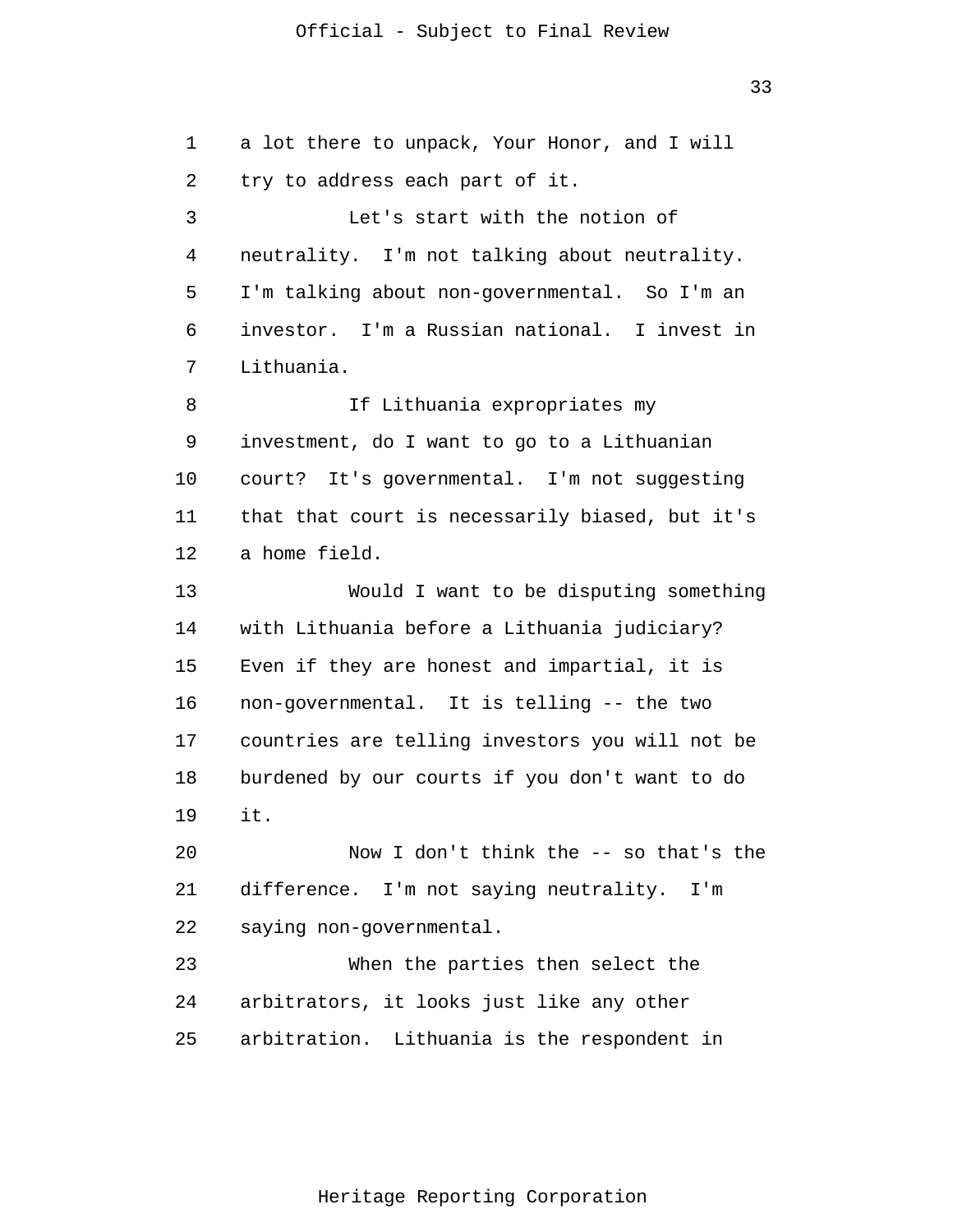34

| 1  | that case. They pick one arbitrator. They       |
|----|-------------------------------------------------|
| 2  | don't have control over the outcome.            |
| 3  | The other arbit $-$ - the other                 |
| 4  | arbitrator is selected by the individual. And   |
| 5  | they must collectively pick someone else. There |
| 6  | is no governmental role, other than the         |
| 7  | government is a party and has agreed to follow  |
| 8  | private arbitration rules and continue.         |
| 9  | JUSTICE SOTOMAYOR: So --                        |
| 10 | MR. BAIO: And they will be bound --             |
| 11 | JUSTICE SOTOMAYOR: -- give me your              |
| 12 | definition of what constitutes an international |
| 13 | tribunal. Define it for me.                     |
| 14 | MR. BAIO: An international tribunal             |
| 15 |                                                 |
| 16 | JUSTICE SOTOMAYOR: It can't be the              |
| 17 | decisionmaker.                                  |
| 18 | MR. BAIO: It is a decisionmaker that            |
| 19 | owes both its existence and its powers to an    |
| 20 | international agreement by or between or among  |
| 21 | sovereigns.                                     |
| 22 | And that does not happen here.<br>The           |
| 23 | tribunal doesn't exist or the decisionmaker     |
| 24 | doesn't exist. This treaty was passed in 2004.  |
| 25 | Now it could have created an entity that would  |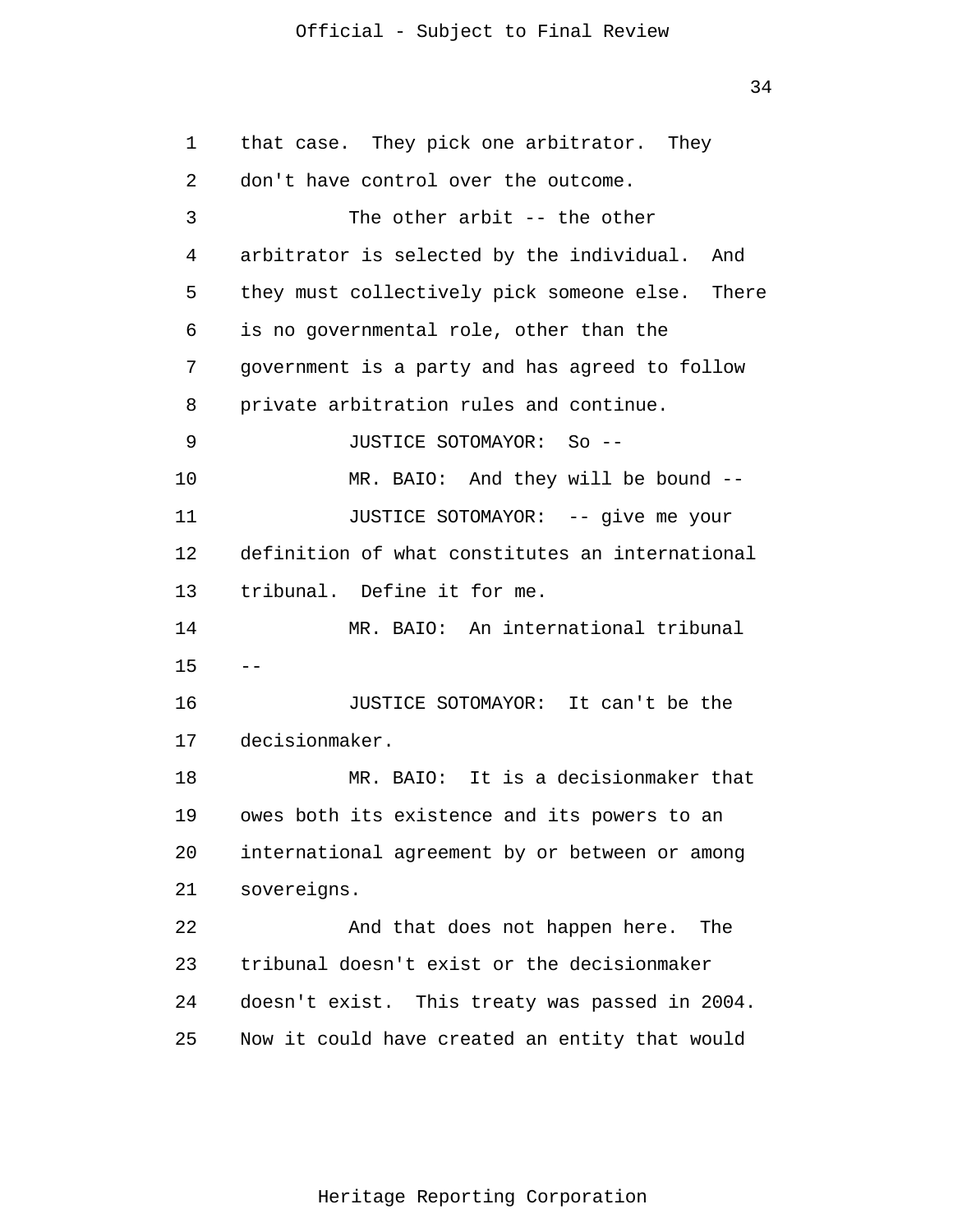35

1 2 3 4 5 6 7 8 9 10 11 12 13 14 15 16 17 18 19 20 21 22 23 24 25 resolve disputes. It could make it governmental. They could appoint governmental agents to do that. That was not done here. They specifically give four alternatives that the claimant gets to pick to escape any governmental review in the decisionmaking. And I think the statute is referring to the decisionmaker, not its origin, not whether there is a state that's involved anywhere as a party, if it's -- it's -- it's tribunal-focused. It's the deliberative body itself, is it a private adjudicator? Now Justice Breyer asked the question of, well, what happens if we go the other way, particularly on what I'll call the -- JUSTICE SOTOMAYOR: Thank you. You're -- you're turning to his question. MR. BAIO: No, I -- I'm sorry, Your Honor. I may not have finished. JUSTICE SOTOMAYOR: No, you finished. MR. BAIO: Okay. Thank you, Your Honor.  $I - - I$  hope I'm not finished, but  $- -$ JUSTICE SOTOMAYOR: Well, yeah. MR. BAIO:  $-- I -- I$  completed my answer.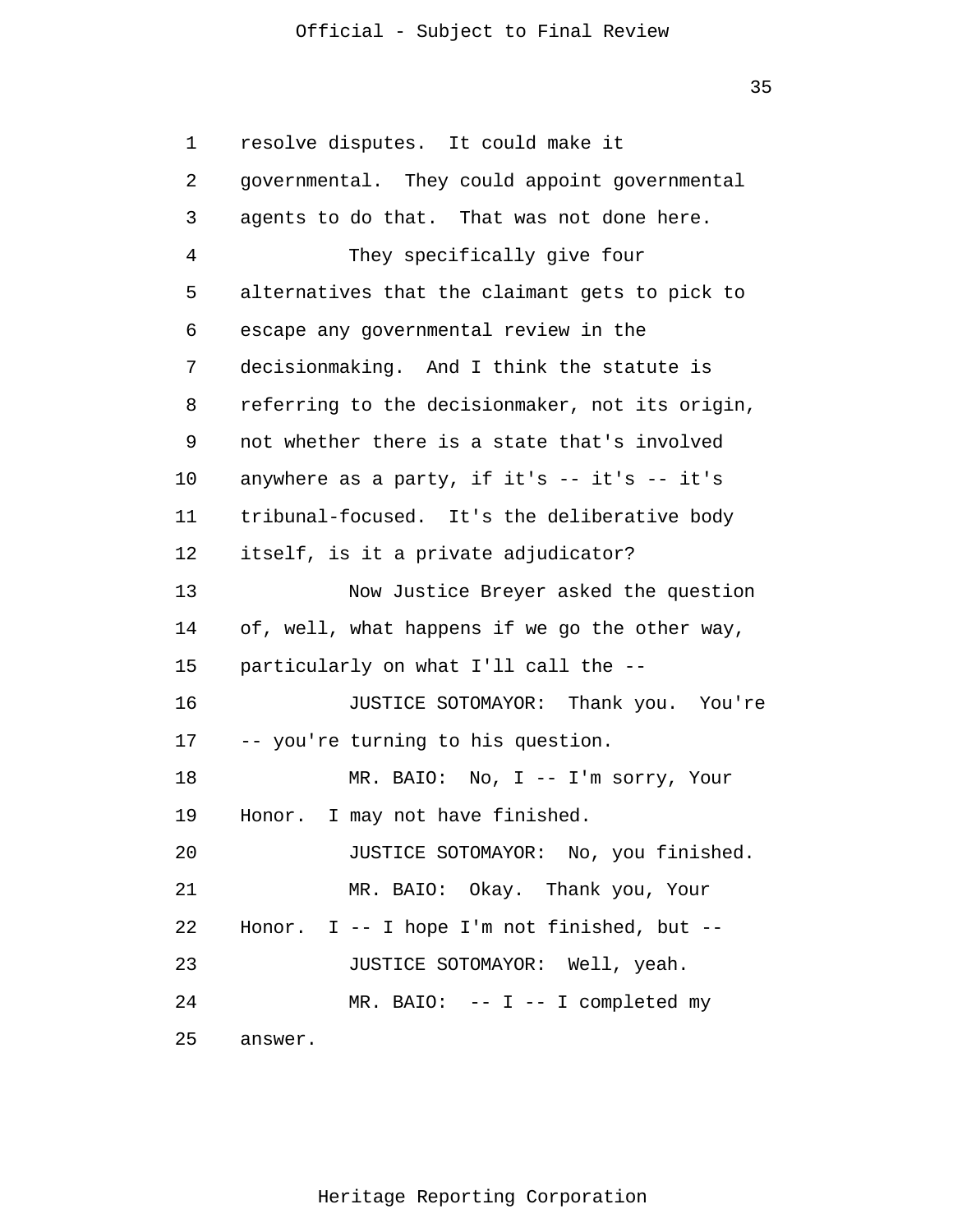1 2 3 4 5 6 7 8 9 10 11 12 13 14 15 16 17 18 19 20 21 22 23 24 25 Justice Breyer, you know, the -- the parade of horribles, I'm not going to -- to go down that road, but -- but what does it mean if a tribunal is any decisionmaker, if you go that broadly, or an international tribunal is any - anything outside that's -- or foreign that is outside the United States. Think of the number of decisionmakers that there are out there. And we use the example of the ersatz television judges who decide disputes. That is actually an arbitration. Those people sign an arbitration agreement. The adjudicator wears a robe, stands up on TV, and makes a decision. Is the United States, which does not favor broad discovery in arbitrations under the FAA, going to recognize that, if there is the German equivalent of Judge Judy, that -- that they will be entitled -- JUSTICE BREYER: You don't have to do that. I mean, you know, that's the dissent in Intel. You have a narrow definition of tribunal. And it seems to me you're swept up once we say, if we said, that private arbitrations are part of this.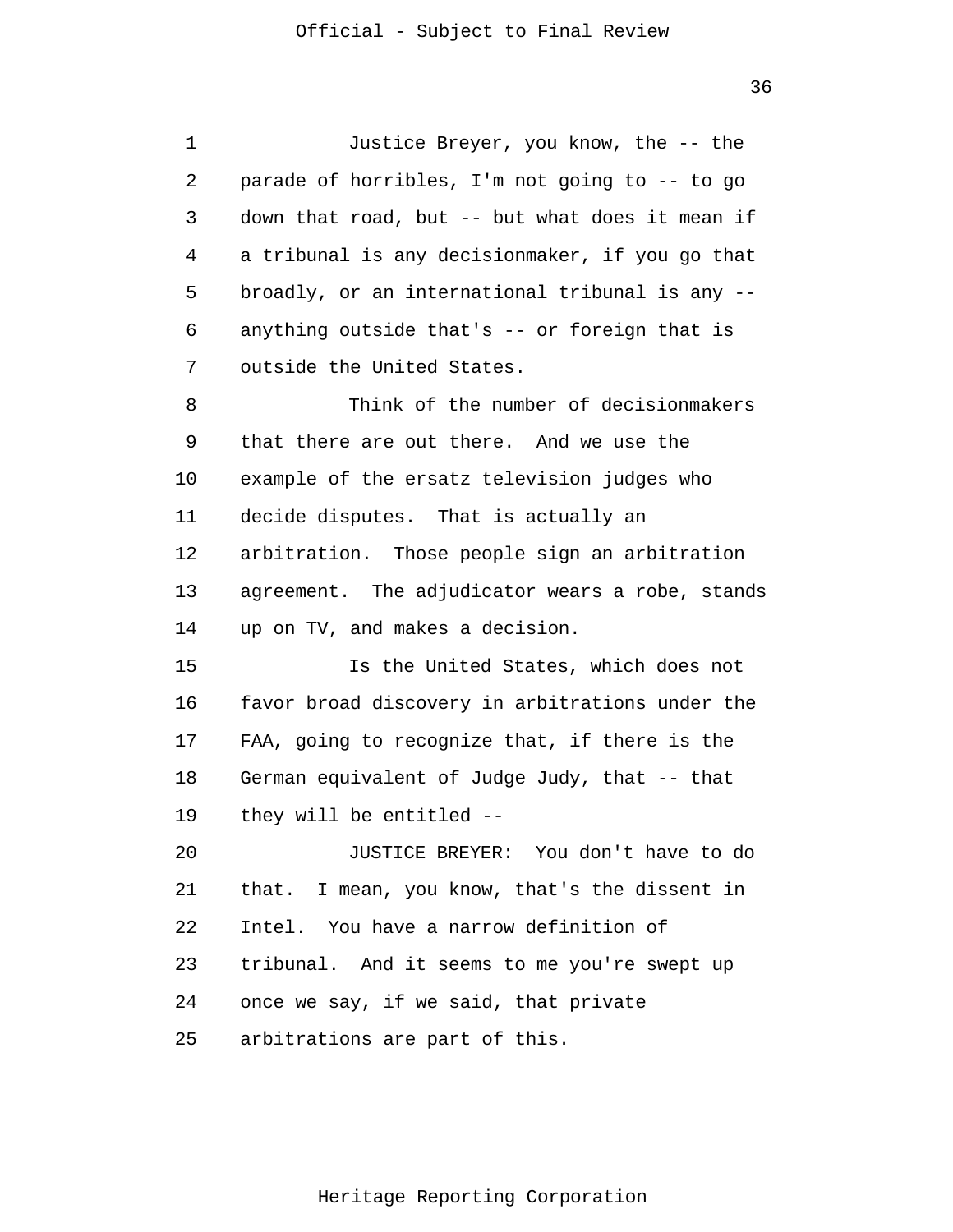1 2 3 4 5 6 7 8 9 10 11 12 13 14 15 16 17 18 19 20 21 22 23 24 25 MR. BAIO: Oh, yes.  $I$  -- I think I --JUSTICE BREYER: And -- and -- and so the thing that's pushing me, I'm not an expert in this, but the Restatement says we should. MR. BAIO: We should what, Your Honor? JUSTICE BREYER: That we should say that private tribunals are -- I mean, that's at least Berman's brief, you know, I read that, and -- and they say the Restatement is -- is against you and against your side on this. MR. BAIO: But -- but the Restate - that is simply nomenclature. We're talking about a statute that extends to foreign litigants the opportunity to come to the United States and seek discovery from United States citizens. Once you move into the arbitration forum, you have now -- that is the foreign entity -- you've created a wonderful incentive for me as a litigator to start the arbitration outside the United States if I can and then say it's an external arbitration and then have at the courts for discovery. JUSTICE BREYER: No, you can't if you follow -- if you add Intel and, you know, the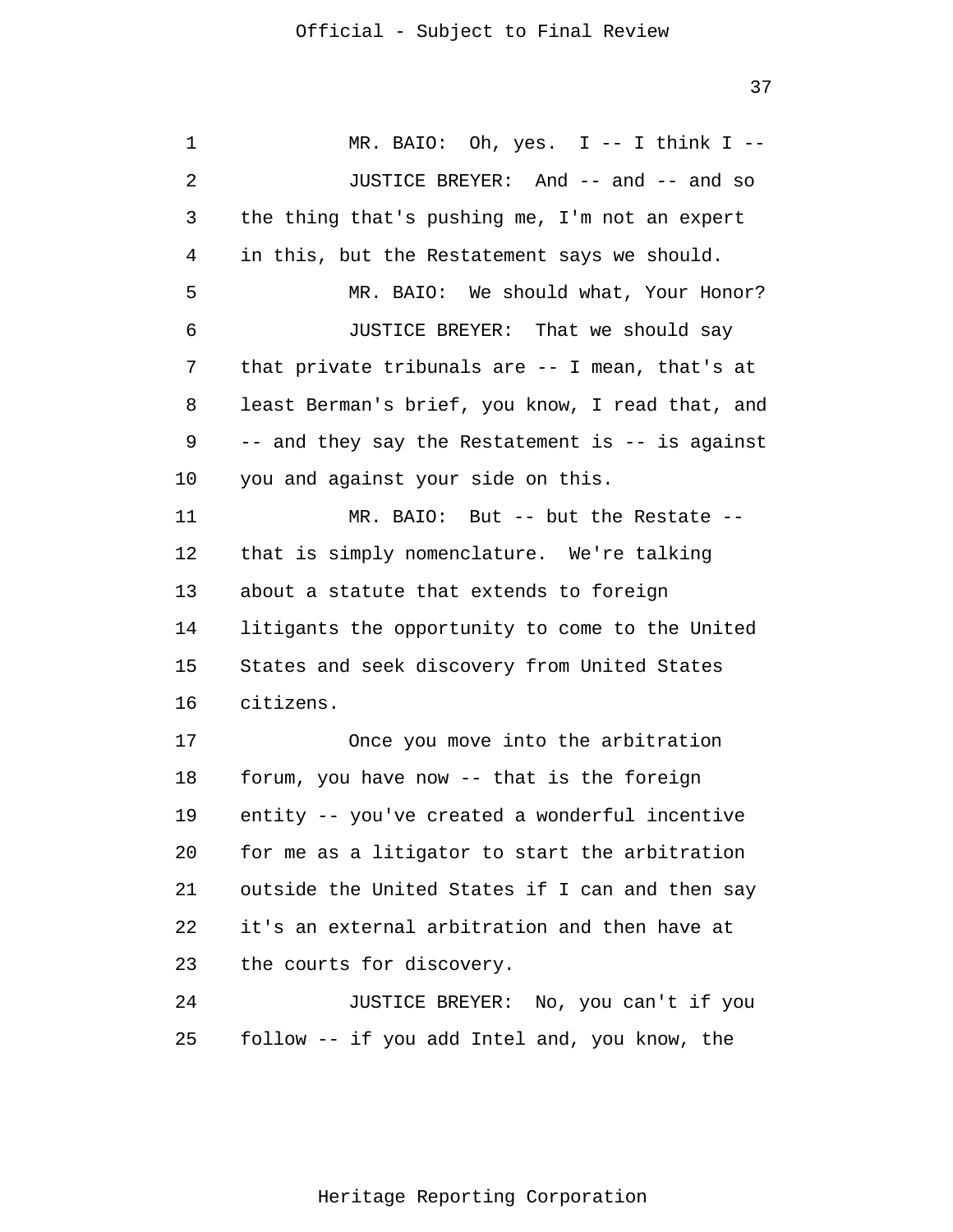1 2 3 4 5 6 7 8 9 10 11 12 13 14 15 16 17 18 19 20 21 22 23 24 25  $-$  Japanese tribunal and the others saying, of course, that's a problem, what you say. MR. BAIO: Yes. JUSTICE BREYER: And so what we have to do is -- is say that this discovery here takes place if and only if the foreign tribunal says it wants it. MR. BAIO: Well, that didn't happen here, Your Honor, right? The foreign tribunal JUSTICE BREYER: Yeah. All right. It might not have happened there, but this is a broad problem that I'm worried about. And I have the government on the one side. It sounds like the Restatement's on the other side. There are a lot of real experts on this or on the other side, and I'm having trouble with this case -- MR. BAIO: Yes. JUSTICE BREYER: -- all right, not surprisingly. MR. BAIO: There -- there certainly is a lot of -- JUSTICE BREYER: Okay. And --- and - and, therefore, the things that you say I can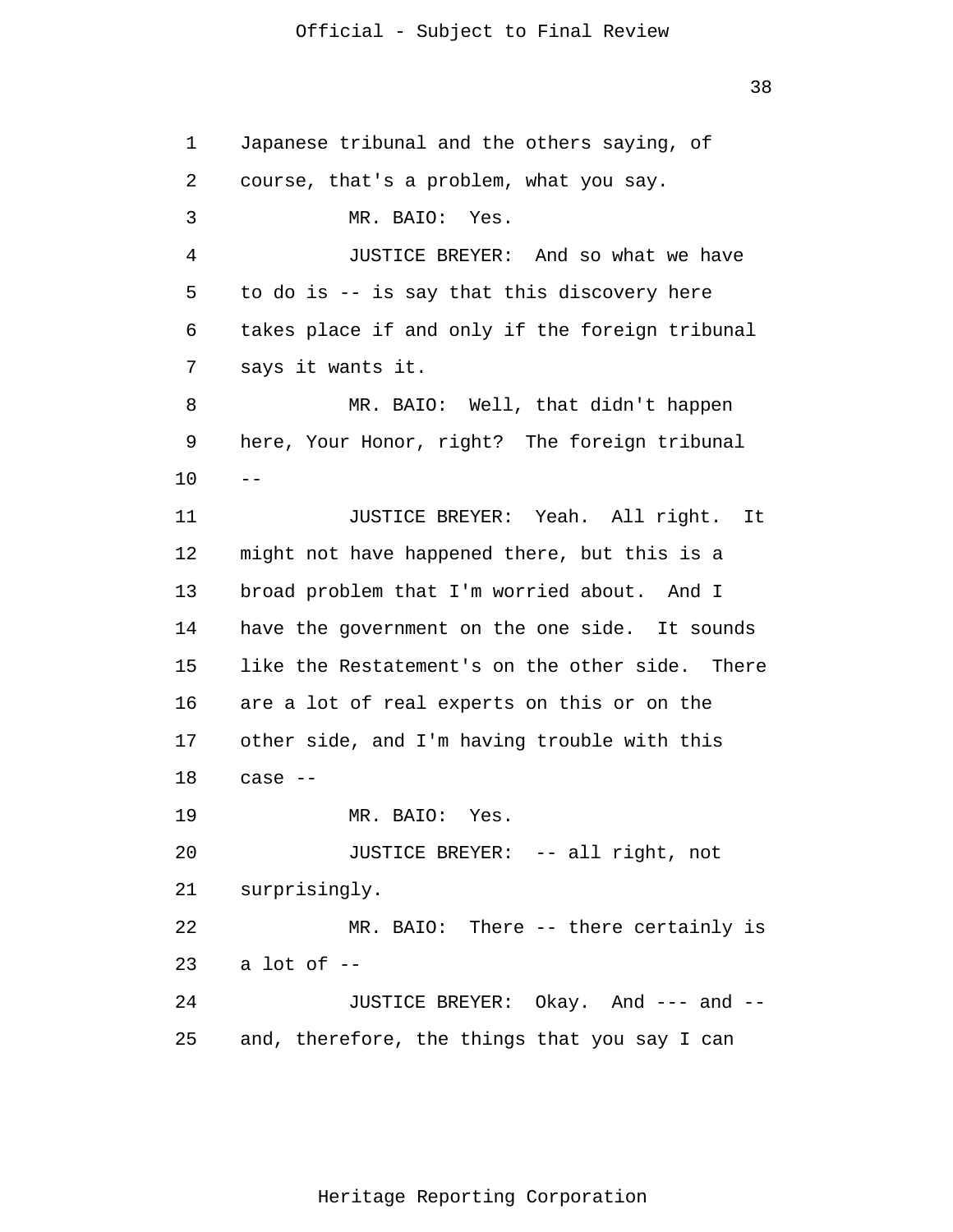39

1 2 3 4 5 6 7 8 9 10 11 12 13 14 15 16 17 18 19 20 21 22 23 24 25 think of matching problems no matter what. If we go against  $-$  if we take the first, you know, we say only applies to foreign governmental things, only governmental. Hey, you produce a wonderful example of that, of whether it is or isn't. MR. BAIO: Yes. JUSTICE BREYER: And we'll have to decide cases like that. MR. BAIO: Yes, and I -- I think that, frankly, Your Honor, mine is fairly easy just because of what the treaty says. JUSTICE BREYER: I know you think yours is easy and you want to win, but what I want to do is figure out what kind of opinion to write and how to decide. MR. BAIO: I understand. JUSTICE BREYER: So -- so I'm putting you in my dilemma -- MR. BAIO: Yes. JUSTICE BREYER: -- which is Restatement, the experts over here, a lot of them, including the Japanese tribunal, government over here. You claim, my God, this will be a mess. Fourteen briefs say here's what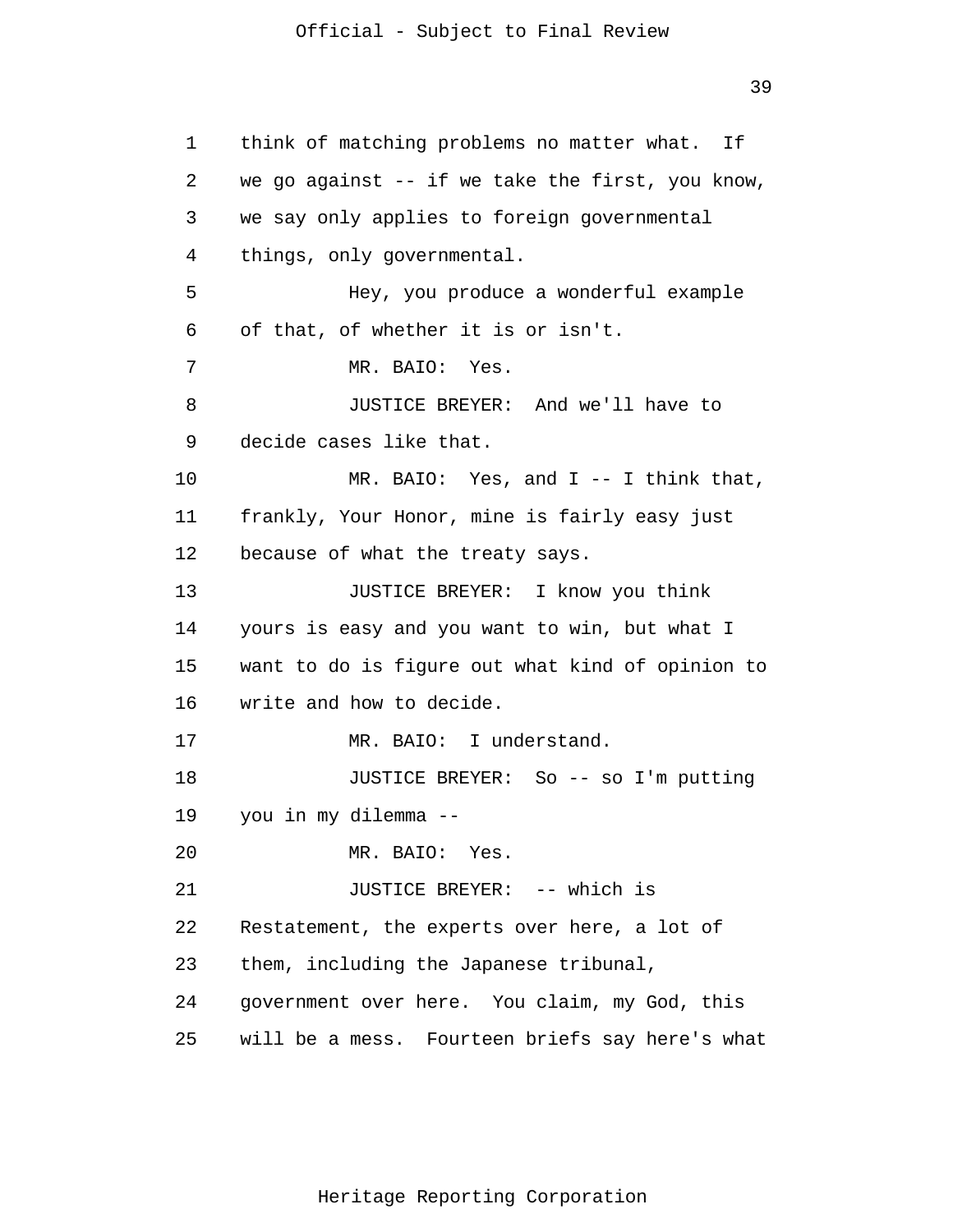1 2 3 4 5 6 7 8 9 10 11 12 13 14 15 16 17 18 19 20 21 22 23 24 25 you do to stop the mess. MR. BAIO: Yes. JUSTICE BREYER: They won't stop it totally. All right. MR. BAIO: No, it won't stop it totally, there's no doubt about it, Your Honor, but if you look at a statute that moved from courts to foreign or international tribunals, has an enacting statute beforehand that told the commission look at quasi-judicial agencies when you are deciding how to broaden this. There -- there's no easy one-shot answer, but the difference between the two definitions, one of them being circumscribed in what I think is a reasonable way, that will be for you Justices to determine, but I think that that works, as opposed to the opposite, which is any outside United States decisionmaker. If an orchestra decides that they want -- a national orchestra decides that it wants to have a particular audition for violinists and they all vote, that is a decisionmaking. It might even be by a governmental entity. But it is certainly not a tribunal that was created by, in my case, two sovereigns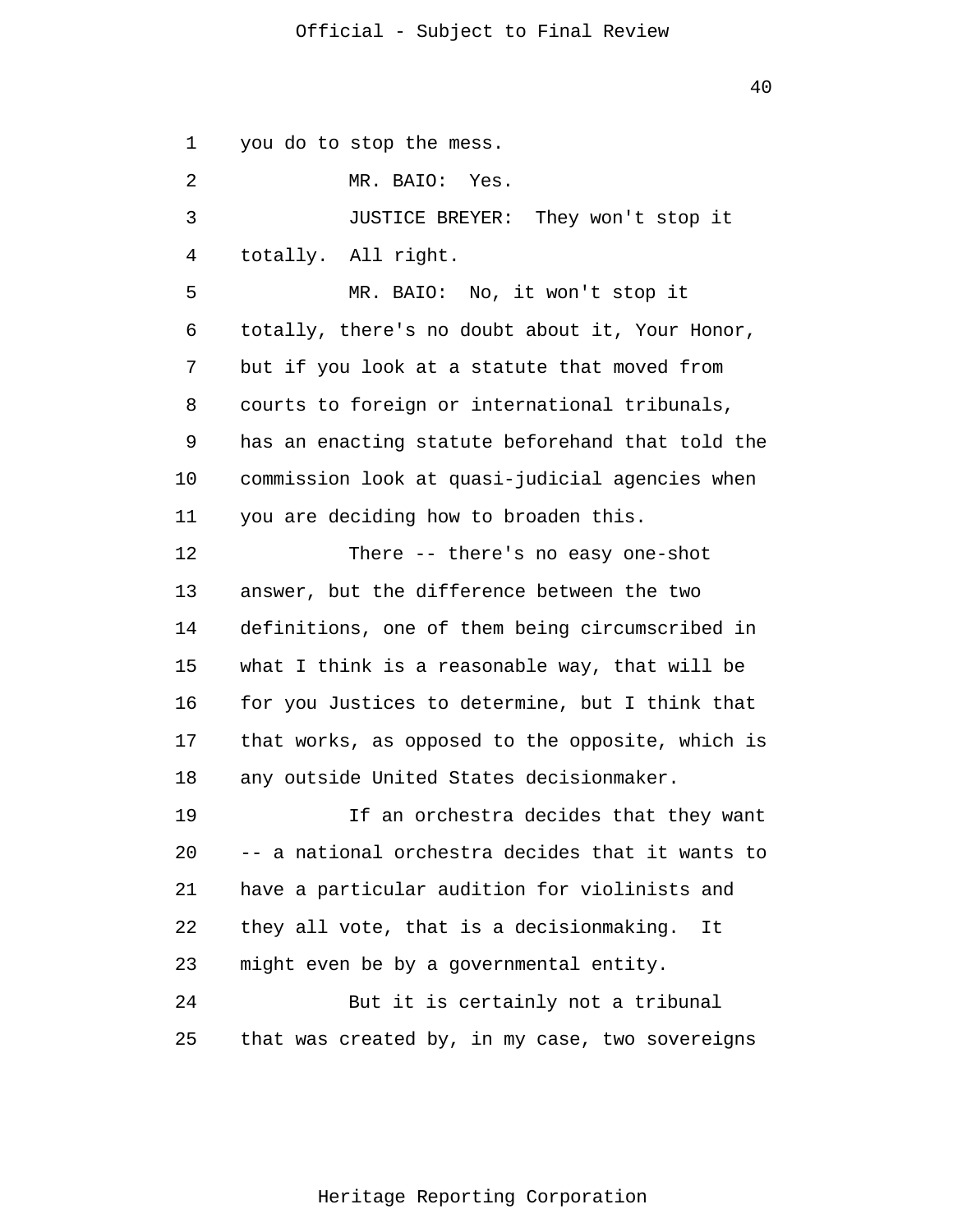1 2 3 4 5 6 7 8 9 10 11 12 13 14 15 16 17 18 19 20 21 22 23 24 25 acting together and deciding here is what will -- here's the -- the instrument. Here's the vehicle that will resolve the case. They did not do that here. And I think you can carve out those. Can you come up with a completely outcome-determinative answer? I don't know. But you certainly can with what's before you, I believe, Your Honor. CHIEF JUSTICE ROBERTS: Thank you, counsel. Justice Alito? Anything further? Justice Sotomayor? JUSTICE SOTOMAYOR: The W -- the World -- World Trade Organization -- MR. BAIO: Yes. JUSTICE SOTOMAYOR: -- is made up of foreign states, and it has a dispute settlement plan between the states. MR. BAIO: Yeah. JUSTICE SOTOMAYOR: The states can petition the WTO, it picks the arbitrators, and the states can then adjudicate their dispute between. That would be an international tribunal?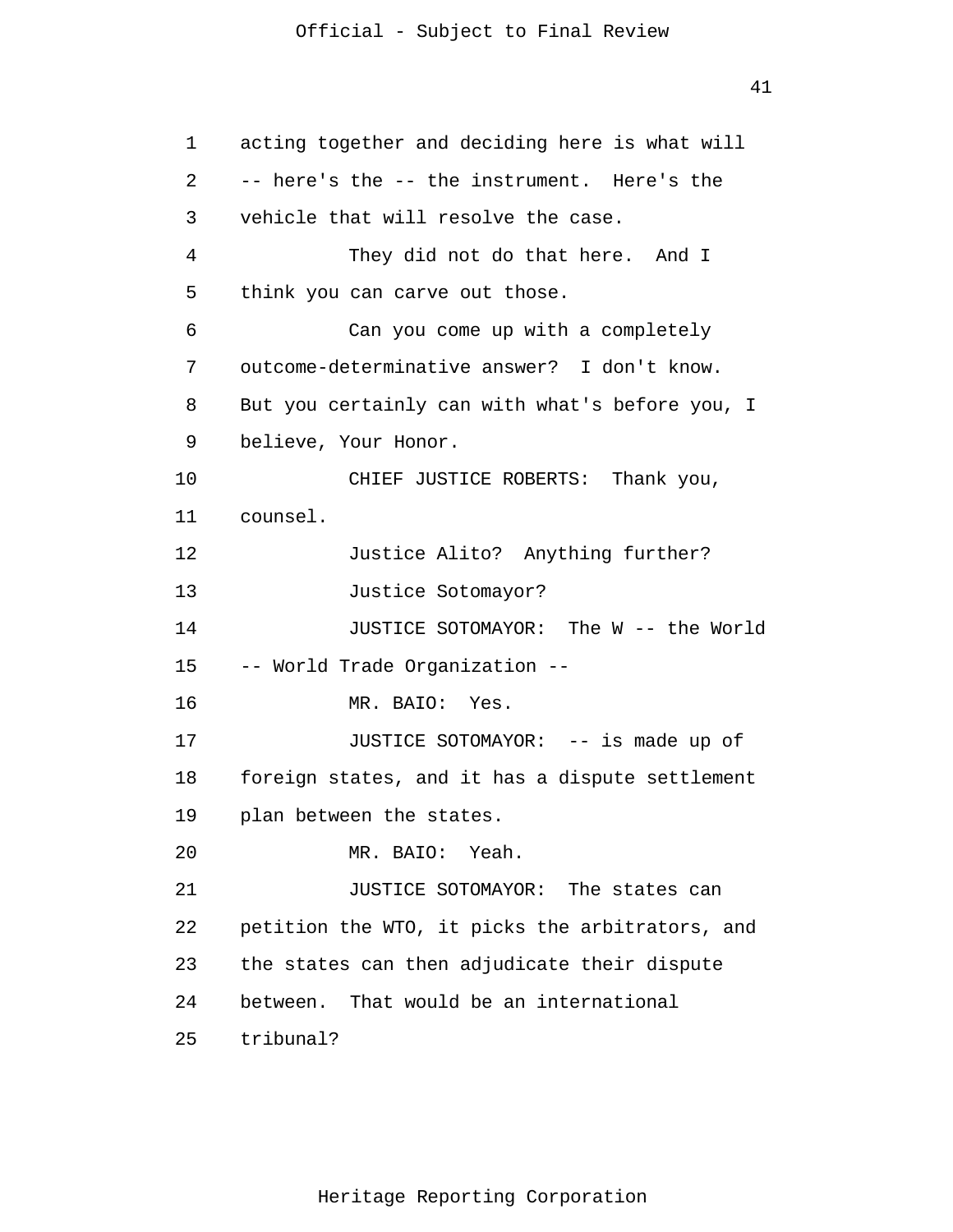```
1 
 2 
 3 
 4 
 5 
 6 
 7 
 8 
 9 
10 
11 
12 
13 
14 
15 
16 
17 
18 
19 
20 
21 
22 
23 
24 
25 
                 MR. BAIO: It depends, Your Honor. I 
      -- I'm sorry, I don't --
                JUSTICE SOTOMAYOR: On what?
                 MR. BAIO: It depends on whether they
       are selecting as the -- the parties, the 
      disputants, they are selecting the arbitrators.
                  If they're doing it in that fashion,
       that's one --
                JUSTICE SOTOMAYOR: I'm sorry, I don't 
      understand. 
                MR. BAIO: Okay. 
                JUSTICE SOTOMAYOR: The fact that the 
      WTO selects the arbitrators makes a difference 
      for you? 
                MR. BAIO: Yes, if the individual 
      disputants are selecting an arbitration panel 
      that is basically made up of private 
      individuals, if the WHO is not establishing, 
      creating, a standing body that will be resolving 
      these disputes, you do not have an international 
      tribunal. 
                JUSTICE SOTOMAYOR: All right. Tell 
      me why. The WTO is a world international state 
      agency. 
                MR. BAIO: Yes.
```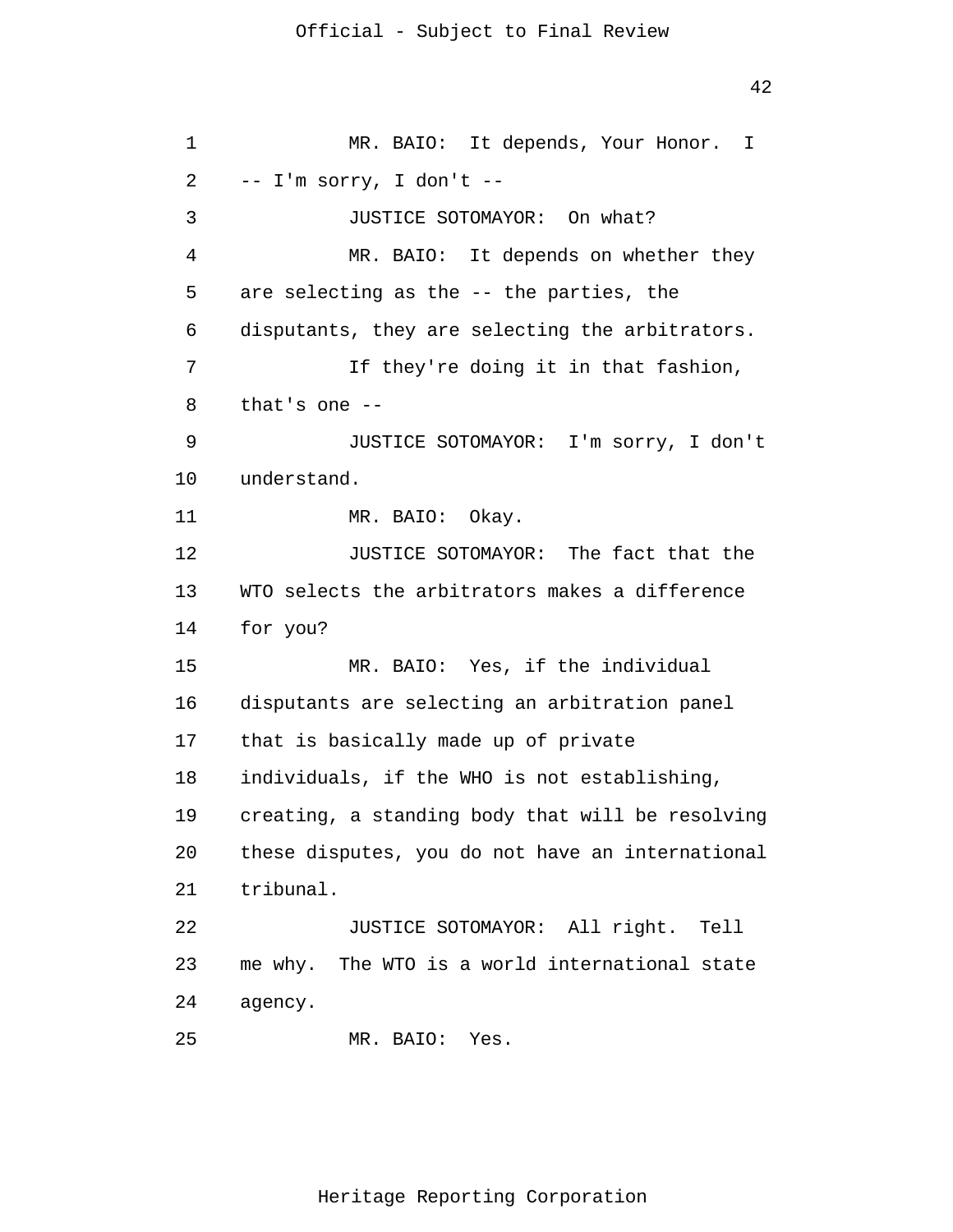1 2 3 4 5 6 7 8 9 10 11 12 13 14 15 16 17 18 19 20 21 22 23 24 25 JUSTICE SOTOMAYOR: They create a dispute settlement body that says the states can come to it and say we want you -- MR. BAIO: Yes. JUSTICE SOTOMAYOR: -- the WHO, to settle this dispute between us. WTO picks the arbitral panel, and the states submit to its jurisdiction. That's not an international treaty? MR. BAIO: No, that would be, as you described it -- and I -- I apologize, I misunderstood you, Your Honor. That sounds like it was an entity that was created by two or more sovereigns acting through the WHO. So, yes, in that case, the entity is established by the governments -- by the treaty. Nothing is established by this treaty. JUSTICE KAGAN: So -- CHIEF JUSTICE ROBERTS: Justice Kagan? JUSTICE KAGAN: -- so just in that vein, I mean, suppose there's a treaty and it's between two countries and it's to resolve disputes between those two countries. MR. BAIO: Yes. JUSTICE KAGAN: But they don't want to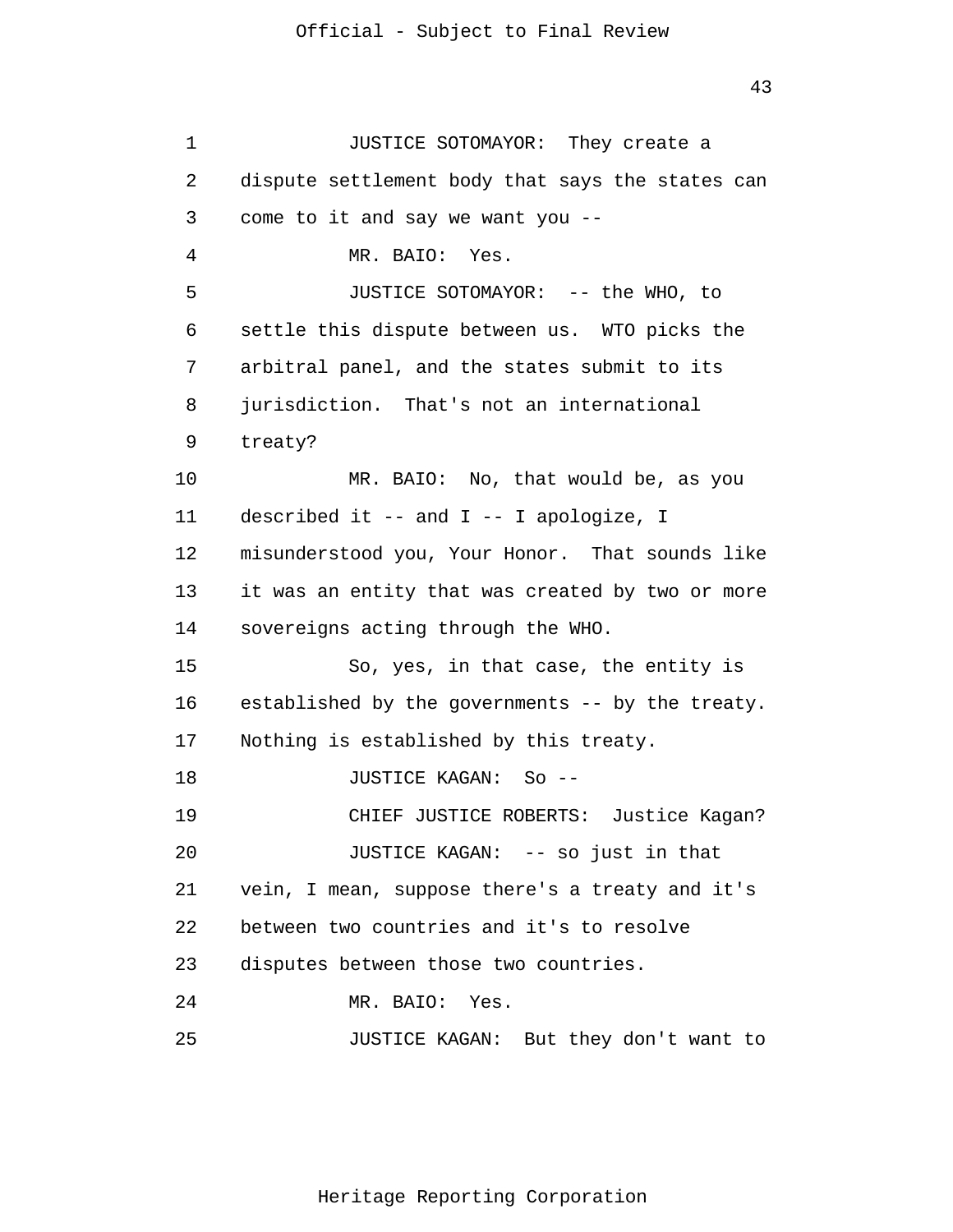44

1 2 3 4 5 6 7 8 9 10 11 12 13 14 15 16 17 18 19 20 21 22 23 24 25 set up any kind of standing organization. Instead, they want to use arbitrators. And the arbitrators, there will be one set for Dispute 1 and another set for Dispute 2. All right? But the treaty just says we're going to go to arbitration to resolve any differences between them. Is the eventual arbitral panel an international tribunal? MR. BAIO: That is a -- that's a situation where it's state to state. That is the nature of -- JUSTICE KAGAN: It is state to state. It's meant to be essentially this case but state to state? MR. BAIO: Right, or is it more like "I'm Alone," that series of cases, or the mixed German claims -- JUSTICE KAGAN: Well, you're -- now you're going above my knowledge. MR. BAIO: I'm sorry. Okay. JUSTICE KAGAN: So let's stick to my hypothetical. MR. BAIO: Yes. If -- if it is two countries coming together or more than two countries creating --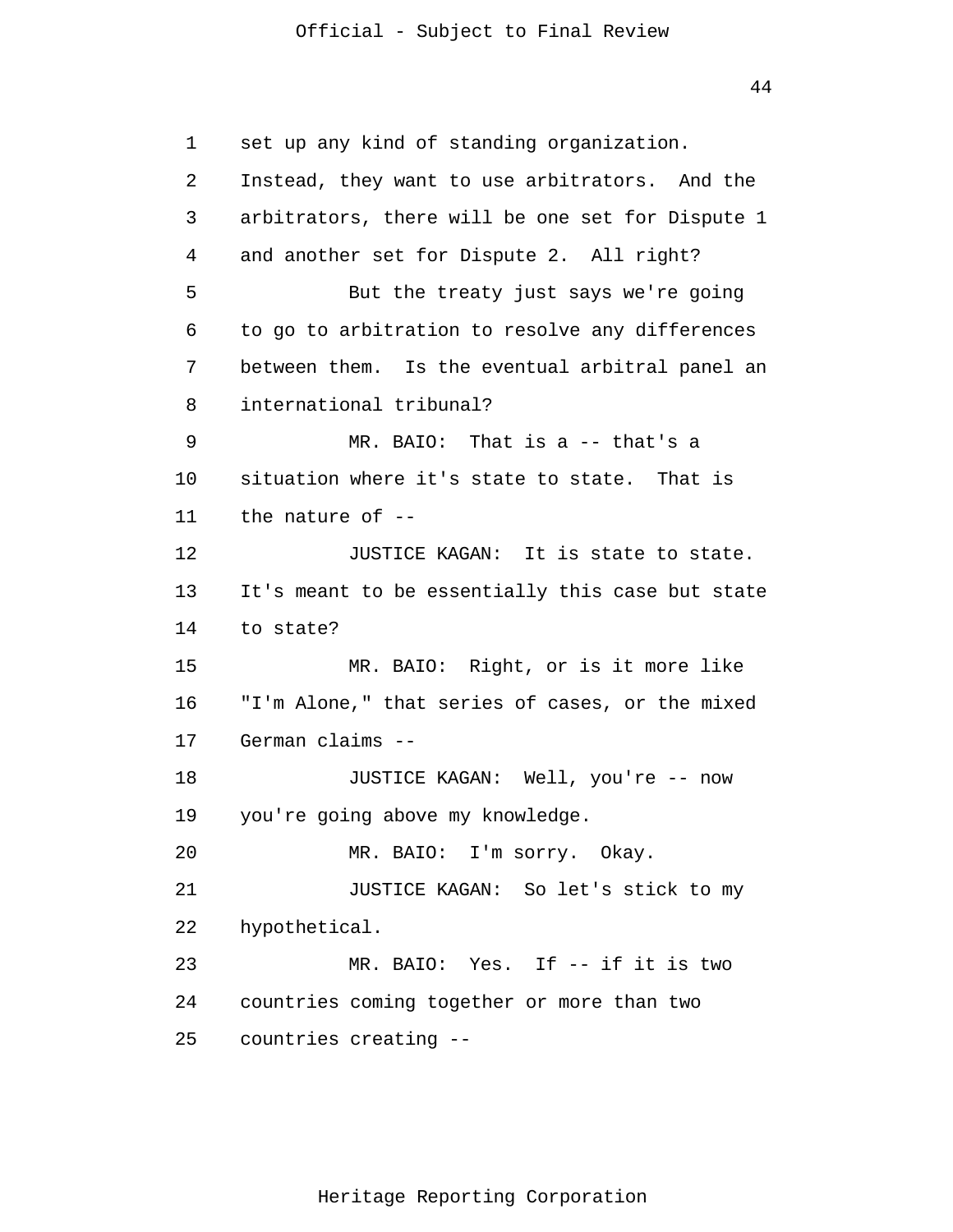```
1 
 2 
 3 
 4 
 5 
 6 
 7 
 8 
 9 
10 
11 
12 
13 
14 
15 
16 
17 
18 
19 
20 
21 
22 
23 
24 
25 
                JUSTICE KAGAN: It's a treaty, and 
      they create a system of arbitration.
                 MR. BAIO: Yes. That could be --
      depending on whether the tribunal itself -- it 
      -- it's selected by the states; that is, the
       states themselves select --
                JUSTICE KAGAN: Yeah. Eventually, 
      when a dispute arises, then the -- the states
      pick arbitrators in the normal fashion that --
      that private parties pick arbitrators. 
                MR. BAIO: I think the -- the Court 
      could -- could find that that is not a -- an 
      international tribunal because the decisionmaker 
      itself was not created by the act of the 
      sovereigns and it was not empowered by them. 
      That is the specific tribunal. 
                It is a much closer case, Your Honor. 
                JUSTICE KAGAN: So -- so it's a much 
      closer case because --
                MR. BAIO: Than mine. 
                JUSTICE KAGAN: -- it's state to 
      state? 
                MR. BAIO: Because state to state. 
                JUSTICE KAGAN: Yeah. So --
                MR. BAIO: And it involves the --
```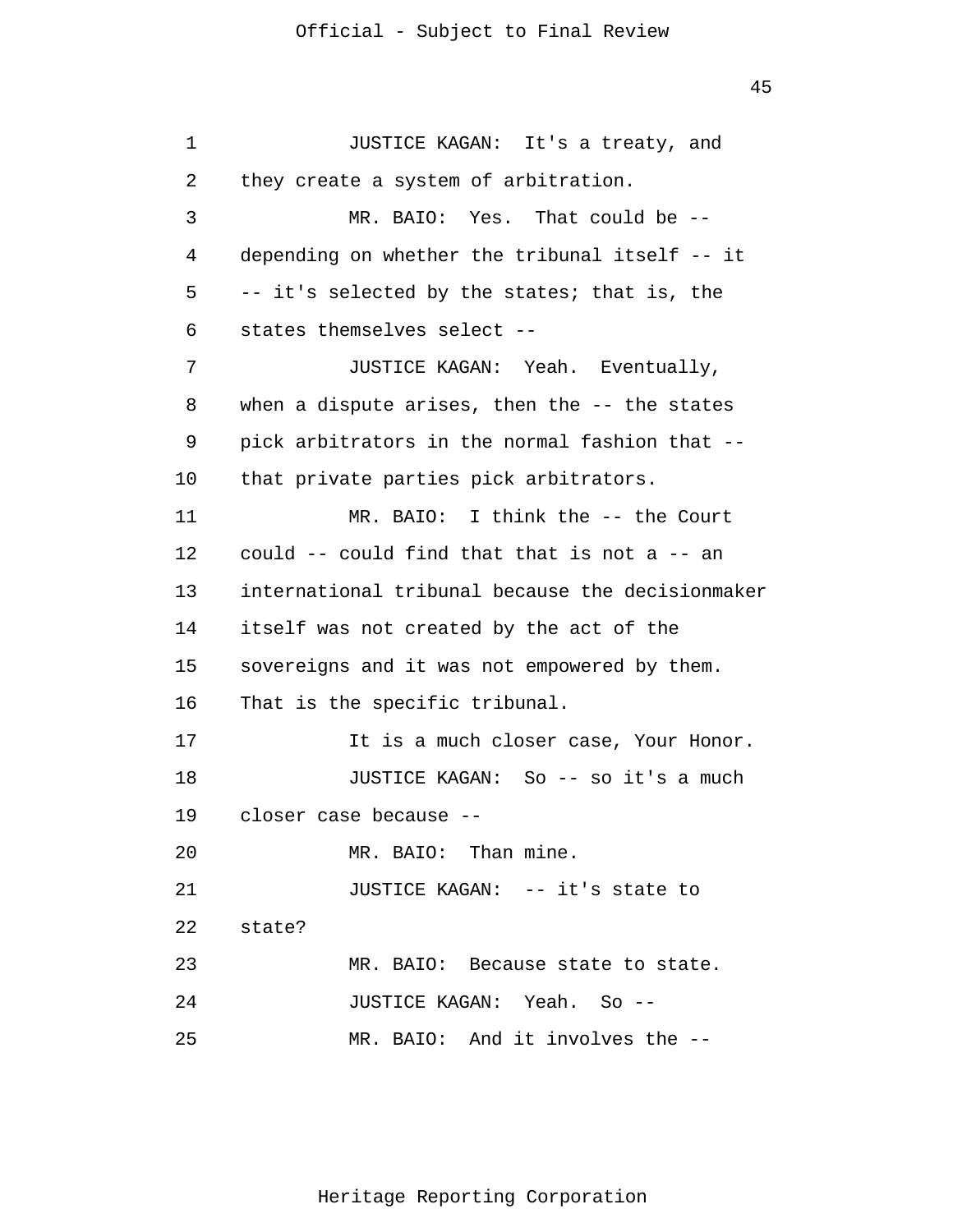1 2 3 4 5 6 7 8 9 10 11 12 13 14 15 16 17 18 19 20 21 22 23 24 25 JUSTICE KAGAN: -- I guess one question then would be why is state to state so different from investor state when states used to represent investors directly and now they don't? This is a better system. Why should that difference matter? MR. BAIO: Well -- JUSTICE KAGAN: But, if you think, as you said at the end, that my system also is not an international tribunal, then I guess I want to ask you another question about why -- why that should be, because then you're saying, well, a standing body that they set up would be an international tribunal, but if they send up -- set up a standing system under which they pick arbitrators as disputes arise, that doesn't count as an international tribunal, and I guess I wonder why that should be. MR. BAIO: I said -- and I apologize, Your Honor, I said it could. And -- and --JUSTICE KAGAN: Well, you have to -- MR. BAIO: -- it really does -- it's not so -- JUSTICE KAGAN: -- you have to come out one way or the other.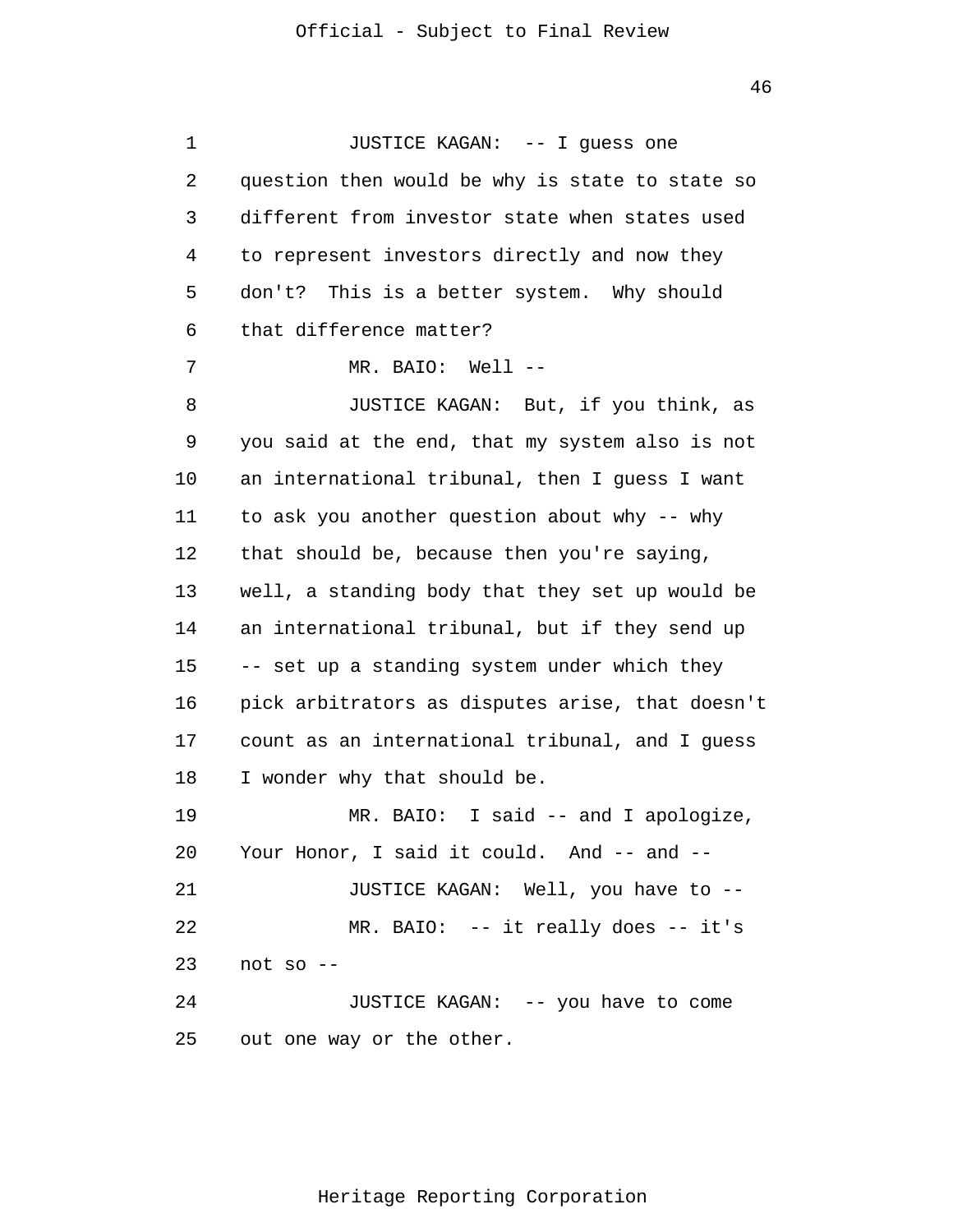1 2 3 4 5 6 7 8 9 10 11 12 13 14 15 16 17 18 19 20 21 22 23 24 25 MR. BAIO: -- helpful, but -- no, I think that it depends upon the nature of the decisionmaker. And, here, you could say the decisionmaker ultimately is being selected by sovereigns and only sovereigns. That is not our case. That is not a case where they are yielding to a common citizen and giving up the opportunity to have their own courts review it. So I -- I think that it is different. I think it's different from when - our treaty, which simply is an agreement to arbitrate if the claimant chooses it. That's not what you're describing. And you are describing the establishment of a deliberative body by the governments themselves eventually. That's not what we have in our case. So I think you could conclude, yes, that is a international tribunal without disturbing my analysis, I hope. CHIEF JUSTICE ROBERTS: Justice Gorsuch? JUSTICE GORSUCH: In this vein, it seems like one thing we do know is that in 1964 the rules committee was trying to capture entities like the U.S.-German Mixed Claims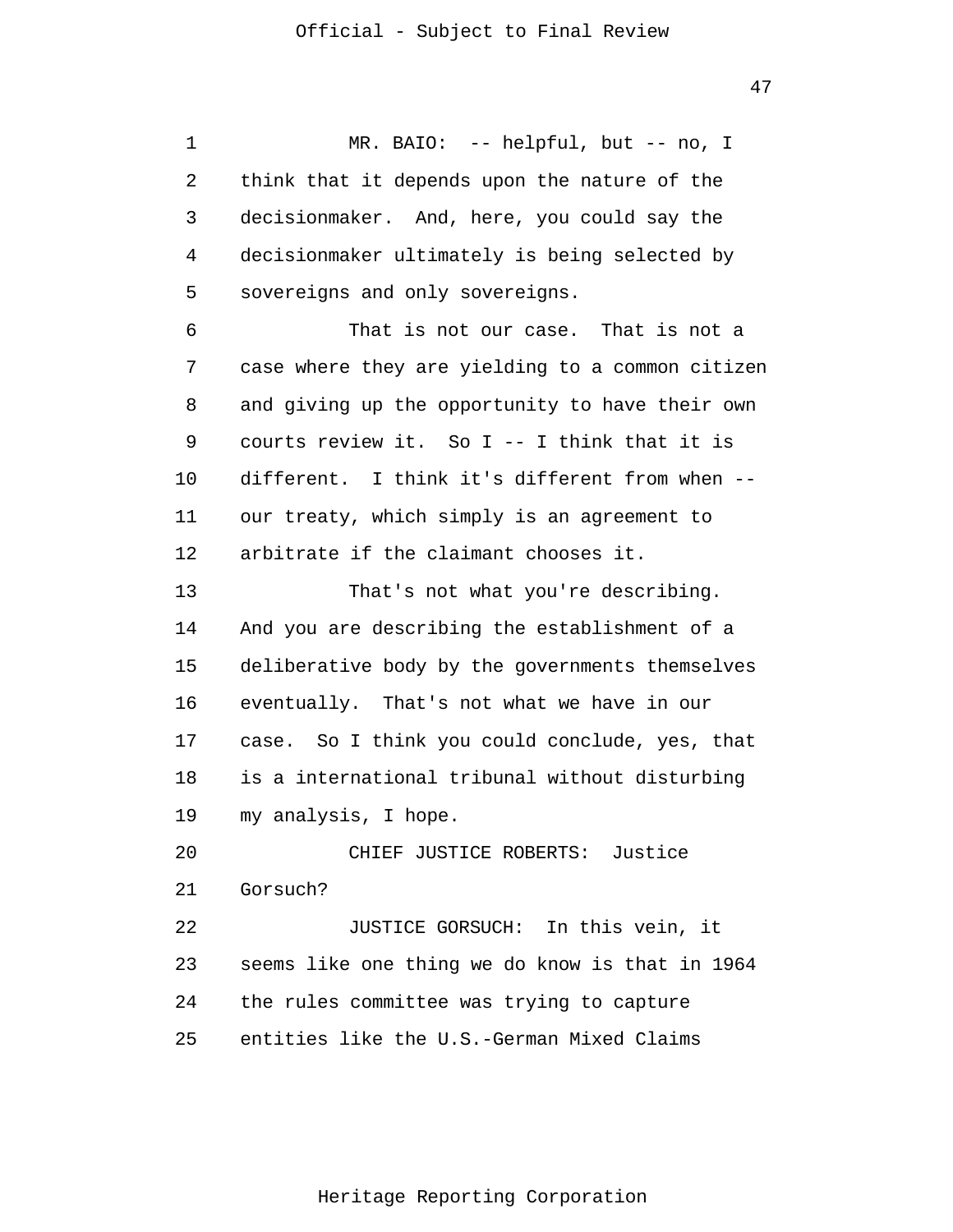1 2 3 4 5 6 7 8 9 10 11 12 13 14 15 16 17 18 19 20 21 22 23 24 25 Commission -- MR. BAIO: Yes. JUSTICE GORSUCH: -- and the U.S.- Canada arbitration. MR. BAIO: Yes. JUSTICE GORSUCH: Why do those fall on the side of the line of being international tribunal -- foreign tribunals on your account? MR. BAIO: Those were state-to-state disputes, and the -- the treaty or the commission or the document that was involved created an entity, and in both of those cases, the adjudicators are government officials, usually from both countries. That is richly governmental. That is certainly created by the international interchange between the -- between the countries, and it is staffed with government officials usually from both sides and it has sort of a diplomatic side to it. But that is entirely different. And that fits within, I think, the definition that I'm offering the Court, which is, is this -- is the decisionmaker basically created by the entities, the two governmental entities? And is it exercising the power of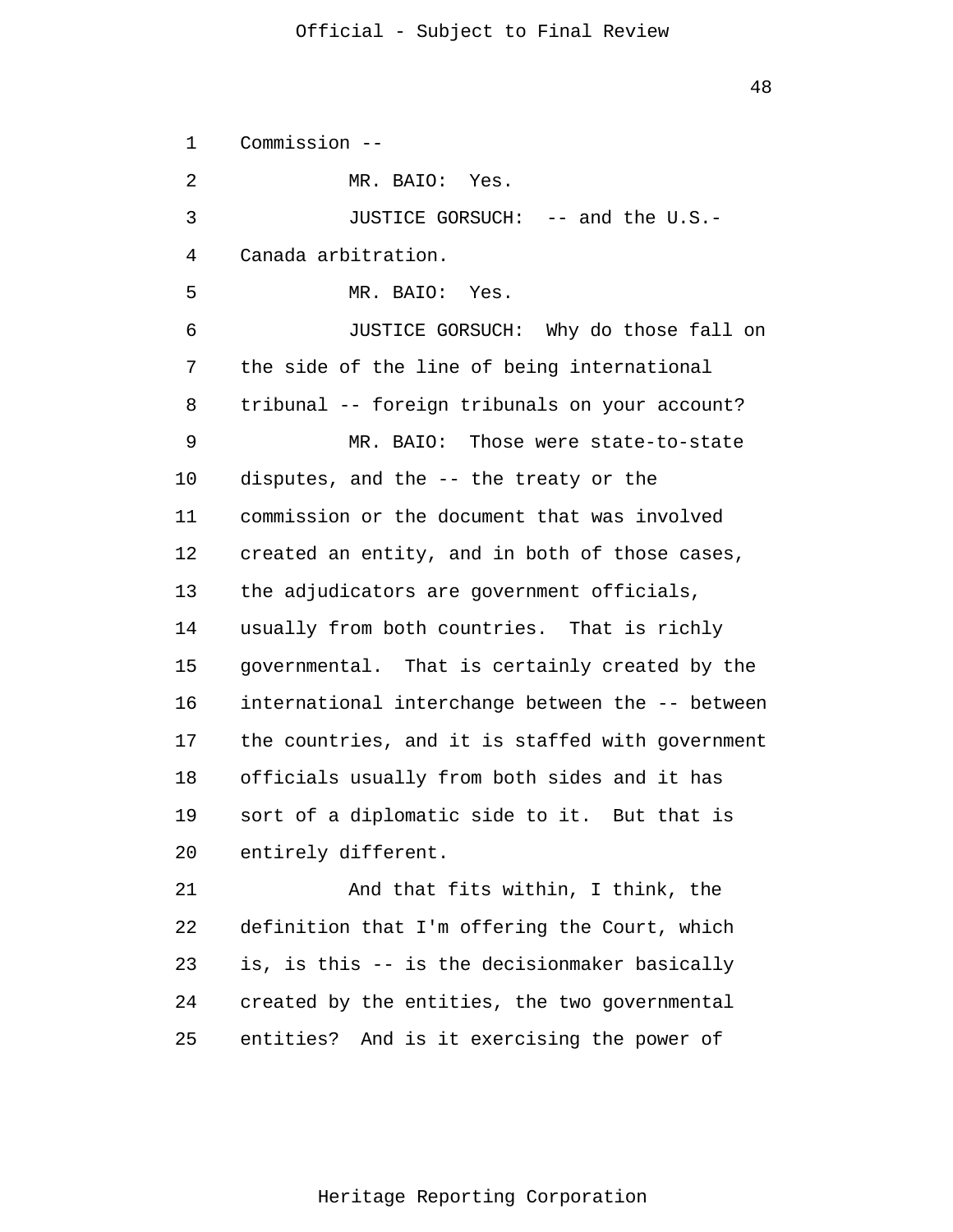| 1  | those two entities? And in the case of "I'm     |
|----|-------------------------------------------------|
| 2  | Alone" and in the case of the German Mixed      |
| 3  | Claims Commission, that was exactly the case.   |
| 4  | Of course, German Mixed Claims                  |
| 5  | Commission was together for 17 years, decided   |
| 6  | over a thousand disputes between the countries. |
| 7  | So that's a very different animal. And I don't  |
| 8  | think anyone would say that that is not an      |
| 9  | international -- those are not international    |
| 10 | tribunals.                                      |
| 11 | CHIEF JUSTICE ROBERTS: Justice                  |
| 12 | Kavanaugh?                                      |
| 13 | JUSTICE KAVANAUGH: Just so I'm clear            |
| 14 | on your answer to Justice Kagan's question, if  |
| 15 | we were to rule for you here, I understood you  |
| 16 | to say you could distinguish the state-to-state |
| 17 | situation based on some differences there --    |
| 18 | MR. BAIO:<br>Yes.                               |
| 19 | JUSTICE KAVANAUGH: -- or,                       |
| 20 | alternatively, perhaps the principle that you   |
| 21 | would win on here would apply in the            |
| 22 | state-to-state situation, but we don't have to  |
| 23 | answer that question one way or the other in    |
| 24 | this case. Is that --                           |
| 25 | MR. BAIO: $I$ -- I think that's                 |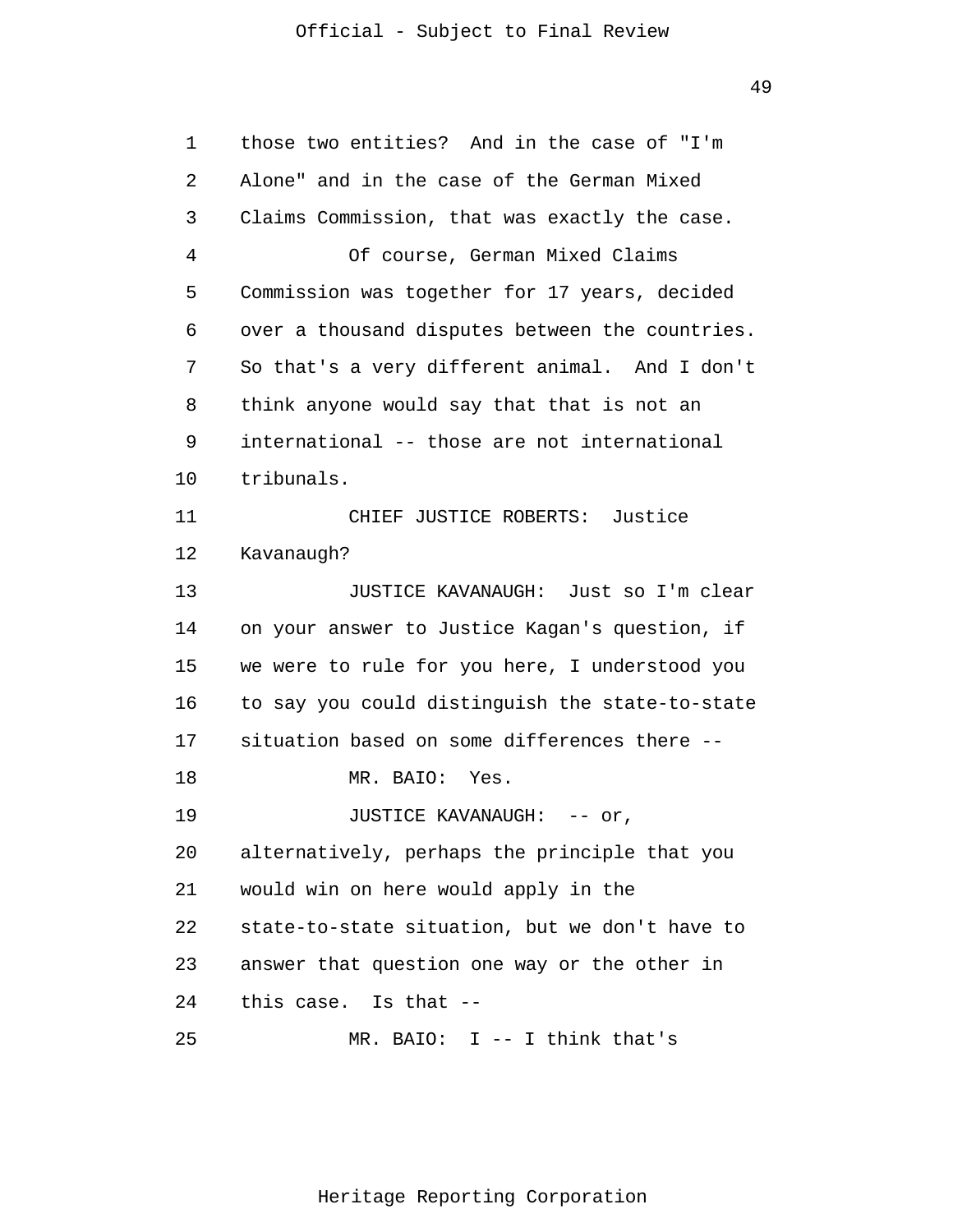50

```
1 
 2 
 3 
 4 
 5 
 6 
 7 
 8 
 9 
10 
11 
12 
13 
14 
15 
16 
17 
18 
19 
20 
21 
22 
23 
24 
25 
       correct, Your Honor. Yes.
                 JUSTICE KAVANAUGH: Okay. Second, the
       question I asked Mr. Martinez as well. For the 
      arbitrators themselves, of what significance is
       it that -- who appoints them, who pays them, and 
      who can remove them?
                MR. BAIO: Well, I think, if -- if the
      body is established by the treaty and it is 
      staffed with government employees, let's say 
      Russia and Lithuania, and they are agents of the 
      two countries, I think then you start to have an 
      international tribunal. I think that's 
      different. 
                JUSTICE KAVANAUGH: Thank you. 
                CHIEF JUSTICE ROBERTS: Justice 
      Barrett? 
                Thank you, counsel. 
                MR. BAIO: Thank you, Your Honor. 
      Thank you, Justices. 
                CHIEF JUSTICE ROBERTS: Mr. Kneedler.
                  ORAL ARGUMENT OF EDWIN S. KNEEDLER 
              FOR THE UNITED STATES, AS AMICUS CURIAE,
                       SUPPORTING THE PETITIONERS 
                MR. KNEEDLER: Mr. Chief Justice, and 
      may it please the Court:
```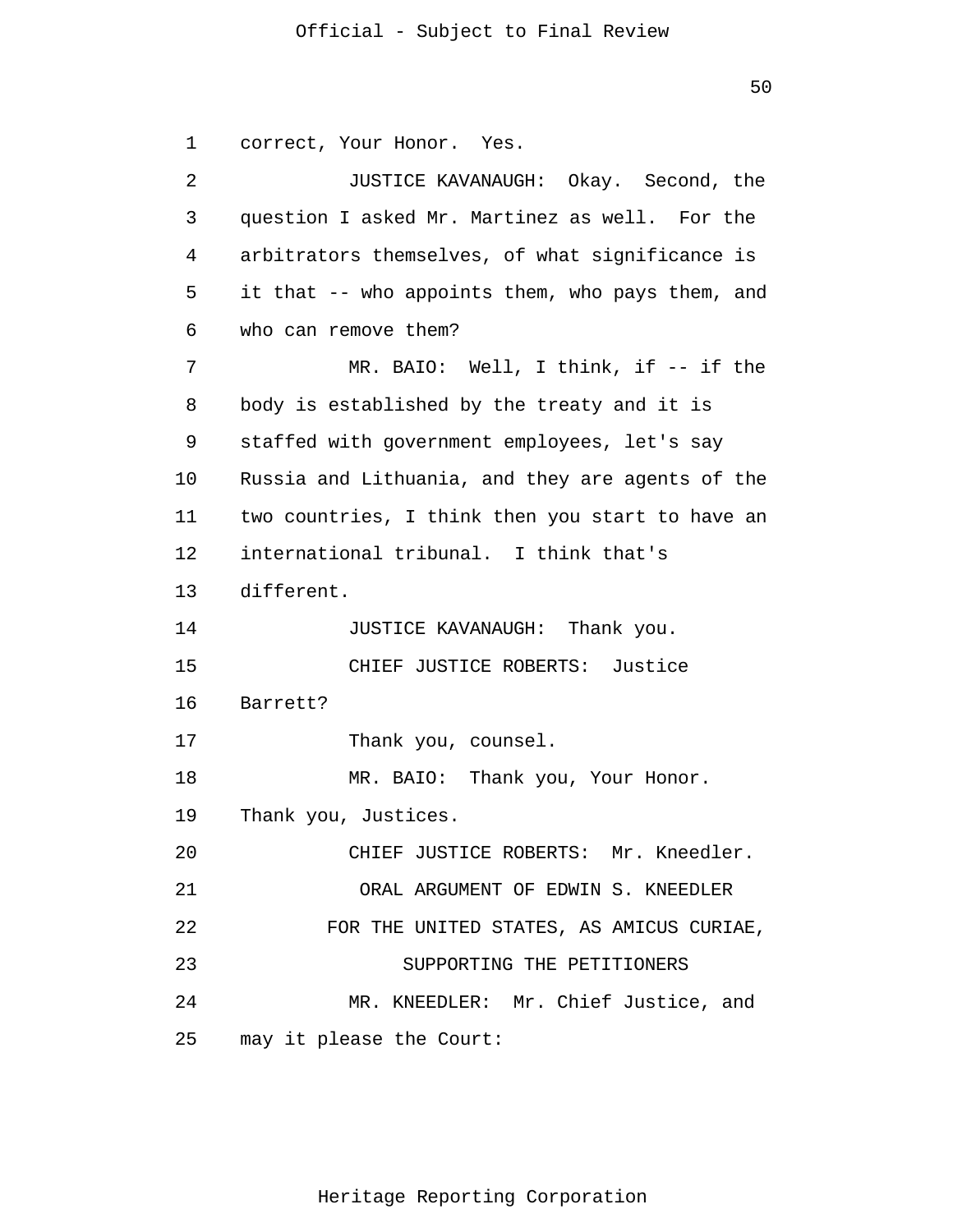1 2 3 4 5 6 7 8 9 10 11 12 13 14 15 16 17 18 19 20 21 22 23 24 25 Section 1782 was enacted as part of a 1964 law specifically designed to promote comity with other governments by improving existing practices of judicial assistance in litigation. Arbitration is an alternative to litigation. It is not a form of litigation. Section 1782 accordingly applies to requests for evidence from courts or other adjudicatory bodies established by the government and exercising authority, official authority, conferred by a government. But Section 1782 does not authorize the obtaining of evidence for a panel of private arbitrators assembled pursuant to an agreement between parties to a dispute. That is so because -- that is so whether the agreement is formed in a contract between two private parties to arbitrate or when a private investor takes up the offer by a -- by a government to arbitrate a dispute rather than going to court and litigating it. This government focus is strongly supported by the text of  $1782$  as  $-$  and we think the most natural reading is, of the term "foreign or international tribunal," one having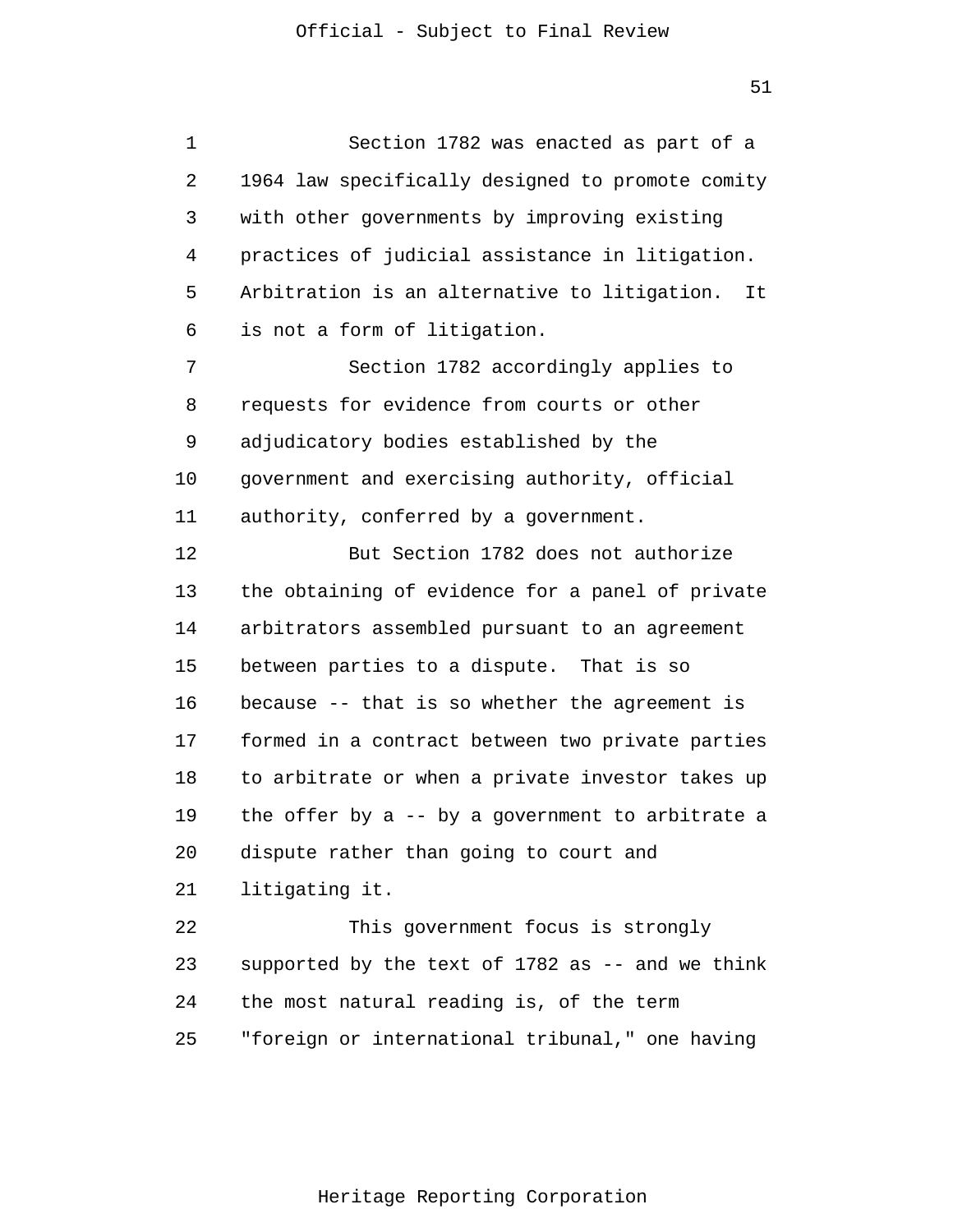52

1 2 3 4 5 6 7 8 9 10 11 12 13 14 15 16 17 18 19 20 21 22 23 24 25 a governmental character. And we think that's particularly true in an act of Congress that was passed to improve methods of cooperation in litigation with other countries. It's used in a formal legal sense in -- in that way. Arbitration is handled separately, for example, under the United States Code in a whole title, Title IX. And arbitration - provisions for enforcement of arbitration are handled separately. Other provisions of the -- of the 1964 act reinforce this conclusion even further, as explained in the briefs, 1781, 1782, and 1696, but I particularly want to focus on the background of this. Prior -- the background -- CHIEF JUSTICE ROBERTS: Before - before you do that, Mr. Kneedler, you are supporting two very different petitioners or at least with quite distinct status, and I wonder if you could spend a couple moments talking about that, how you, representing the government, looks at these -- the differences between the two entities? MR. KNEEDLER: Well, there -- there are certain differences, but  $-$ - but I  $-$ - I think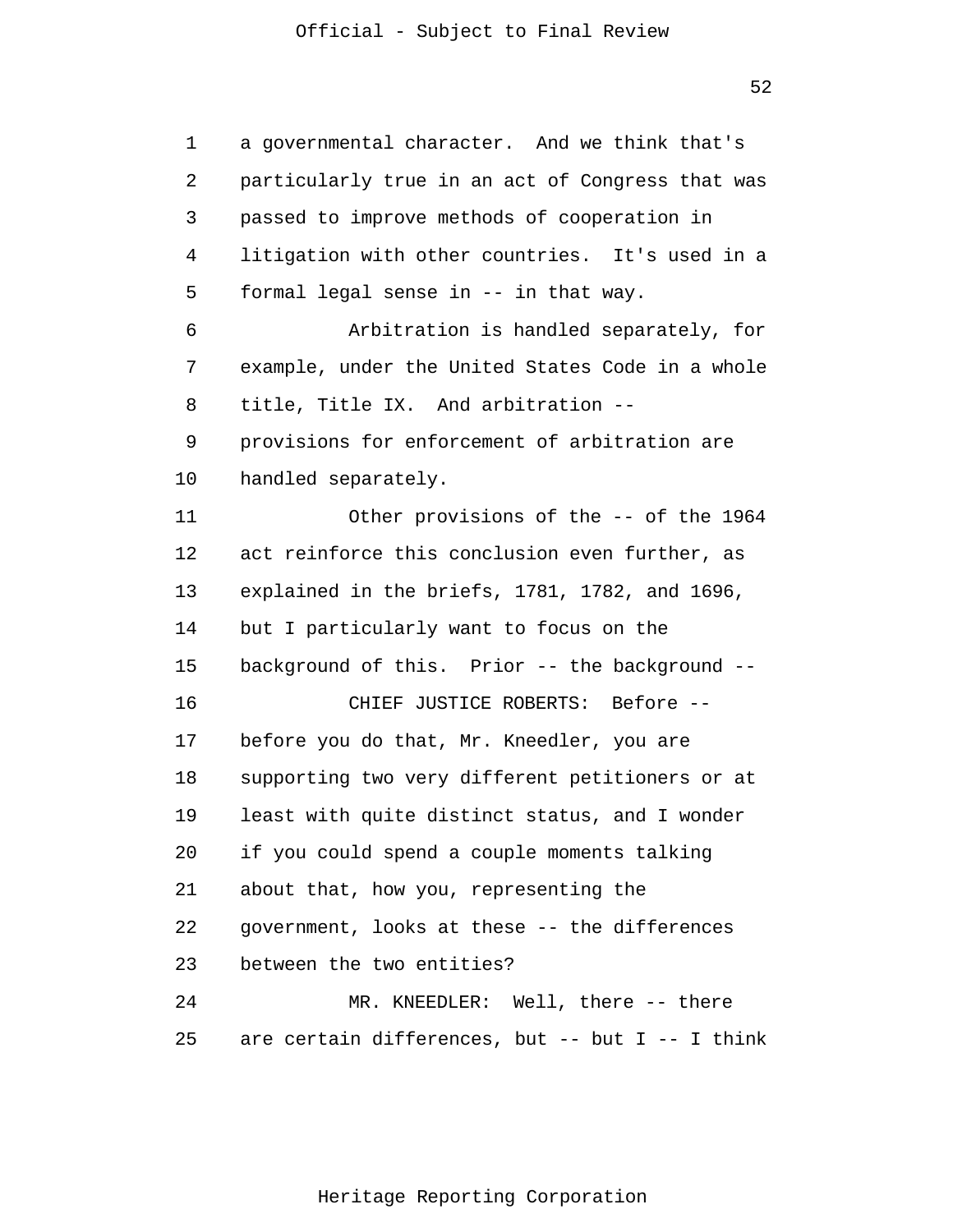1 4 fundamentally they are the same because, in the private -- in the private arbitration situation, it's private arbitrators who are assembled because the parties have agreed to arbitrate and they select the arbitrators.

2

3

5

6 7 8 9 10 11 That is -- that is exactly what is happening in the investor state situation. All the treaty does is obligate each party to offer to -- to -- to arbitrate. It's the investor who takes up the offer, and it's only then that the agreement to arbitrate is reached.

12 13 14 15 16 17 18 19 CHIEF JUSTICE ROBERTS: Well, I know, but  $I$  -- I would have thought -- I would have thought you, given your obligations representing the United States in the international sphere, might regard the second case as distinct in the sense that this isn't, you know, General Motors and Volvo or whoever coming to set up something and it just happens to be overseas.

20 21 22 23 But it's two sovereign nations coming together, and I would have thought that might have made a significant difference to the State Department.

24 25 MR. KNEEDLER: It does not. We -- we view the investor state situation for these

53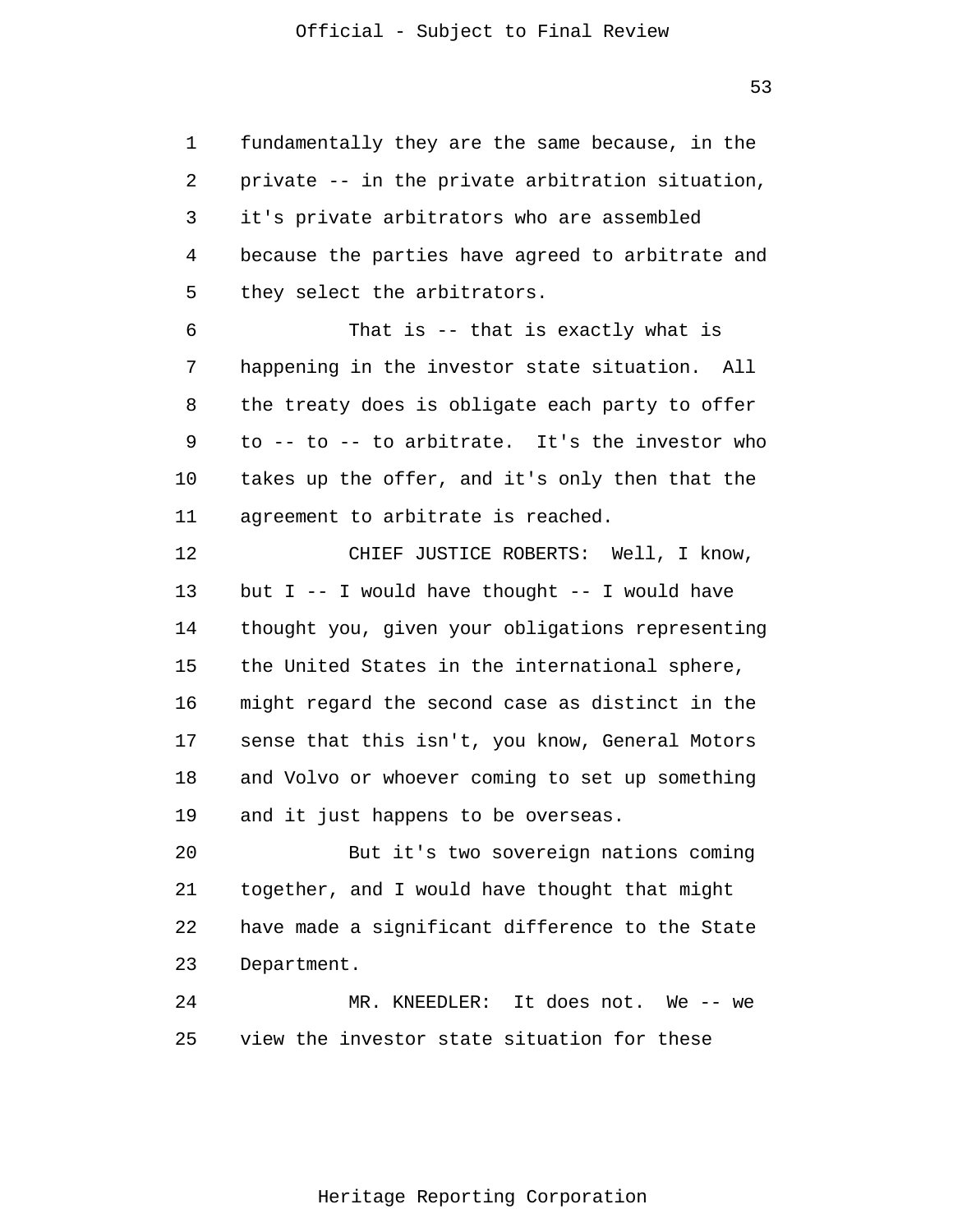1 2 3 4 5 6 7 8 9 10 11 12 13 14 15 16 17 18 19 20 21 22 23 24 25 purposes to be just like the private arbitration because it -- because it functions just like the private arbitration. There is a standing offer to arbitrate from the government. And if -- if the private investor accepts that offer, there is an agreement to arbitrate formed. At that point, the foreign government is stepping out of its governmental role, just like when a sovereign waives sovereign immunity, it is becoming a private person or just like a private person. And, as I said, 1782, just like the whole 1964 act, was enacted to further comity with other governments. This has the potential to undermine that by putting U.S. courts -- CHIEF JUSTICE ROBERTS: What if -- MR. KNEEDLER: -- intruding them into arbitrations involving foreign governments or private parties -- CHIEF JUSTICE ROBERTS: What if -- MR. KNEEDLER: -- anywhere in the world. CHIEF JUSTICE ROBERTS: -- what if the arbitral -- the arbitrators were selected by the governments, in other words, and -- and it was a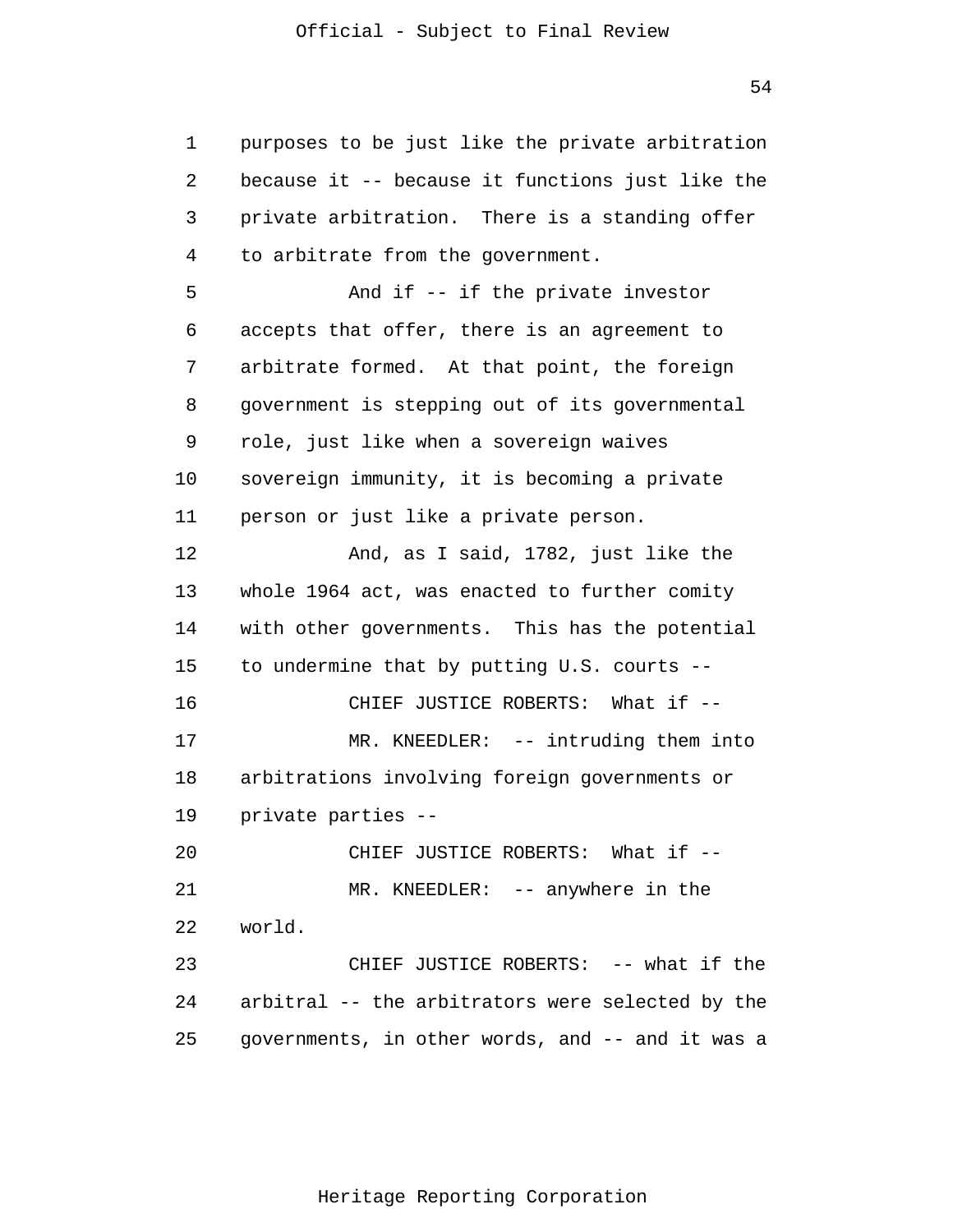1 2 3 4 5 6 7 8 9 10 11 12 13 14 15 16 17 18 19 20 21 22 23 24 25 standing entity? This is the body of arbitrators selected by Lithuania and Russia to decide disputes under this agreement. MR. KNEEDLER: That might well be different. And I -- and I think it's important to understand the background of the -- of the term "international tribunal" in 1782. The -- the -- the foreign tribunal deals with individual foreign states, and we think those tribunals are governmental because the predecessor to 1782 for foreign states was clearly limited to courts and slightly expanded here to include other things like courts. For international tribunals, that phrase is picked up directly from the predecessor statutes that we put -- that we have in our brief, Section 270, and those statutes were enacted to deal with two specific international arbitrations that were -- or, excuse me, international tribunals that were mentioned by counsel. One is the treaty with Canada -- or Great Britain involving a dispute over the sinking of a vessel and the other the mixed claim commission. Now the mixed claim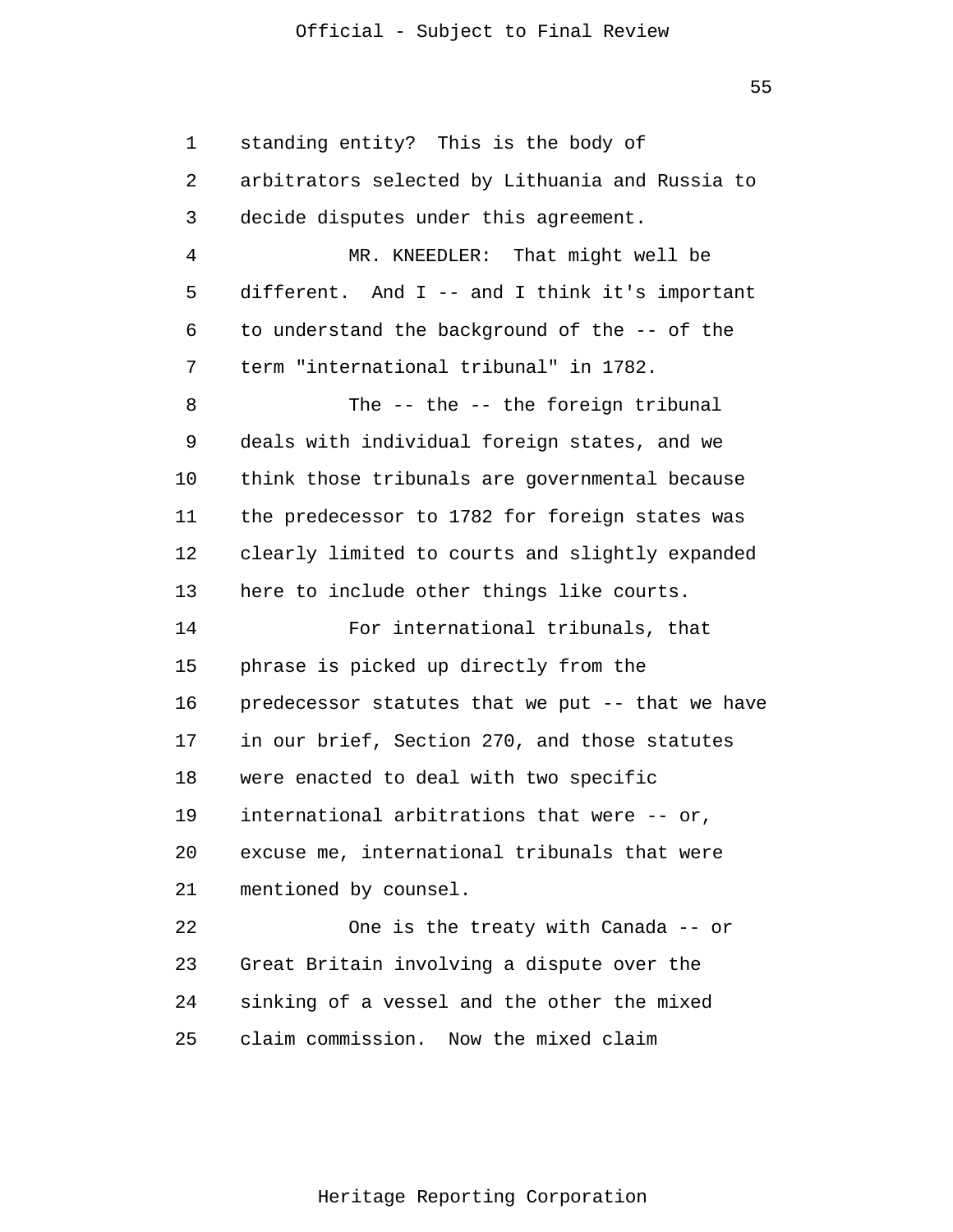56

1 2 commission might be closer to what you're describing.

3 4 5 6 7 8 9 10 11 12 13 14 15 16 17 18 19 20 21 22 23 24 And there, there was an agreement between Germany and the United States to form what was an official governmental or intergovernmental body. It was established by them. They appointed the arbit- -- the two governments appointed the arb- -- the members of the -- of the panel, and it was exercising the combined governmental power of those two -- of -- of those two entities. And Congress -- there were -- there were some problems with the way those two entities operated in terms of their getting evidence. Congress passed statutes in 1930 and 1933 which were codified in 270, as we explained, in an effort to try to enable those bodies to get evidence by -- by -- and authorizing them to administer oaths, to issue subpoenas, which are clearly governmental things. 1782 comes along, and what the -- what Congress did was, picking up on that same phrase "international tribunal," put it in 1782 but

25 eliminated some of the limitations on the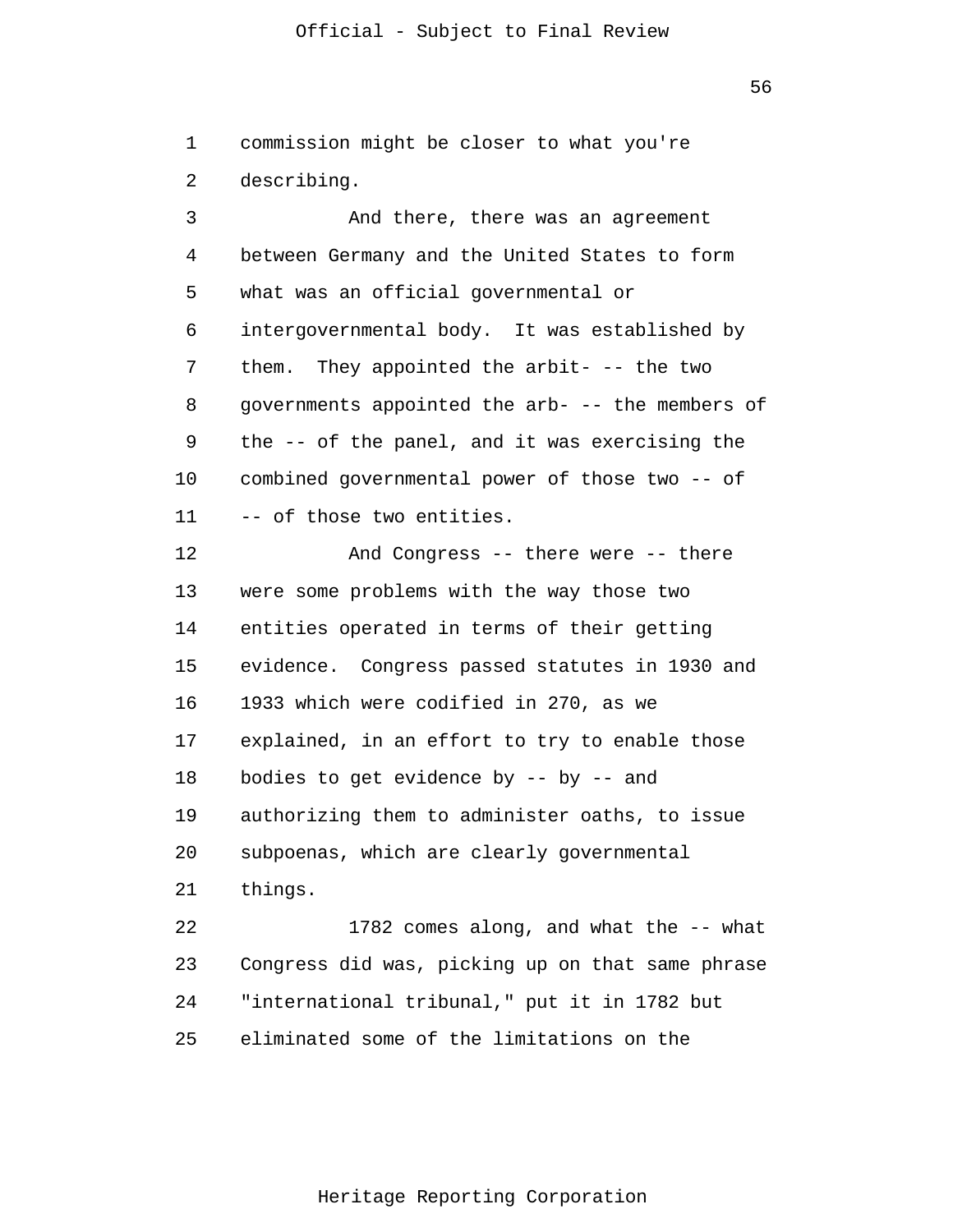1 2 3 operation of those predecessor statutes, which were limited to situations in which the United States was a party to the dispute.

4 5 6 7 8 9 10 11 12 13 The rules commission explained that why should it be limited in that way? I think that -- and they said they wanted to put it on the same footing as the foreign government tribunals, but there -- there -- foreign governmental establishments, but they shouldn't be limited, and -- and so they shouldn't be limited to cases in which the United States is a party or the United States would get evidence for itself.

14 15 16 17 18 19 So it wanted to remove those limitations. But it didn't change the term "international tribunal," which in those prior statutes was unquestionably limited to governmental bodies issuing subpoenas and -- and administering oaths.

20 21 22 23 24 25 JUSTICE KAGAN: Mr. Kneedler, can I ask you about the purpose of this statute and how it figures here? I mean, as I understand it, this is a statute that's designed to advance international comity, and I think, of all the parties here, you're the expert in international

57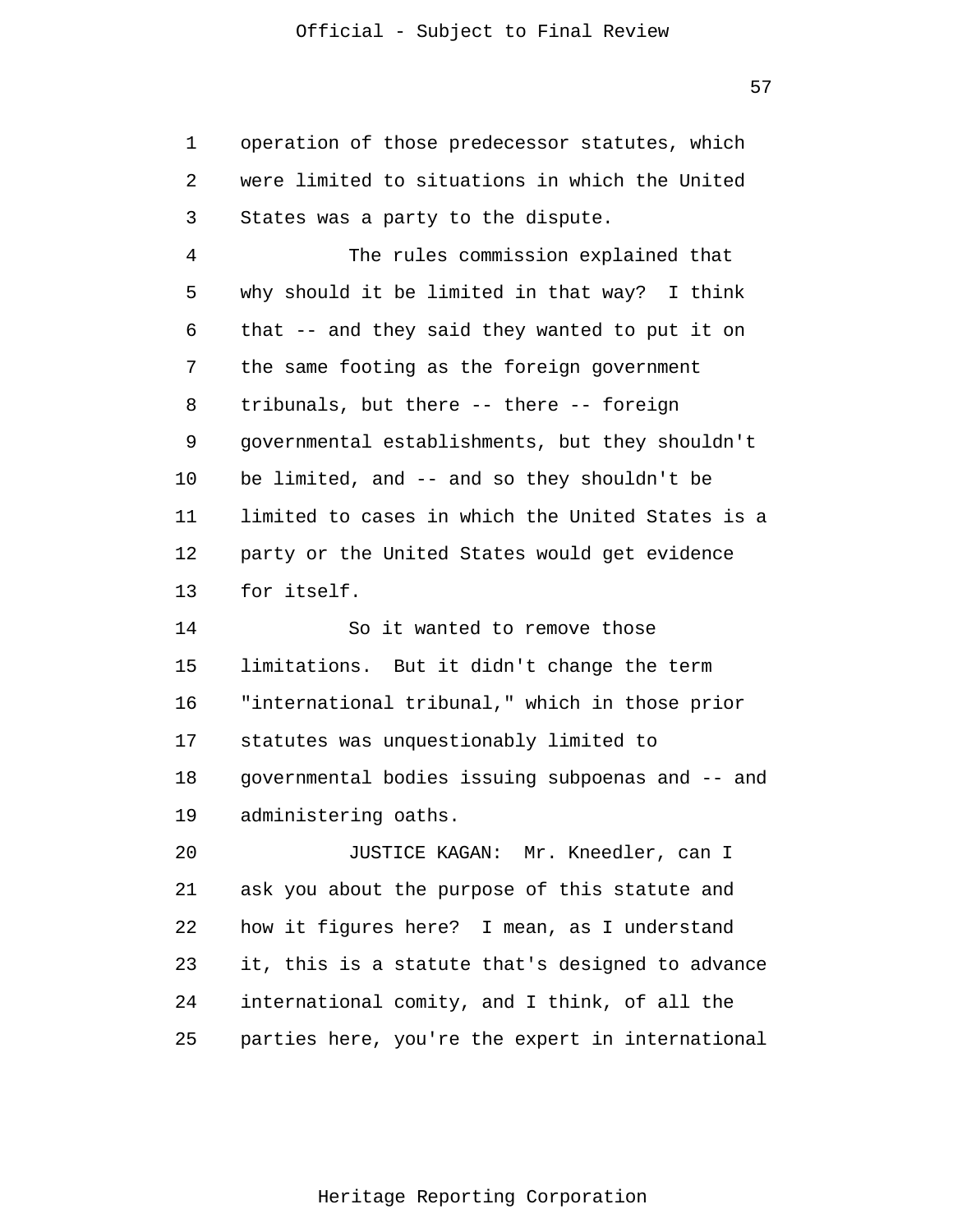1 2 3 4 5 6 7 8 9 10 11 12 13 14 15 16 17 18 19 20 21 22 23 24 25 comity. So I guess just to go back to the Chief Justice's question about why you picked this position, you know, putting the legal arguments to the side and focusing more on the arguments about how this advances or doesn't the purpose of the statute to advance international comity and the role of the United States with respect to foreign nations, essentially, like, what does the State Department say about this question? MR. KNEEDLER: Well, the -- the position of the State Department and the United States is -- is -- JUSTICE KAGAN: Right. I'm -- I'm asking why? MR. KNEEDLER: Yeah. No, no. Well, I mean, first of all, we think it's compelled by the -- by the statute and what it was driving at, which is comity with other nations, which is what the State Department was doing and what Congress was doing. Arbitration is something very different. And we recognize that when Congress has addressed the question of evidence, getting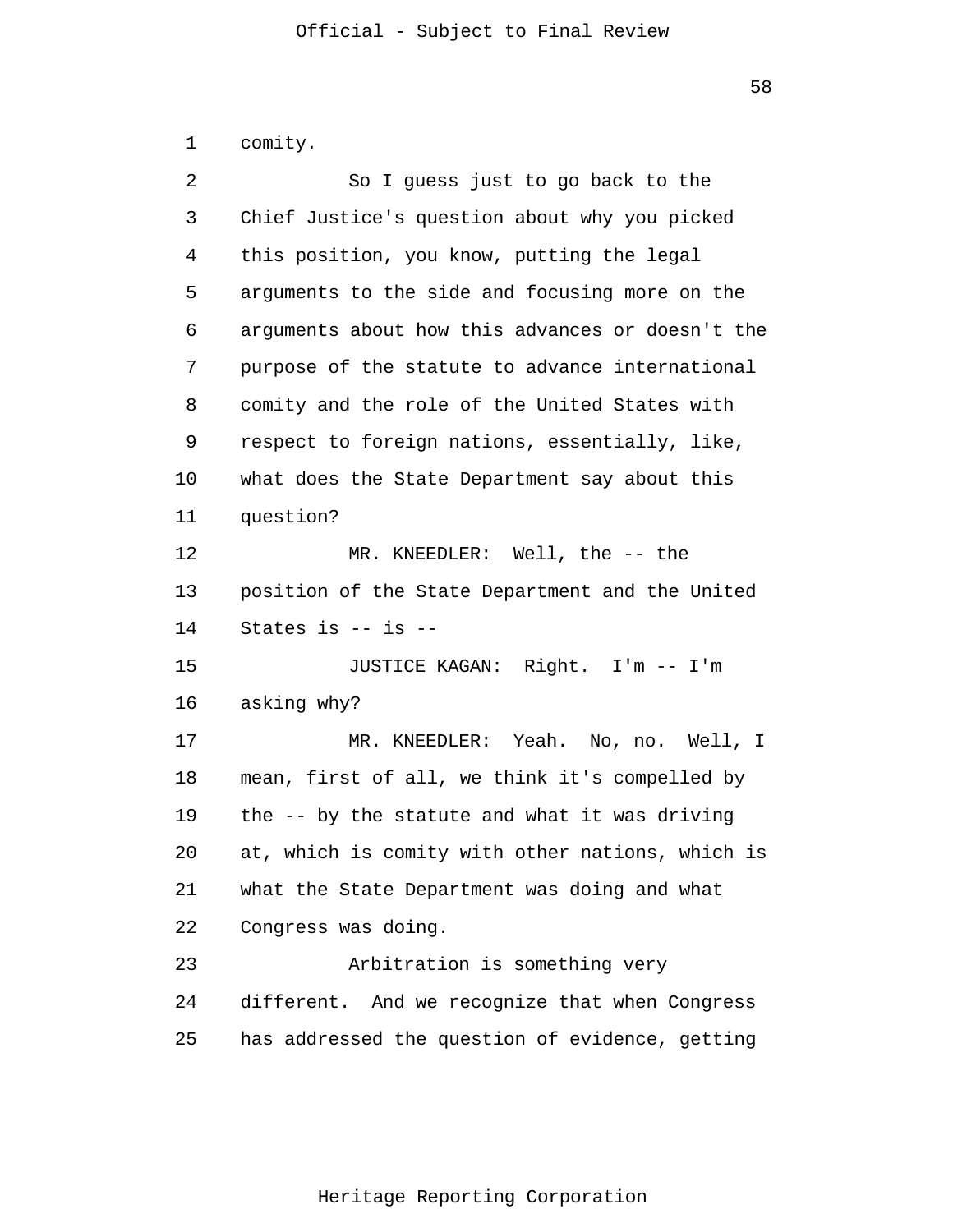59

1 2 3 4 5 6 7 8 9 10 11 12 13 evidence in arbitration, in Section 7 of the Federal Arbitration Act, that applies only domestically. It -- it -- only the arbitrator can request information. There's no pretrial discovery. It's limited to the place where the arbitrator sits. What -- what is proposed here has none of those limitations. It could be discovery about any dispute anywhere in the world between a government and a -- and an investor that the United States Government has no responsibility for. And so the -- the United States would

14 15 16 17 18 19 be reluctant, I think, to -- to endorse a system in which our courts could intrude into -- into that foreign system and say you can get discovery in the United States in aid of that when that sort of thing is not available anywhere.

20 21 22 JUSTICE BREYER: Suppose we said you can't. MR. KNEEDLER: Pardon me?

23 24 25 JUSTICE BREYER: Suppose we said you can't, which I mean to say I have the same question Justice Kagan had. Why?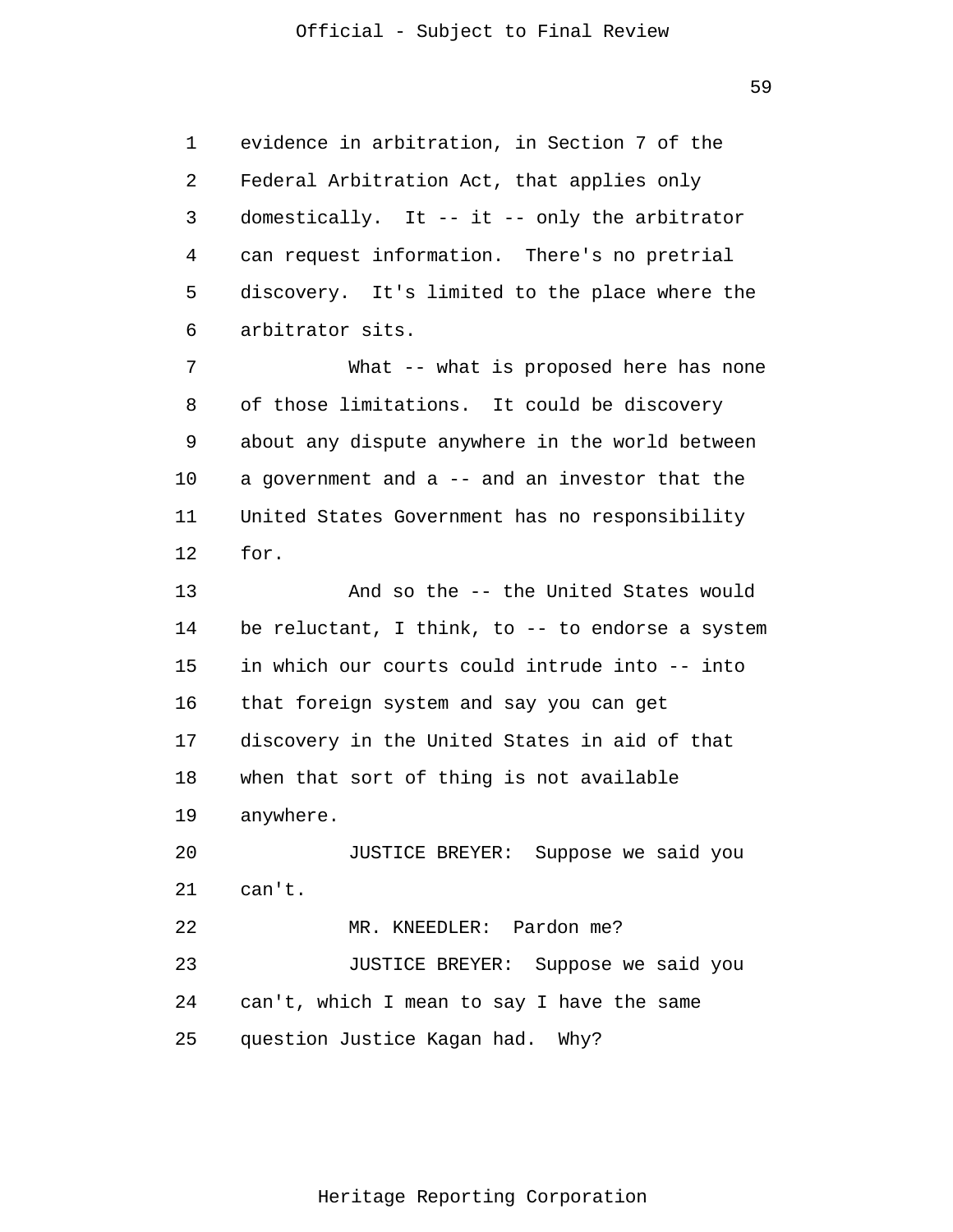1 2 3 4 5 6 7 8 9 10 11 12 13 14 15 16 17 18 19 20 21 22 23 24 25 I mean, these -- these briefs talk about England. They talk about Spain. They talk about France. And a lot of them say -- the Japanese tribunal I think particularly -- say - say that -- that this can't be used in these situations anyway unless the arbitrator wants. MR. KNEEDLER: But -- JUSTICE BREYER: And that meant that makes it coherent and consistent with local arbitrators. MR. KNEEDLER: And that -- and that would in turn involve the United States court, as -- as was true in the AlixPartners case here, and extensive undertakings to say what would - because -- what would -- JUSTICE BREYER: All right. But that's -- that's a -- MR. KNEEDLER: -- what -- what does the arbitrator want? JUSTICE BREYER: -- is that what is driving -- is it that, that they're worried that the court won't be able to say whether a tribunal in some other country did or did not? Then say send us a letter. I mean -- I mean, I can think of many ways around that.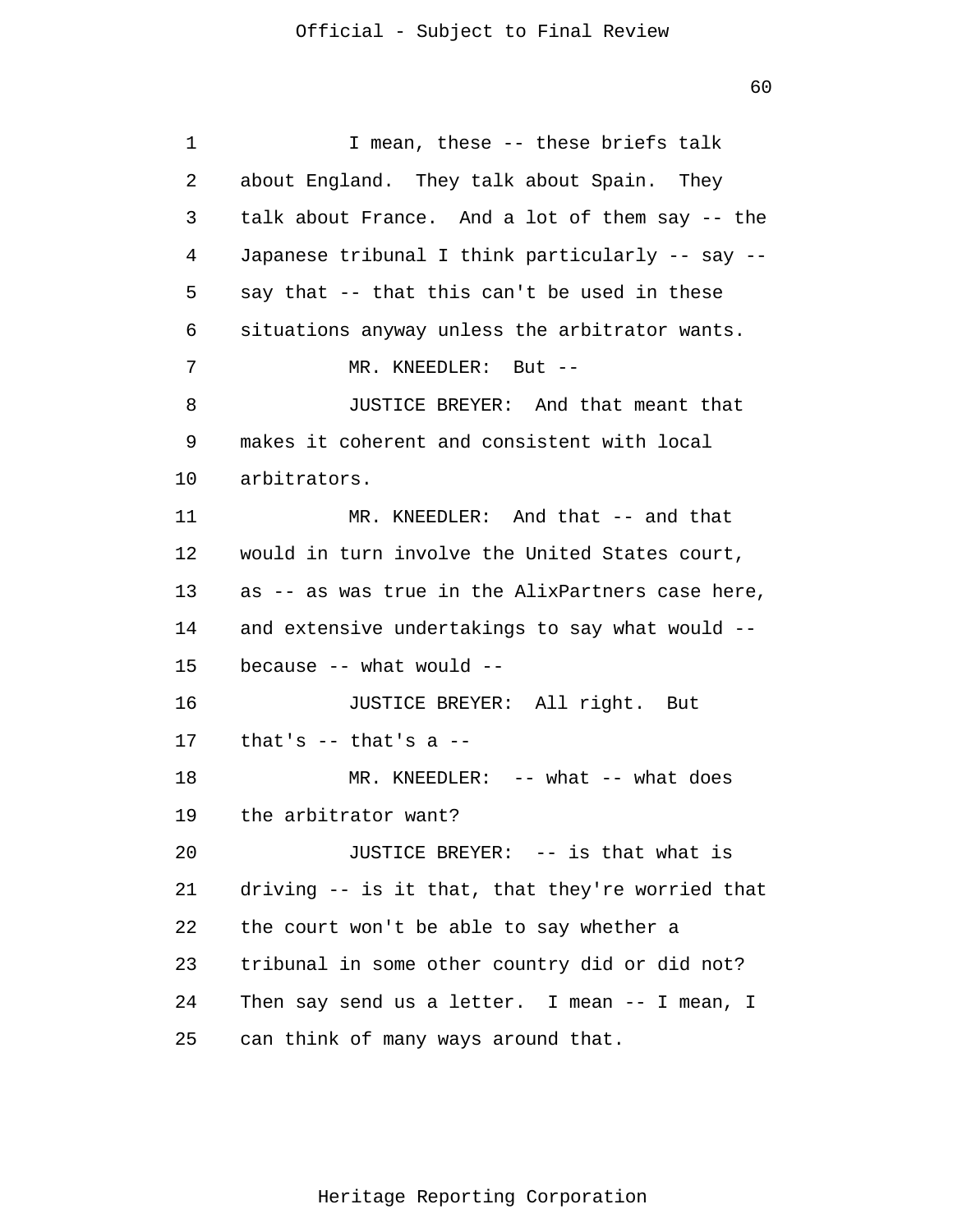1 2 3 4 5 6 7 8 9 10 11 12 13 14 15 16 17 18 19 20 21 22 23 24 25 MR. KNEEDLER: Well, it -- it's --JUSTICE BREYER: But is that what - my question -- MR. KNEEDLER: Well --JUSTICE BREYER: -- is really Justice Kagan's, why? MR. KNEEDLER: Well, I --JUSTICE BREYER: What is it that the State Department -- MR. KNEEDLER: -- I understand the practicality in a particular case, but I think the -- the -- the points that I'm raising that have been raised by others raise important policy questions that are for Congress to decide. Again, the Federal Arbitration Act is where Congress has addressed arbitration. It has provided for the acquisition of evidence only for domestic arbitrations and in very limited ways. And before that is extended elsewhere, that raises serious questions that the State Department, the United States Government, would want to focus on. Should it be limited to situations where the arbitrator is already appointed? What limitations should be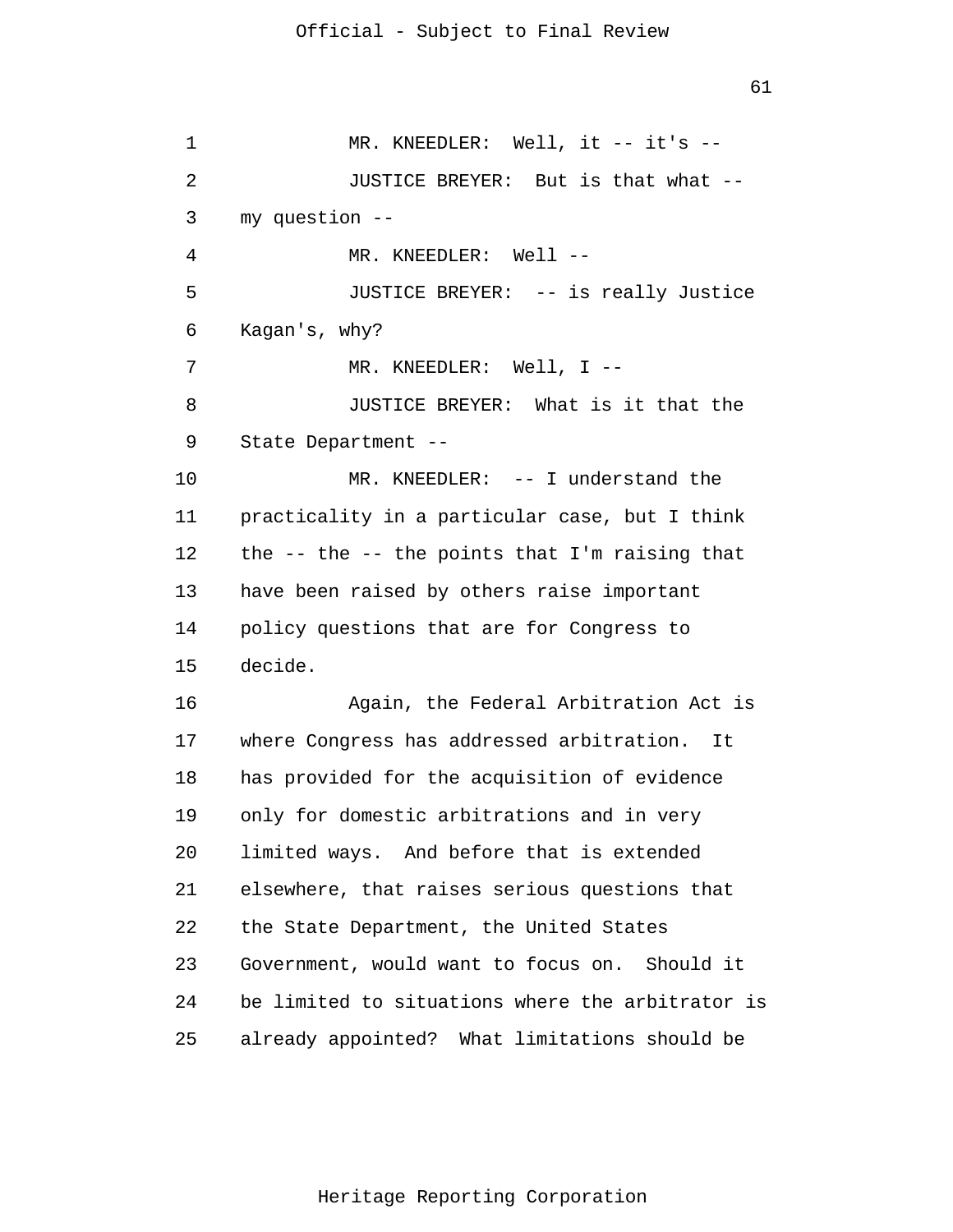1 placed on it? Should there be no pretrial

2 3 discovery? There are all sorts of -- of issues that would have to be addressed.

4 5 6 7 8 9 10 11 12 And also, if the United States accepts this sort of -- or United States courts do this, they're not getting anything by way of comity in return. There's no such thing as comity with a foreign arbitration panel established by the agreement of two parties, whether they're - even when it's an investor in a foreign state. There's no comity relationship that is being served here.

13 14 15 16 17 18 19 20 21 22 23 If anything, there's the potential for friction and undermining it because states have agreed to enter into the -- there are now 2,000 bits in the world. States have offered to enter into these to simplify the procedure for resolving these disputes and using arbitration in the same way a private party does and to de -- depoliticize and take out of the -- the diplomatic circle these disputes. But, if you have a U.S. court engaged in discovery, it creates the potential for --

25 States involved that is  $--$  in  $--$  in something

for controversy and -- and for having the United

24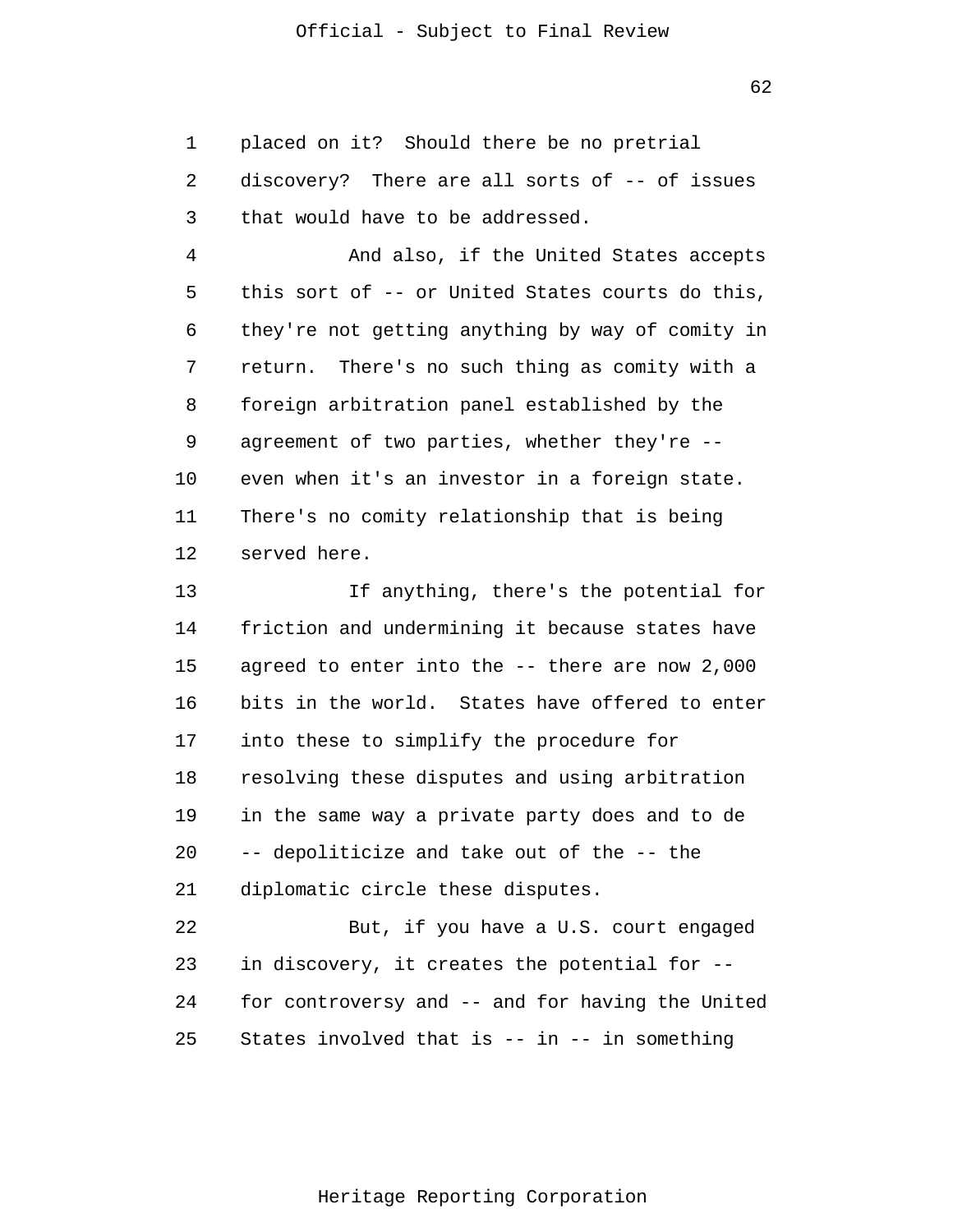63

1 2 3 4 5 6 7 8 9 10 11 12 13 14 15 16 17 18 19 20 21 22 23 24 25 - that is really none of its business. JUSTICE KAVANAUGH: And that -- MR. KNEEDLER: And that's very different from the relationship with courts in another country or inter- -- formal international tribunals, it was mentioned here, because they're part of what the United States was trying to do, was to encourage other governments to do something in a reciprocal way. The 1964 act actually addresses this. It -- it wants to improve the -- the methods of facilitation in litigation, in judicial assistance -- JUSTICE SOTOMAYOR: Counsel, my -- my MR. KNEEDLER: -- and encourage others to do that as well. JUSTICE SOTOMAYOR: -- my problem with what you're saying is 1782 itself assumes that the order the district court gives may prescribe the practices and procedure for discovery, taking into account what the international tribunal will do. So going back to Justice Breyer's question, the international -- we could say or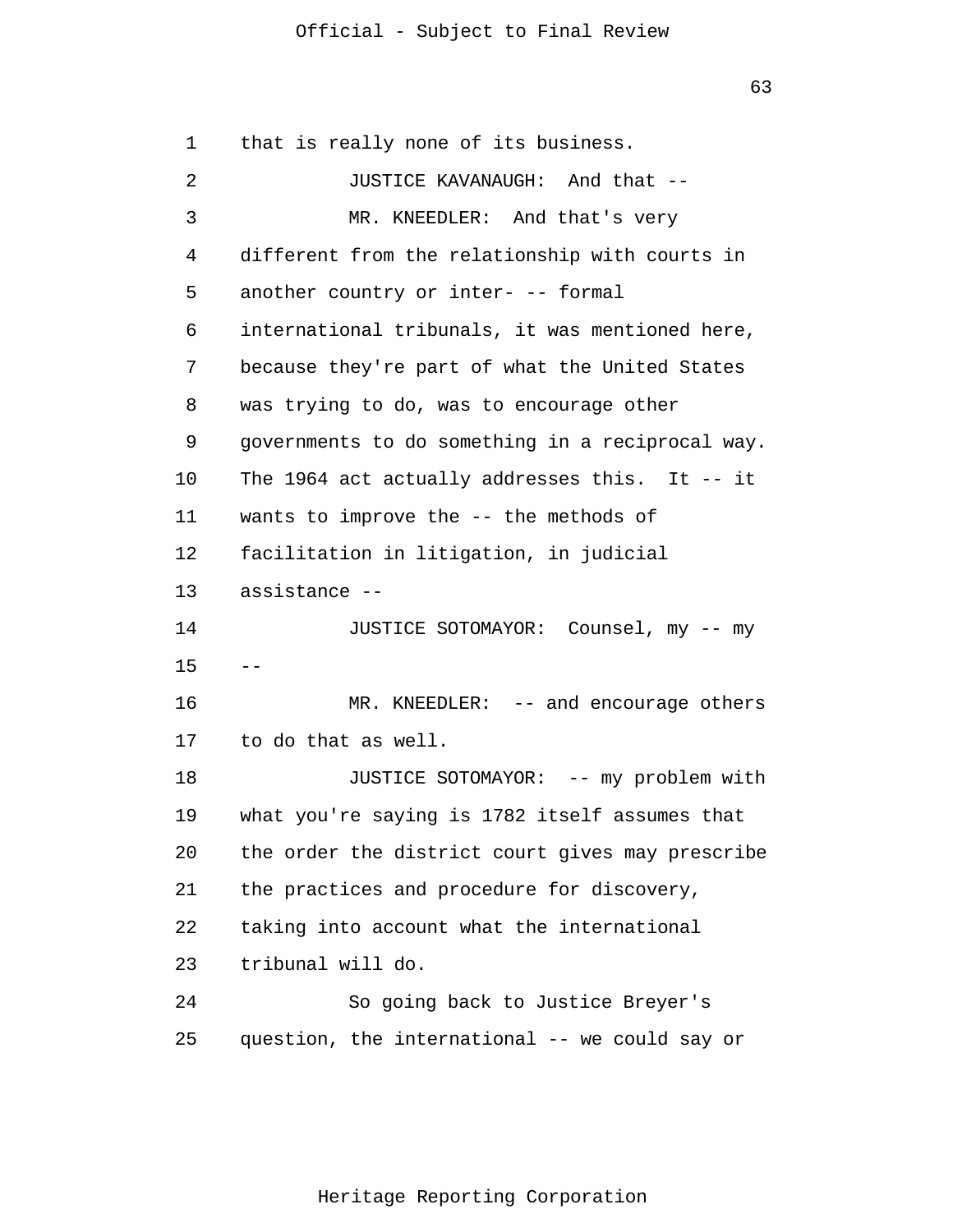64

1 2 3 4 5 6 7 8 9 10 11 12 13 14 15 16 17 18 19 20 21 22 23 24 25 -- or a court looking at this really should see what the international tribunal wants because it's required to take that into consideration. And I would assume it would be an abuse of discretion to go much further without a compelling reason. But putting that aside, you've already said that you agree that "international tribunal" was intended to cover the U.S.- Germany state-to-state investment settlement mechanism and the U.S.-Canada one. MR. KNEEDLER: Right. JUSTICE SOTOMAYOR: Those were created by treaty of the parties, between the parties. Each of them gave up their sovereignty to - well, they didn't give up their sovereignty, but they agreed to permit suits against each other by each other and to settle what was essentially private disputes in a representative capacity. I am still having a very hard time understanding how your position is not stepping on issues of foreign relations by stopping states from creating dispute resolution mechanisms involving its sovereign powers. I'm -- I'm having a hard time.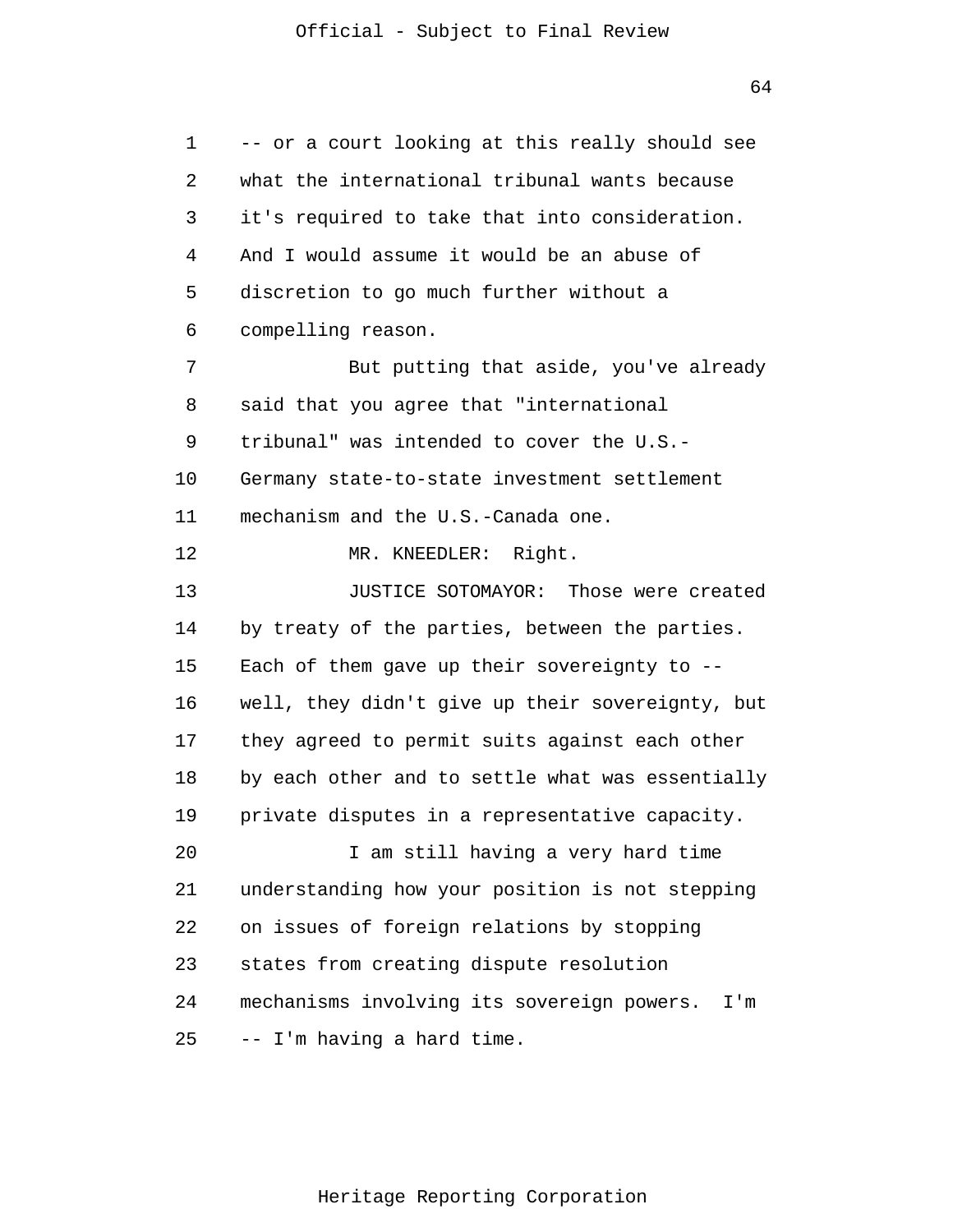1 2 3 4 5 6 7 8 9 10 11 12 13 14 15 16 17 18 19 20 21 22 23 24 25 What you're basically saying is you can't -- you have to undergo the expense of creating and -- of funding an independent body, of having it do a hundred things at a time or even maybe one, but you have to go through that expense because that formality is important to us. I don't understand that. MR. KNEEDLER: It's not just the formality. It's the fact that it is -- it's not an abdication of sovereign authority in that - in -- in -- in the -- in the the state-to-state situation, it's an expression of sovereign authority and that sovereign -- JUSTICE SOTOMAYOR: Well, that's what a treaty is. MR. KNEEDLER: -- governmental authority -- JUSTICE SOTOMAYOR: A treaty is an expression of state sovereignty that says: Investors can't sue me, I'm going to give up that sovereign right. Your investors, my friend, on the other side of the continent, you -- your investors can sue me but only in this way.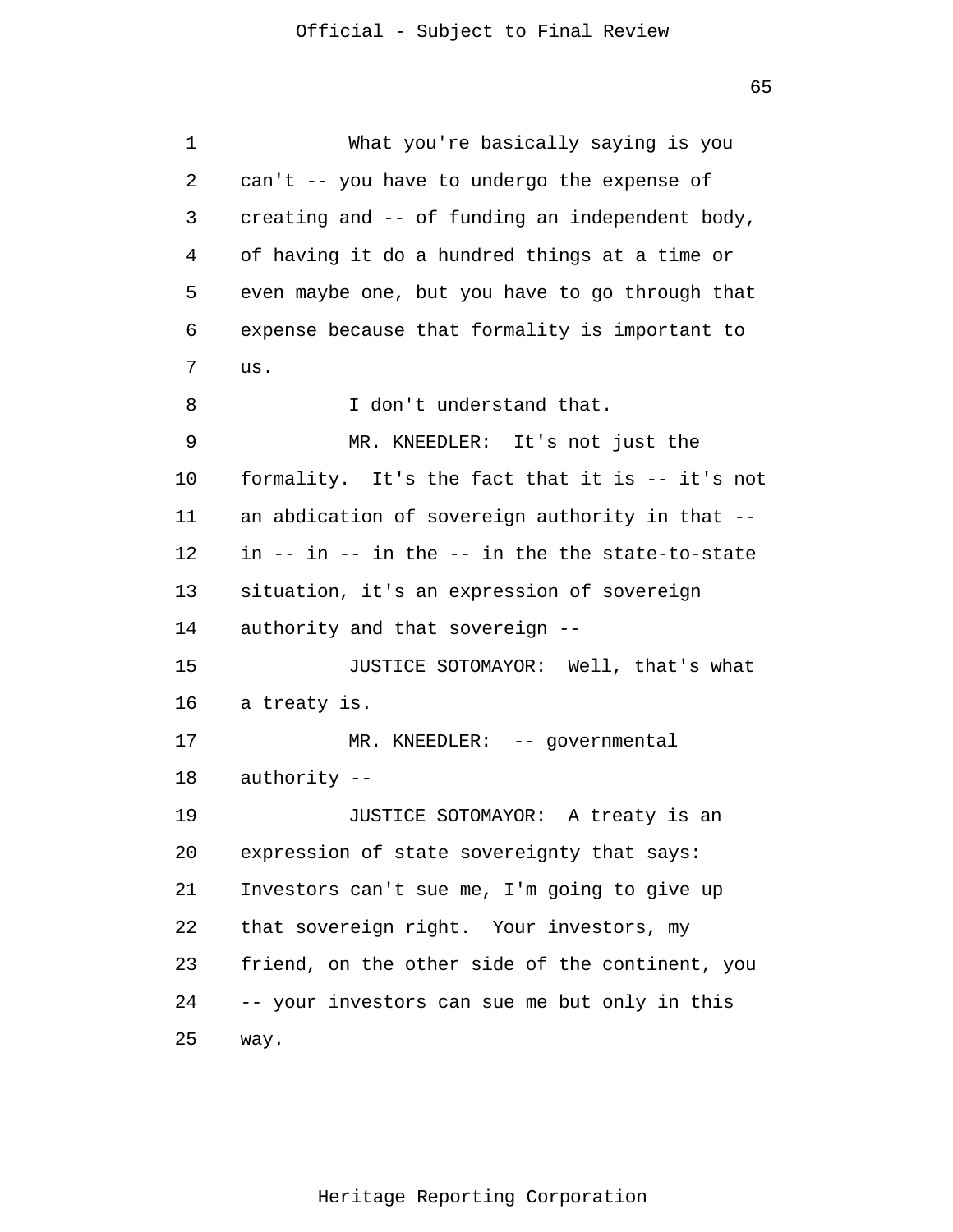1 2 3 MR. KNEEDLER: No -- well, I mean, first of all, they're not suing, and I think that's an --

4 5 6 7 8 9 10 11 12 13 JUSTICE SOTOMAYOR: I think -- MR. KNEEDLER: -- that's an -- that's a very important distinction. Arbitration is an alternative to invocation of the judicial process. And 1782 originally referred only to courts, and it was slightly expanded in 1964 to say courts and other quasi-judicial entities. It's clear that with respect to foreign governments -- or foreign courts, that 1782 is talking about governmental bodies.

14 15 16 17 18 There -- and the commission's report, incorporated into the Senate report, makes clear that Congress wanted to do the same thing and put them on the same footing as -- as foreign courts or foreign tribunals.

19 20 21 22 23 24 25 And -- and it's clear that they were picking up on the international tribunal as used in the very specialized way with respect to the two tribunals that you are mentioning. Both of -- in both of those situations, the tribunal was formally and officially created by the sovereigns themselves, not by some private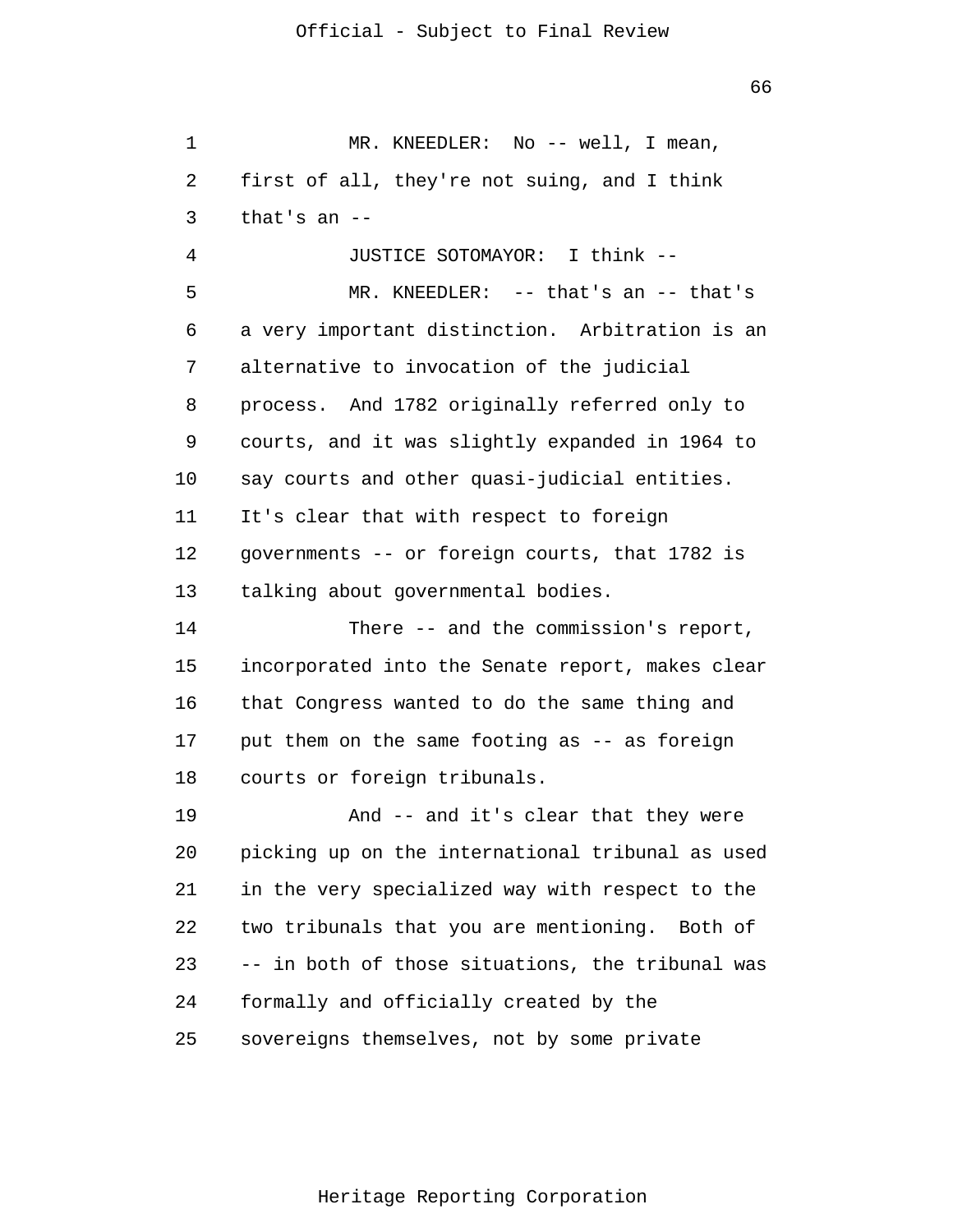67

1 2 3 4 5 6 7 8 9 10 11 12 13 14 15 16 17 18 19 20 21 22 23 24 25 agreement, and, also, they were exercising official power. Power is something that's sovereign. It's -- it's a -- it's a administration of justice, to use the -- the term in the definition of "court" that we think is central here. A private arbitral -- JUSTICE SOTOMAYOR: Thank you, counsel. MR. KNEEDLER: -- panel is not administering justice. It's trying to divine the intent of two parties to an agreement, which is very different. CHIEF JUSTICE ROBERTS: Thank -- thank you, Mr. Kneedler. Justice Breyer, anything further? Justice Alito? Justice Kagan? Justice Gorsuch? JUSTICE GORSUCH: Mr. Kneedler, help me write two paragraphs of this opinion, first, the paragraph that distinguishes the -- the arbitration agreement in the second case involving Lithuania from the U.S.-Canada and German claims tribunal. That's the first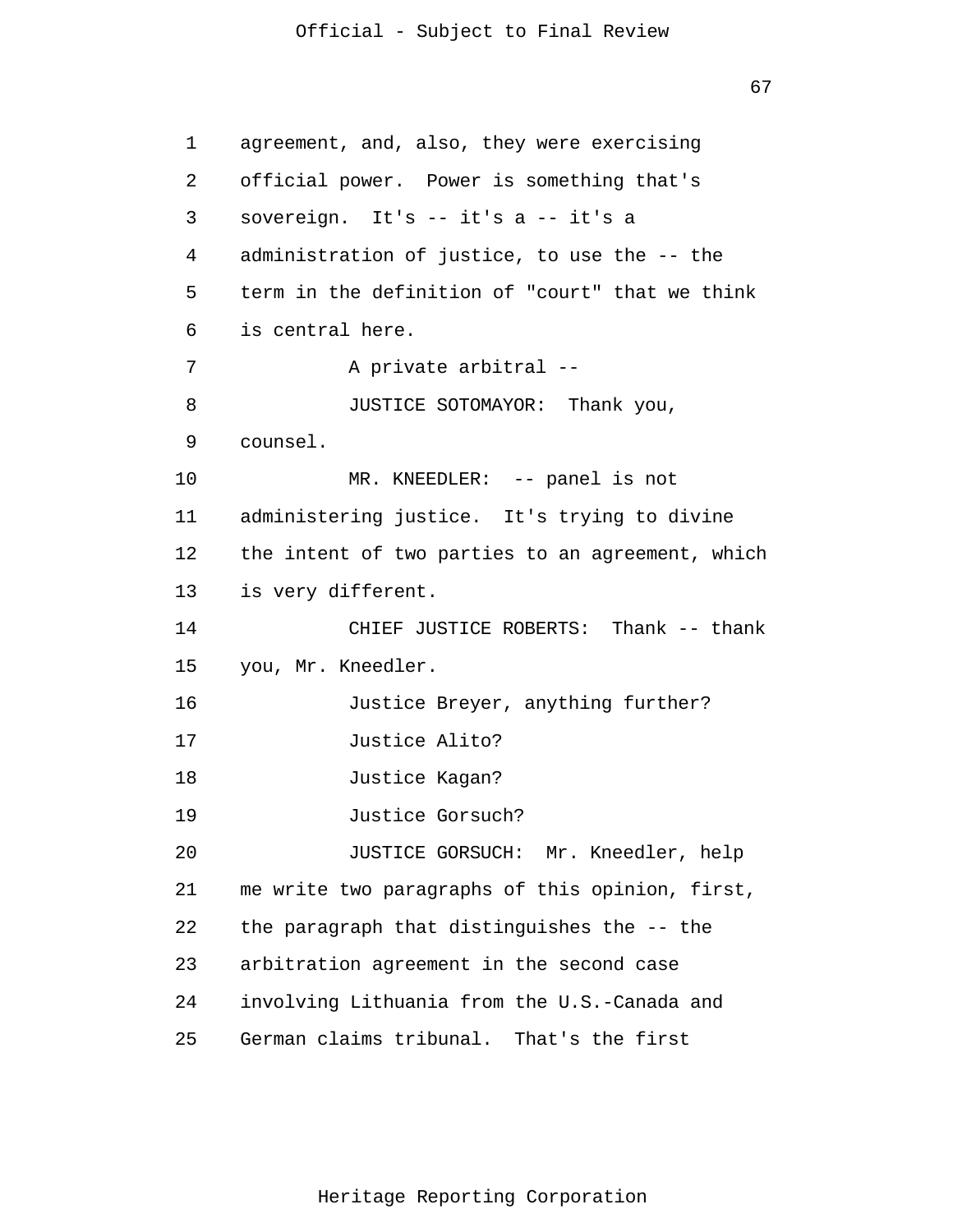1 2 3 4 5 6 7 8 9 10 11 12 13 14 15 16 17 18 19 20 21 22 23 24 25 paragraph. MR. KNEEDLER: Okay. With respect to that, the distinction is in the -- I think you said the United States-Canada agreement. JUSTICE GORSUCH: Yeah. MR. KNEEDLER: That was a -- that was a body established by the -- directly established by the two governments, and they were exercising official power conferred by the -- by those two governments. The -- the arbitration in the AlixPartners case has neither of those characteristics. Lithuania, like Russia, made a -- made an offer to arbitrate if the -- if the investor chooses. When the investor takes the state up on that, that there forms an agreement to arbitrate. It's not the treaty. It's the agreement. The states offer the private investors acceptance of it. I think that's reflected in this Court's decision in BG Group about another - another bid treaty. So the one is -- the -- the -- the body, which is what the test looks at under 1782, is private. It's private arbitrators selected pursuant to an agreement.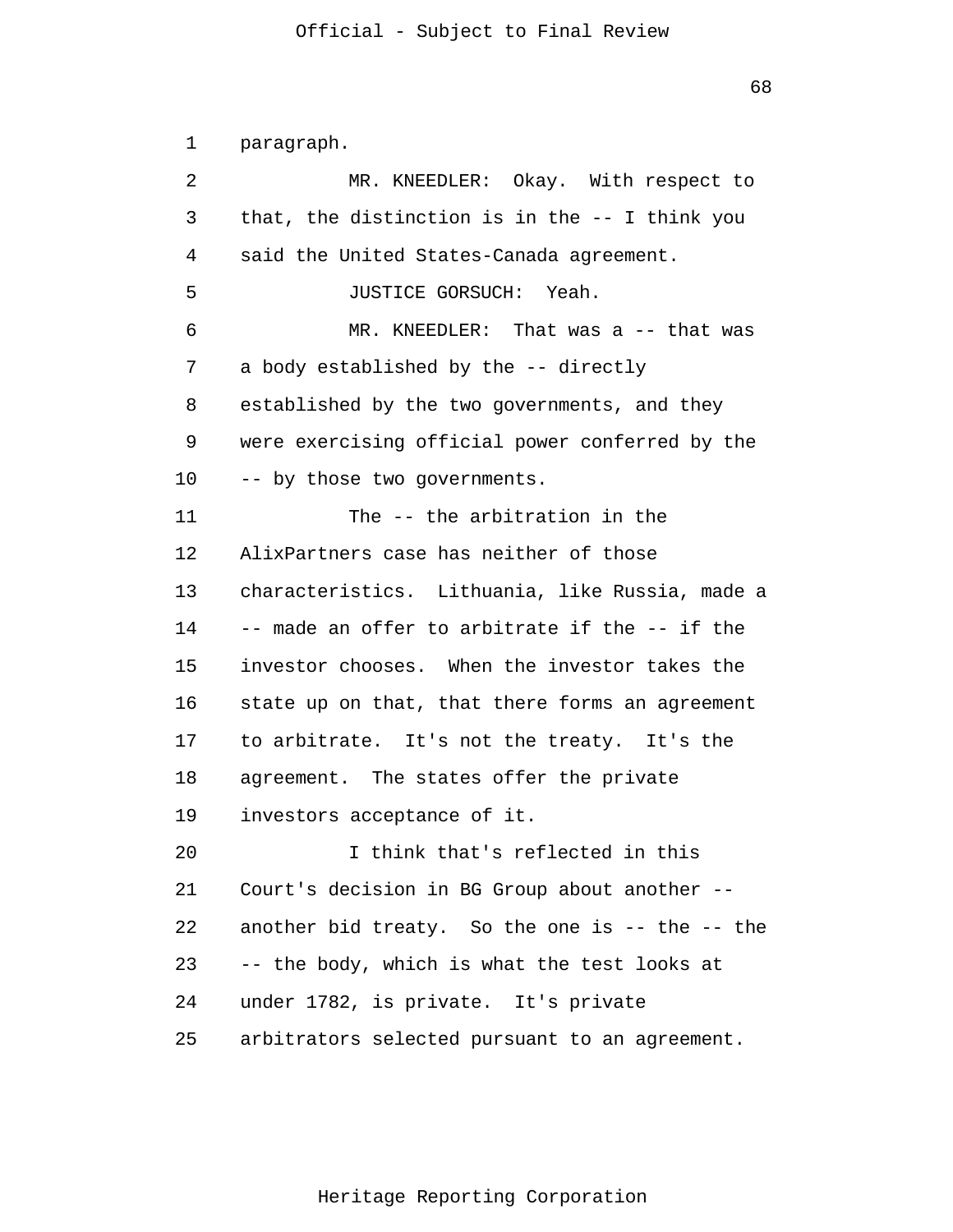69

2 3 4 JUSTICE GORSUCH: And, second, one paragraph on how you define a foreign or international tribunal.

It's not governmental.

1

5 6 7 8 9 10 11 12 13 14 15 16 17 MR. KNEEDLER: Well, I -- I think it's encapsulated with -- with what I said before. The tribunal has to be established by the government and has to be exercising governmental authority, the -- administering justice in the way we think of governmental courts or quasi-judicial bodies, which is all that Congress intended to pick up and that -- that it did pick up in the 1964 act. Organs of government. And -- and that, we think, is a foreign tribunal, and the same principle applies in international tribunal, which was the form of tribunal that

18 Congress picked up.

19 20 21 It's also important to recognize, for example, 1782 and the rest of the 1964 act use the term "letter rogatory."

22 JUSTICE GORSUCH: Right.

23 24 25 MR. KNEEDLER: Which is a -- which is something only courts issue, not -- and -- and -- and things like that are scattered throughout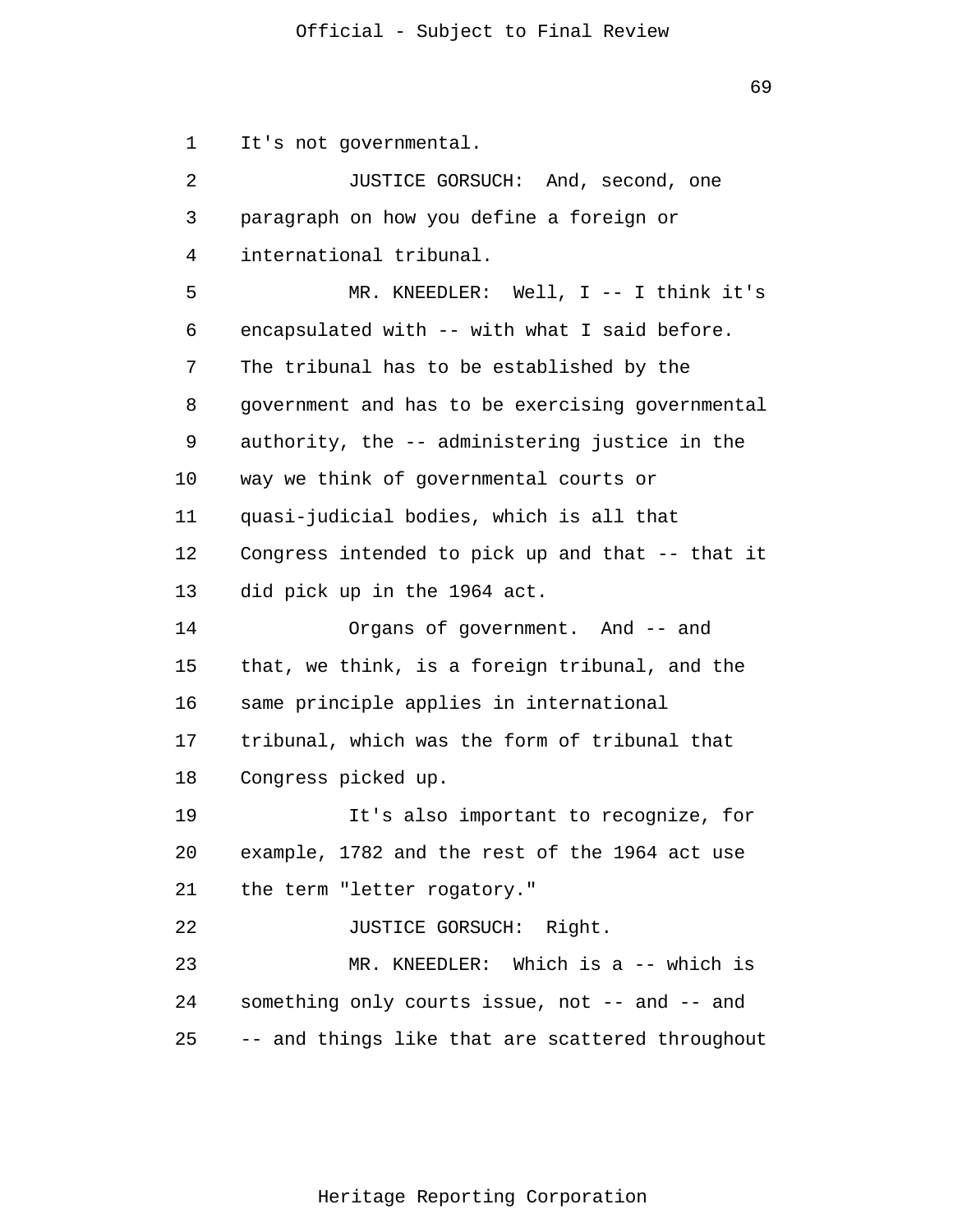70

| 1  | the 1964 act, references to tribunal officer or  |
|----|--------------------------------------------------|
| 2  | -- or agency, which has a governmental           |
| 3  | character. Rules of practice of a foreign        |
| 4  | government, which is suggesting -- or the        |
| 5  | tribunal, which is suggesting standing bodies    |
| 6  | having their -- their own rules. So the statute  |
| 7  | and -- and -- and its history and its precursors |
| 8  | are -- are all pervasively imbued with a         |
| 9  | governmental character.                          |
| 10 | It's hard to come away with reading              |
| 11 | these statutes, their background, the reports    |
| 12 | explaining what the commission was up to,        |
| 13 | without saying these are governmental and has    |
| 14 | not -- there's not a mention of arbitration      |
| 15 | there, which I said has always been treated      |
| 16 | differently.                                     |
| 17 | Thank you.<br>JUSTICE GORSUCH:                   |
| 18 | CHIEF JUSTICE ROBERTS: Justice                   |
| 19 | Kavanaugh?                                       |
| 20 | JUSTICE KAVANAUGH: As has been noted,            |
| 21 | Mr. Kneedler, you know the foreign relations     |
| 22 | implications and undoubtedly have consulted with |
| 23 | the State Department at length on this, so I     |
| 24 | just want to -- you to tie up. Ruling for the    |
| 25 | Respondent in the investor state case, the       |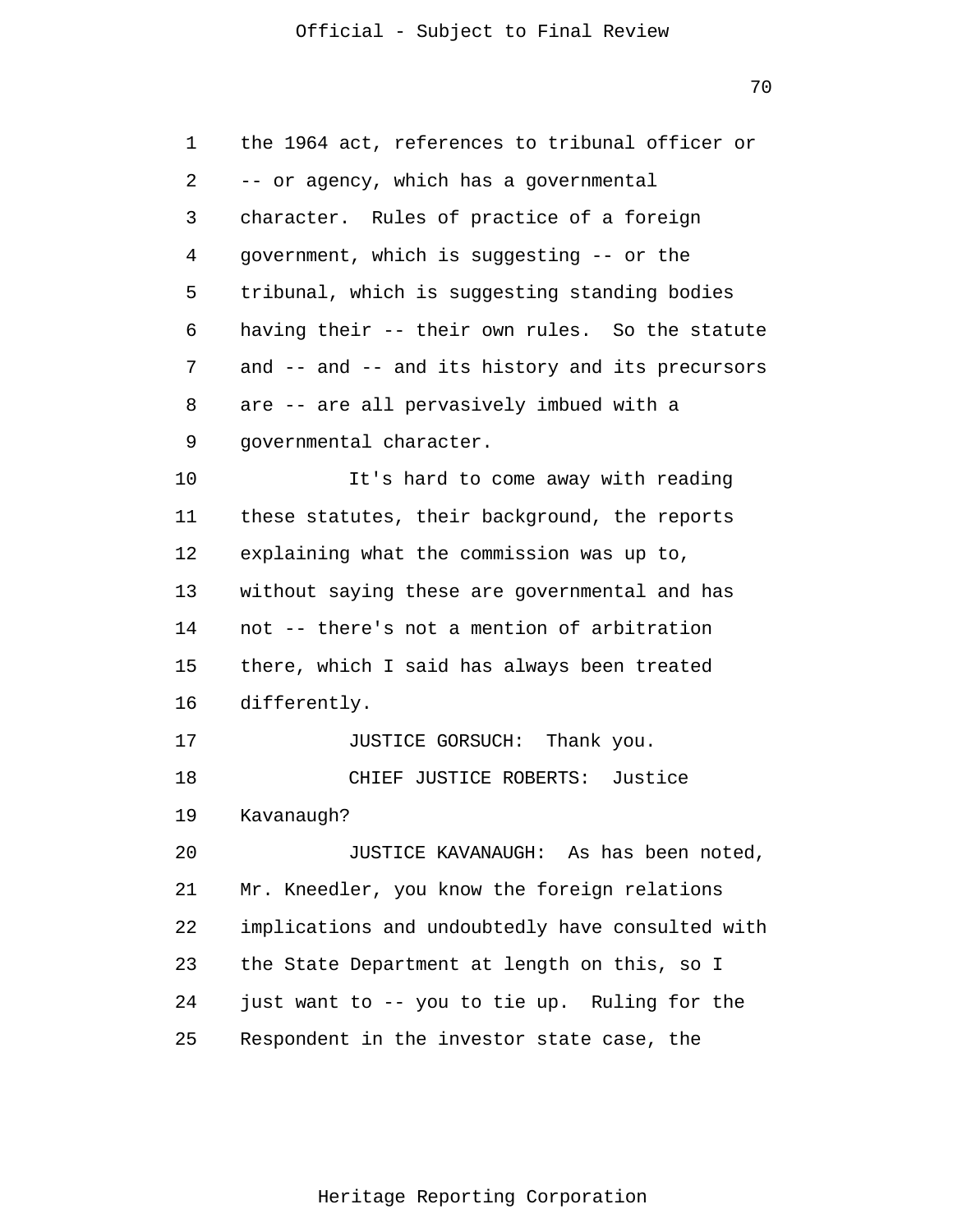71

| 1  | second case, would cause problems for comity and |
|----|--------------------------------------------------|
| 2  | U.S. foreign relations because?                  |
| 3  | MR. KNEEDLER: Well, I -- you know, I             |
| 4  | can't be specific about it. I mean, the main     |
| 5  | point I'm -- the main point I'm making is that   |
| 6  | international comity is with foreign             |
| 7  | governments, and this isn't -- this isn't that.  |
| 8  | And the United States gets nothing in return in  |
| 9  | comity by opening its courts to do this.<br>It   |
| 10 | exposes U.S. litigants, but another litigant     |
| 11 | who's in a foreign country would not -- would    |
| 12 | not be exposed to the same sort of thing.        |
| 13 | And so, when it comes to international           |
| 14 | comity, often what the United States wants to do |
| 15 | is to do something reciprocal, to adopt          |
| 16 | something and hope other countries will do it,   |
| 17 | which is what the 1964 act was about.            |
| 18 | But opening up U.S. courts                       |
| 19 | unilaterally to this sort of discovery that has  |
| 20 | never been permitted, even in domestic           |
| 21 | arbitration, is a unilateral act with a -- with  |
| 22 | an ad hoc panel in a -- you know, somewhere      |
| 23 | around the world that -- that could upset a      |
| 24 | foreign government with no -- with no benefit,   |
| 25 | comity interchange for the United States.        |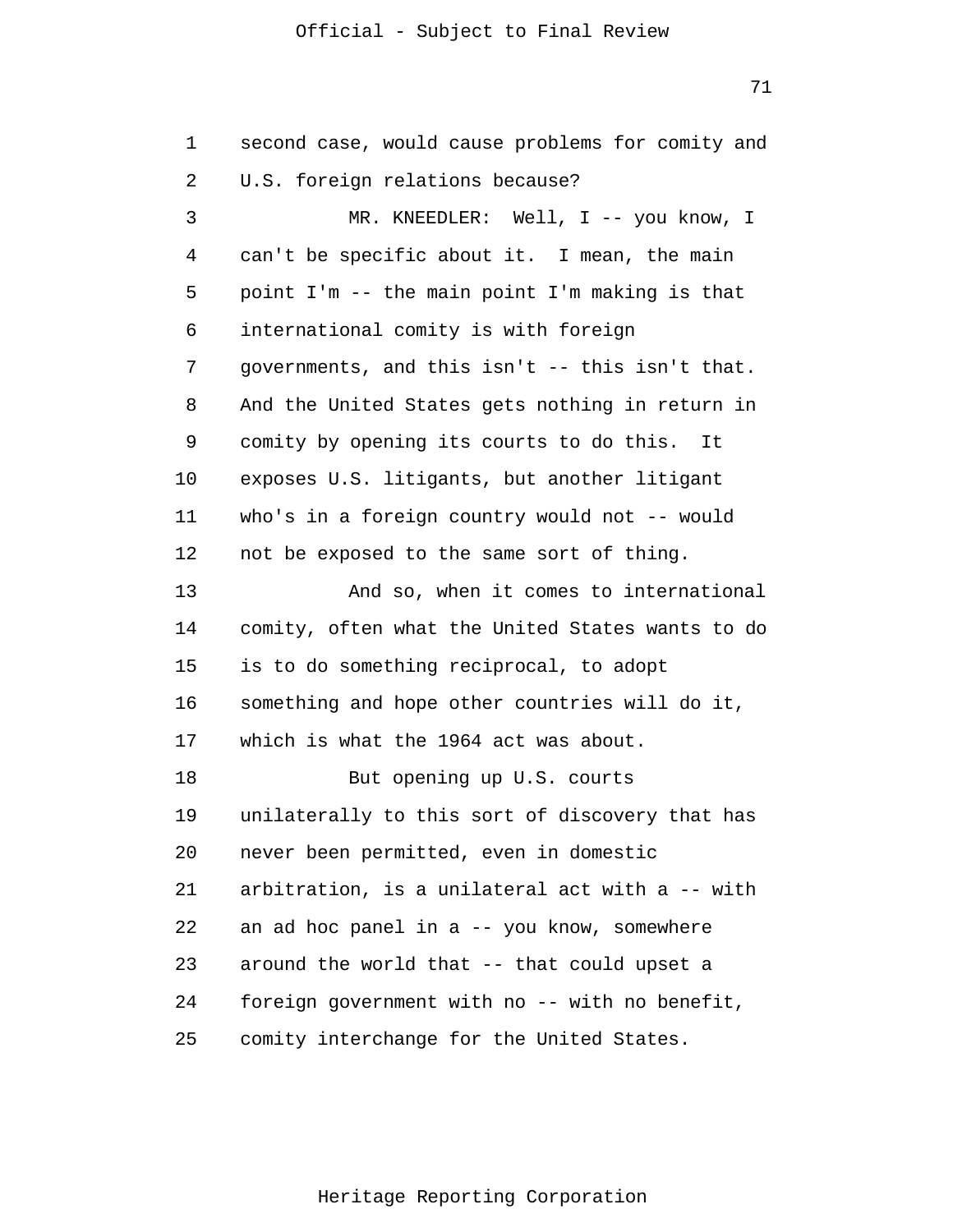1 2 3 4 5 6 7 8 9 10 11 12 13 14 15 16 17 18 19 20 21 22 23 24 25 JUSTICE KAGAN: And it's not -- JUSTICE KAVANAUGH: Go ahead. JUSTICE KAGAN: May I? JUSTICE KAVANAUGH: Mm-hmm. JUSTICE KAGAN: It's not true that the foreign countries with whom the United States has entered into the treaty would expect this in any way, is  $-$  is  $-$  is that correct? MR. KNEEDLER: Well, I think that's also part of it. I mean, you know, maybe some -- maybe one would, but there's no reason to think that they would or, frankly, that they should. And before we enter into that sort of thing, it seems to me it's  $--$  it's not just a  $-$ a question of treaties, but -- but we're talking about judicial procedure, and it's something that Congress can weigh the various policies, as I mentioned, should there be conditions on the -- on the acquisition of evidence. What -- what should the timing be? Are there certain types of foreign bits that should be accepted and not others? And I think the State Department would -- would -- would want to weigh -- we all would want to weigh in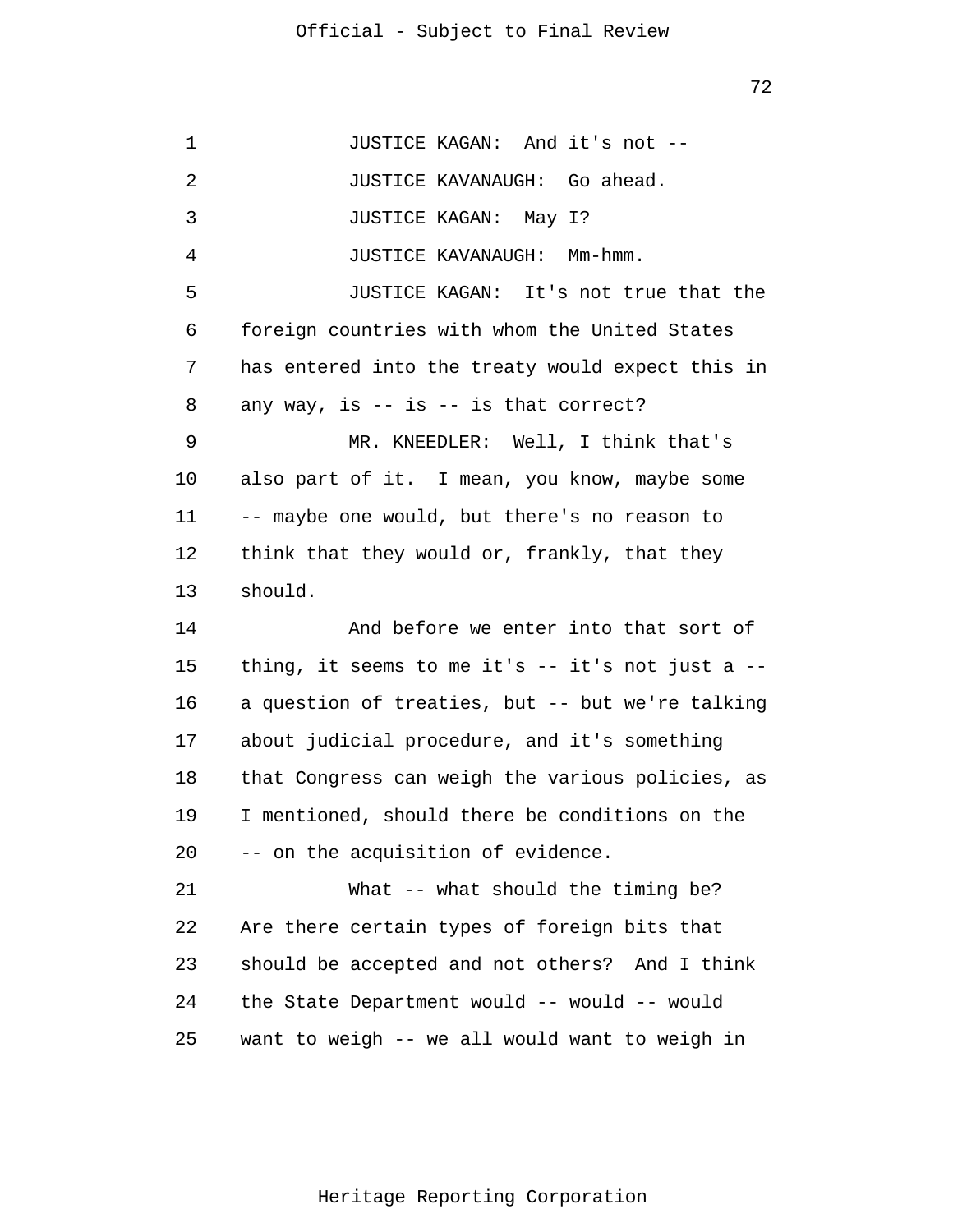73

| 1  | on the particulars of how that should happen      |
|----|---------------------------------------------------|
| 2  | rather than reading this into a -- a 1964         |
| 3  | statute that -- that there's no indication had    |
| 4  | anything to do with arbitration.                  |
| 5  | The United States had not even                    |
| 6  | ratified the New York convention on               |
| 7  | international commercial arbitration in 1964      |
| 8  | when -- when this -- when this was enacted.       |
| 9  | JUSTICE KAVANAUGH: And you alluded to             |
| 10 | this earlier, I think, but I want to make sure    |
| 11 | I'm clear, that you think it could cause a        |
| 12 | problem if a U.S. court were resolving discovery  |
| 13 | disputes, including in the second case, because   |
| 14 | a state, foreign state, would be a party in that  |
| 15 | ——                                                |
| 16 | MR. KNEEDLER: $I$ --                              |
| 17 | JUSTICE KAVANAUGH: -- and that can                |
| 18 | create problems, but I just want you to --        |
| 19 | MR. KNEEDLER: $I$ --                              |
| 20 | JUSTICE KAVANAUGH: -- spell that out.             |
| 21 | MR. KNEEDLER: I'm not saying that                 |
| 22 | every -- every -- $I'm$ -- $I'm$ making sort of a |
| 23 | more general point. I'm not saying that any one   |
| 24 | dispute would be -- would be a problem, or I'm    |
| 25 | not saying in this particular case.               |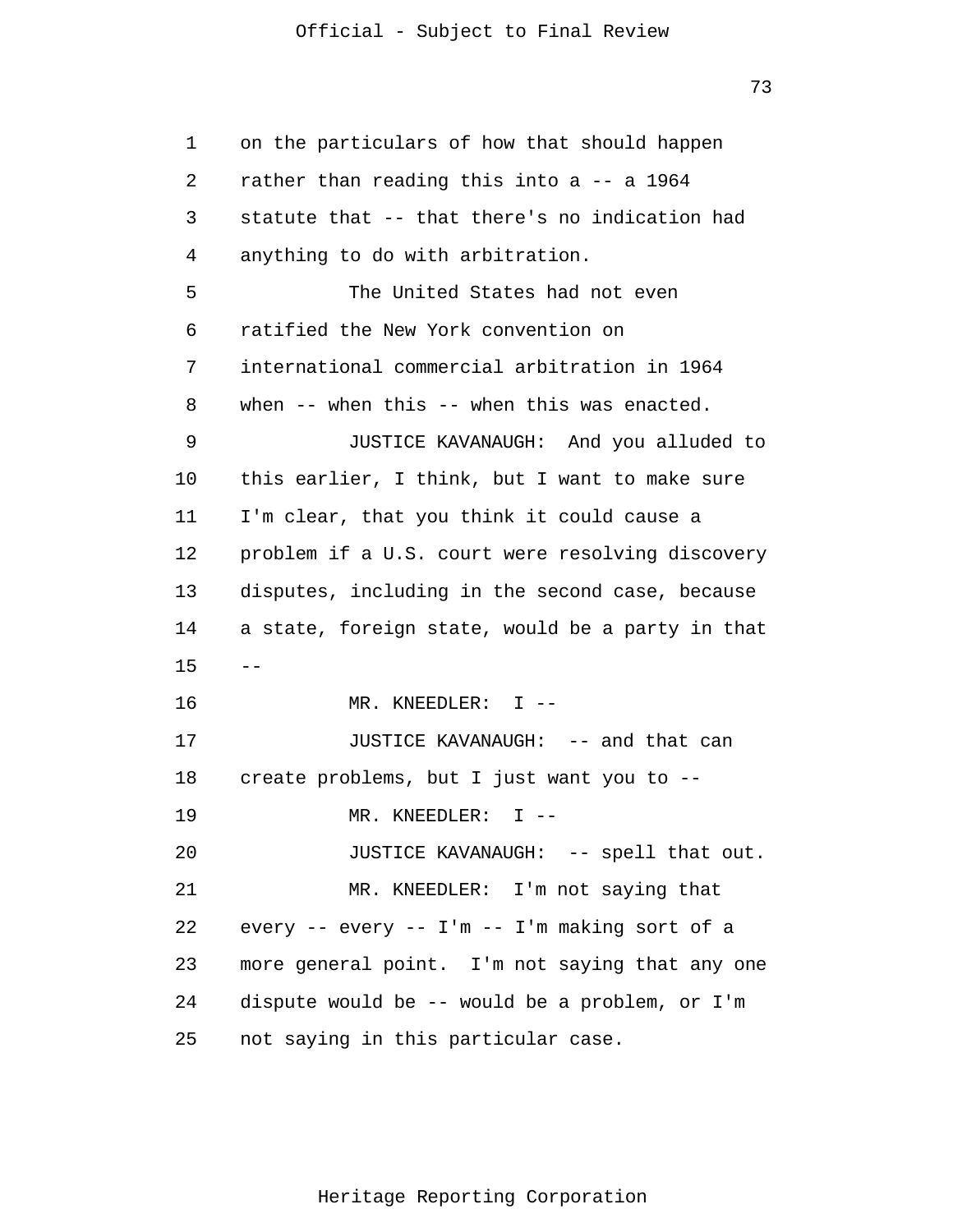1 2 3 4 5 6 7 8 9 10 11 12 13 14 15 16 17 18 19 20 21 22 23 24 25 What I am saying is that -- that the situation -- situation is instinct with the - with that potential. And there's no -- nothing in the statute that controls it. And it would be -- this Court in Intel declined to impose rules about when you can seek discovery and the timing and all of that. And -- but -- so I think it would - that would not be an appropriate solution here either. Before the gate is opened at all, I think there should be either an act of Congress or a treaty that is specifically addressed to arbitration rather than judicial assistance with courts. JUSTICE KAVANAUGH: Thank you. CHIEF JUSTICE ROBERTS: Justice Barrett? JUSTICE BARRETT: I just have one clarifying question. Justice Kagan asked you about what another country might expect. And I'm wondering whether the expectations of the countries factor into this calculus at all or what they might have intended in a treaty? Justice Sotomayor pointed out that, if there's some formality involved, that might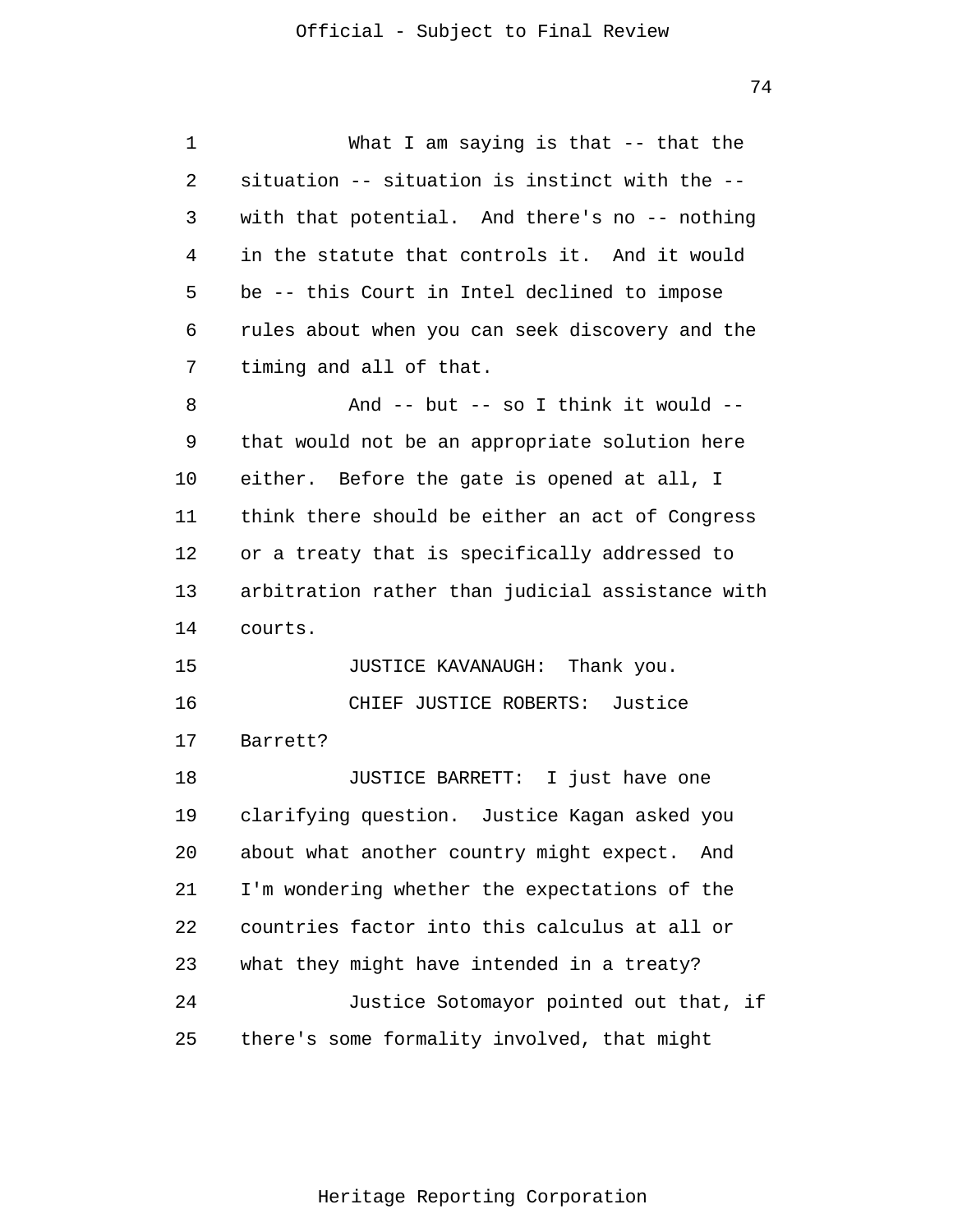1 2 3 4 5 6 7 8 9 10 11 12 13 14 15 16 17 18 19 20 21 22 23 24 25 create more expense for the foreign countries. So what if they said we want this private -- you know, there's some existing private arbitrator and we're going to call this, however, for purposes of disputes arising under, you know, this agreement, the Lithuanian-Russian tribunal. Could they, even though maybe the body otherwise doesn't have the kinds of characteristics that you're identifying, could they simply by designating it as such reflect an intent to designate a private body, private arbitrator, as one that exercises sort of governmental authority?  $MR.$  KNEEDLER: I -- I -- I think that would be problematic too. I mean,  $I$  -- I think the -- I think the formality, I mean, the -- the question is what was Congress intending. And I think -- I think Congress was -- had specifically in mind formality because the exercise of sovereign power is a formal power. You want -- you want it written in law. You want it -- you want it regular. JUSTICE BARRETT: So the formality of saying we want to call this the Lithuanian-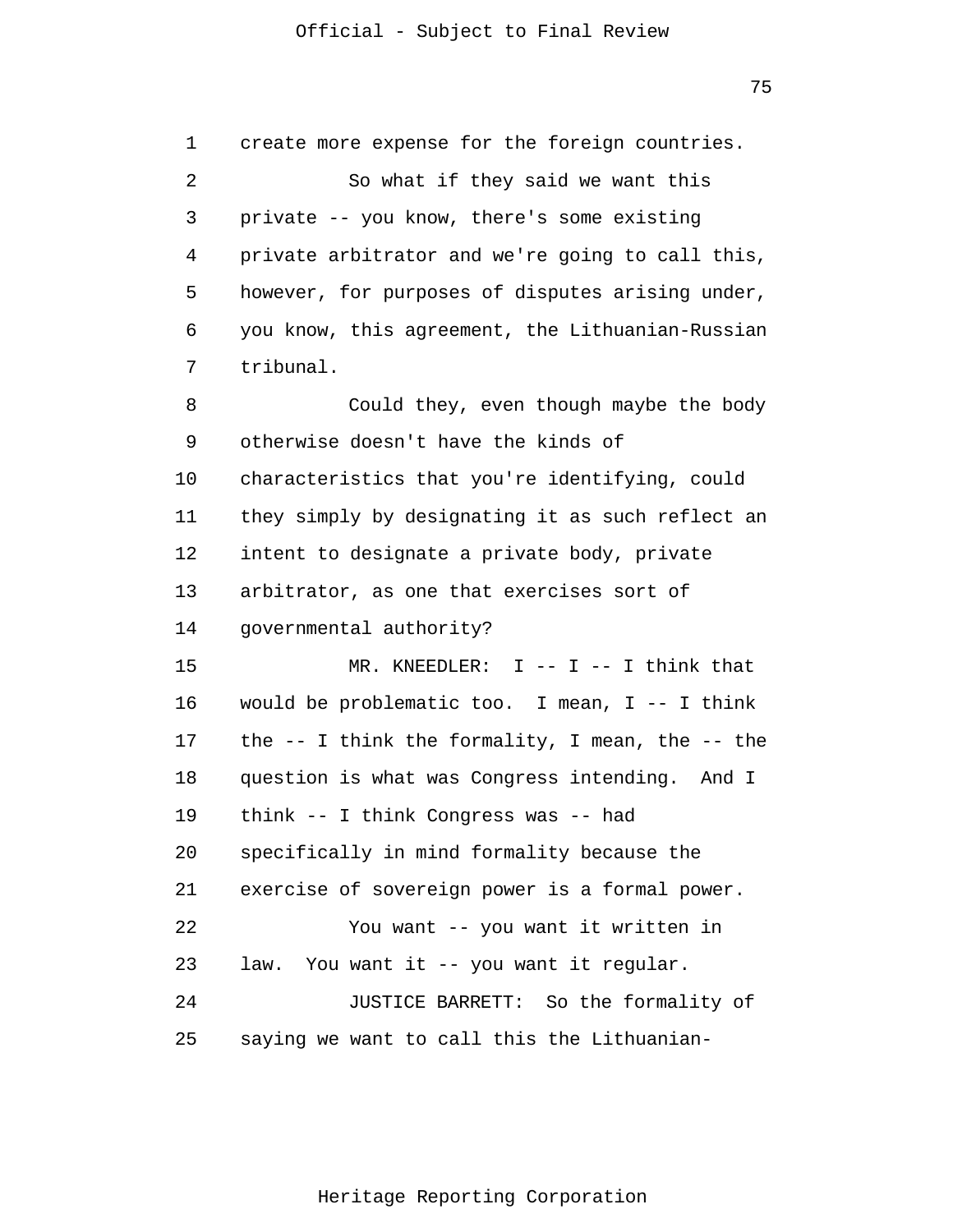76

1 2 3 4 5 6 7 8 9 10 11 12 13 14 15 16 17 18 19 20 21 22 23 Russian tribunal simply for this purpose, but it's an -- otherwise, it's a standing body that handles private disputes, that kind of formality wouldn't calculate what the countries did? MR. KNEEDLER: Well, I -- I, you know, I -- I'm not aware of a situation like that. And I think it would be prudent to, you know, reserve that because the -- the characters - the -- the central character of the bit here is one that is very common. And I think that's all the Court needs to decide and should reserve that and I think also should reserve the state-to-state question in situations that don't involve the kind of presentation of claims to a commission. There's sort of litigation before a commission in that situation. That may be different from a boundary dispute between states or things that are -- that are really sovereign. And, you know, those might be put to one side for another reason. But I think the touchstone ought to be the test that  $I - - I$  suggested, which is a simple one: Was it established by a government

25 power or, the equivalent in the international

or governments and is it exercising governmental

24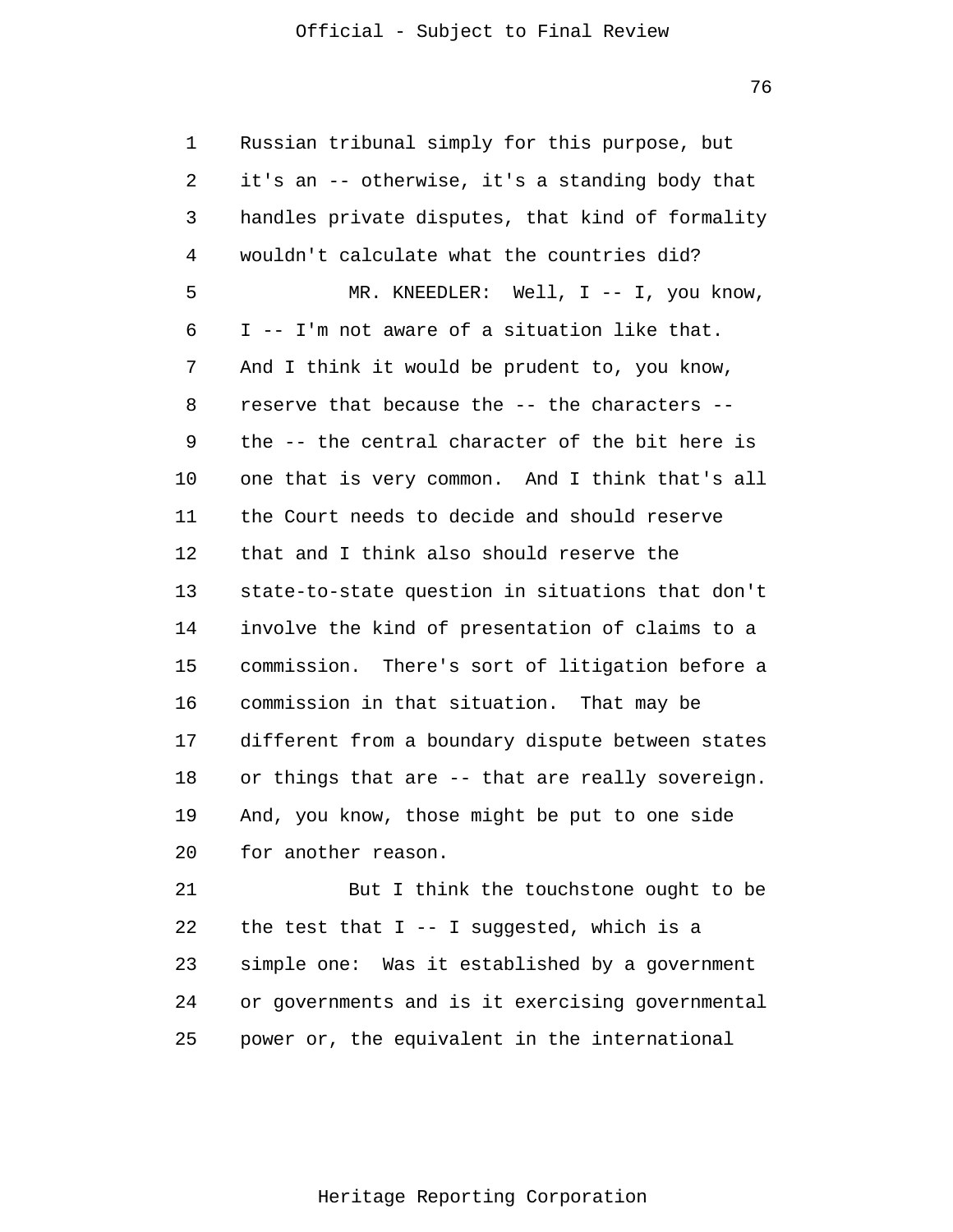77

1 2 3 4 5 6 7 8 9 10 11 12 13 14 15 16 17 18 19 20 21 22 23 24 25 format, is it exercising official power on behalf of the two governments? And that should be the touchstone. If there are questions about the interpretation of a particular agreement, if the -- if the foreign treaty you're describing was just trying to get around that or something labeling it, I don't think that would count.  $I$  -- I think they -they have -- if it's going to be governmental, they have to develop it and establish it as - establish it as government. CHIEF JUSTICE ROBERTS: Thank you, counsel. Mr. Davies. ORAL ARGUMENT OF ANDREW R. DAVIES ON BEHALF OF THE RESPONDENT IN 21-401 MR. DAVIES: Mr. Chief Justice, and may it please the Court: Congress has authorized assistance to foreign tribunals. The best, most natural interpretation of that broad phrase includes a foreign-seated commercial arbitral tribunal. A commercial arbitral tribunal is a tribunal because it's authorized to render an adjudication of the parties' legal rights that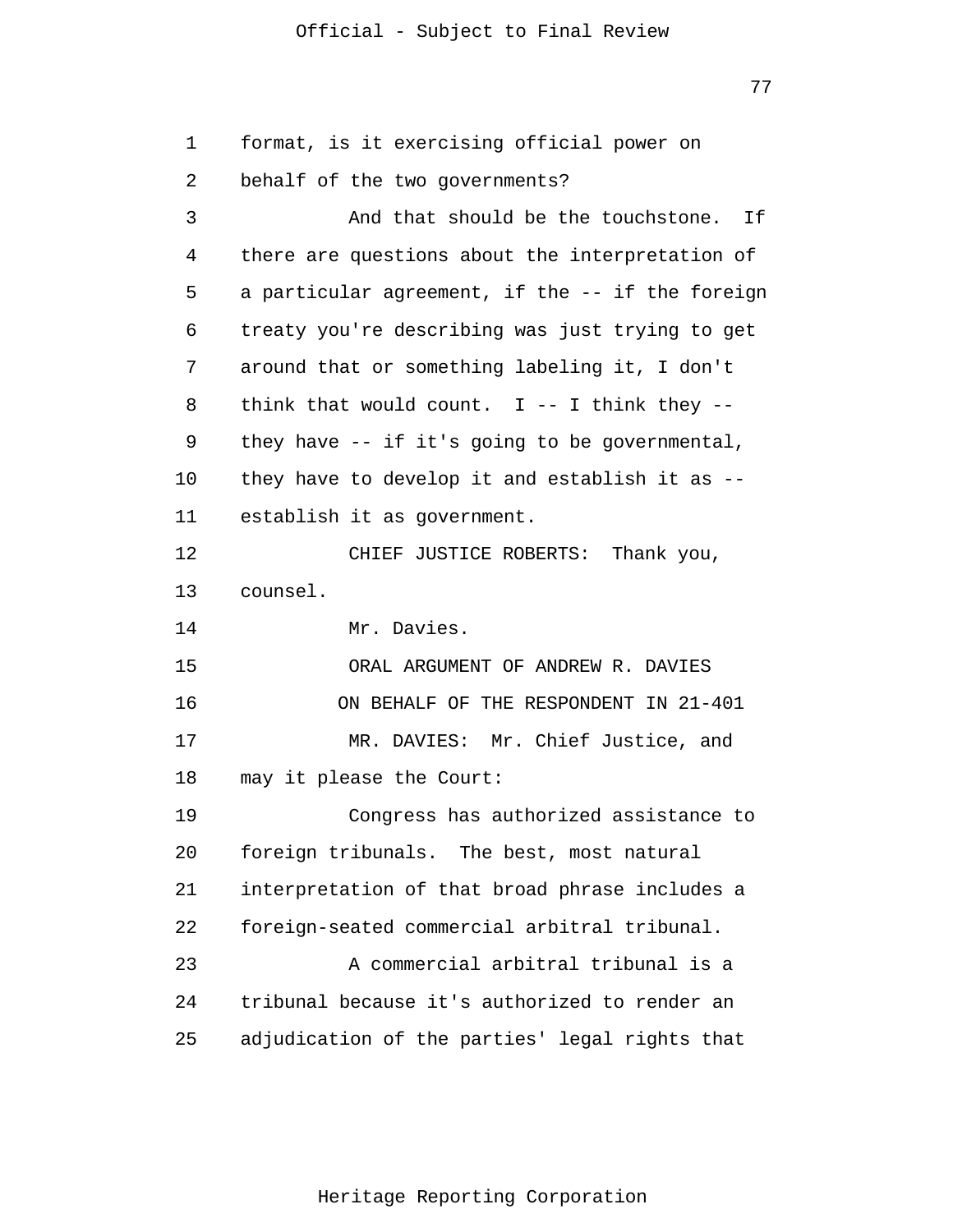1 2 3 4 5 6 7 8 9 10 11 12 13 14 15 16 17 18 19 20 21 22 23 24 is final, unless it's set aside by a reviewing court. That's consistent with this Court's interpretation of tribunal in Intel and with contemporaneous usage of "tribunal" to mean commercial arbitral tribunals. And a foreign-seated commercial arbitral tribunal is foreign because its legal domicile or its juridical home is in another jurisdiction. There is no basis to draw an arbitrary line at the tribunals of foreign countries. That limitation is not supported by the statutory language or context or by Intel. Providing assistance to commercial arbitral tribunals seated in other countries promotes cross-border commercial arbitration and international comity. It allows foreign tribunals handling cross-border commercial disputes to make better informed evidence-based decisions, provides access to evidence that would otherwise be out of reach, and it encourages other countries in turn to reciprocate by assisting arbitral tribunals here, and that, in turn, promotes this country's pro-arbitration policy.

And the statute does this with a range

25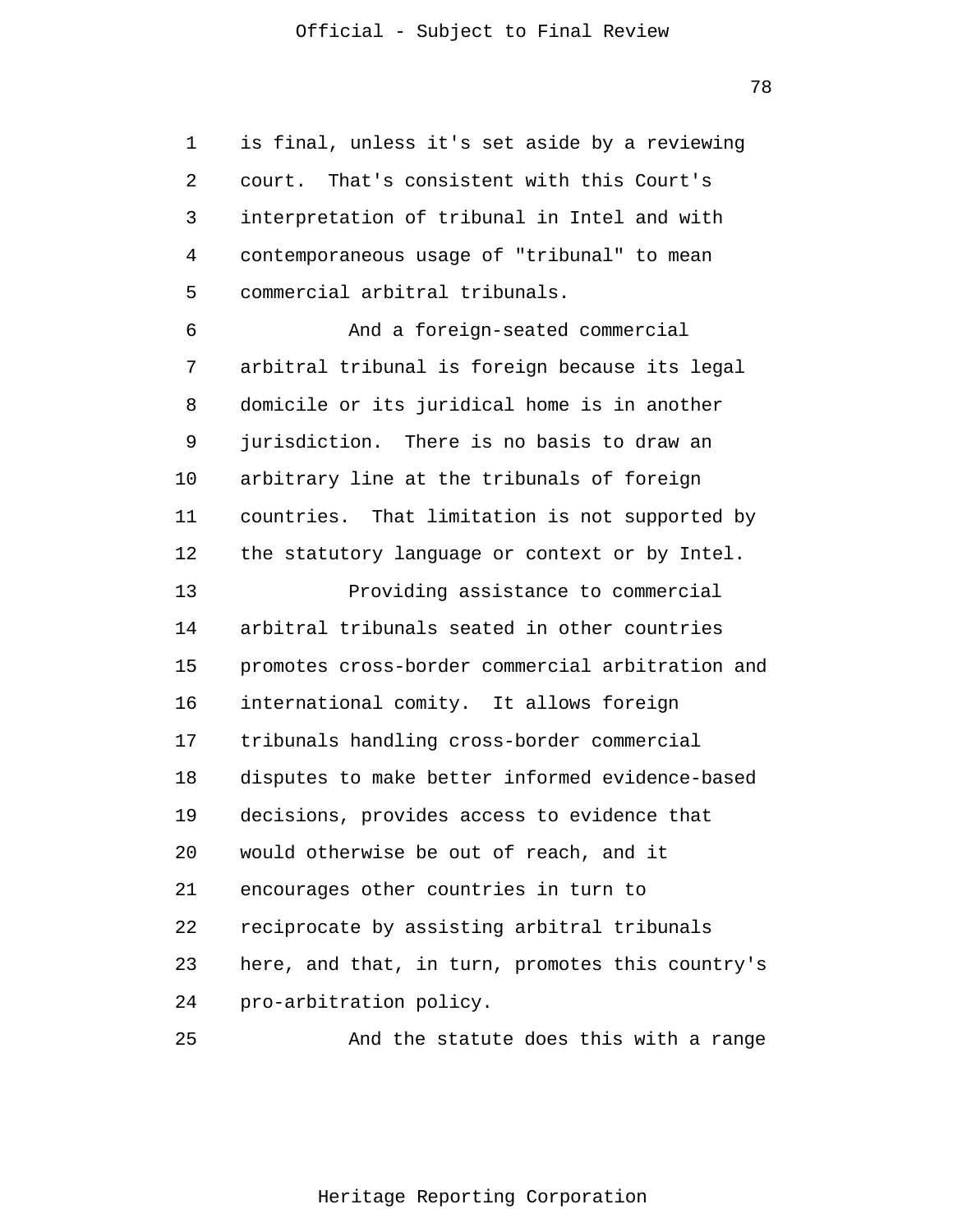79

1 2 3 4 5 6 7 8 9 10 11 12 13 14 15 16 17 18 19 20 21 22 23 24 25 of safeguards. Parties that don't want assistance can opt out by agreeing not to seek it. The arbitral institutions can prohibit or limit it through their rules. And we're talking here only about a grant of authority to entertain a request. As this case shows, nothing requires a district court to grant all of the assistance that's requested or any of it. I'll be pleased to answer the Court's questions. CHIEF JUSTICE ROBERTS: Counsel, we just heard from the government's representative, who made a number of representations about the government's views with relation to other governments around the world. Now they're -- those are, of course, not determinative. But I wonder if you have a response to those concerns. MR. DAVIES: Mr. Chief Justice, the government and the Petitioners are taking an awfully narrow view of comity. This Court in Mitsubishi Motors and in Scherk in the course of enforcing arbitration agreements noted that arbitration does promote international comity in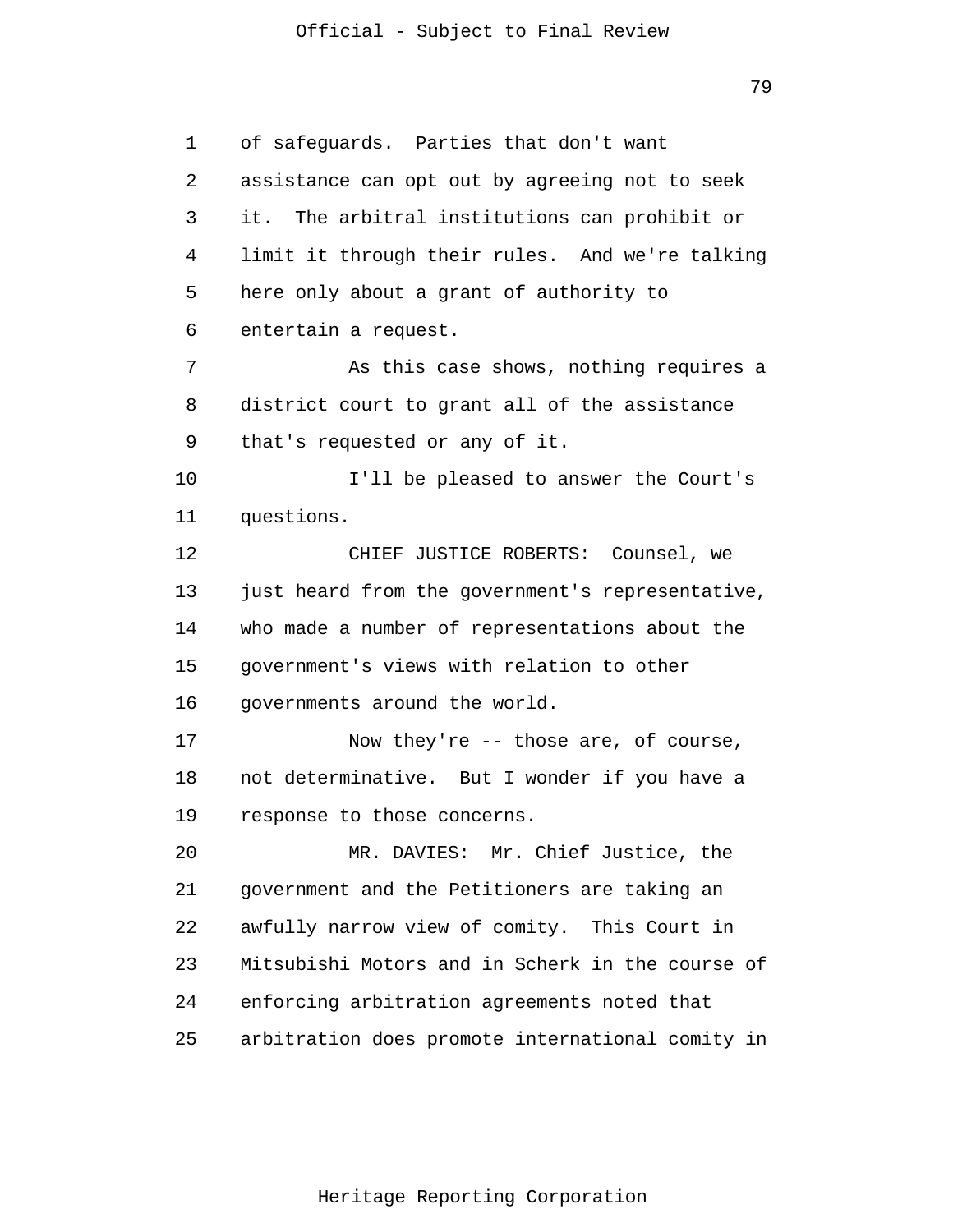80

1 2 3 4 5 6 7 8 9 10 11 12 13 14 15 16 17 18 19 20 21 22 23 24 25 the international commerce space. And -- and so it really is very narrow a view that they are taking. And as I've said, it really does promote comity. It does encourage other countries to assist tribunals here. And I know that my friend was dismissive of the number of countries that have, in fact, reciprocated, but the countries that have are major arbitral centers. It's the United Kingdom. It's France. It's Sweden. It's Switzerland. So there is some evidence that the reciprocation, the comity, has actually happened. JUSTICE GORSUCH: Counsel, I think that the concern was, in addition to what you described, more of a -- a question of Congress's prerogatives here and -- and the political branches' prerogatives in this area, the State Department and other branches, parts of the executive branch. In 1964, a foreign tribunal, an international tribunal, there's a lot of evidence that it was a court or something very much like a court, and arbitration on the scale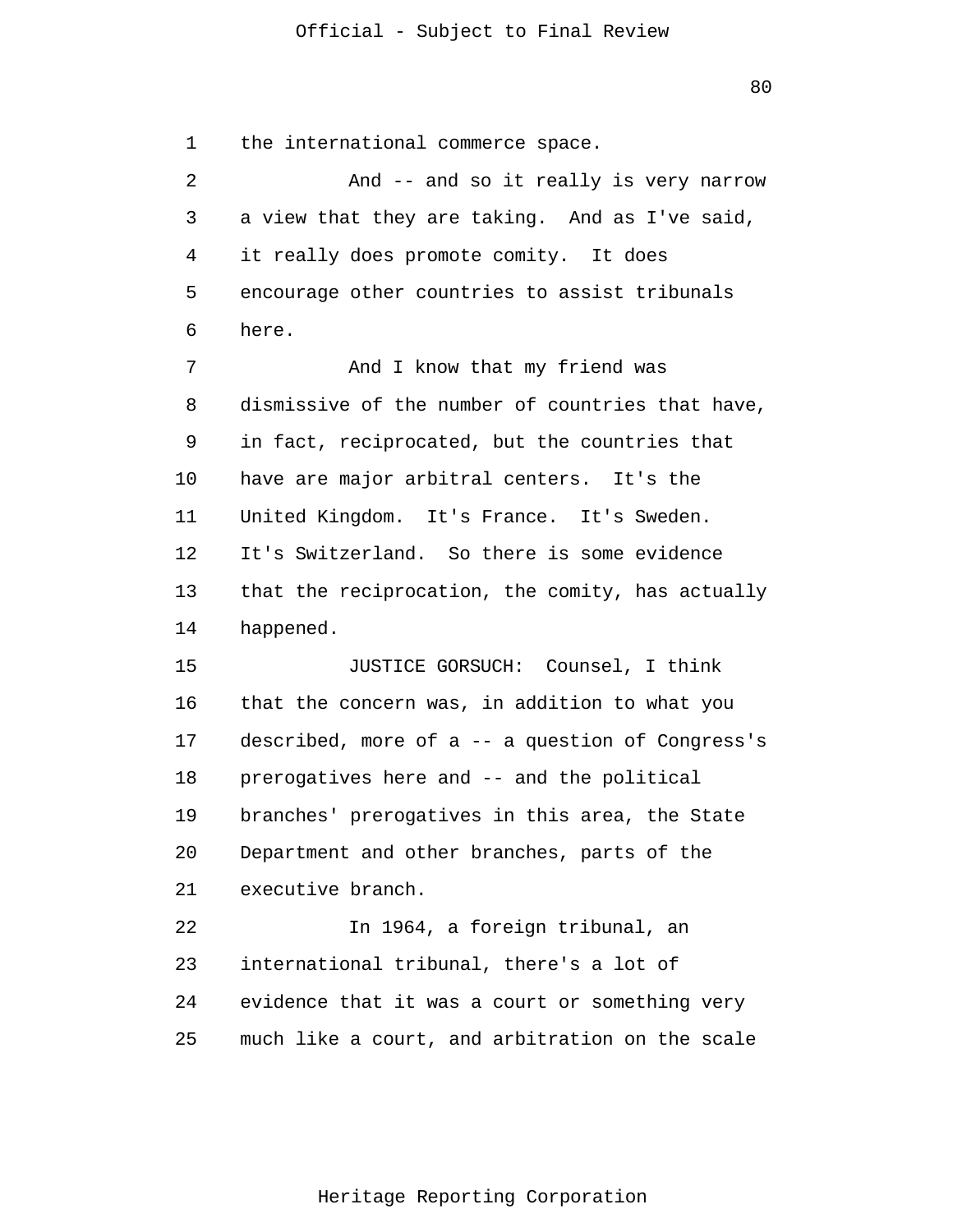1 2 3 4 5 6 7 8 9 10 11 12 13 14 15 16 17 18 19 20 21 22 23 24 25 that we're talking about today was unknown. And that maybe we could rejigger the Intel factors to say you've got to ask the arbitrator first and he's got to agree or we - we -- there's a lot of workarounds that we -- we could patch up, I suppose. That's the argument I understand you to be making. But that the government's position is, well, maybe it would like to be heard on some of these things in -- in a legislative process and that 1782 was itself a product of legislation, and the court's jurisdiction in these matters, especially involving foreign international questions, questions of comity, are usually resolved by the political branches rather than by -- by this one. So  $I$  --  $I$  --  $I$  --  $I$  took that to be the thrust of Mr. Kneedler's presentation. Could you address that? MR. DAVIES: There was a process leading up to the 1964 statute. This statute was  $--$ JUSTICE GORSUCH: Well, of course. And, again, and I hate to repeat myself, but, in 1964, I don't think anybody thought Congress was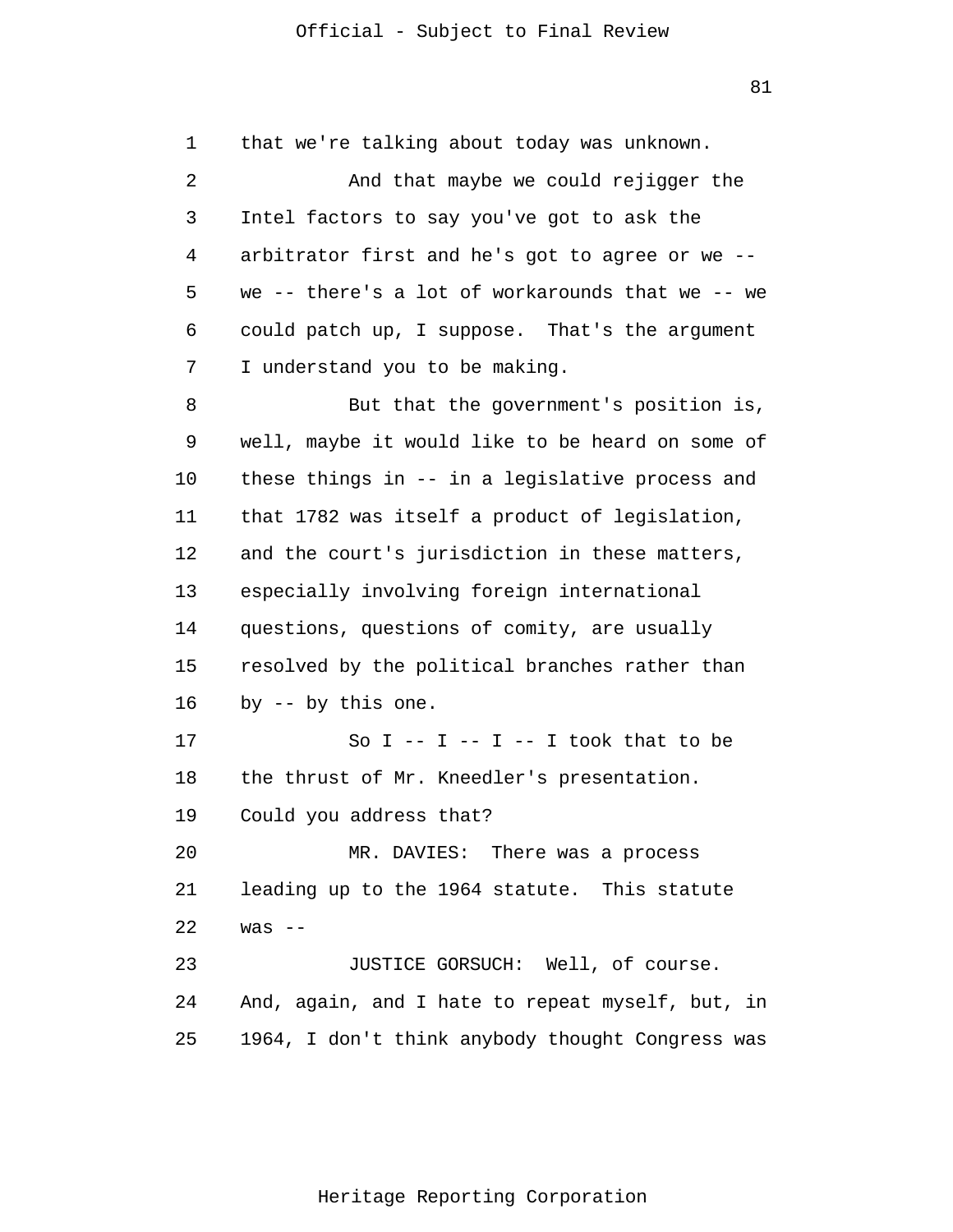82

1 2 3 4 5 6 7 8 9 10 11 12 13 14 15 16 17 18 19 20 21 22 23 24 25 contemplating the world in which we live today with respect to international arbitration, okay? And  $--$  and  $--$  and so, again, if  $--$  if that's true, take that premise, all right, and you may contest it, but just accept it for purposes of the question that I think there's a lot of evidence in the statute, letters rogatory, processes and procedures, 16 -- what is it, 1965 -- sorry, 1696, 1781, those provisions, a lot of evidence there talking about courts. And that, to the extent we're going to start invoking comity, shouldn't this Court be hesitant to  $-$ - to  $-$ - to  $-$  to step into that kind of international breach? MR. DAVIES: No. Congress has already enacted a statute that covers foreign tribunals, including foreign-seated commercial arbitral tribunals. If -- okay. JUSTICE GORSUCH: Again, I'm going to ask you one more time. Assume that that's really, you know, not as clear as you think it is. Okay? Why shouldn't I err in the other direction of allowing the political branches to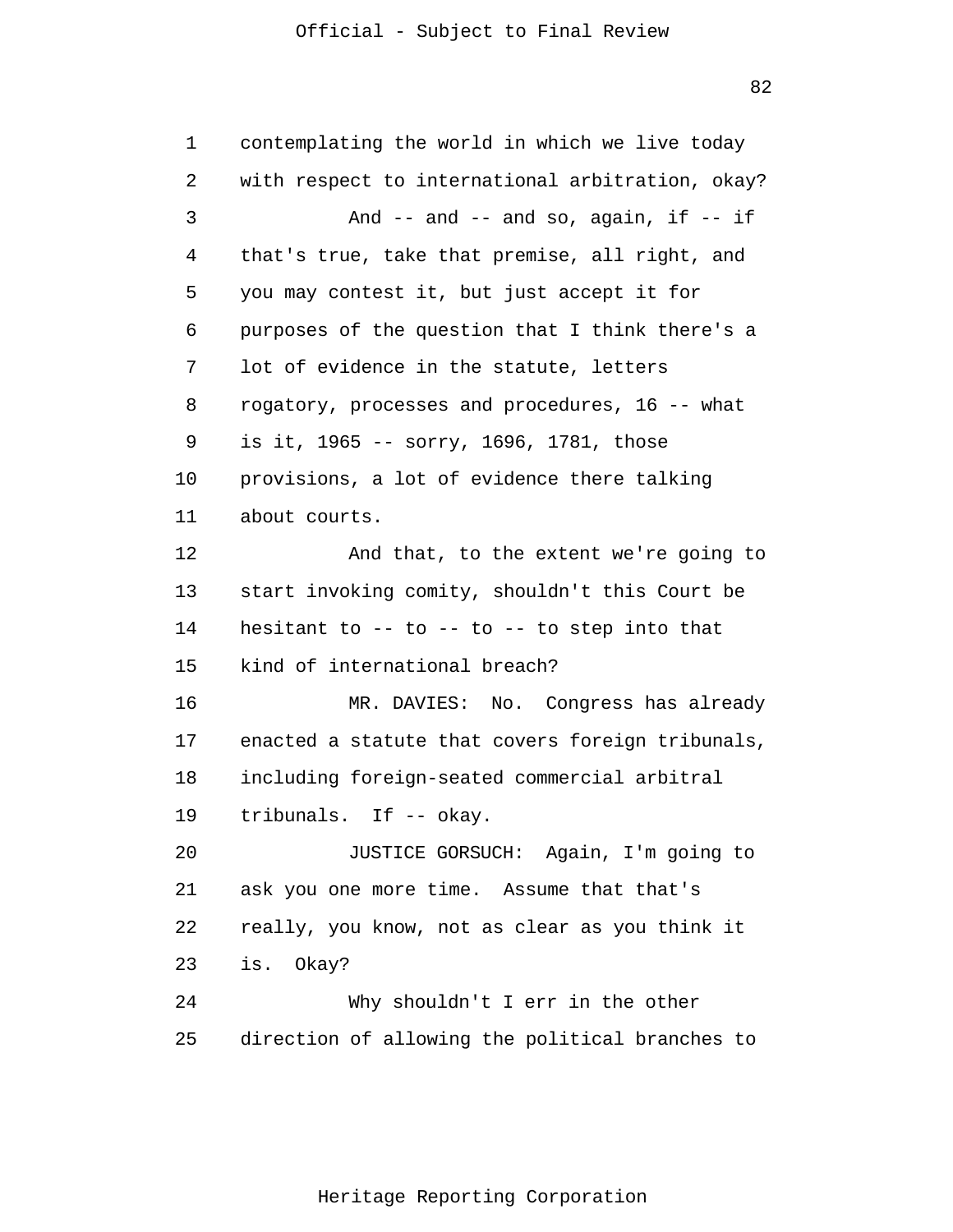83

1 2 3 4 5 6 7 8 9 10 11 12 13 14 15 16 17 18 19 20 21 22 23 24 25 address this question first? MR. DAVIES: It sounds as though the political branches want to be heard in respect of a potential amendment to the statute. I think that -- that may be appropriate. JUSTICE GORSUCH: All right. MR. DAVIES: If there are unforeseen applications of the -- JUSTICE GORSUCH: I understand you contest the premise of the question. MR. DAVIES: To -- to -- to address the -- the question about the fact that there is no basis to -- to limit this statute to the tribunals of foreign countries, I mean, that's not something that's supported by contemporaneous usage. And, in fact, it's not supported by Intel either. In Intel, the tribunal was a tribunal because it had a quasi-judicial adjudicative function. The Court referred to its authority to determine liability, a disposition that'll be final unless overturned by a reviewing court. And it's significant that, in Intel, the government urged the Court to rule on the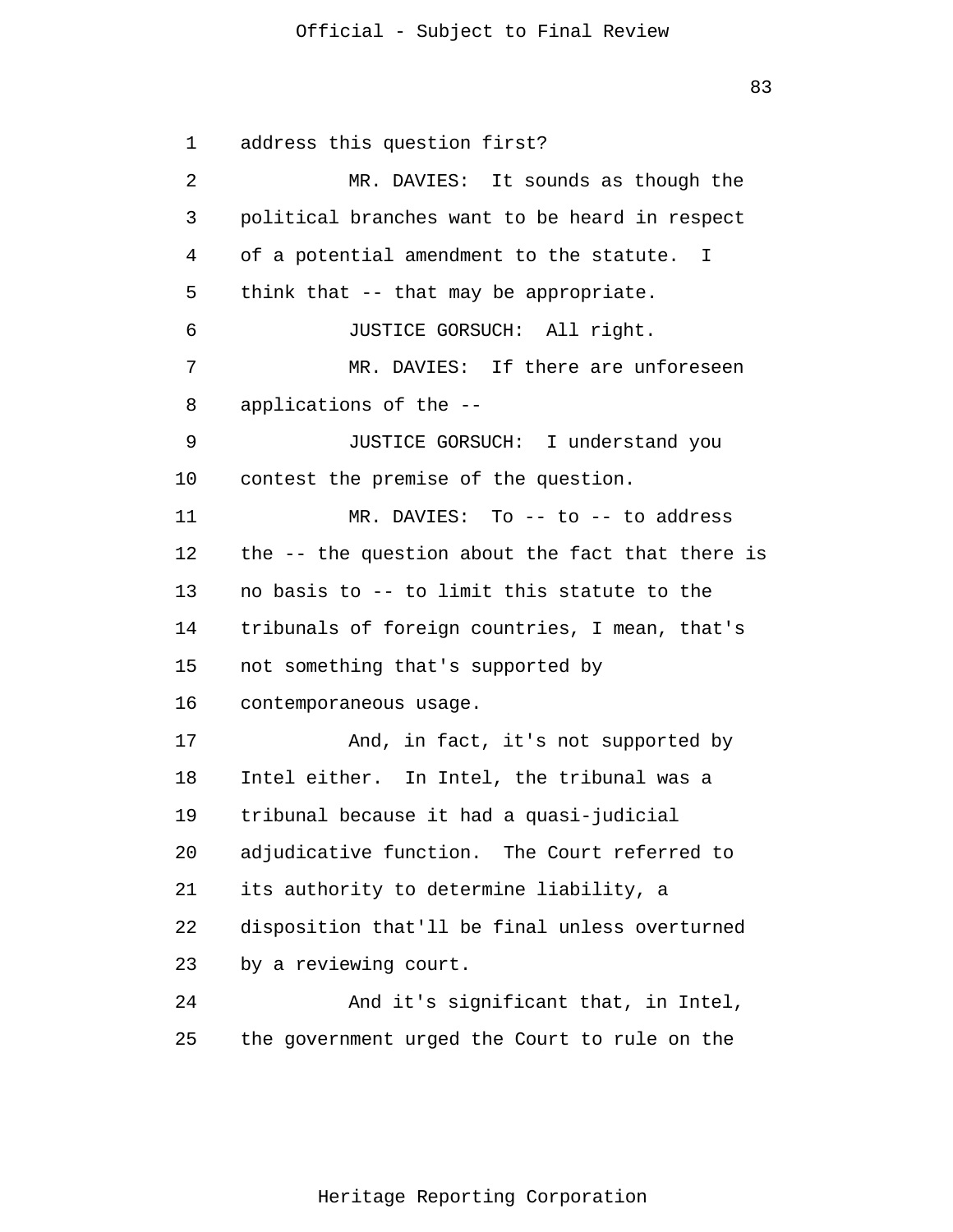1 2 3 4 5 6 7 8 9 10 11 12 13 14 15 16 17 18 19 20 21 22 23 24 25 basis that that tribunal was governmental in nature. It's at page 16 of the government's amicus brief in Intel. The Court clearly paid close attention to the government's amicus brief in Intel but did not accept that -- that basis for ruling. And really to go back to the legislative history, we don't think the Court needs to look at the legislative history. We think that, in context, the text of the statute is clear enough, and so there is no need. JUSTICE BREYER: All right, but I -- I -- I'm still with Justice Gorsuch's question. Look, as -- I don't want to rephrase it, because I think he phrased it exactly right. Assume I don't agree with you. I do not believe that this statute is so clear in its history and language, okay? And I worry because there are lots of problems once you go to arbitration, for private commercial arbitration. Company A wants to get a lot of information before there's even a proceeding started. Two, they want to get some information of a kind that the foreign proceeding wouldn't want to get. It can't under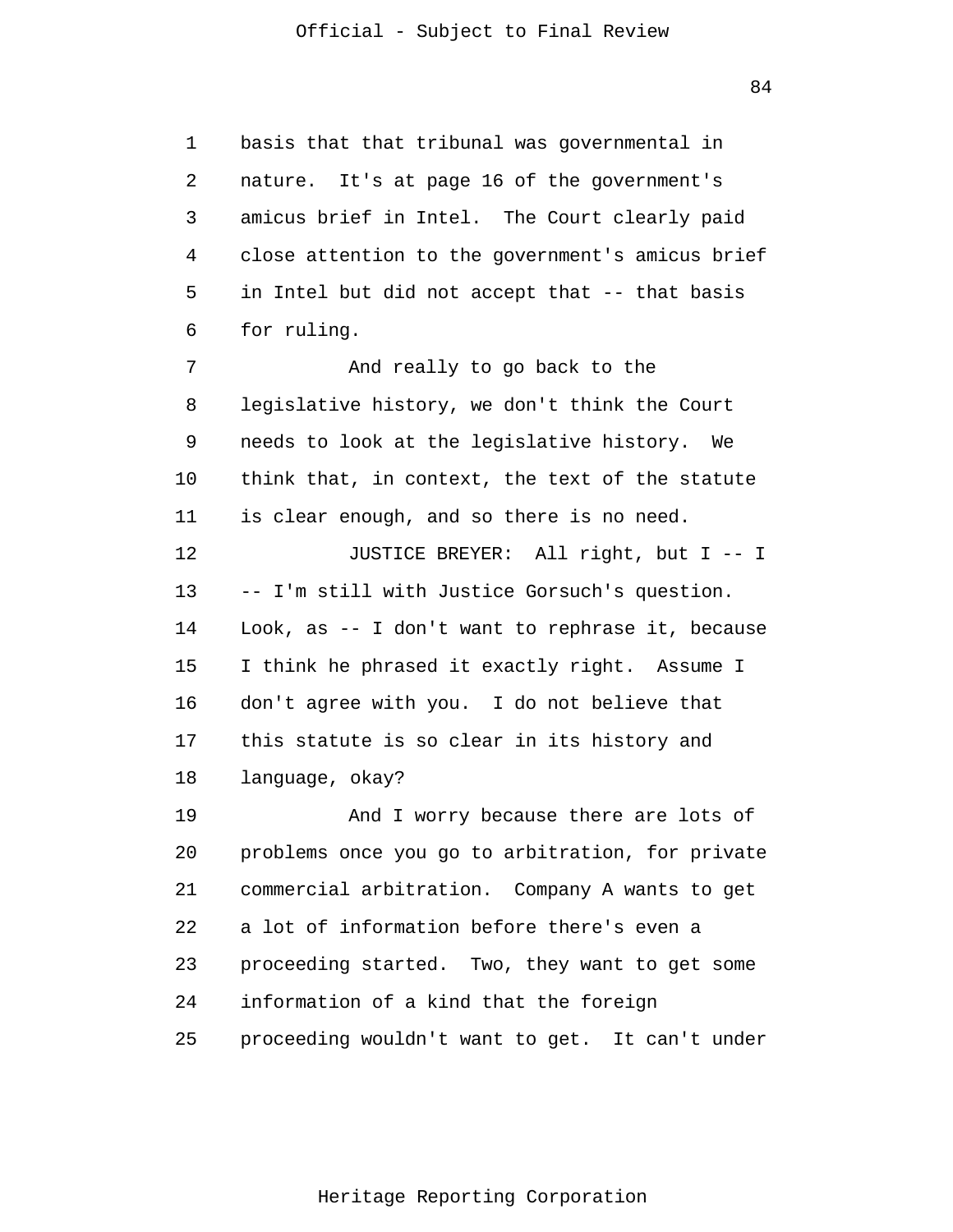85

1 2 3 4 5 that law. Three, four, five, they're all listed. And now I understand the government's view. There are too many problems extending this. There are only two circuits that have

6 7 done it. And maybe -- I don't know about what the Restatement said. I haven't read it.

8 9 10 11 12 13 But go to Congress. Now, we're not asking people who are penniless and have no influence to go to Congress. We're asking major companies in the United States and abroad who use this system, commercial arbitration, go to Congress and get it worked out.

14 15 16 17 Now, that I think I learned, whether he intended to say it or not, I think he did, from the government. And so don't we want to know what you think about that?

18 19 20 21 MR. DAVIES: Your Honor, the issues that -- that have been identified can all be addressed within the statute encompassing these types of -- of tribunals.

22 23 24 25 There was a reference to the difficulty caused when evidence assistance is sought before an arbitration has begun. Well, the statute we know already encompasses that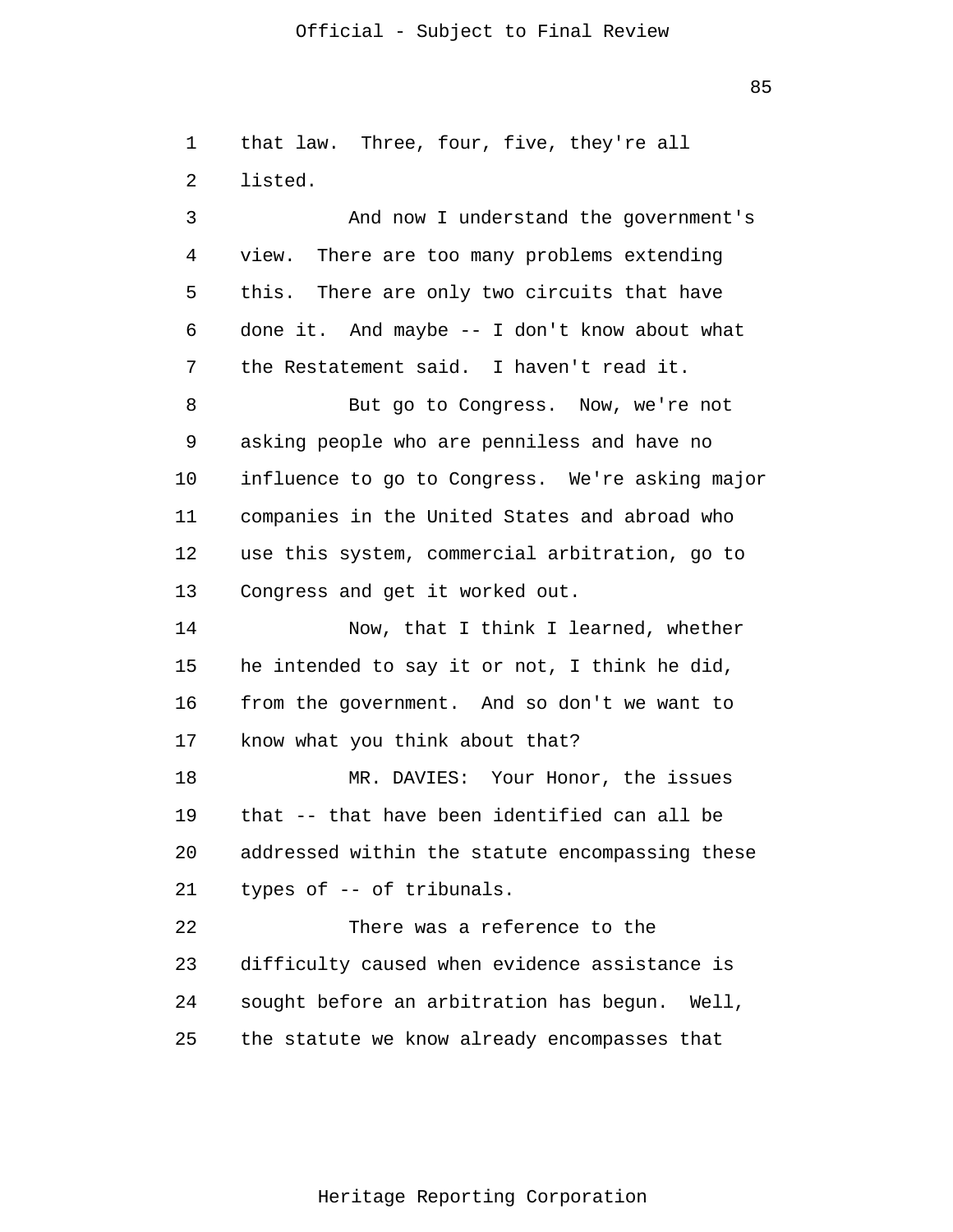86

1 2 3 4 5 6 7 8 9 10 11 12 13 14 15 16 17 18 19 20 21 22 23 24 25 because Intel said the proceeding only has to be in contemplation. For future cases, there could be a rule that the Intel discretionary factors now include a requirement to exercise caution before the tribunal has been constituted. Perhaps you only grant assistance if there are some kind of exceptional circumstances. So all of those concerns can be addressed within the structure of the statute that we already have. JUSTICE GORSUCH: I think the question we're -- we're presenting is there are going to be a lot of these questions, aren't there? I mean, you're right, 1782, you don't require proceedings. They don't have to exist. Arbitration, we contemplate how far -- how close in time do we have to expect this arbitration to exist? What if -- how much -- how many of the arbitrators have to agree, or maybe they don't? It all runs very counter to our intuitions about arbitration, which is that it's supposed to be quick, it's supposed to be governed by an arbitrator, we're not supposed to have U.S.-style discovery.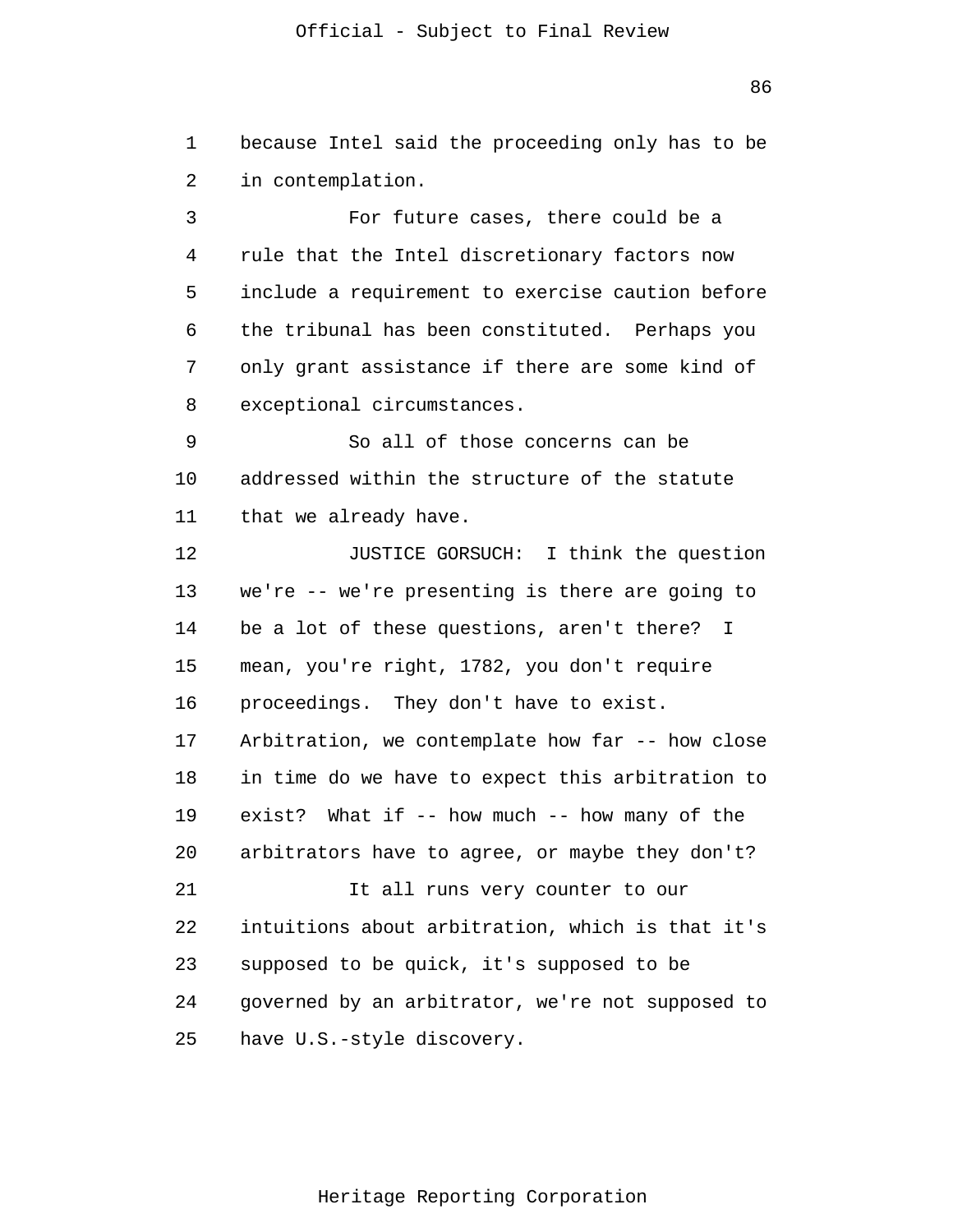| 1  | And 1782 is a very liberal grant of              |
|----|--------------------------------------------------|
| 2  | discovery. And -- and, yes, maybe we can devise  |
| 3  | a workaround. I don't doubt it. I mean, I'm --   |
| 4  | I'm quite confident Justice Breyer can come up   |
| 5  | with an excellent list of factors that I'd       |
| 6  | probably vote for if I were a legislator.        |
| 7  | But I guess the question is why $-$ - why        |
| 8  | should we be doing that? Why shouldn't you go    |
| 9  | to Congress?                                     |
| 10 | MR. DAVIES: Ultimately, the answer to            |
| 11 | this is that we -- we have a broad statute. And  |
| 12 | -- and there was -- there was reference, when my |
| 13 | friend was arguing, to -- to the phrase "foreign |
| 14 | tribunal" and it having a governmental           |
| 15 | limitation.                                      |
| 16 | Neither side has been able to point to           |
| 17 | usage of that term to mean what it is asking the |
| 18 | Court to rule now. We don't have an example of   |
| 19 | it being used to reference arbitral tribunals,   |
| 20 | and my friend doesn't have an example of it      |
| 21 | being used to reference courts and non-judicial  |
| 22 | adjudicative bodies of foreign countries.        |
| 23 | And that's not terribly surprising,              |
| 24 | because Congress and this Court wouldn't have    |
| 25 | had much reason prior to the 1970s to be talking |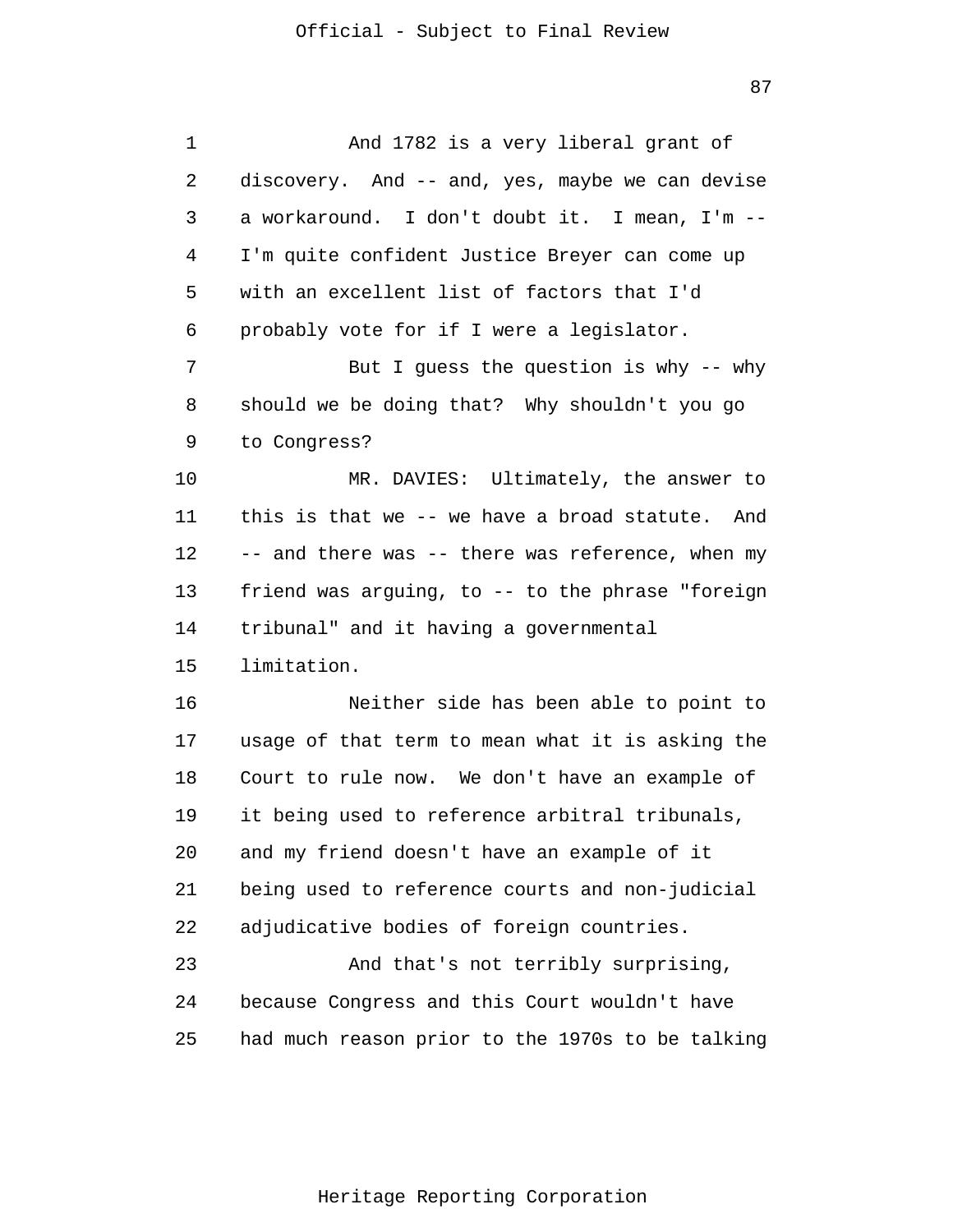1 2 3 4 5 6 about foreign commercial arbitral tribunals at all. And it's different from "foreign leader" or "personal privacy." Those are phrases that, based on usage, have some linguistic resonance that's narrower than the ordinary meaning of their terms.

7 8 9 10 11 12 13 14 15 And so what Congress has done is used a broad phrase that didn't then have a particular narrow meaning. And so there is really no basis to do anything, other than apply the most natural meaning of the two words, "tribunal" as interpreted in Intel to mean an adjudicative body that has the authority to make a final ruling subject only to court review, and -- and "foreign."

16 17 18 19 20 21 22 23 24 25 And we know that in the 1964 statute, Congress did not use the word "foreign" to mean foreign governmental. When Congress wanted to say foreign governmental in the 1964 statute in Section 5 of it, it used the words "of a foreign country." That's how it referenced the official document of a foreign government. When it used the word "foreign" in Section 2 of the same statute, it was referring only to things outside the United States, documents located overseas.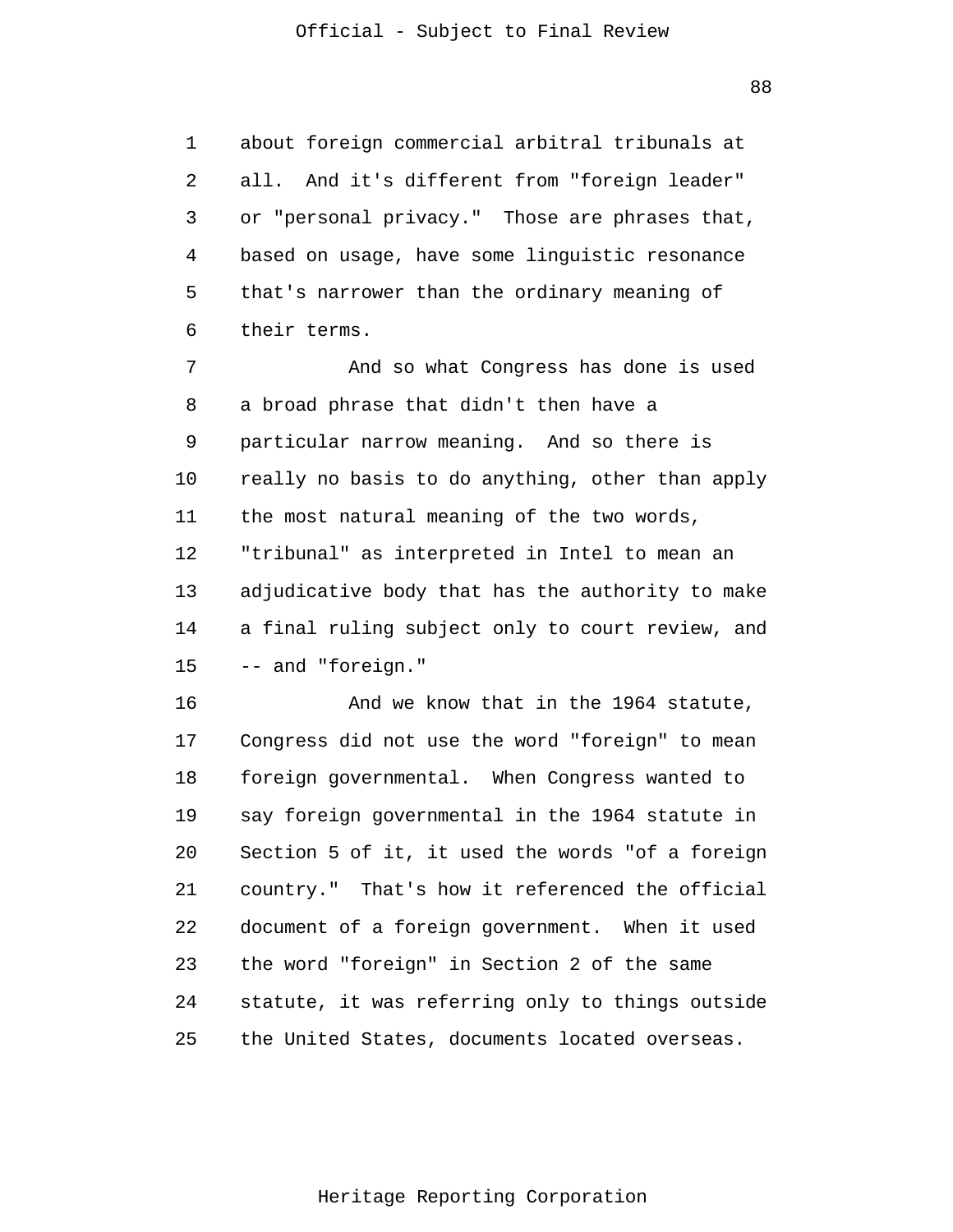1 2 3 4 5 6 7 8 9 10 11 12 13 14 15 16 17 18 19 20 21 22 23 24 25 -- And so putting these terms together, which is really all that we can do because there was no definition of the term as -- you know, as a phrase at that point, that covers foreign commercial arbitral tribunals. CHIEF JUSTICE ROBERTS: Well, what you JUSTICE SOTOMAYOR: Mr. Davies -- I'm sorry. CHIEF JUSTICE ROBERTS: What you've just done in your presentation, of course, is take the two words and sever them and focus on sort of one -- sort of one at a time and then treat those as -- as constituents. Well, your friend on the other side makes the point that you need to look at the phrase as a phrase. It's not what does a tribunal mean, what does foreign mean? It's what is a foreign tribunal? Do you have any response to that? MR. DAVIES: Mr. Chief Justice, neither side has been able to demonstrate a preexisting understanding of the -- of the phrase "foreign tribunal." My friend referenced the Corpus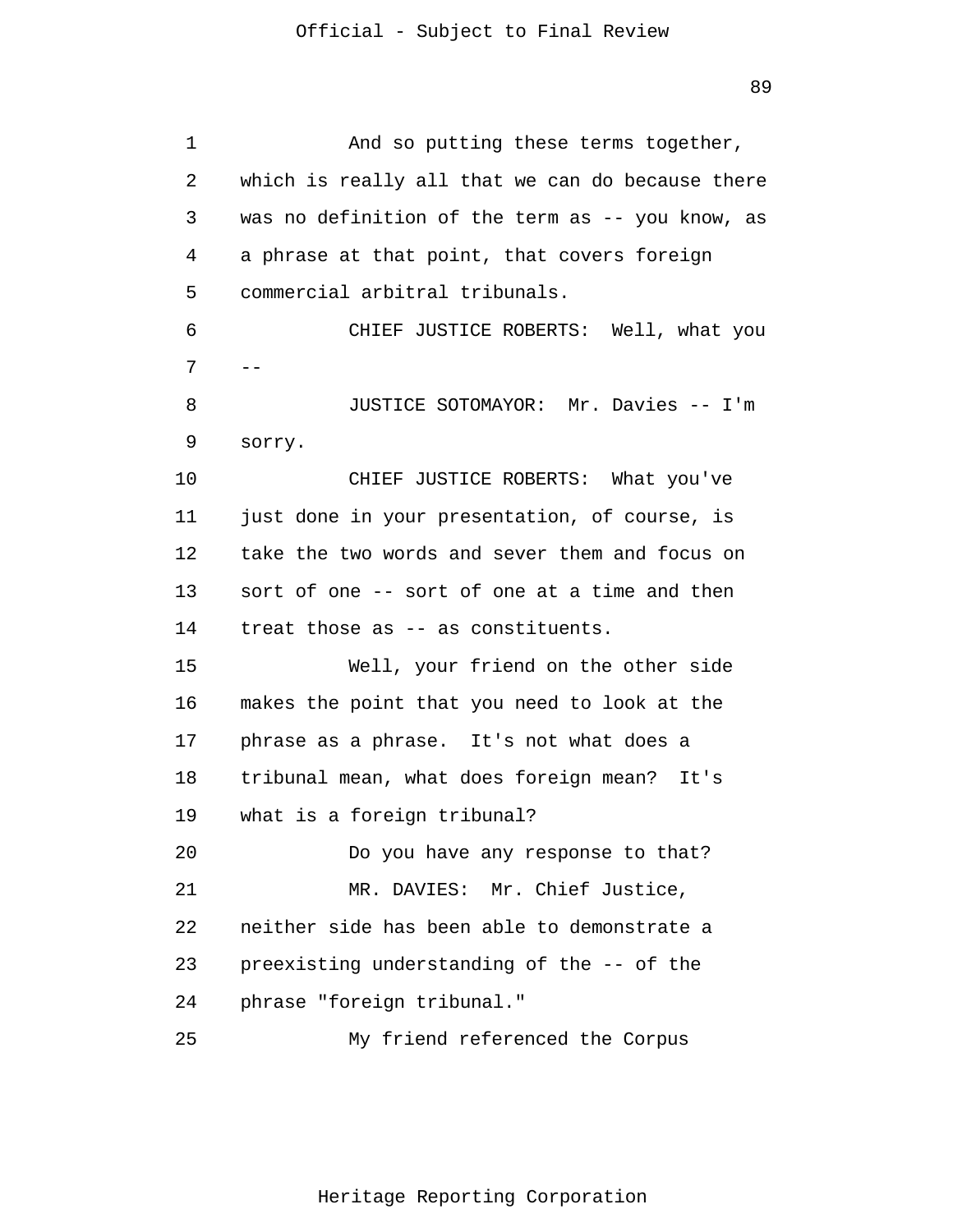90

1 2 3 4 5 6 7 8 9 10 11 12 13 14 15 16 17 18 19 20 21 22 23 24 25 Linguistics study. The -- the Court should disregard that. That was self-published. It's full of gaps. It's full of typographical errors. Self-published three days before the reply brief was filed. It says that it was done by -- by some coders. It doesn't tell us - it's inconsistent whether there were two or three coders. But, ultimately, all it ends up doing is establishing that the phrase didn't really have a meaning as of 1964. They only were able to come up with a couple of hundred usages ever. And so here, really what the Court can do is to look to the words that were used, "tribunal" as interpreted in Intel and as used at the time to mean commercial arbitral tribunal, and "foreign" as used in the 1964 statute to mean outside the United States. I do accept that the 1958 statute that established the commission used the expression "agencies," but that was not the expression that Congress used when it came to write the 1964 statute. It used a different phrase, "foreign tribunal," presumably to mean something different.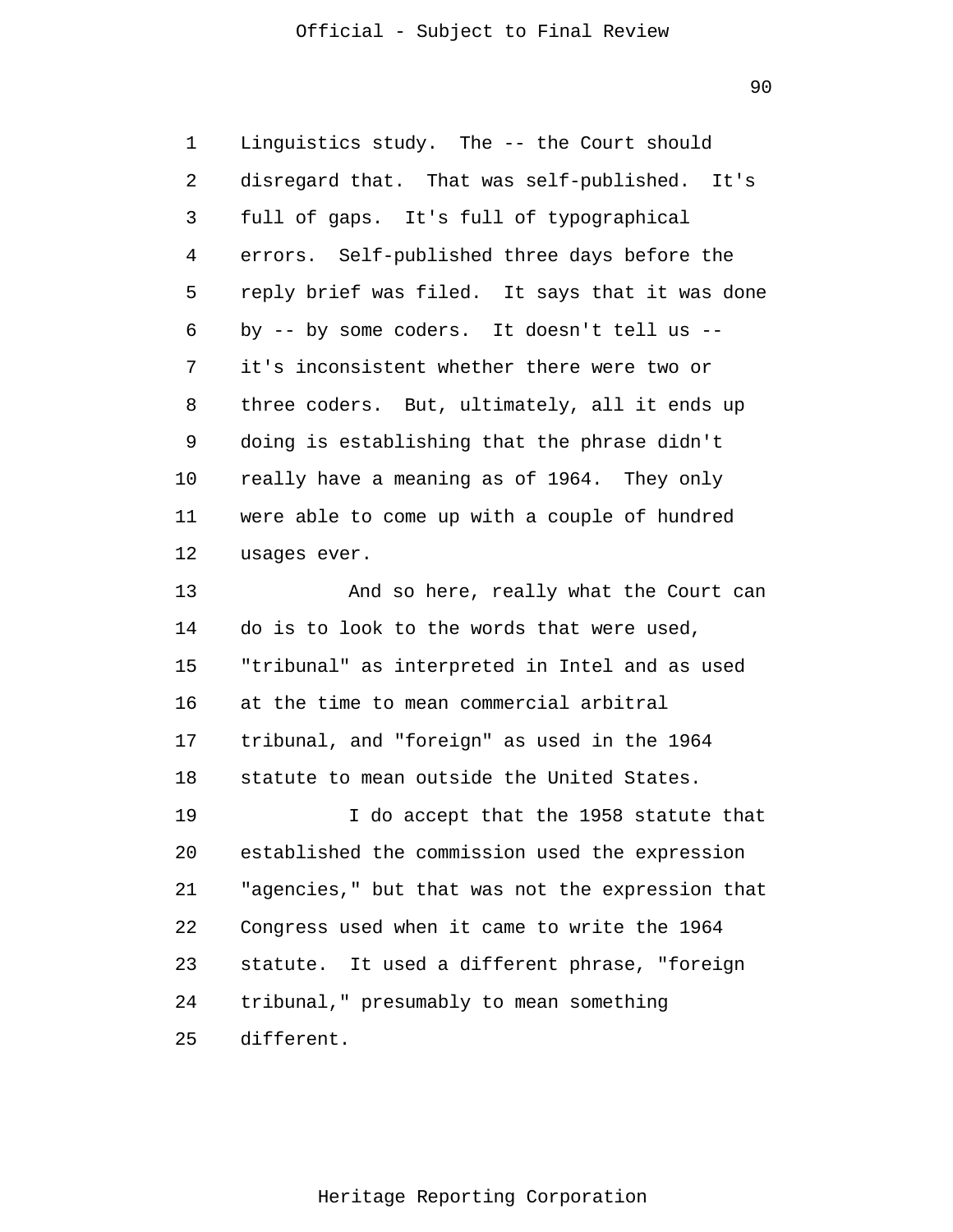| 1  | And my friend referenced the fact that           |
|----|--------------------------------------------------|
| 2  | for decades after the -- the statute was         |
| 3  | enacted, it was understood that it didn't apply  |
| 4  | to foreign commercial tribunals. That's really   |
| 5  | not right. And the absence of commentary one     |
| 6  | way or the other on this really doesn't tell us  |
| 7  | that there was an understanding that it didn't   |
| 8  | apply to foreign commercial tribunals.           |
| 9  | In fact, there's little evidence that            |
| 10 | this statute was used by private litigants for   |
| 11 | much of anything prior to the 1990s. It may be   |
| 12 | that this statute just sort of passed into --    |
| 13 | into obscurity. That's what had happened with    |
| 14 | the 1855 statute that started this. And so       |
| 15 | little evidence it was used for much of anything |
| 16 | before the 1990s.                                |
| 17 | If I could address some of the -- the            |
| 18 | policy issues that were discussed during my      |
| 19 | friend's presentation.                           |
| 20 | Really, this does support commercial             |
| 21 | arbitration, and in the international commercial |
| 22 | context, the considerations are different than   |
| 23 | they are in purely domestic arbitrations.        |
| 24 | Evidence gathering, discovery, is not            |
| 25 | alien to foreign commercial arbitrations.<br>And |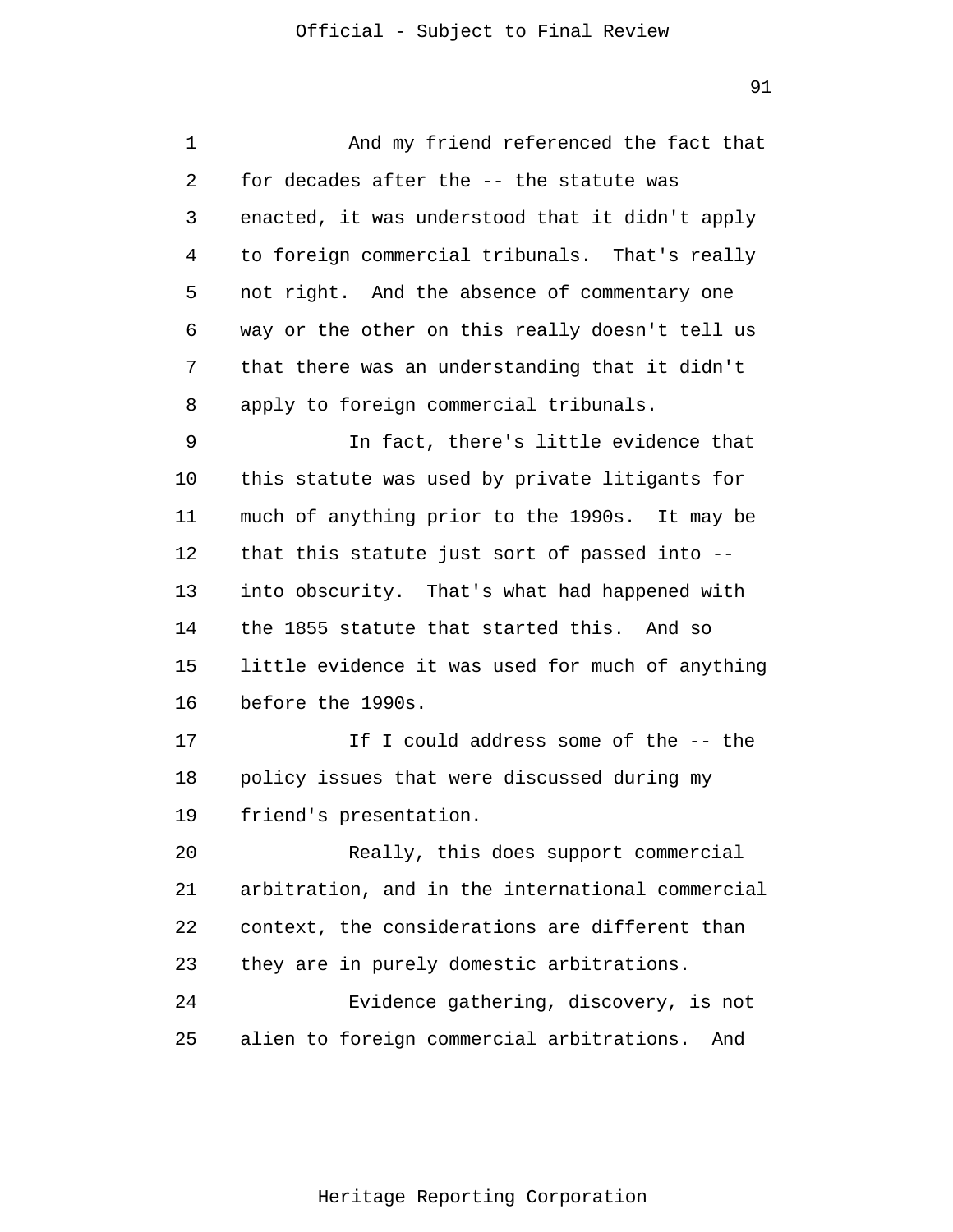92

1 2 3 4 5 6 7 8 9 10 11 12 13 14 15 16 17 18 19 20 21 22 23 24 25 this is all subject to the proviso that, if the parties don't want it or the institutions don't want it, then they can prohibit it. And there was a reference in the government's presentation -- CHIEF JUSTICE ROBERTS: You mean in a case-by-case basis the arbitrators would prohibit it? MR. DAVIES: Well, the parties could prohibit it in their arbitration agreements. CHIEF JUSTICE ROBERTS: Oh. MR. DAVIES: And the arbitration institutions could prohibit it in the rules that apply to -- to all of the arbitrations that they perform. CHIEF JUSTICE ROBERTS: Thank you. MR. DAVIES: There was a reference to the -- the -- the conflict or the asymmetry with Section 7 of the -- of the Federal Arbitration Act. And, to be sure, there is an asymmetry because Section 1782 permits assistance to foreign tribunals that's not available for domestic arbitral proceedings or domestic judicial proceedings, pre-filing discovery,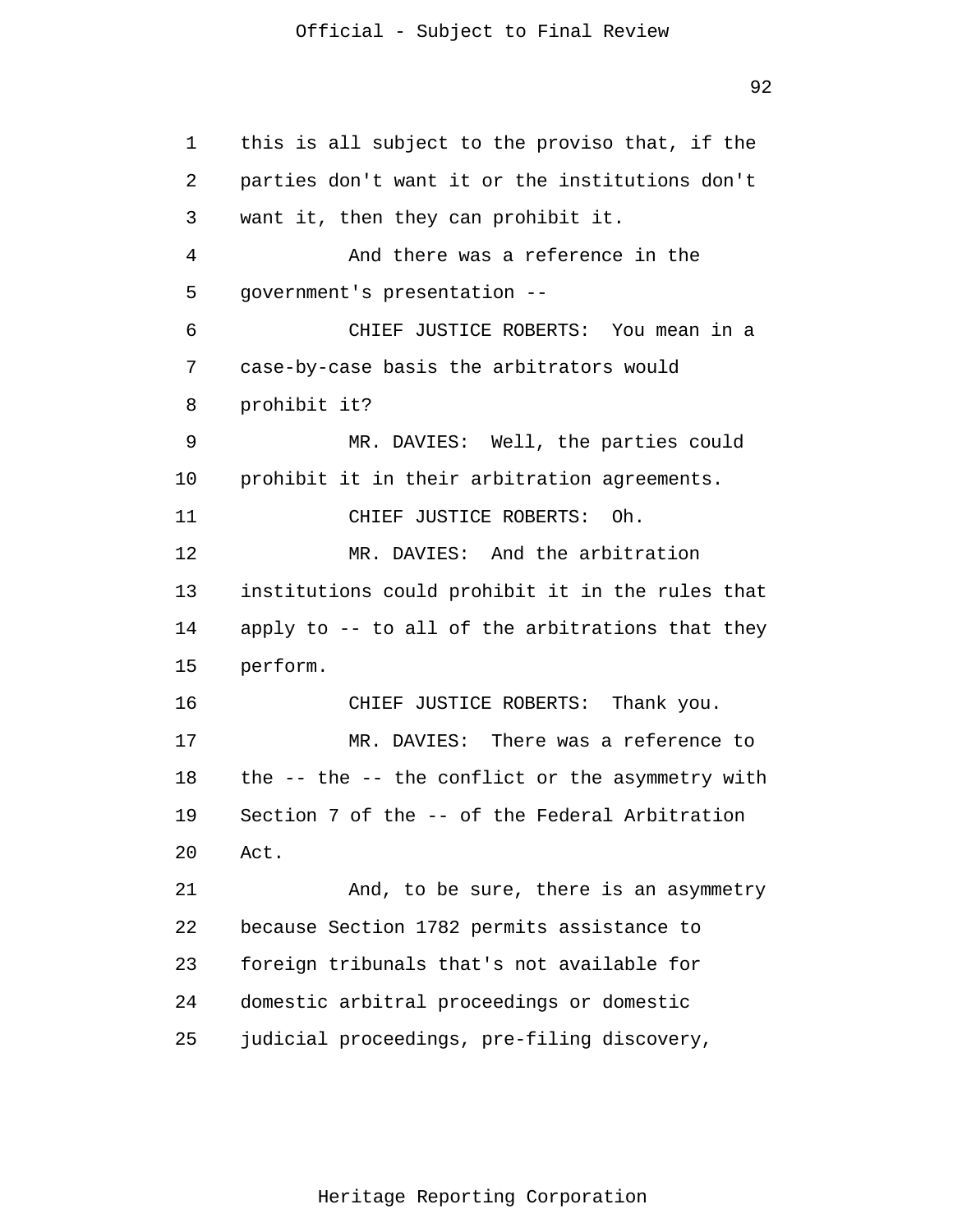1 2 3 4 5 6 requests by interested non-parties. But I think that's -- that's explicable on -- on two potential bases. One is the policy ground. I've talked about, you know, Congress was trying to assist in the resolution of cross-border commercial

7 8 9 10 disputes. It's not that Americans are targeted by Section 1782 requests. American businesses themselves are involved in foreign arbitral proceedings and, therefore, can use the

11 assistance that it offers.

12 13 14 15 16 17 18 19 20 21 22 23 24 And I think the other explanation, potential explanation for this asymmetry is much more prosaic. I mean, we have three different regimes, assistance to foreign proceedings, assistance to domestic arbitral proceedings, and domestic judicial proceedings, all enacted separately decades apart with little evidence that Congress has ever really considered whether they fit together and, if so, how. CHIEF JUSTICE ROBERTS: Thank you, counsel. Justice Breyer, anything further? Justice Sotomayor?

25 Justice Kagan?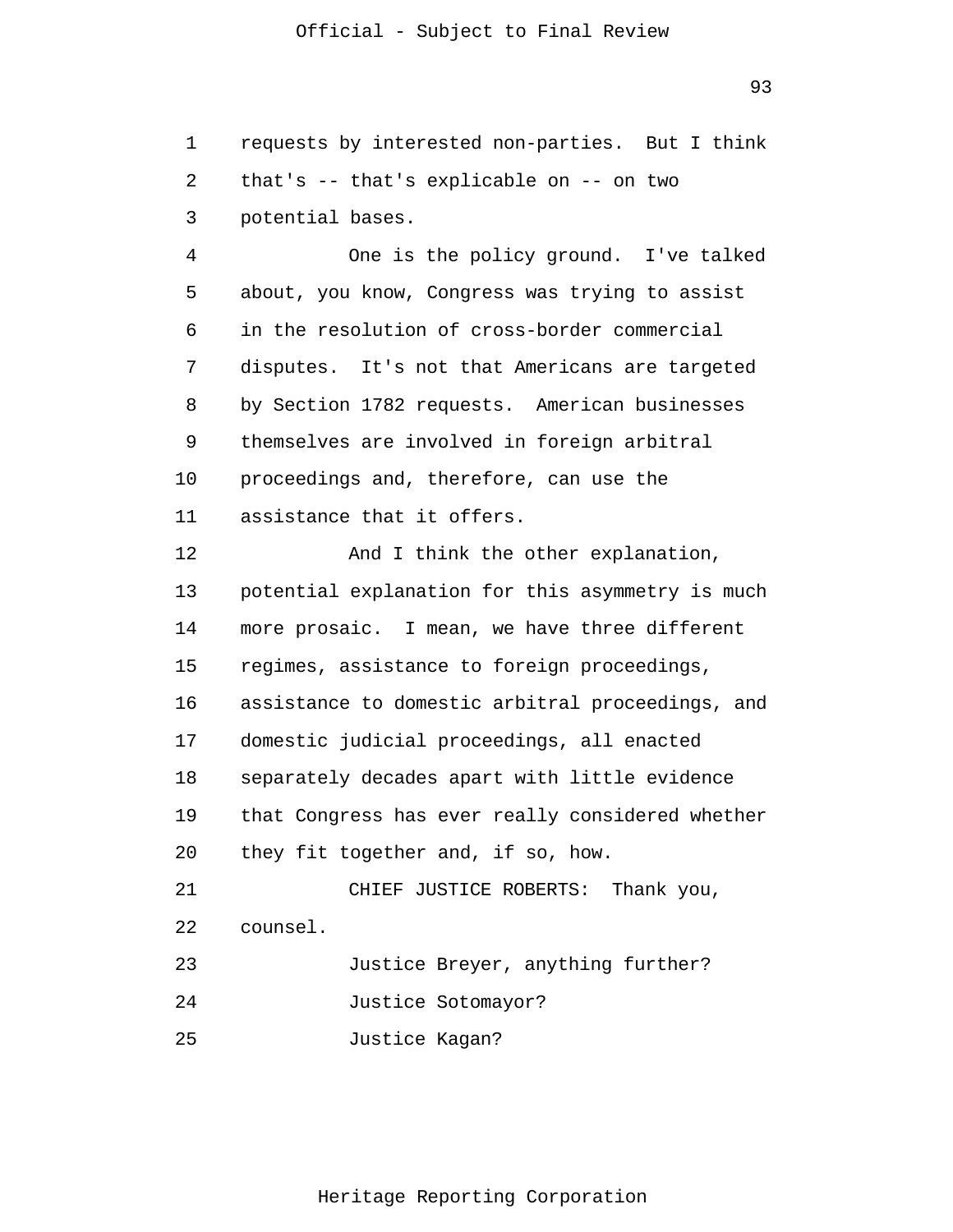1 2 3 4 5 6 7 8 9 10 11 12 13 14 15 16 17 18 19 20 21 22 23 24 25 Justice Gorsuch? Justice Barrett? No? Thank you, counsel. Mr. Yanos. ORAL ARGUMENT OF ALEXANDER A. YANOS ON BEHALF OF THE RESPONDENT IN 21-518 MR. YANOS: Thank you, Mr. Chief Justice, and may it please the Court: I -- I want to begin with, since I'm last in the order, with some of the questions that arose earlier today. I heard the United States say over and again that arbitration was not contemplated in Section 1782. I think that's just flat wrong. First of all, it's irrelevant in any event because, as -- as Justice Scalia in his concurrence in Intel pointed out and as this Court described in Bostock, what's important is what the language of the statute says, not what was intended in the minds of various Senate reports. But, in any event, the Senate report and the House report contemporaneously emphasized the importance of that German Mixed Claims Commission to its desire to amend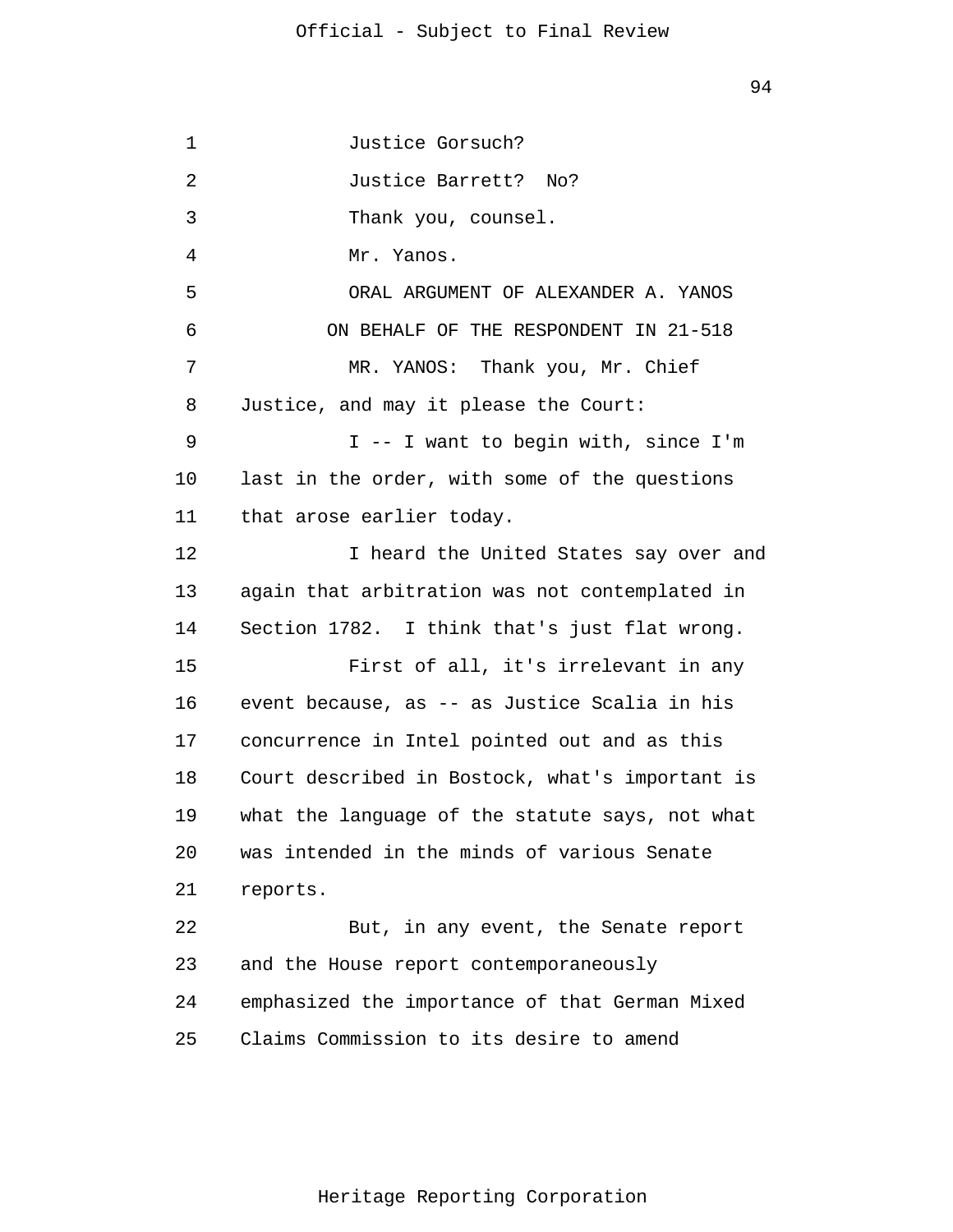1 2 3 4 5 6 7 8 9 10 11 12 13 14 15 16 17 18 19 20 21 22 23 24 25 Section 1782 as it did. And I think it's worth recalling that the German Mixed Claims Commission set up a tribunal where each government appointed one commissioner and then -- and the -- the word used is an "umpire" as the -- effectively the chair. That's an arbitration. That's plain and simple. So it can't be the case that no arbitrations were contemplated within the meaning of the concept of tribunal. And that was an international tribunal, and ours is as well. And with that, I welcome the Court's questions. If there are none, I want to -- CHIEF JUSTICE ROBERTS: Well, I -- I'll begin with the same question I had for your friend. What -- what do you -- how do you react to the government's representations of the foreign policy impacts? Again, the decision on what the statute means is, of course, ours. But we do look to what the position of the United States is when -- particularly when dealing with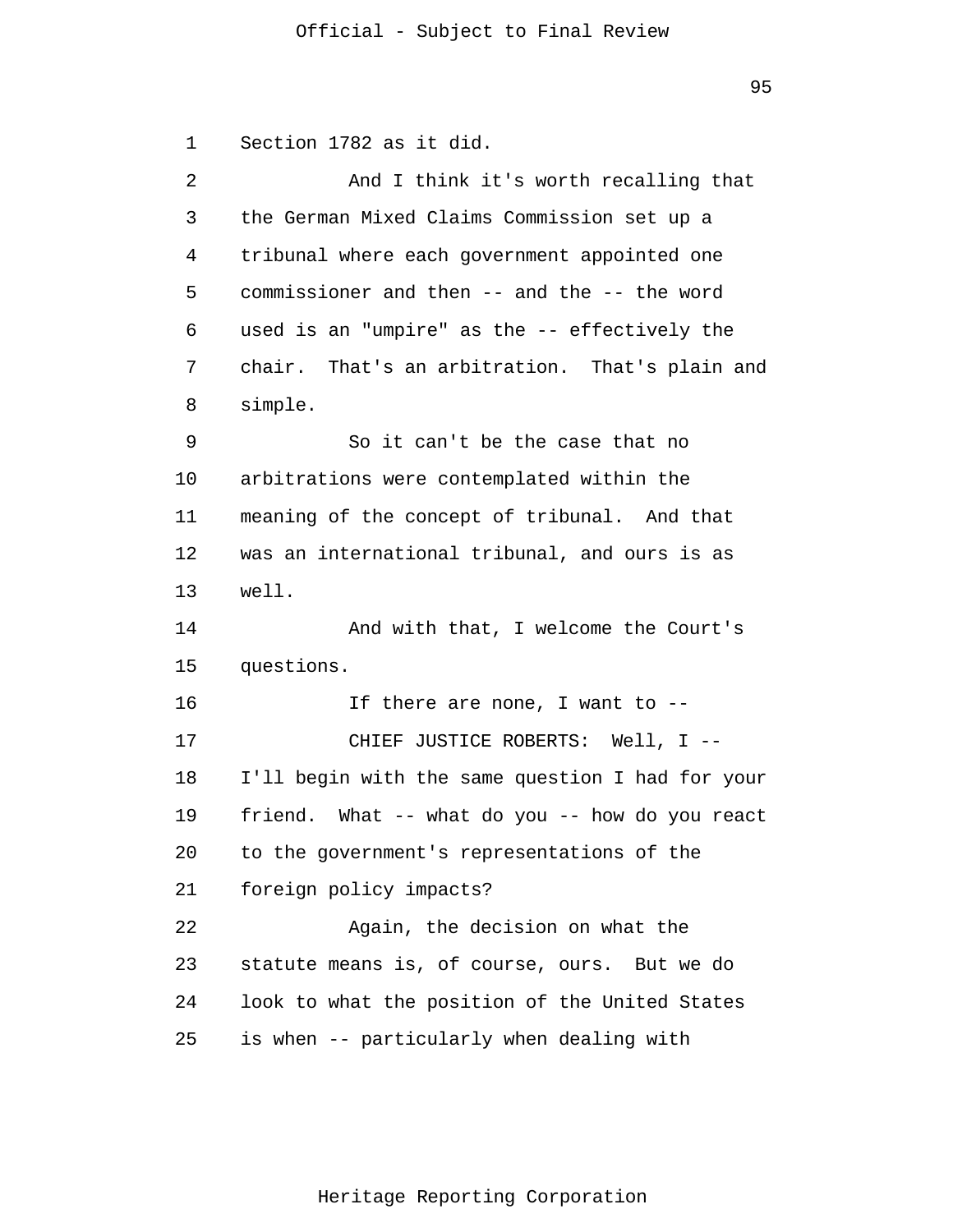96

1 2 3 4 5 6 7 8 9 10 11 12 13 14 15 16 17 18 19 20 21 22 23 24 25 something that has an effect on foreign affairs. MR. YANOS: Absolutely. I -- that's actually exactly where I was going to go. The first thing I would mention is that a number of sovereigns have invoked Section 1782 in connection with bilateral investment treaty disputes, Turkey, Equador. That's -- that's in -- in our brief in one of the footnotes. So it's not only investors who have invoked Section 1782 to obtain third-party discovery. So, you know, comity should - should take that into account as well. And the other is that, obviously, the Mixed Claims Commission had no ability to reciprocate to the United States when it was coming to discovery. So comity is not purely a bilateral question. It's a question of respecting international tribunals created by sovereigns or imbued with authority by sovereigns and giving those tribunals respect and promote -- you know, assisting them. And I should mention that Mixed Claims Commissions existed well beyond the German-American Mixed Claims Commission. There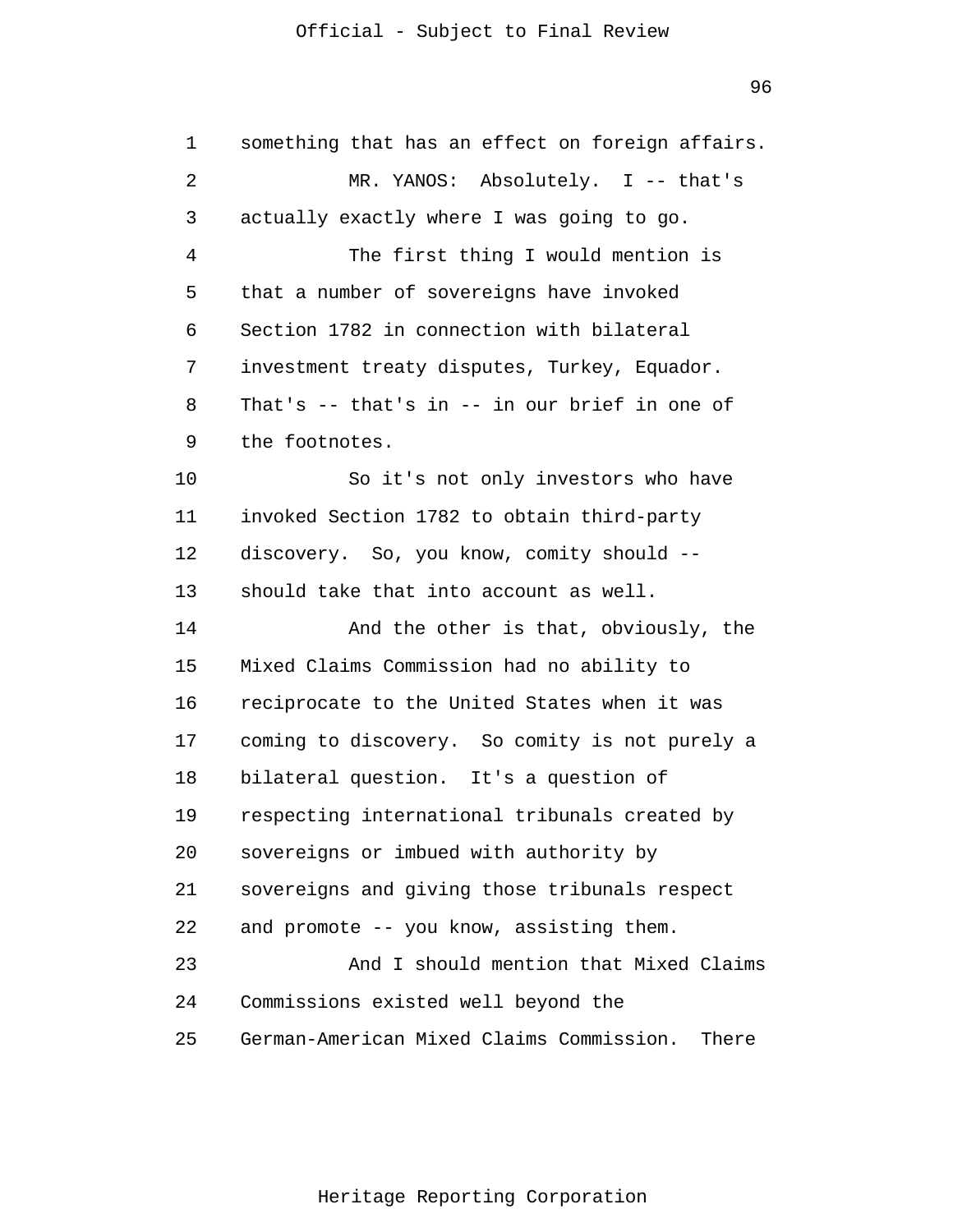97

1 2 3 4 5 6 7 8 9 10 11 12 13 14 15 16 17 18 19 20 21 22 23 24 25 were a number formed involving foreign sovereigns like Mexico and France, and, of course, the U.S. was an innovator in this respect going all the way back to the Jay Treaty, but those were effectively disputes involving private property. Starting with the Jay Treaty, the whole point was that there were U.S. citizens whose property was damaged by the Brit --British forces, and there were British subjects whose property was -- was damaged by United States forces, and this was an opportunity where there was espousal, of course, for one government to represent those interests in a dispute. And that's exactly what's happening here, except that we've cut out, as -- as I think it was Justice Kagan mentioned -- CHIEF JUSTICE ROBERTS: Well, the extent -- the extent to which any proceeds would be distributed, that -- that wasn't resolved. I mean, it was a case involving the state. MR. YANOS: The state was representing the individual, and the property that -- the funds that were received by the state were then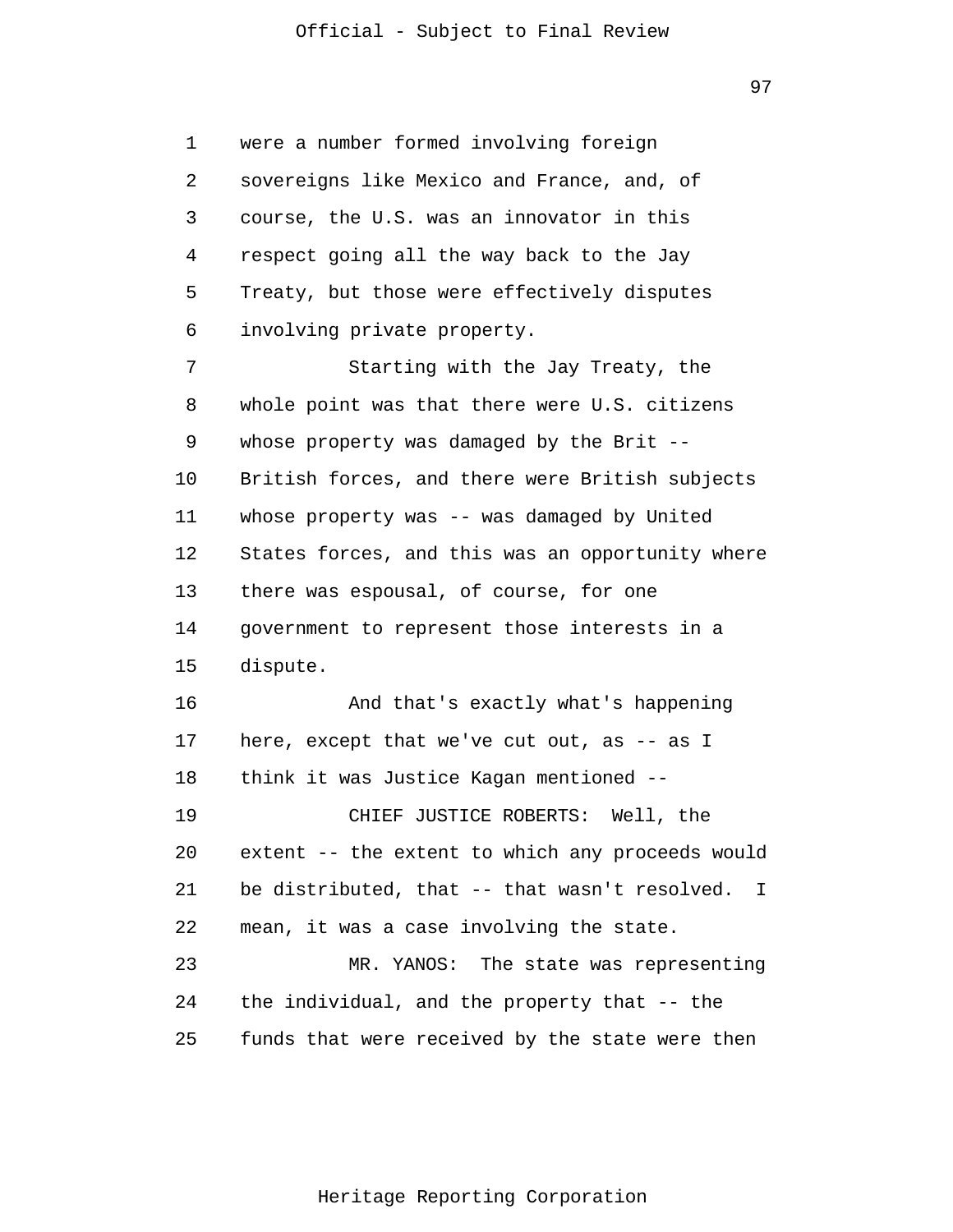1 provided to the individual.

2 3 And that's how the Mixed Claims Commission worked as well. I --

4 5 6 7 8 9 CHIEF JUSTICE ROBERTS: I -- I quess, tell me again exactly what your reliance on the Jay Treaty and the original trial action is. I don't see that as a private entity. I don't see in which way -- in what way it is distinct from simply a case.

10 11 12 13 14 MR. YANOS: Oh, well, because in -- in -- whether we're talking about the Jay Treaty or the Mixed Claims Commission, each sovereign appointed a commissioner and then the two sovereigns jointly appointed an umpire.

15 16 17 18 19 20 21 Those persons were not, at the moment they were serving on this Commission, operating as a U.S. -- whether they were previously a U.S. judge or a judge from Great Britain or Germany, at the moment they were serving as commissioners or arbitrators or umpires, they were sitting in a completely different capacity.

22 23 24 25 They were arbitrators. They were sitting in a dispute effectively private between two sovereigns. In our case, the sovereign has appointed one arbitrator. The -- the foreign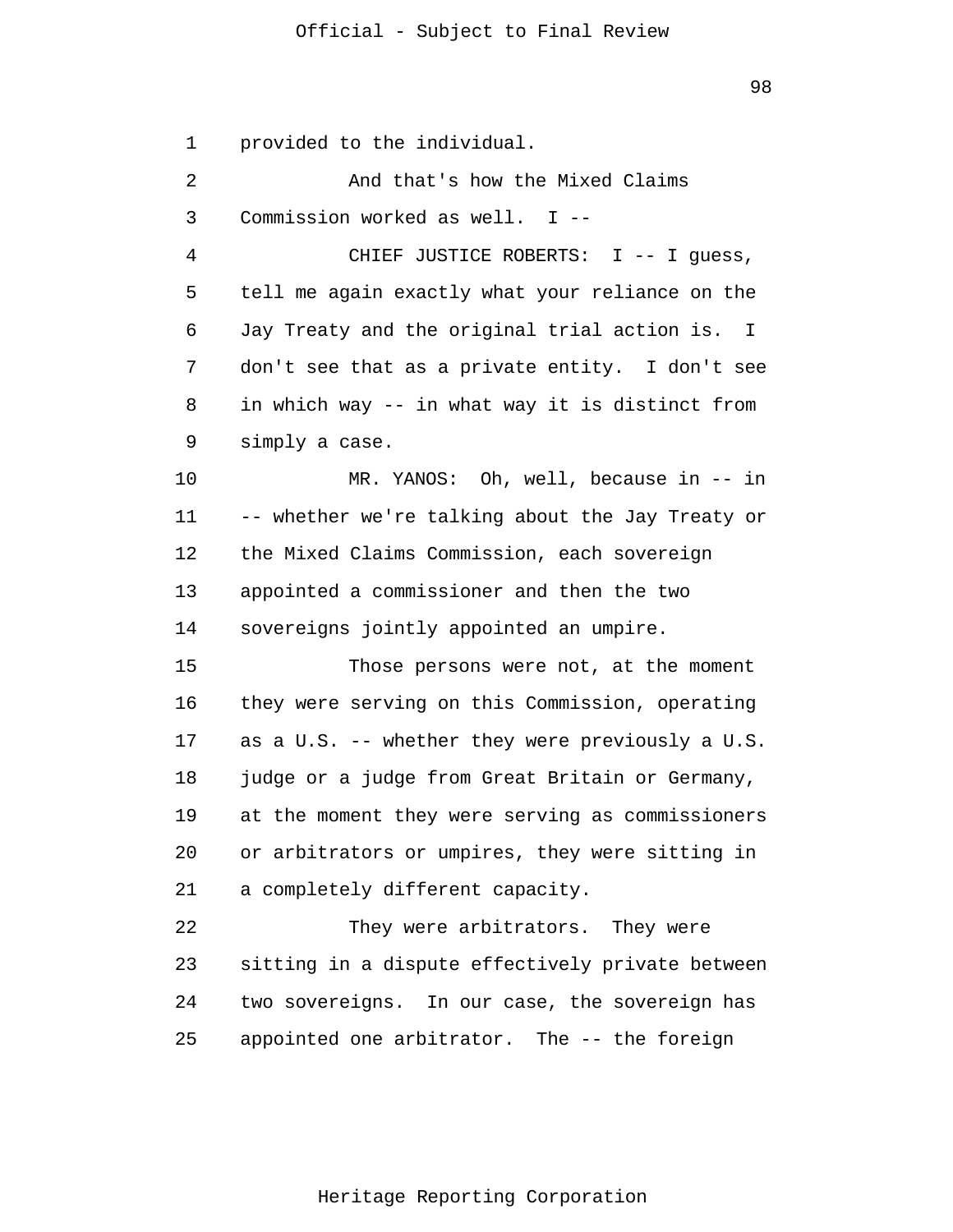1 2 3 investor has appointed the second arbitrator. And the two jointly have -- have appointed the chair.

4 5 6 7 8 9 10 11 12 13 14 15 16 17 18 19 20 21 22 23 24 25 But what -- what's most important is that the arbitration could not -- the arbitral tribunal could not exist without the impetus of the treaty both in terms of the offer to arbitrate but also the arbitration -- the law applicable to the dispute. As -- as the Chief Justice noted in -- in the dissent in BG, this is a fundamentally sovereign dispute. The -- the sovereign is allowing a tribunal to sit in judgment of its legislation, of its sovereign acts. Did it breach the treaty? Did it -- did it engage in expropriation without compensation? Did it treat an individual unfairly or inequitably? Did it fail to provide full protection and security? These are -- JUSTICE GORSUCH: Mr. Yanos, let me see if I -- MR. YANOS: Yes. Thank you. JUSTICE GORSUCH: -- I mean, I think I -- I take your point to the Chief Justice that any account on the other side has to recognize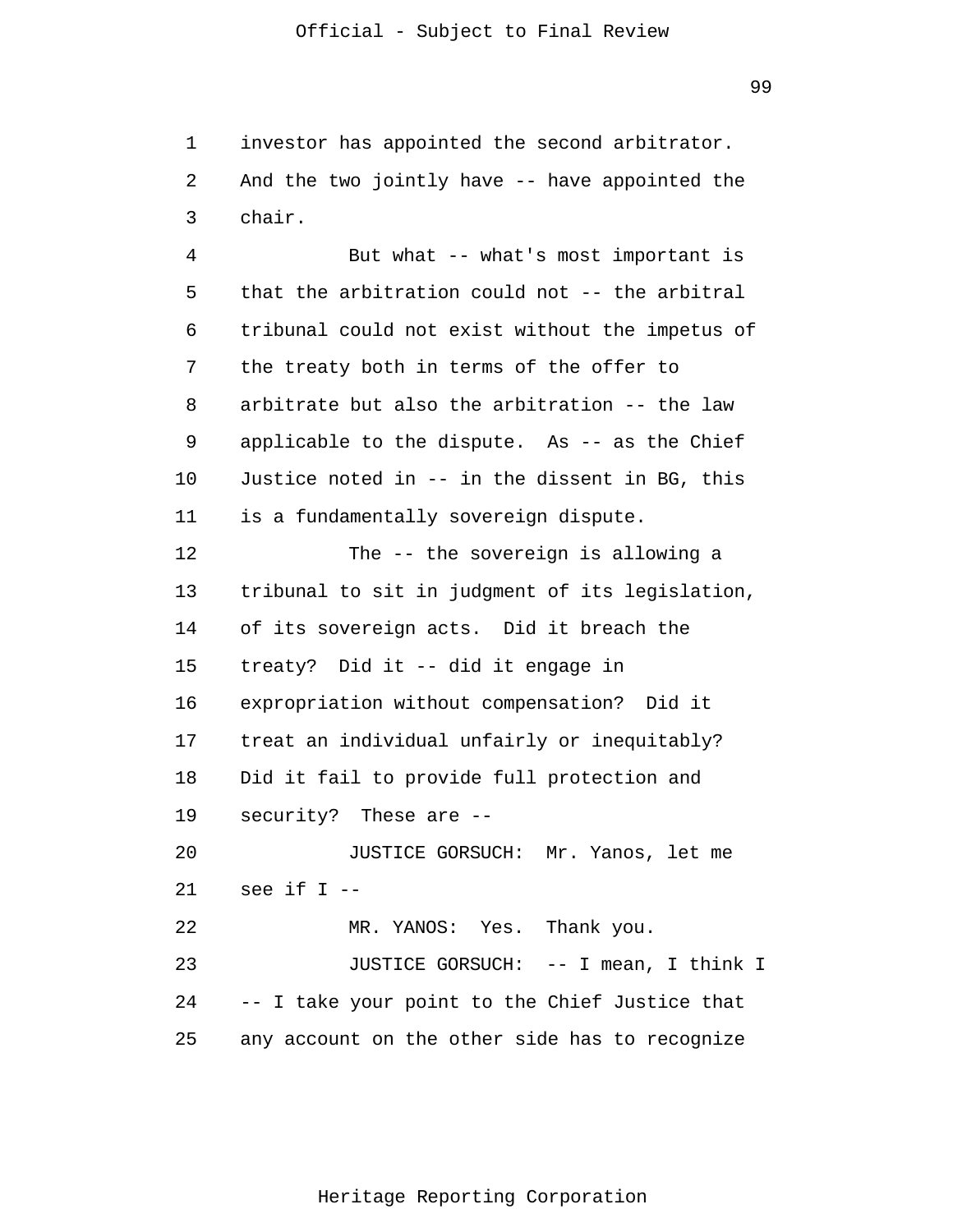1 2 3 the existence of these arbitral panels between Canada and the Mixed Claims Commission with Germany.

4 5 6 7 8 But I also take the distinction that's being proffered by the other side to go something like this, all right, that there it was state-to-state. Here, there's a private party involved.

9 10 11 12 13 There, there was some exercise of governmental authority. Those commissions could -- for example, I think the U.S.-Canada one could issue subpoenas, administer oaths. Here, there's none of that.

14 15 16 17 18 19 20 21 And, here, additionally, though there is a treaty, as you point out, between states, there's just no indication that -- that in -- in -- in reaching those treaties, they understood -- those states understood that they could be subjecting themselves to full U.S. discovery. And there's some indication that they thought they wouldn't be doing that by agreeing

22 23 24 25 to arbitration, which takes us back to, in my mind, again, the kind of, well, if we're really not sure here, right, what -- what they signed up for or what this statute says, shouldn't this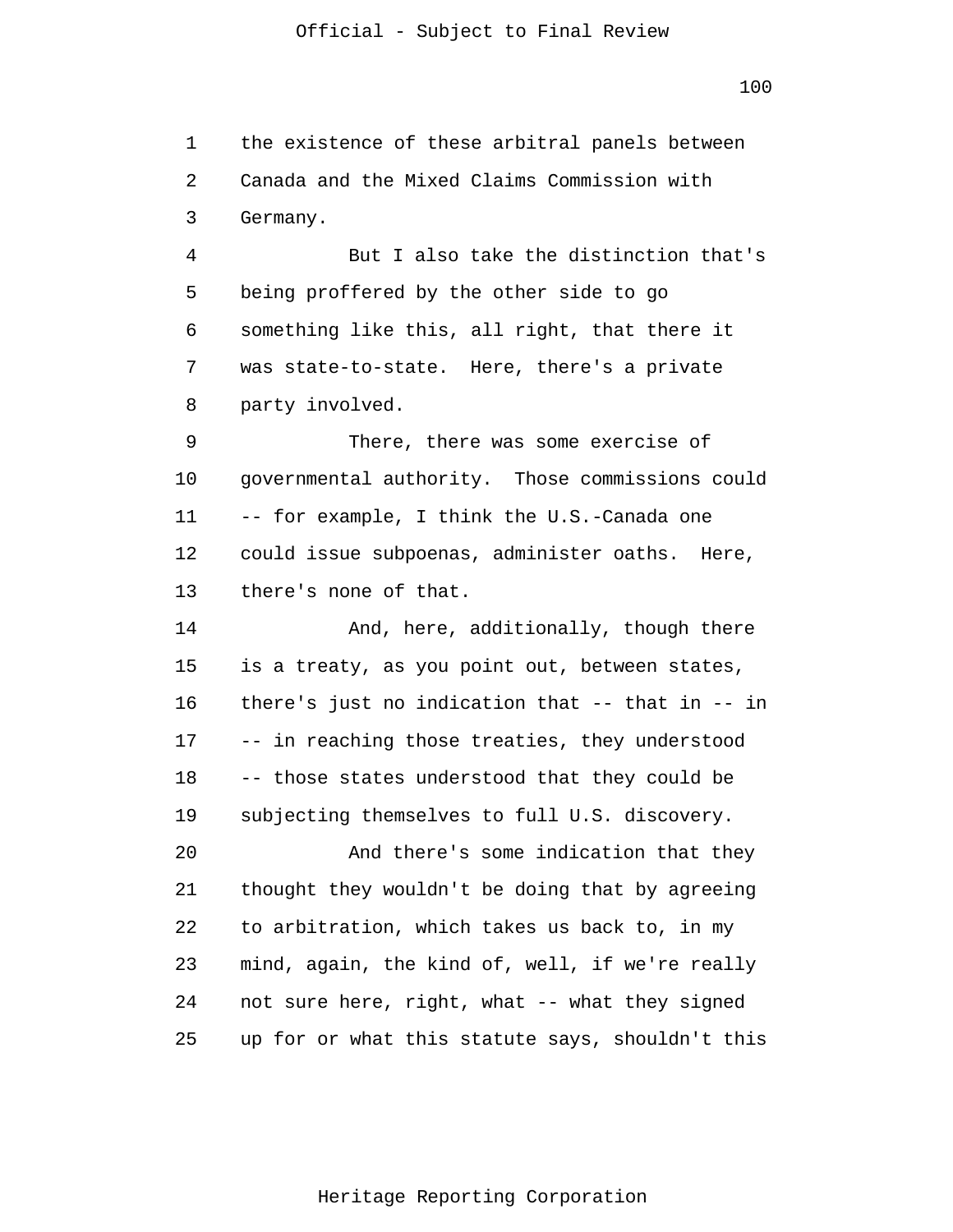1 2 3 4 5 6 7 8 9 10 11 12 13 14 15 16 17 18 19 20 21 22 23 24 25 be left to Congress? There's a lot there to unpack. Have at it. MR. YANOS: I look forward to it. The first thing I would remind the Court is that this is third-party discovery. This is not an end-around discovery within the arbitration process. I'm not seeking -- JUSTICE GORSUCH: That -- that -- that doesn't work for me, all right? And I -- I'm just putting my cards on the table. MR. YANOS: Okay. JUSTICE GORSUCH: I understand that, yes, it's third-party discovery, but, boy, I don't know anybody who represents a party who doesn't dread the scope of third-party subpoena practice and the expense and the delay that's involved. And, again, before we'd assume that - that -- that foreign states have signed up for that in America, shouldn't we be a little -- a little cautious? MR. YANOS: Well, I -- I appreciate the point, although I would again remind you that sovereigns themselves have invoked 1782 in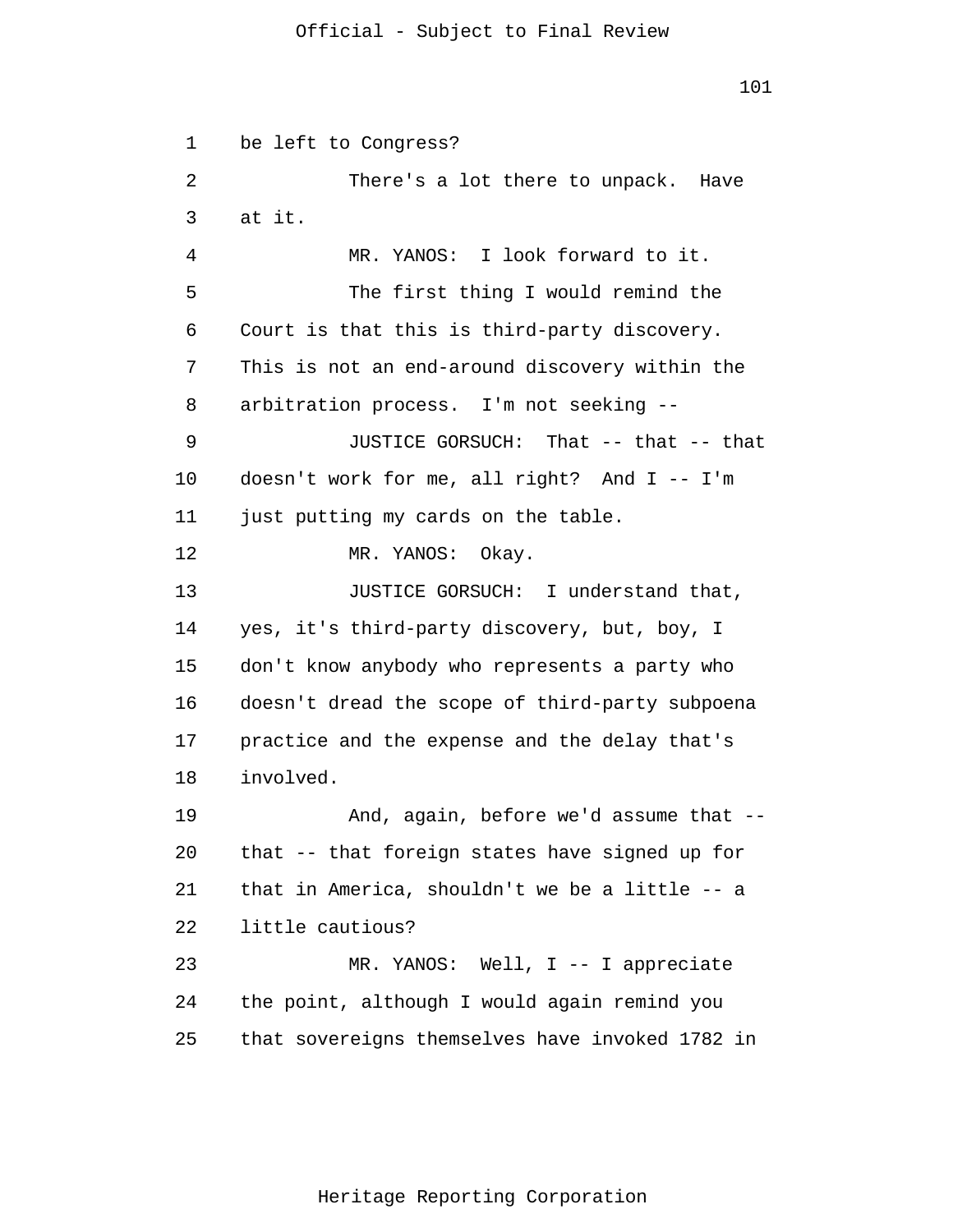102

1 2 3 the U.S. to obtain discovery from third parties as well. But  $I -I$  think that the broader

4 5 6 7 8 9 10 11 12 13 point is that whether -- whether we're talking about third-party discovery in support of, you know, criminal court proceedings in Spain or a bilateral investment treaty dispute in France in relation to a treaty signed by Russia and Lithuania, nobody out -- outside of the U.S. signed up for third-party discovery dealing with those issues, but Congress decided that it wanted to provide support to those foreign or international tribunals.

14 15 16 17 18 19 20 21 22 23 24 And that's what this Court is enforcing. And I think that's where -- where we need to -- to, you know, put our focus. And that's why I mentioned the -- fundamentally, you know, whether we take it as a phrase, "international tribunal," or we -- we take the two constituent elements, an "international" "tribunal," we know that the tribunal could be arbitral because the German Mixed Claims Commission was an arbitral tribunal. So then the question is, does the word

25 "international" carry so much water that it says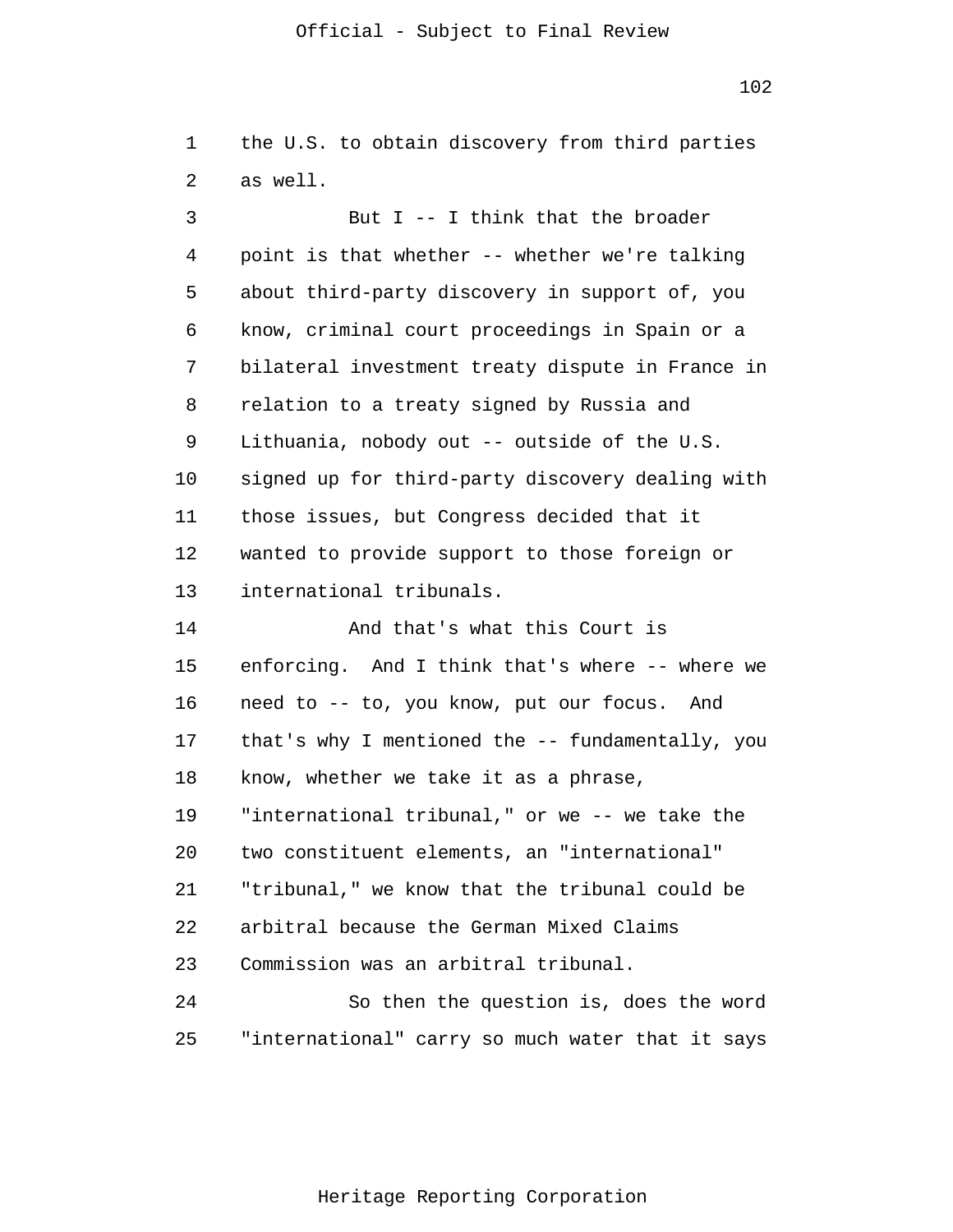1 2 3 4 5 6 no, it can't possibly be an investment treaty arbitration tribunal; it has to only be a tribunal where two -- the two sovereigns are involved? And I just don't see that the word "international" can carry that -- that kind of weight.

7 8 9 10 11 12 JUSTICE SOTOMAYOR: Mr. Yanos, I agree with you that some international tribunals, particularly those that prosecute individuals, often don't involve the foreign states in the litigation. So we have plenty of those around. Why they're international, we can discuss.

13 14 15 16 17 18 19 20 21 But I'd like you to go back to Justice Gorsuch's question. The other side says there are important distinctions that take this away from those other forms of arbitration. The first, and not unimportantly, is that the agreement doesn't create the arbitration mechanism. The agreement has to be invoked by a private party or by the government. So that's a big distinction in their mind.

22 23 24 25 Others are that the parties are -- are not resolving state-to-state disputes but private litigant disputes. So there it's a private dispute, not a government-to-government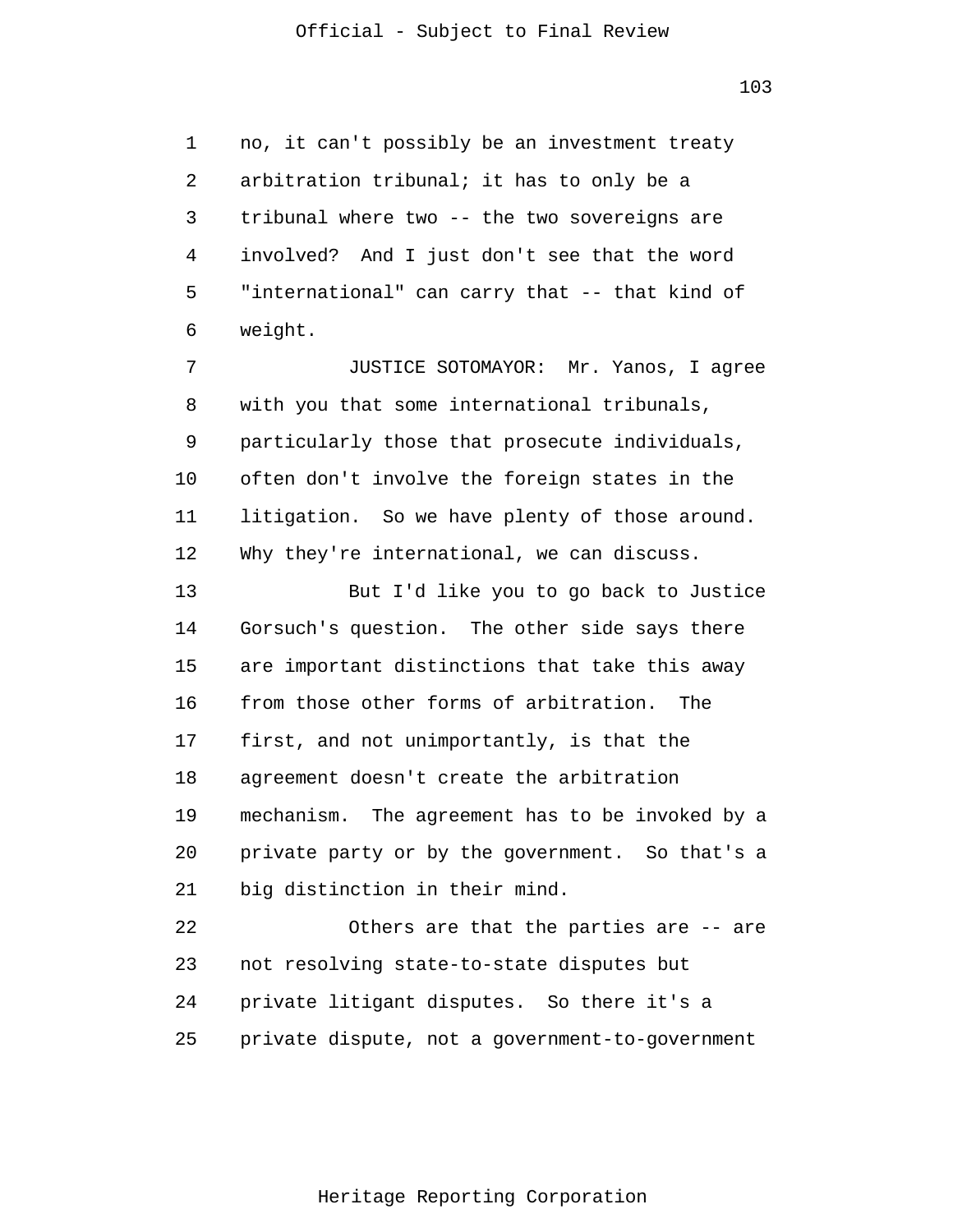1 2 3 4 5 6 7 8 9 10 11 12 13 14 15 16 17 18 19 20 21 22 23 24 25 dispute. So could you address those two differences? MR. YANOS: Yes. First of all, to answer the second part of your question first, I think it's highly important that this tribunal is deciding whether Lithuania breached its obligations to Russia. It -- it is a hybridized institution, a bilateral investment treaty tribunal, right, because it is at once public international law and private international law. The -- the - there -- it's a dispute where there's been an offer created in a -- required in a treaty and an acceptance provided by an individual. But then the arbitral tribunal itself has to answer a very particular question. The question is, did Lithuania breach its obligations to Russia? Not did it breach its obligations to an individual like my client? Did it breach its obligations to Russia? And the obligations are to Russia that it would not take citizens' property without fair, prompt, and adequate compensation, that it would treat them fairly and equitably. Those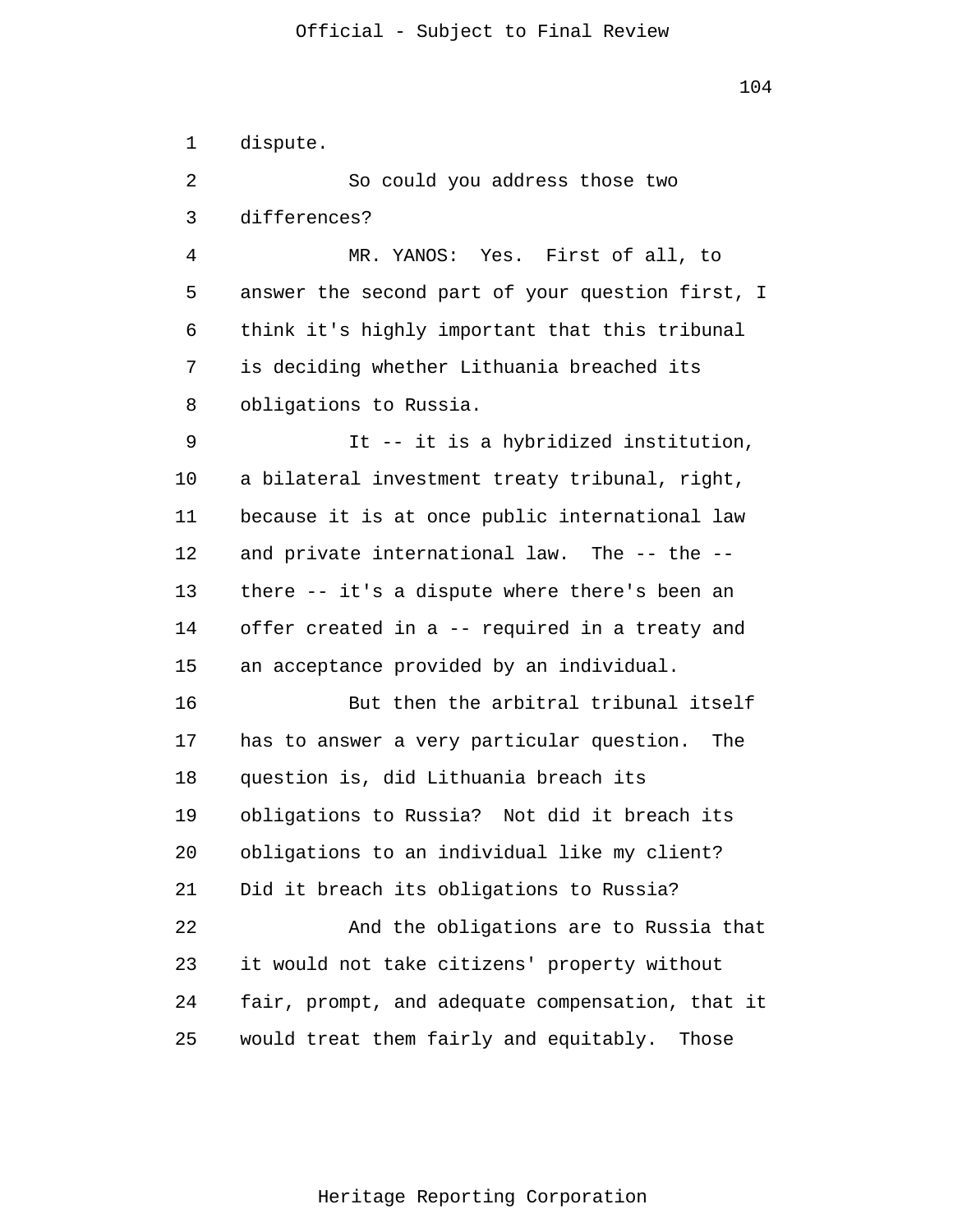1 2 3 4 5 6 7 8 9 10 11 12 13 14 15 16 17 18 19 20 21 22 23 24 25 are promises that Lithuania did not make to my client. My client is not a party to the treaty. It made that promise to Russia, to the Russian Federation. And so it is a fundamentally international dispute from that perspective, and that's why -- what I meant when I said that the law applicable is the law of the treaty, the law between two sovereigns. And then, to -- to come back to the first part of your question, which is, yes, it is true, again, that there was a private litigant that accepted the offer of arbitration in the treaty, but, again, the first part is - is -- is fundamental as well, that the sovereign made the offer, and the reason the sovereign made the offer is because it was required to do so in the context of reciprocal promises to - between sovereigns. If I may address one other point, and this is -- this relates to the policy considerations. This treaty and many, many other treaties include language that says that the investor has the opportunity to decide. We could have gone to the Lithuanian courts or we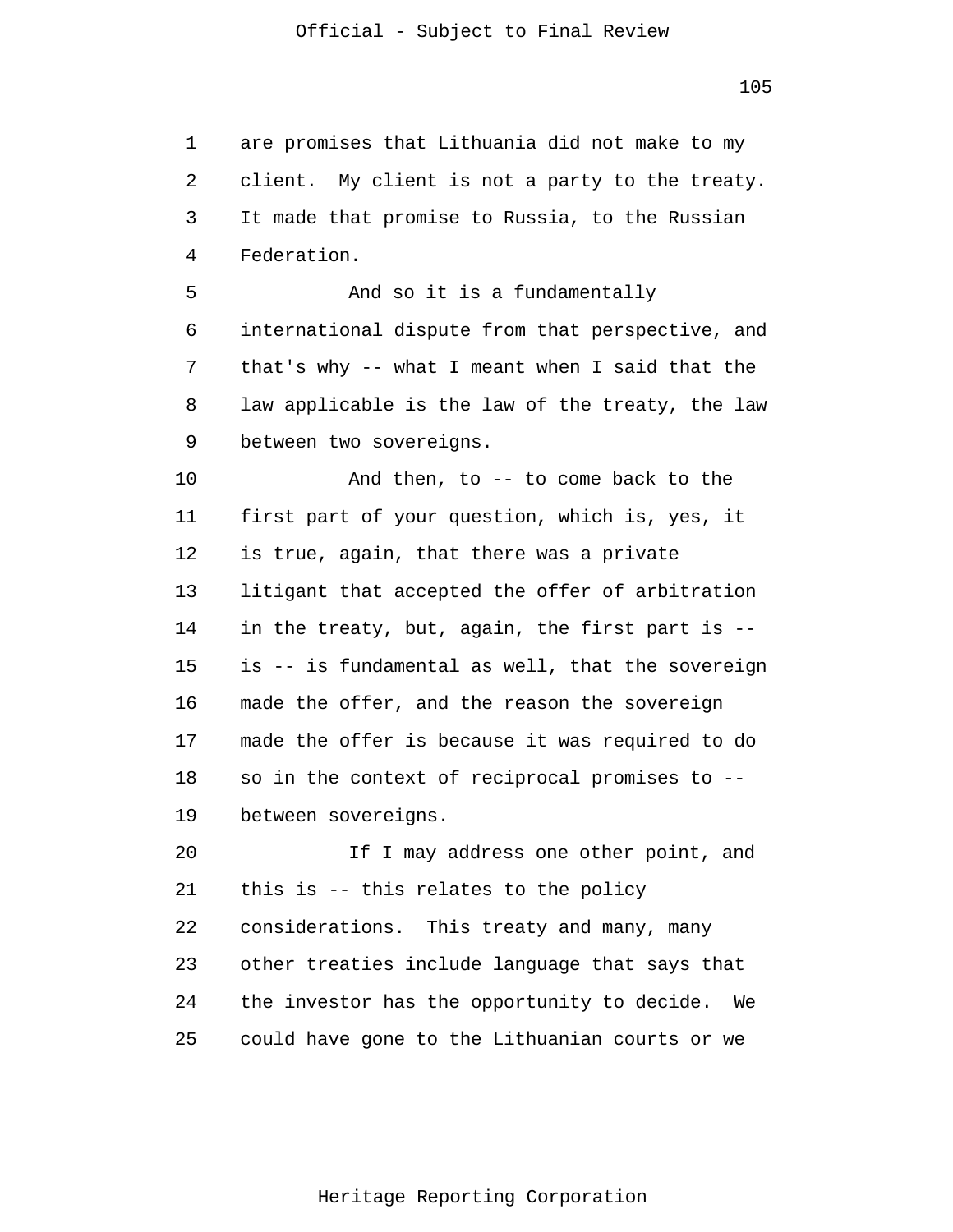1 2 3 could have commenced an arbitration to resolve the dispute as to whether our property was expropriated.

4 5 6 7 8 9 10 11 12 13 14 15 16 17 18 19 20 21 22 23 And as was noted in the earlier colloquy, 1782 does not require a proceeding to have been initiated in order to come to the U.S. courts, okay? You can contemplate a proceeding. So what would be the effect of saying that a bilateral investment treaty tribunal is not an international tribunal within the meaning of the statute? Litigants would simply bring their discovery applications sooner. They would say, well, I haven't filed; I have sent a trigger letter. The trigger letter, which is - in -- in my world, the -- the parlance of that is a notice of -- of a dispute under the treaty. It doesn't have to accept a particular form of dispute resolution that can be done later. So the litigant can say: I have notified the state of my -- of the fact of a dispute, but I haven't decided. I may go to court; I may go to arbitration. So, since the court option is clearly a foreign tribunal

25 within the meaning of 1782, let's have my discovery now, and then I'll file the request

24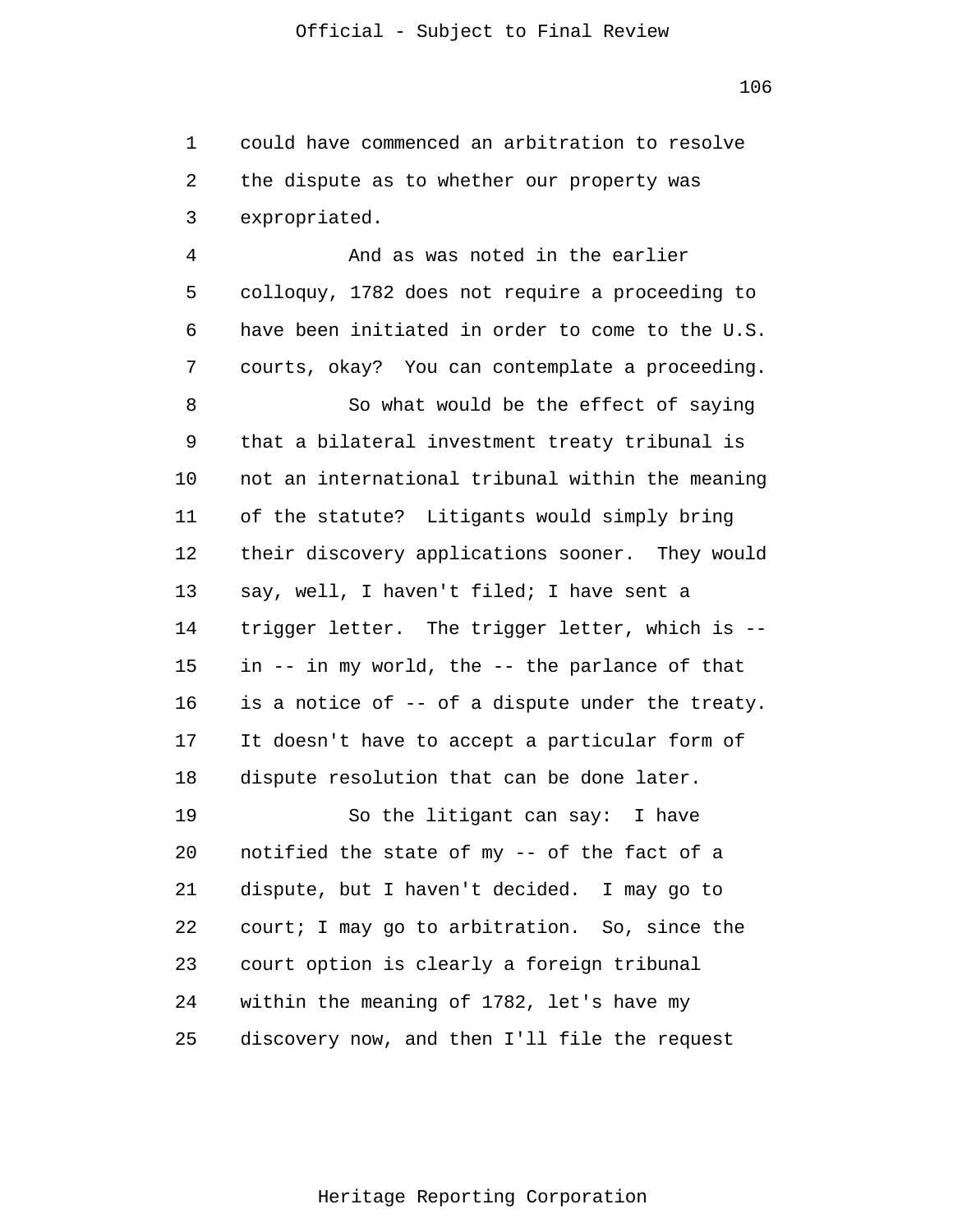```
1 
 2 
 3 
 4 
 5 
 6 
 7 
 8 
 9 
10 
11 
12 
13 
14 
15 
16 
17 
18 
19 
20 
21 
22 
23 
24 
25 
      later.
                 So we'd effectively only be forcing
       litigants to bring disputes earlier. It would 
      also be asymmetrical because the -- the
       governments would not have the opportunity to
       make the same application, so you wouldn't have 
      Turkey or Lithuania or Ecuador seeking
       discovery.
                 So I think our result is much better 
      from an international law standpoint. 
                CHIEF JUSTICE ROBERTS: Counsel, you 
      generously cited my dissent in the BG Group 
      case. I went and looked back at it. It turns 
      out that seven members of the Court joined 
      Justice Breyer's majority opinion. What do I --
                MR. YANOS: And I was counsel --
                CHIEF JUSTICE ROBERTS: -- what do I
      do with that? 
                MR. YANOS: -- for the petitioner in
      that case. 
                CHIEF JUSTICE ROBERTS: Oh. Well, 
      congratulations. 
                (Laughter.) 
                CHIEF JUSTICE ROBERTS: I mean, does 
      that affect the point for which you was citing
```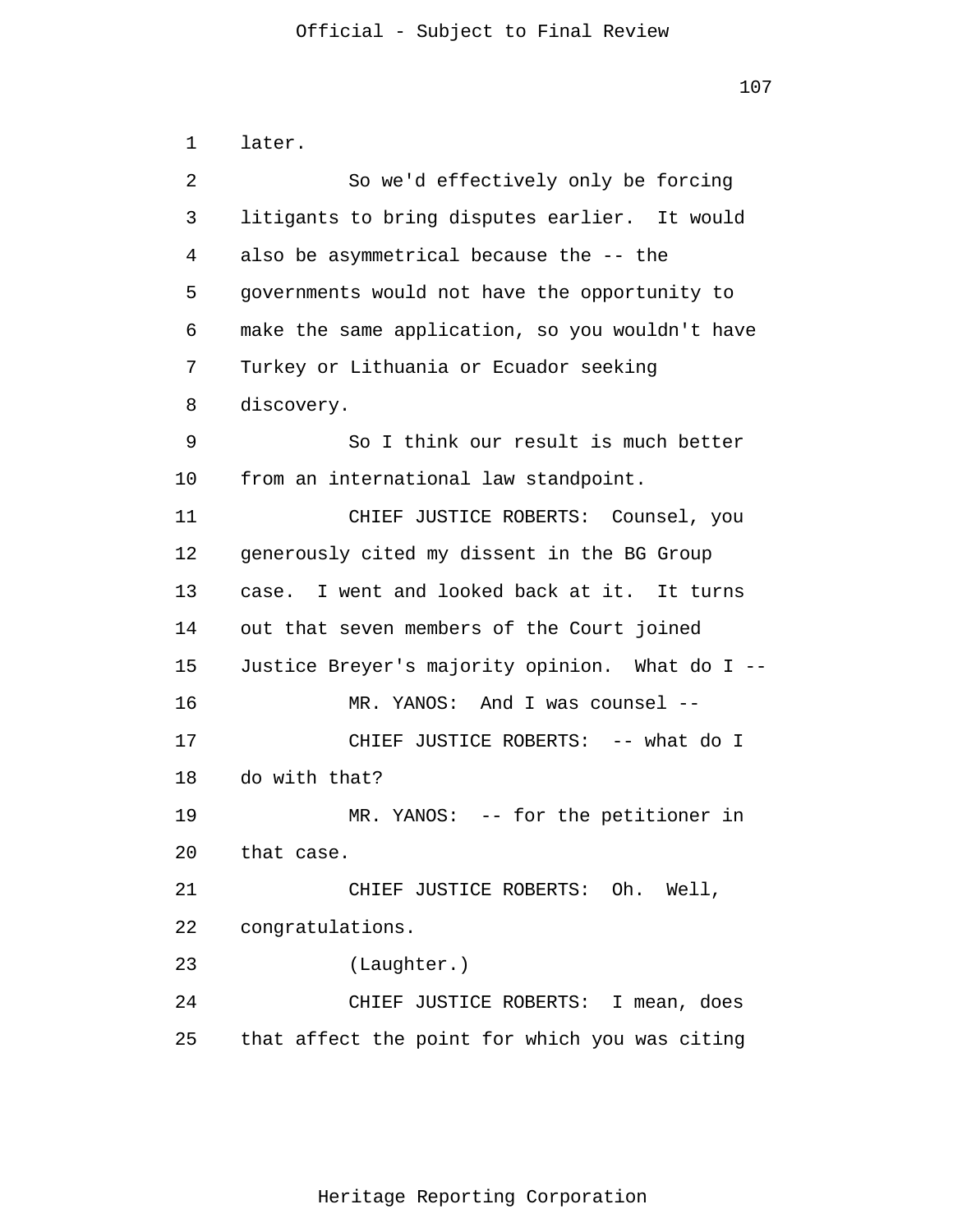108

1 2 3 4 5 6 7 8 9 10 11 12 13 14 15 16 17 18 19 20 21 22 23 24 25 -- you were citing the dissent? MR. YANOS: No, it doesn't because I don't think Justice Breyer argued that it was any less of a sovereign capacity that -- that the agreements were being made in the treaty. My point was only that I thought that the dissent more fundamentally described the - the nature of what is agreed in a bilateral investment treaty. The -- the majority opinion didn't really go into it as -- in as great a detail. But that wasn't, of course, what - what the fundamental issue was in the case, although perhaps the dissent would have argued it was. JUSTICE BREYER: It was a very good dissent. Just not good enough to join it. CHIEF JUSTICE ROBERTS: Justice -- Justice Kennedy thought so but no one else. MR. YANOS: Yes. CHIEF JUSTICE ROBERTS: Justice Breyer, anything further? No? Justice Alito, anything else? Okay. Justice Gorsuch? Justice Kavanaugh? No? Thank you, counsel.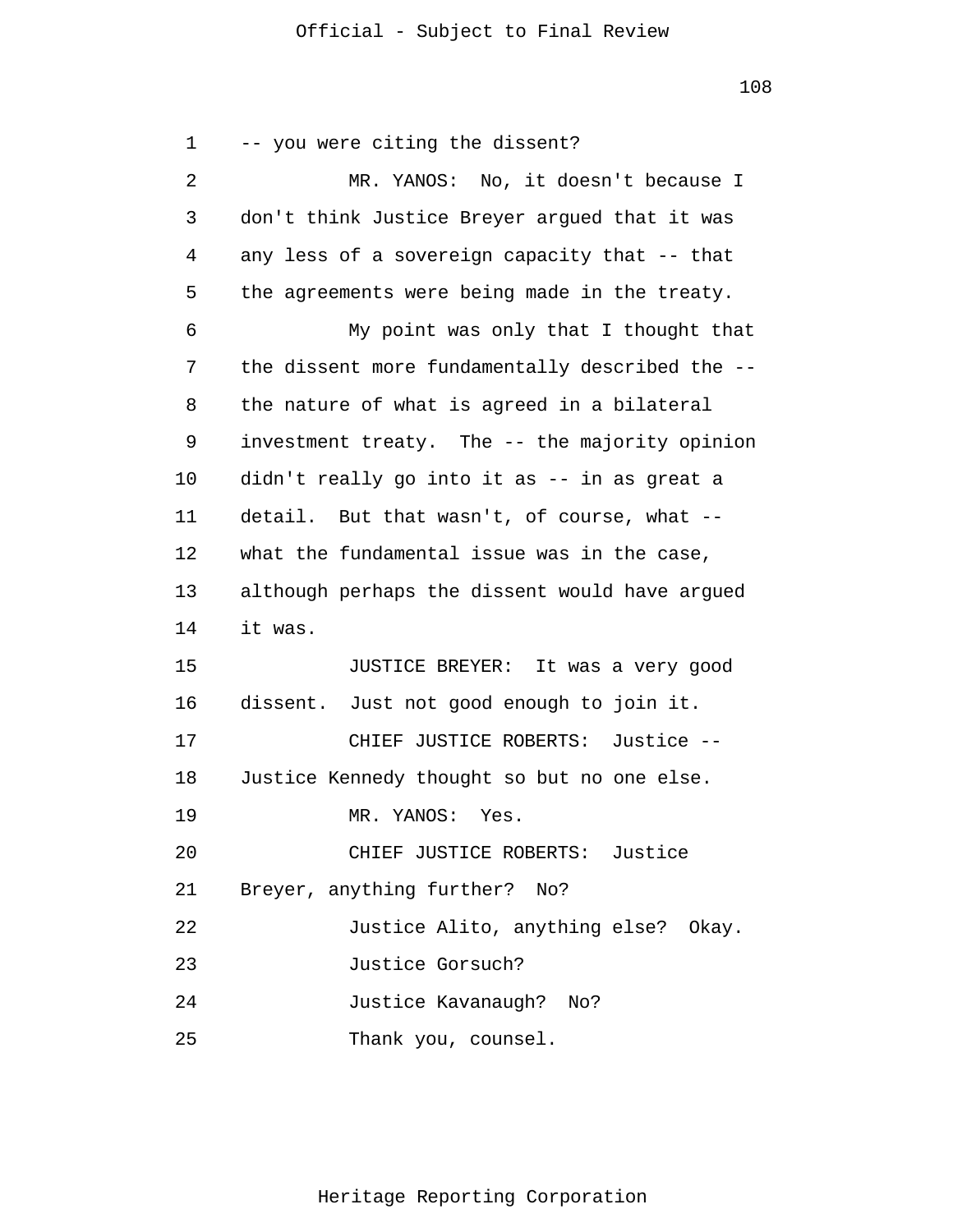1 2 3 4 5 6 7 8 9 10 11 12 13 14 15 16 17 18 19 20 21 22 23 24 25 MR. YANOS: Thank you. CHIEF JUSTICE ROBERTS: Mr. Martinez. REBUTTAL ARGUMENT OF ROMAN MARTINEZ ON BEHALF OF THE PETITIONERS IN 21-401 MR. MARTINEZ: Three quick points, Your Honors. First of all, this case turns on the text and history of the key phrase and in particular the -- the meaning of the entire phrase "foreign tribunal" or "foreign international tribunal." Luxshare has conceded what I think was apparent from their briefs, which is that they don't have any evidence, any example, of the phrase "foreign tribunal," the one that is used in this statute, ever being used to cover private arbitrations. They don't give us a dictionary example. They don't give us a statute. They don't give us a court decision, a newspaper, nothing. And so instead what they do is they criticize our use of -- our statutory arguments. They say we don't have an example either. But that's not right. We have the Corpus Linguistics study, which if you want to look at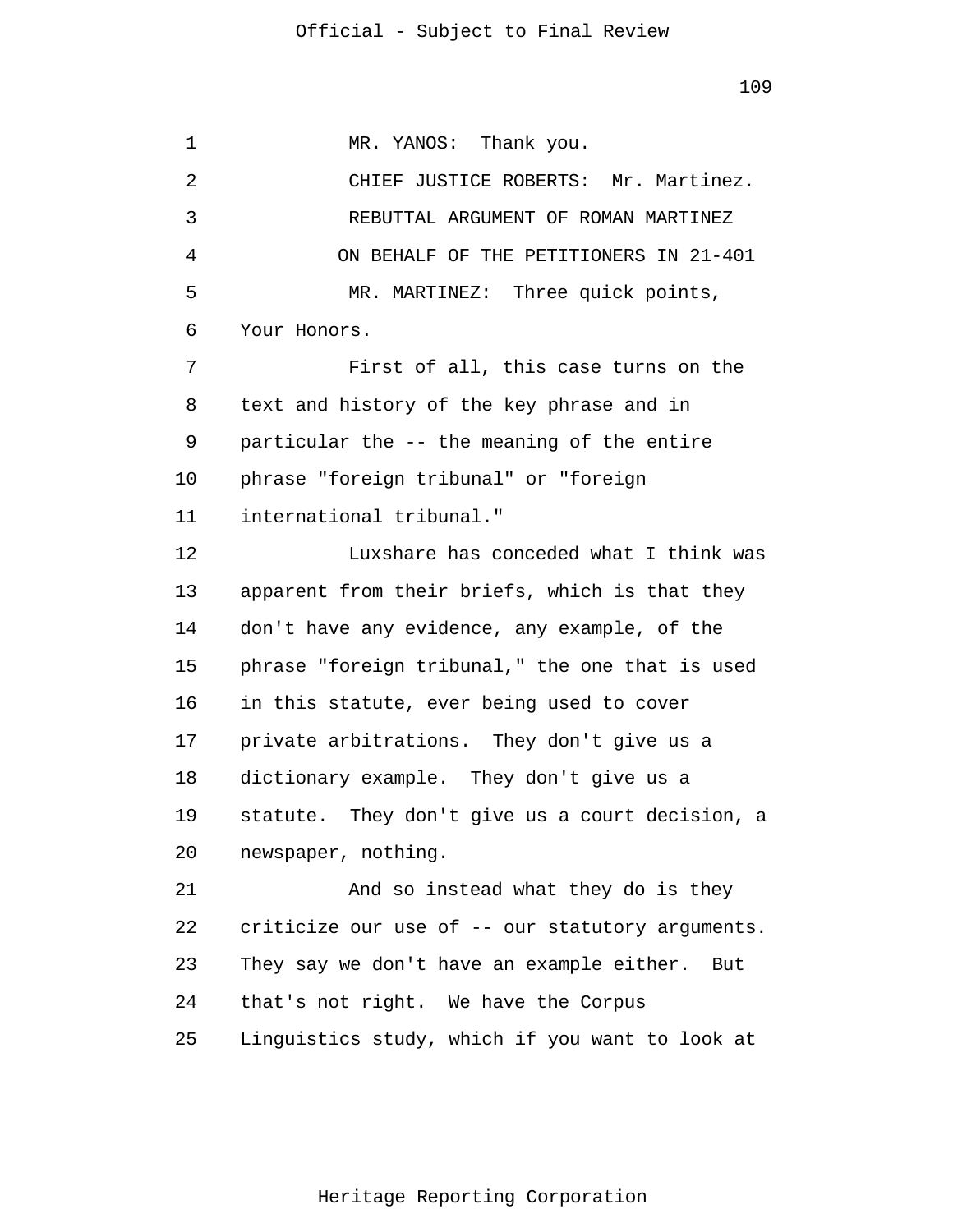1 2 3 4 5 6 7 8 9 10 11 12 13 14 15 16 17 18 19 20 it or not, we think you should look at it. My friend criticized the study in various ways. We think you can judge for yourself. There's a 283-page appendix that is appended to the study that let's you kind of check their work. More importantly, though, it's just not true, as my friend said, that we have not cited a single example of anyone using the phrase foreign tribunal to go beyond courts to cover other types of quasi -- of governmental entities. The very best example of that is this exact statute, this exact statute. The Rules Commission itself said we're using the word "foreign tribunal" because we want to pick up quasi-judicial agencies, foreign administrative tribunals, and investigating magistrates. So this example, I think, refutes their case. And in the absence of any example on their side, I think we win sort of the plain

21 22 text argument. And I think that's true in both cases.

23 24 25 If you look at the text, the surrounding context, and the history, I think we have the better reading.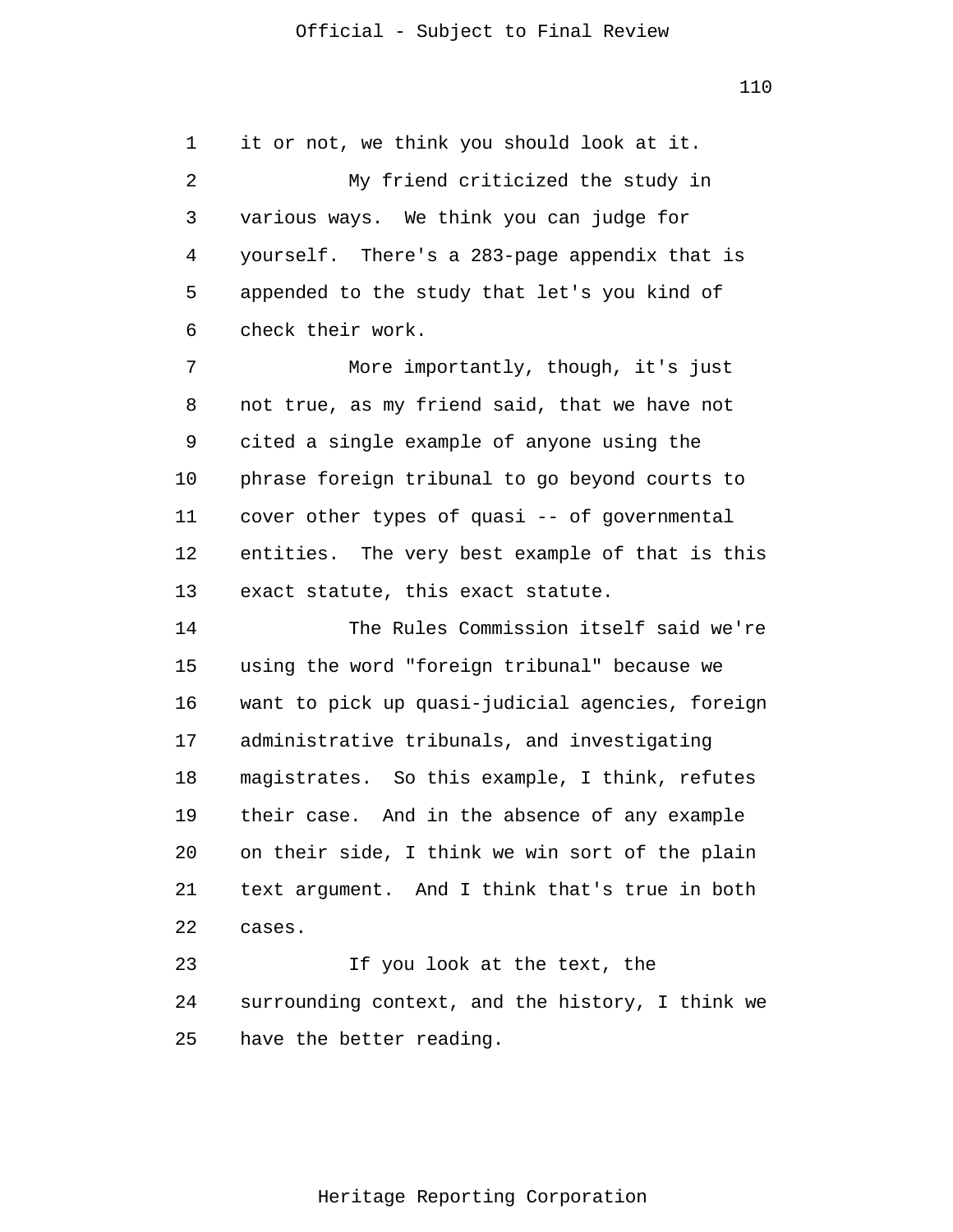1 2 3 4 5 6 7 8 9 10 11 12 13 14 15 16 17 18 19 20 21 22 23 24 25 Second, I just want to touch on the possible work-around Justice Breyer suggested, which is essentially allowing this kind of discovery only when the arbitrator says it's okay. We don't think that's work -- a workable solution for a couple of reasons. First of all, Intel forecloses it, because Intel contemplates that 1782 can be used pre-arbitration. So that's a categorical problem. My friend on the other side says: Okay, well, you can essentially rewrite Intel by making it essentially a requirement. I don't think this Court is -- I don't think anyone's asked the Court to rewrite Intel. And that's not really presented or a good solution. Because of the Intel problem, what would then happen, Justice Breyer, is that the parties would have to argue about what a hypothetical arbitrator, if and when he is later appointed, would do and how that person might conceivably think about the possible use of 1782 evidence. So they're going to be just guessing. And they're not going to be guessing in a place where they're going to have a lot of guidance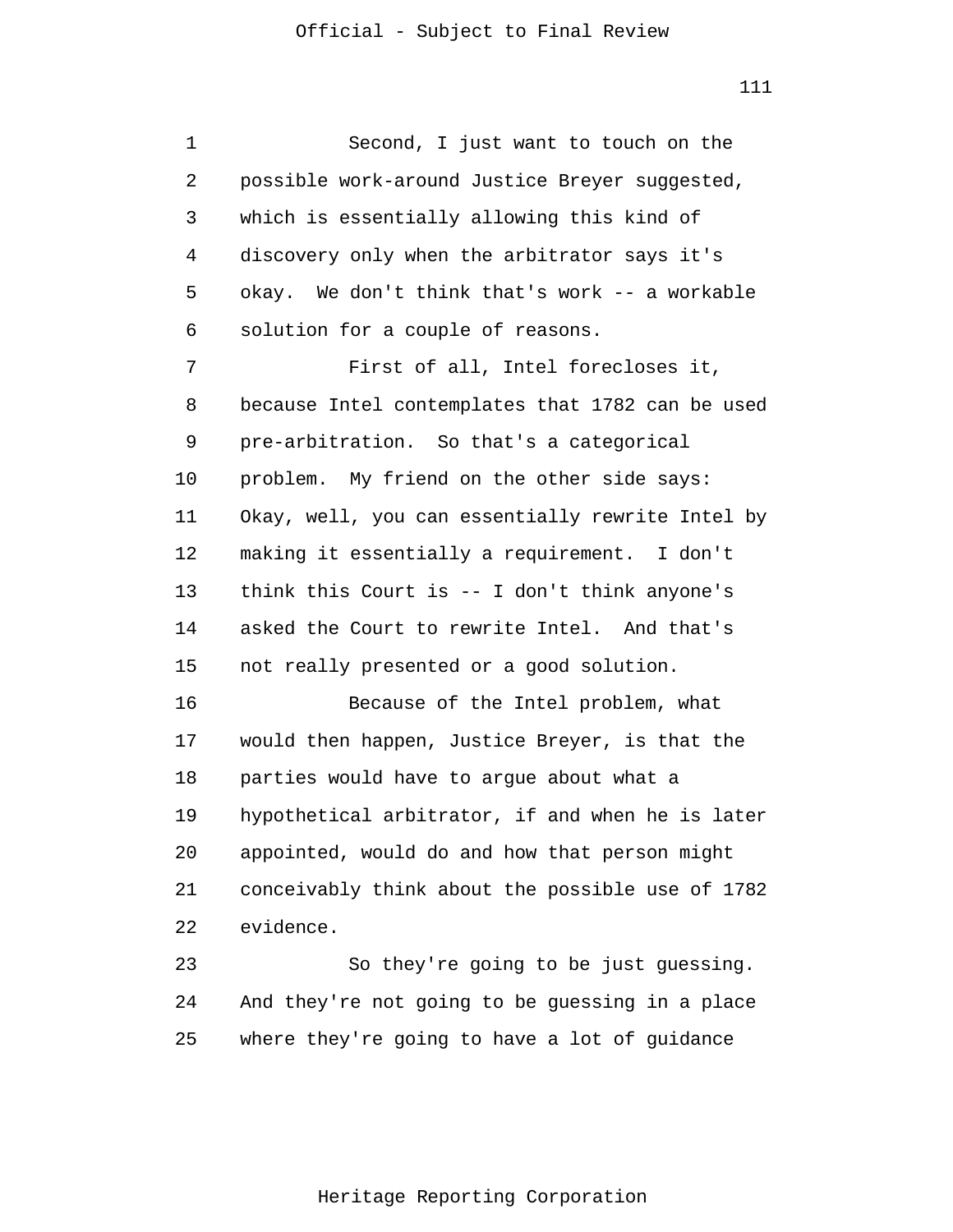1 2 3 because in a lot of the arbitration contracts, it doesn't specify this -- this -- the rules governing discovery.

4 5 6 7 8 9 10 11 12 13 14 15 16 17 18 In a lot of those contracts and under the laws of the countries, it basically says the arbitrator gets to decide. So they are going to be doing guesswork. And in a lot of cases courts are going to be guessing wrong or doing a lot of work and then it turns out that the arbitrator didn't want the information anyway. It also doesn't solve the comity problem, the fact that the United States would be an outlier, because the U.S.-style discovery is so broad, and 1782 is so easily abused to get evidence, even evidence that's outside the United States, so long as you have someone in the United States that you can go after to -- to seek that evidence from.

19 20 21 22 23 24 What all this means is that the solution here is to go to Congress. If Congress wants to fix this statute or tailor it in any of these ways that anyone has suggested here, that's the appropriate solution. We ask you to reverse.

25 CHIEF JUSTICE ROBERTS: Thank you,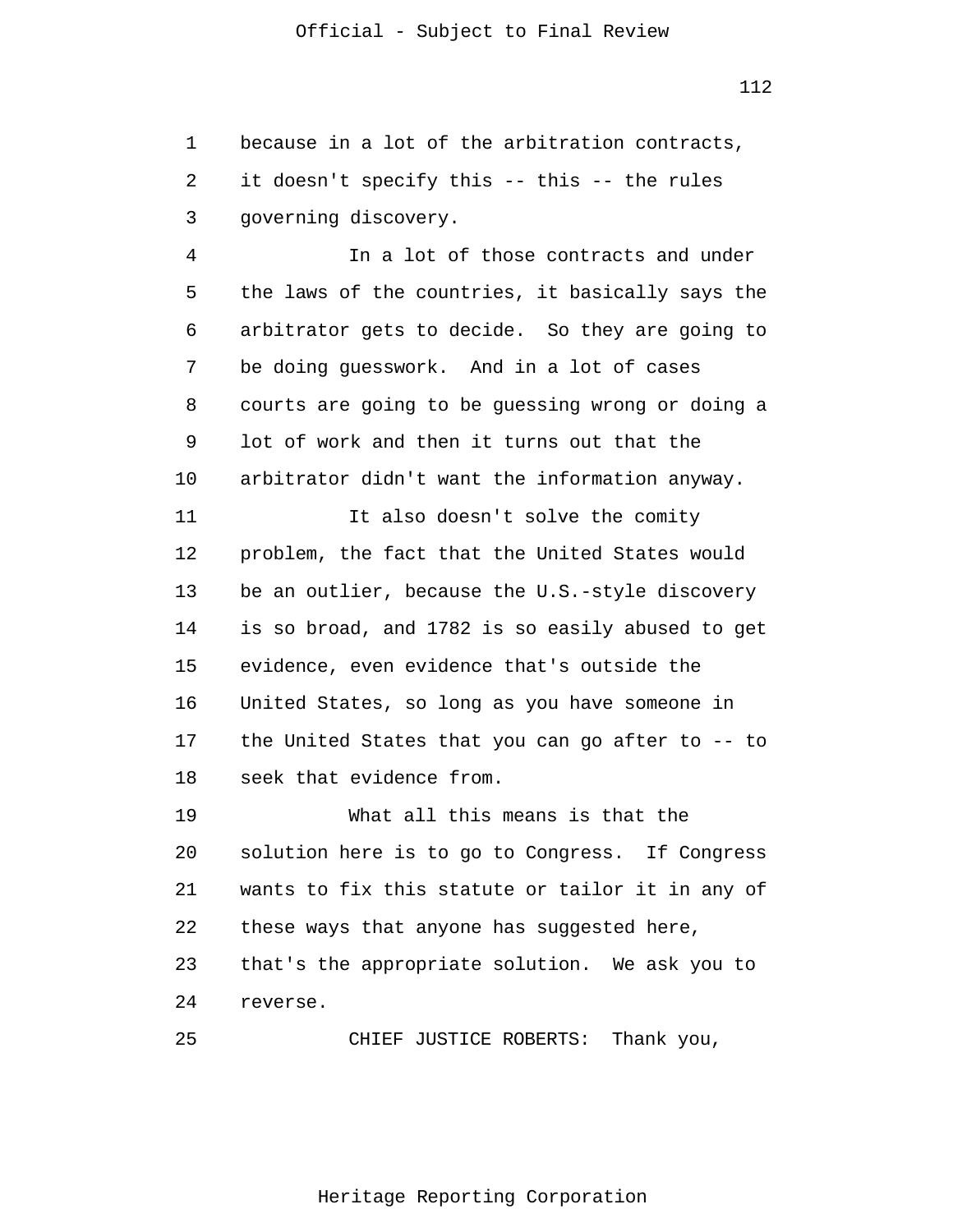| $\mathbf 1$  |                 | counsel. The case is submitted.     |  |  |  |
|--------------|-----------------|-------------------------------------|--|--|--|
| $\sqrt{2}$   |                 | (Whereupon, at 11:51 a.m., the case |  |  |  |
| $\mathsf{3}$ | was submitted.) |                                     |  |  |  |
| $\bf 4$      |                 |                                     |  |  |  |
| 5            |                 |                                     |  |  |  |
| $\epsilon$   |                 |                                     |  |  |  |
| $\sqrt{ }$   |                 |                                     |  |  |  |
| $\,8\,$      |                 |                                     |  |  |  |
| $\mathsf 9$  |                 |                                     |  |  |  |
| $10\,$       |                 |                                     |  |  |  |
| 11           |                 |                                     |  |  |  |
| $12\,$       |                 |                                     |  |  |  |
| $13$         |                 |                                     |  |  |  |
| 14           |                 |                                     |  |  |  |
| 15           |                 |                                     |  |  |  |
| 16           |                 |                                     |  |  |  |
| $17$         |                 |                                     |  |  |  |
| $18\,$       |                 |                                     |  |  |  |
| 19           |                 |                                     |  |  |  |
| $20$         |                 |                                     |  |  |  |
| 21           |                 |                                     |  |  |  |
| 22           |                 |                                     |  |  |  |
| 23           |                 |                                     |  |  |  |
| 24           |                 |                                     |  |  |  |
| 25           |                 |                                     |  |  |  |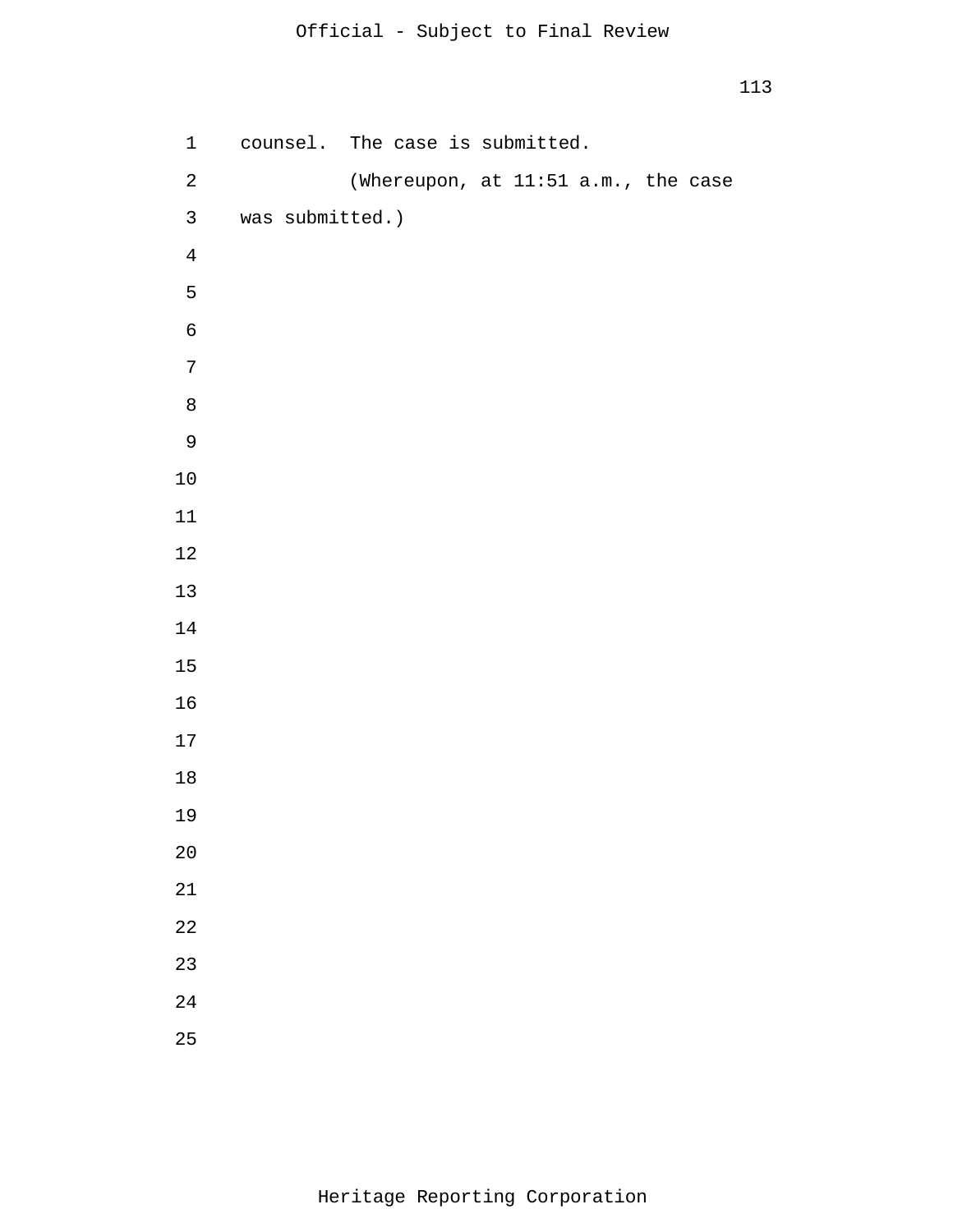| 1                                              | able [4] 60:22 87:16 89:22 90:11       | advantage [1] 30:24                   | APPEARANCES [1] 2:1                                                  |
|------------------------------------------------|----------------------------------------|---------------------------------------|----------------------------------------------------------------------|
|                                                | above [1] 44:19                        | affairs [1] 96:1                      | appears [1] 15:14                                                    |
| 1 [1] 44:3                                     | above-entitled [1] 1:20                | affect [1] 107:25                     | appellate [1] 30:18                                                  |
| 10:00 [2] 1:22 4:2                             | abroad [3] 6:10 20:3 85:11             | afterwards [1] 5:19                   | appended [1] 110:5                                                   |
| 105-page [2] 15:10 16:19                       | <b>absence</b> [2] <b>91:5 110:19</b>  | agencies [7] 14:22 15:1,18 16:4       | appendix [2] 14:20 110:4                                             |
| 1059 [1] 26:20                                 | absolutely [2] 9:12 96:2               | 40:10 90:21 110:16                    | applicable [2] 99:9 105:8                                            |
| 109 [1] 3:20                                   | abuse [1] 64:4                         | agency [4] 17:13 32:7 42:24 70:2      | application [1] 107:6                                                |
| 11:51 [1] 113:2                                | abused [1] 112:14                      | agents [2] 35:3 50:10                 | applications [3] 5:21 83:8 106:12                                    |
| 14A [1] 14:19                                  | academics [1] 9:24                     | agree [5] 64:8 81:4 84:16 86:20       | applies [4] 39:3 51:7 59:2 69:16                                     |
| 16 [2] 82:8 84:2                               | accept [4] 82:5 84:5 90:19 106:17      | 103:7                                 | apply [5] 49:21 88:10 91:3,8 92:14                                   |
| 1696 [3] 13:22 52:13 82:9                      | acceptance [2] 68:19 104:15            | agreed [6] 6:2 34:7 53:4 62:15 64:    | appoint [1] 35:2                                                     |
| 17 [2] 15:13 49:5                              | accepted [2] 72:23 105:13              | 17 108:8                              | appointed [11] 27:9 56:7,8 61:25                                     |
| 1781 [3] 13:21 52:13 82:9                      | accepts [2] 54:6 62:4                  | agreeing [2] 79:2 100:21              | 95:4 98:13,14,25 99:1,2 111:20                                       |
| 1782 [35] 5:17 6:5 13:20 15:8 28:              | access [1] 78:19                       | agreement [23] 28:16 32:16 34:20      | appoints [1] 50:5                                                    |
| 13 51:1,7,12,23 52:13 54:12 55:7,              | accordingly [1] 51:7                   | 36:13 47:11 51:14,16 53:11 54:6       | appreciate [1] 101:23                                                |
| 11 56:22,24 63:19 66:8,12 68:24                | account [4] 48:8 63:22 96:13 99:       | 55:3 56:3 62:9 67:1,12,23 68:4,16,    | approach [4] 5:20 19:13 21:13 25:                                    |
| 69:20 81:11 86:15 87:1 92:22 93:               | 25                                     | 18,25 75:6 77:5 103:18,19             | 20                                                                   |
| 8 94:14 95:1 96:6,11 101:25 106:               | accurate [1] 10:14                     | agreements [4] 6:7 79:24 92:10        | appropriate [5] 24:20 25:1 74:9                                      |
| 5,24 111:8,21 112:14                           | <b>achieve</b> [1] <b>5:12</b>         | 108:5                                 | 83:5 112:23                                                          |
| 1782's [1] 4:17                                | achieves [1] 30:7                      | ahead [4] 12:3,4 21:24 72:2           | approximation [1] 23:10                                              |
| 1855 [1] 91:14                                 | acquisition [2] 61:18 72:20            | aid [2] 15:3 59:17                    | arb [1] 56:8                                                         |
| 1930 [1] 56:15                                 | across [1] 26:9                        | AL [2] 1:3,9                          | arbi [1] 20:2                                                        |
| 1933 [1] 56:16                                 | Act [20] 5:7 14:18,25 15:15 16:10      | <b>ALEXANDER [3] 2:13 3:16 94:5</b>   | <b>arbit</b> [2] <b>34:3 56:7</b>                                    |
| 1958 [5] 5:7 14:17 15:14 17:7 90:              | 17:7 45:14 52:2,12 54:13 59:2 61:      | <b>alien</b> [1] <b>91:25</b>         | arbitral [34] 7:22 8:1 11:20,22,25                                   |
| 19                                             | 16 63:10 69:13,20 70:1 71:17,21        | Alito [4] 23:16 41:12 67:17 108:22    | 12:9 22:13 26:23 27:23 43:7 44:7                                     |
| 1964 [23] 5:18 11:14,18 47:23 51:2             | 74:11 92:20                            | <b>ALIXPARTNERS [3] 1:9 60:13 68:</b> | 54:24 67:7 77:22,23 78:5,7,14,22                                     |
| 52:11 54:13 63:10 66:9 69:13,20                | acting [2] 41:1 43:14                  | 12                                    | 79:3 80:10 82:18 87:19 88:1 89:5                                     |
| 70:1 71:17 73:2,7 80:22 81:21,25               | action [1] 98:6                        | allow [1] 22:4                        | 90:16 92:24 93:9,16 99:5 100:1                                       |
| 88:16,19 90:10,17,22                           | actors [2] 26:10.14                    | allowing [3] 82:25 99:12 111:3        | 102:22,23 104:16                                                     |
| 1965 [1] 82:9                                  | acts [1] 99:14                         | allows [2] 19:9 78:16                 | arbitrary [1] 78:10                                                  |
| <b>1970s</b> [1] 87:25                         | actual [1] 22:16                       | alluded [1] 73:9                      | arbitrate [14] 28:24 29:4 30:16 47:                                  |
| <b>1990s</b> [2] <b>91:11,16</b>               | actually [4] 36:11 63:10 80:13 96:     | alludes [1] 25:19                     | 12 51:18,19 53:4,9,11 54:4,7 68:                                     |
|                                                |                                        |                                       |                                                                      |
| $\mathbf 2$                                    | 3                                      | alluding [1] 25:18                    | 14,17 99:8                                                           |
| 2 [3] 15:14 44:4 88:23                         | ad [5] 28:10,19 29:1 30:12 71:22       | alone [3] 11:10 44:16 49:2            | arbitration [79] 5:22 12:7 17:21                                     |
|                                                | add [3] 7:24 25:16 37:25               | already [5] 61:25 64:7 82:16 85:25    | 19:10 20:9,10,16,24 23:5 25:25                                       |
| 2,000 [1] 62:15<br>2004 [1] 34:24              | added [1] 11:21                        | 86:11                                 | 26:15,18,23 28:10,19 30:12,14 33:                                    |
| 2022 [1] 1:17                                  | adding $[1]$ 7:2                       | alternative [2] 51:5 66:7             | 25 34:8 36:12,12 37:17,20,22 42:                                     |
| 21-401 [10] 2:4,12 3:4,14,20 4:9,14            | addition [2] 14:8 80:16                | alternatively [1] 49:20               | 16 44:6 45:2 48:4 51:5 52:6,8,9                                      |
| 28:6 77:16 109:4                               | additionally [1] 100:14                | alternatives [1] 35:5                 | 53:2 54:1,3 58:23 59:1,2 61:16,17                                    |
| 21-518 [5] 2:6,14 3:7,17 94:6                  | address [7] 33:2 81:19 83:1,11 91:     | although [2] 101:24 108:13            | 62:8,18 66:6 67:23 68:11 70:14                                       |
| 23 [1] 1:17                                    | 17 104:2 105:20                        | amend [1] 94:25                       | 71:21 73:4,7 74:13 78:15 79:24,                                      |
| 270 [2] 55:17 56:16                            | addressed [6] 58:25 61:17 62:3         | amendment [1] 83:4                    | 25 80:25 82:2 84:20.21 85:12.24                                      |
| 28 [1] 3:7                                     | <b>74:12 85:20 86:10</b>               | <b>America</b> [1] <b>101:21</b>      | 86:17,18,22 91:21 92:10,12,19 94:                                    |
| 283-page [1] 110:4                             | addresses [1] 63:10                    | American [7] 5:23,24 6:8 21:1,2       | 13 95:7 99:5,8 100:22 101:8 103:                                     |
|                                                | adequate [1] 104:24                    | 23:13 93:8                            | 2,16,18 105:13 106:1,22 112:1                                        |
| 4                                              | adjective [2] 7:2 11:22                | Americans [1] 93:7                    | arbitrations [16] 4:20 5:18 6:10                                     |
| 4 [1] 3:4                                      | adjudicate [1] 41:23                   | amicus [7] 2:9 3:10 18:15 22:23       | 21:20 22:9 26:21 36:16,25 54:18                                      |
| 45 [1] 15:20                                   | adjudication [1] 77:25                 | 50:22 84:3.4                          | 55:19 61:19 91:23,25 92:14 95:10                                     |
| 5                                              | adjudicative [3] 83:20 87:22 88:       | among [2] 28:16 34:20                 | 109:17                                                               |
| 5 [1] 88:20                                    | 13                                     | analysis [1] 47:19                    | arbitrator [19] 22:15 30:14 34:1,4                                   |
| 50 [1] 3:11                                    | adjudicator [6] 30:10 31:21,23 32:     | ANDREW [3] 2:11 3:13 77:15            | 59:3,6 60:6,19 61:24 75:4,13 81:4                                    |
| 58 [2] 14:25 16:10                             | 8 35:12 36:13                          | animal [1] 49:7                       | 86:24 98:25 99:1 111:4,19 112:6,                                     |
|                                                | adjudicators [3] 15:3 27:24 48:13      | anomalous [1] 23:9                    | 10                                                                   |
| $\overline{7}$                                 | adjudicatory [4] 8:16 31:10 32:18      | another [10] 12:21 44:4 46:11 63:     | arbitrators [27] 6:3 15:4 26:10.13                                   |
| 7 [2] 59:1 92:19                               | 51:9                                   | 5 68:21,22 71:10 74:20 76:20 78:<br>8 | 27:8 29:2 33:24 41:22 42:6,13 44:                                    |
| 77 [1] 3:14                                    | administer [2] 56:19 100:12            | answer [9] 35:25 40:13 41:7 49:14,    | 2,3 45:9,10 46:16 50:4 51:14 53:3,<br>5 54:24 55:2 60:10 68:25 86:20 |
| 9                                              | administering [3] 57:19 67:11 69:<br>9 | 23 79:10 87:10 104:5,17               | 92:7 98:20,22                                                        |
|                                                | administration [1] 67:4                | anybody [2] 81:25 101:15              | <b>area</b> [1] 80:19                                                |
| 94 [1] 3:17                                    | administrative [2] 16:3 110:17         | anyone's [1] 111:13                   | aren't [1] 86:14                                                     |
| A                                              | admitted [1] 6:1                       | anyway [2] 60:6 112:10                | arguably [2] 22:5 24:5                                               |
| a.m [3] 1:22 4:2 113:2                         | adopt [1] 71:15                        | apart [1] 93:18                       | argue [1] 111:18                                                     |
| abdication [1] 65:11<br>ability [2] 27:3 96:15 | advance [2] 57:23 58:7                 | apologize [2] 43:11 46:19             | argued [2] 108:3,13                                                  |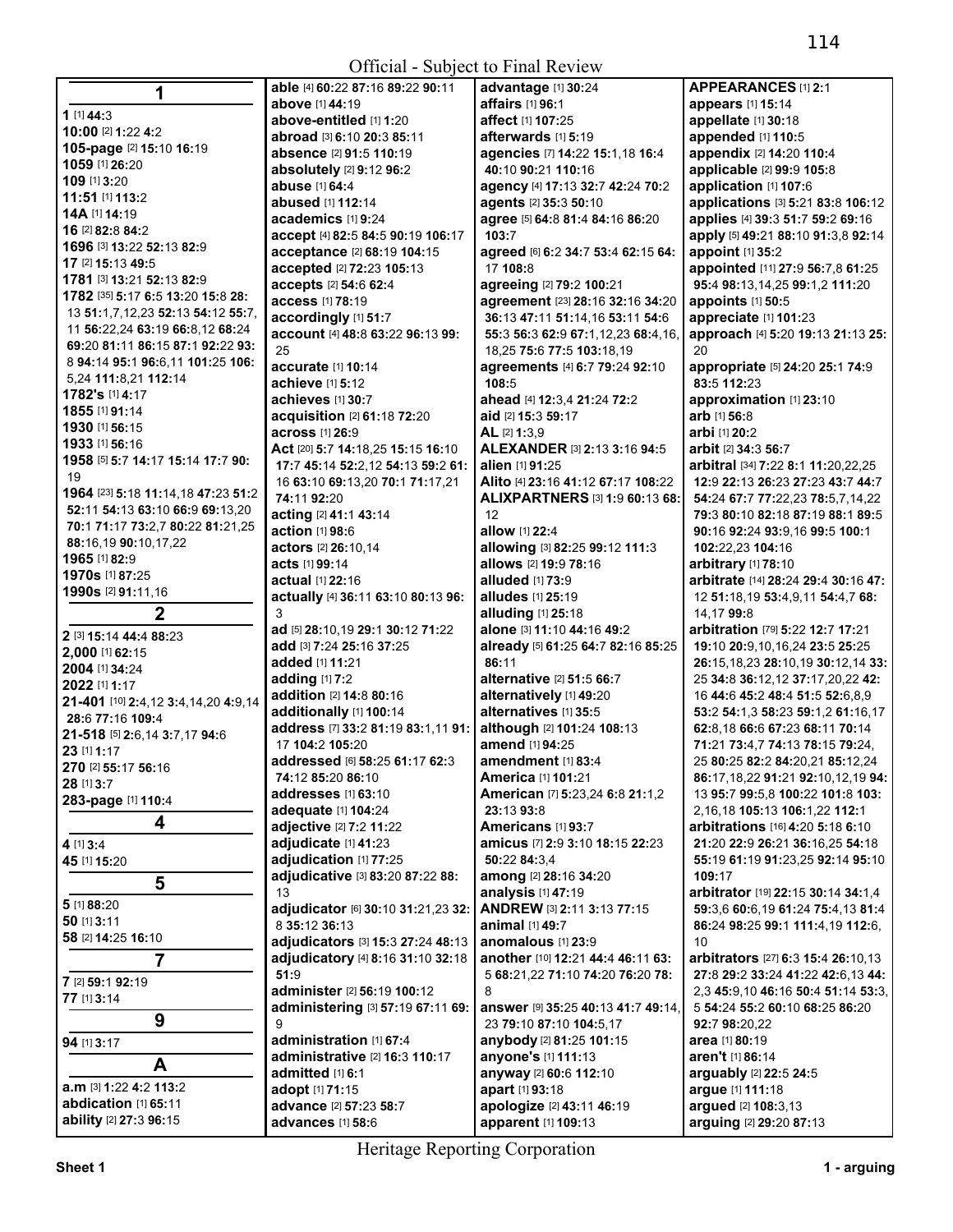|                                            |                                        | UIIIUM - SUDJECI IO FIIM REVIEW                |                                     |
|--------------------------------------------|----------------------------------------|------------------------------------------------|-------------------------------------|
| argument [17] 1:21 3:2,5,8,12,15,          | <b>BARRETT</b> [7] 10:4 28:3 50:16 74: | 1,20 37:2,6,24 38:4,11,20,24 39:8,             | cetera [1] 18:1                     |
| 18 4:8.13 7:18 28:7 50:21 77:15            | 17, 18 75: 24 94: 2                    | 13, 18, 21 40: 3 59: 20, 23 60: 8, 16, 20      | chair [2] 95:7 99:3                 |
| 81:6 94:5 109:3 110:21                     | based [3] 13:12 49:17 88:4             | 61:2,5,8 67:16 84:12 87:4 93:23                | challenges [1] 18:24                |
| arguments [5] 4:7 13:12 58:5,6             | <b>bases</b> $[1]$ 93:3                | 108:3,15,21 111:2,17                           | change [2] 17:1 57:15               |
| 109:22                                     | <b>basic</b> [1] 11:1                  | Breyer's [2] 63:24 107:15                      | character [5] 29:18 52:1 70:3,9 76: |
| <b>arise</b> [1] <b>46:1</b> 6             | basically [4] 42:17 48:23 65:1 112:    | brief [9] 7:4 9:1 16:7 37:8 55:17 84:          | 9                                   |
| arises [1] 45:8                            | 5                                      | 3.4 90:5 96:8                                  | characteristics [2] 68:13 75:10     |
| arising [1] 75:5                           | basis [7] 4:6 78:9 83:13 84:1,5 88:    | <b>briefly</b> [1] 25:19                       | characters [1] 76:8                 |
| arms [1] 5:9                               | 10 92:7                                | <b>briefs</b> [8] 4:6 18:15 22:23 23:21 39:    | check [1] 110:6                     |
| <b>arose</b> [1] <b>94:11</b>              | <b>bear</b> [1] 27:15                  | 25 52:13 60:1 109:13                           | CHIEF [56] 4:3,15 6:14 7:15 8:12,   |
| around [5] 60:25 71:23 77:7 79:16          | <b>become</b> [1] 15:8                 | bring [3] 17:22 106:11 107:3                   | 15 9:7.16 11:2 17:14 23:16 25:17    |
| 103:11                                     | <b>becoming</b> [1] 54:10              | Brit [1] 97:9                                  | 28:2.8 29:7 41:10 43:19 47:20 49:   |
| arrangements [2] 27:19,20                  | beforehand [1] 40:9                    | <b>Britain [2] 55:23 98:18</b>                 | 11 50:15,20,24 52:16 53:12 54:16,   |
| aside [2] 64:7 78:1                        | begin [2] 94:9 95:18                   | <b>British [2] 97:10.10</b>                    | 20,23 58:3 67:14 70:18 74:16 77:    |
| assembled [2] 51:14 53:3                   | begun [1] 85:24                        | broad [6] 36:16 38:13 77:21 87:11              | 12,17 79:12,20 89:6,10,21 92:6,11,  |
| assist ⊠ 5:8 80:5 93:5                     |                                        | 88:8 112:14                                    |                                     |
|                                            | behalf [15] 2:3,5,12,14 3:4,7,14,17,   |                                                | 16 93:21 94:7 95:17 97:19 98:4      |
| assistance [14] 14:21 51:4 63:13           | 20 4:14 28:6 77:2,16 94:6 109:4        | broaden [3] 15:25 16:1 40:11                   | 99:9,24 107:11,17,21,24 108:17,     |
| 74:13 77:19 78:13 79:2,8 85:23             | <b>behind</b> [1] 29:13                | broader [4] 12:23 13:12,17 102:3               | 20 109:2 112:25                     |
| 86:7 92:22 93:11,15,16                     | believe [2] 41:9 84:16                 | <b>broadest</b> $[1]$ 24:23                    | <b>Chief's</b> [1] 10:10            |
| assisting [2] 78:22 96:22                  | <b>Below</b> [1] 6:1                   | broadly [2] 17:20 36:5                         | <b>choice</b> [1] <b>15:21</b>      |
| assume [4] 64:4 82:21 84:15 101:           | <b>benefit</b> [1] 71:24               | <b>builds</b> [1] 22:25                        | chooses [2] 47:12 68:15             |
| 19                                         | <b>Berman's [1] 37:8</b>               | bunch [2] 13:11 20:15                          | chop [1] 24:21                      |
| <b>assumes</b> [1] <b>63:1</b> 9           | <b>Berne</b> [1] 22:2                  | burden [1] 21:11                               | chose [5] 5:11 15:15,23 16:12,15    |
| assuring [1] 30:21                         | best [3] 9:13 77:20 110:12             | <b>burdened</b> [2] 21:8 33:18                 | circle [1] 62:21                    |
| asymmetric [1] 5:23                        | better [4] 46:5 78:18 107:9 110:25     | burdensome [2] 20:13,20                        | Circuit [1] 10:7                    |
| asymmetrical [1] 107:4                     | between [30] 14:24 23:21 24:12         | business [2] 21:16 63:1                        | Circuit's [1] 25:20                 |
| asymmetrically [1] 21:1                    | 28:16,18 32:5,16 34:20 40:13 41:       | <b>businesses</b> [4] <b>5:24 17:22 21:2</b>   | circuits [2] 26:13 85:5             |
| asymmetry [3] 92:18,21 93:13               | 19,24 43:6,22,23 44:7 48:16,16         | 93:8                                           | circumscribed [1] 40:14             |
| AT&T [3] 9:21 10:10 24:19                  | 49:6 51:15.17 52:23 56:4 59:9 64:      | C                                              | circumstances [1] 86:8              |
| attention [1] 84:4                         | 14 76:17 98:23 100:1,15 105:9,19       |                                                | circumvent [1] 6:7                  |
| <b>attracts</b> [1] 21:16                  | beyond [4] 9:22 11:23 96:24 110:       | calculate [1] 76:4                             | cite [1] 9:1                        |
| <b>attuned</b> [1] 18:23                   | 10                                     | calculus [1] 74:22                             | cited [4] 13:18 22:23 107:12 110:9  |
| audition [1] 40:21                         | BG [3] 68:21 99:10 107:12              | call [4] 9:24 35:15 75:4,25                    | citing [2] 107:25 108:1             |
| authority [13] 25:14 51:10,11 65:          | biased [2] 14:11 33:11                 | came [2] 1:20 90:22                            | citizen [1] 47:7                    |
| 11, 14, 18 69: 9 75: 14 79: 5 83: 21       | <b>bid</b> $[1]$ 68:22                 | Canada [3] 48:4 55:22 100:2                    | citizens [3] 21:2 37:16 97:8        |
| 88:13 96:20 100:10                         | big [1] 103:21                         | capacity [3] 64:19 98:21 108:4                 | citizens' [1] 104:23                |
| <b>authorize</b> [1] <b>51:</b> 12         | bilateral [6] 96:6,18 102:7 104:10     | captain [1] 8:9                                | city [2] 12:20,20                   |
| authorized [3] 4:19 77:19,24               | 106:9 108:8                            | capture [2] 11:25 47:24                        | Civil [1] 26:21                     |
|                                            |                                        | cards [1] 101:11                               |                                     |
| authorizing [1] 56:19                      | <b>binding</b> [1] 30:15               | <b>carries</b> [2] <b>7:</b> 19 <b>8:</b> 17   | claim [3] 39:24 55:25,25            |
| <b>AUTOMOTIVE [2] 1:3 4:9</b>              | bit [4] 10:22,23 16:1 76:9             | carry [2] 102:25 103:5                         | claimant [2] 35:5 47:12             |
| available [3] 22:9 59:18 92:23             | <b>bits</b> [2] <b>62:16 72:22</b>     | carve [1] 41:5                                 | <b>claimed</b> [1] 5:17             |
| avoid [1] 30:23                            | <b>Black's [1] 16:7</b>                | Case [43] 4:9,11 6:3 14:1 24:6 29:             | claims [15] 44:17 47:25 49:3,4 67:  |
| award [2] 25:22 26:24                      | bodies [10] 7:22 8:16 31:17 51:9       | 11 30:1 34:1 38:18 40:25 41:3 43:              | 25 76:14 94:25 95:3 96:15,23,25     |
| aware [1] 76:6                             | 56:18 57:18 66:13 69:11 70:5 87:       |                                                | 98:2,12 100:2 102:22                |
| away [2] 70:10 103:15                      | 22                                     | 15 44:13 45:17,19 47:6,7,17 49:1,              | clarifying [1] 74:19                |
| awfully [1] 79:22                          | body [19] 8:1 9:25 31:10 32:18 35:     | 2,3,24 53:16 60:13 61:11 67:23                 | class [1] 28:25                     |
| В                                          | 11 42:19 43:2 46:13 47:15 50:8         | 68:12 70:25 71:1 73:13,25 79:7                 | clause [1] 13:20                    |
|                                            | 55:1 56:6 65:3 68:7,23 75:8,12 76:     | 95:9 97:22 98:9,24 107:13,20 108:              | clear [9] 4:18 49:13 66:11,15,19    |
| back [10] 11:3 12:6 58:2 63:24 84:         | 2 88:13                                | 12 109:7 110:19 113:1,2                        | 73:11 82:22 84:11,17                |
| 7 97:4 100:22 103:13 105:10 107:           | Bostock [3] 24:6,7 94:18               | case-by-case [1] 92:7                          | clearly [4] 55:12 56:20 84:3 106:   |
| 13                                         | both [10] 25:6 32:18 34:19 48:12.      | cases [14] 4:6 24:1,4,5,19 25:6 30:            | 23                                  |
| background [5] 31:16 52:15,15              | 14,18 66:22,23 99:7 110:21             | 2 39:9 44:16 48:12 57:11 86:3                  | client [3] 104:20 105:2,2           |
| 55:6 70:11                                 | <b>bound</b> [1] 34:10                 | 110:22 112:7                                   | close [2] 84:4 86:17                |
| <b>bad</b> [1] 21:3                        | boundary [1] 76:17                     | categorical [1] 111:9                          | closer [3] 45:17,19 56:1            |
| <b>BAIO</b> [64] 2:5 3:6 28:5,7,8 29:21    | boy [1] 101:14                         | <b>category</b> [1] 27:21                      | Code [2] 26:21 52:7                 |
| 31:2,5,11,19,25 32:3,9,22,25 34:           | <b>branch</b> [1] 80:21                | cause [2] 71:1 73:11                           | <b>coders</b> [2] 90:6,8            |
| 10, 14, 18 35: 18, 21, 24 37: 1, 5, 11 38: | branches [4] 80:20 81:15 82:25         | <b>caused</b> [1] 85:23                        | codified [1] 56:16                  |
| 3,8,19,22 39:7,10,17,20 40:2,5 41:         | 83:3                                   | caution $[1]$ 86:5                             | cognizant $[1]$ 19:22               |
| 16,20 42:1,4,11,15,25 43:4,10,24           | <b>branches'</b> [1] 80:19             | <b>cautious</b> [1] 101:22                     | coherent [1] 60:9                   |
| 44:9,15,20,23 45:3,11,20,23,25 46:         | breach [5] 82:15 99:14 104:18,19,      | <b>centers</b> [1] 80:10                       | collectively [1] 34:5               |
| 7, 19, 22 47:1 48: 2, 5, 9 49: 18, 25 50:  | 21                                     | central [2] 67:6 76:9                          | colloquy [1] 106:5                  |
| 7,18                                       | breached [1] 104:7                     | <b>certain</b> [2] <b>52:</b> 25 <b>72:</b> 22 | combined [2] 31:9 56:10             |
| ballpark [1] 22:5                          |                                        | certainly [5] 22:22 38:22 40:24 41:            |                                     |
| bar [1] 21:18                              | Breyer [45] 17:16,17 18:3,14,22 19:    | 8 48:15                                        | come [11] 20:17 21:18 37:14 41:6    |
|                                            | 2,5,8,17,21 21:10,15,23 35:13 36:      |                                                | 43:3 46:24 70:10 87:4 90:11 105:    |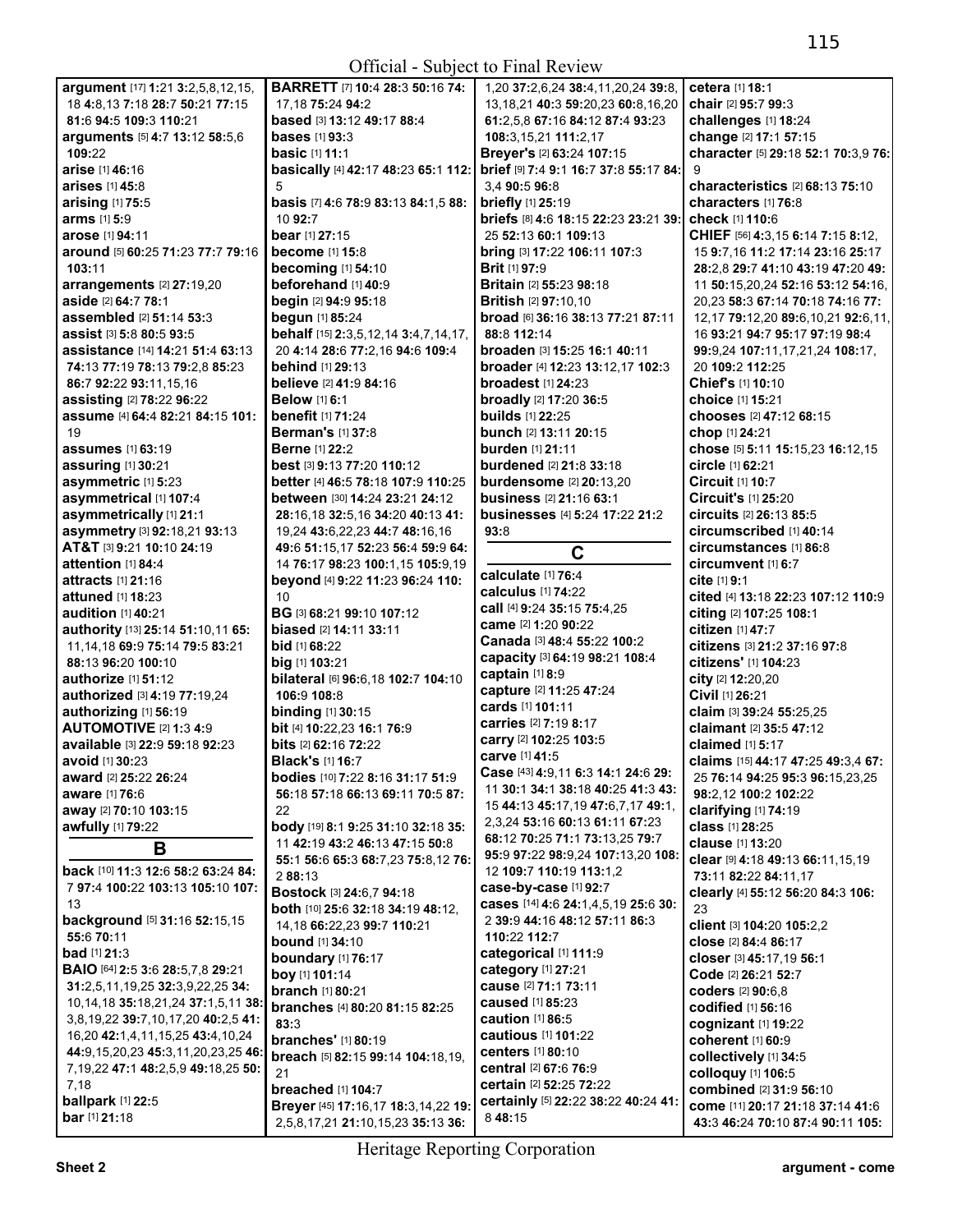| 10 106:6                                               | Congressional [1] 21:5                                        | 10,12 23:7 29:9 33:17 43:22,23                              | <b>deals</b> [1] <b>55:</b> 9                            |
|--------------------------------------------------------|---------------------------------------------------------------|-------------------------------------------------------------|----------------------------------------------------------|
| comes [5] 17:2 26:25 27:18 56:22                       | conjures [1] 7:10                                             | 44:24,25 48:14,17 49:6 50:11 52:                            | decades [3] 5:18 91:2 93:18                              |
| 71:13                                                  | connection [1] 96:6                                           | 4 71:16 72:6 74:22 75:1 76:4 78:                            | decide [9] 31:18 36:11 39:9,16 55:                       |
| coming [5] 24:13 44:24 53:18,20                        | connotation [1] 7:19                                          | 11, 14, 21 80: 5, 8, 9 83: 14 87: 22                        | 3 61:15 76:11 105:24 112:6                               |
| 96:17                                                  | connotations [1] 7:3                                          | 112:5                                                       | decided [3] 49:5 102:11 106:21                           |
| comity [26] 5:8 23:5 51:2 54:13 57:                    | <b>connote</b> [1] 12:15                                      | country [11] 6:17 8:3 12:21 16:14                           | decides [2] 40:19,20                                     |
| 24 58:1,8,20 62:6,7,11 71:1,6,9,14                     | <b>connotes</b> [1] <b>12:13</b>                              | 22:21 26:9 60:23 63:5 71:11 74:                             | deciding [3] 40:11 41:1 104:7                            |
| 25 78:16 79:22,25 80:4,13 81:14                        | <b>consent</b> [2] 28:24 29:4                                 | 20 88:21                                                    | decision [10] 4:5 5:4 9:14,21 31:9,                      |
| 82:13 96:12,17 112:11                                  | consequence [1] 21:3                                          | country's [1] 78:23                                         | 9 36:14 68:21 95:22 109:19                               |
| command [5] 5:7 15:6,7,10,14                           | consideration [2] 4:5 64:3<br>considerations [2] 91:22 105:22 | couple [9] 6:23 8:4,22 9:23 11:19<br>26:1 52:20 90:11 111:6 | decisionmaker [13] 28:14 29:25                           |
| commenced [1] 106:1<br>commentary [1] 91:5             | considered [1] 93:19                                          | course [10] 38:2 49:4 79:17,23 81:                          | 30:22 34:17,18,23 35:8 36:4 40:<br>18 45:13 47:3,4 48:23 |
| commerce [1] 80:1                                      | <b>considers</b> [1] 31:10                                    | 23 89:11 95:23 97:3,13 108:11                               | decisionmakers [1] 36:8                                  |
| commercial [22] 17:20 21:19 73:7                       | <b>consistent</b> [2] 60:9 78:2                               | COURT [59] 1:1,21 4:16 9:15 10:5,                           | decisionmaking [2] 35:7 40:22                            |
| 77:22,23 78:5,6,13,15,17 82:18                         | consolidated [1] 4:10                                         | 5,7,8 17:2 24:19 25:21,23 26:25                             | decisions $[1]$ 78:19                                    |
| 84:21 85:12 88:1 89:5 90:16 91:4,                      | constellation [1] 14:2                                        | 27:2 28:9 30:24 33:10,11 45:11                              | declined [1] 74:5                                        |
| 8,20,21,25 93:6                                        | constituent [2] 24:22 102:20                                  | 48:22 50:25 51:20 60:12,22 62:22                            | decree [1] 13:22                                         |
| commission [30] 5:6,10 14:14,14                        | constituents [1] 89:14                                        | 63:20 64:1 67:5 73:12 74:5 76:11                            | define [4] 25:5 31:13 34:13 69:3                         |
| 15:5 16:11,15 17:7 40:10 48:1,11                       | <b>constitute</b> [1] 28:13                                   | 77:18 78:2 79:8,22 80:24,25 82:                             | defining [1] 25:12                                       |
| 49:3,5 55:25 56:1 57:4 70:12 76:                       | <b>constituted</b> [2] 22:13 86:6                             | 13 83:20,23,25 84:3,8 87:18,24                              | definitely [1] 25:20                                     |
| 15,16 90:20 94:25 95:3 96:15,25                        | constitutes [1] 34:12                                         | 88:14 90:1.13 94:8.18 101:6 102:                            | definition [9] 24:23 25:7 32:21,24                       |
| 98:3,12,16 100:2 102:23 110:14                         | constitutional [1] 26:11                                      | 6,14 106:22,23 107:14 109:19                                | 34:12 36:22 48:22 67:5 89:3                              |
| commission's [1] 66:14                                 | construction [4] 7:1,13,14 24:21                              | 111:13.14                                                   | <b>definitions</b> [2] 9:22 40:14                        |
| <b>commissioner</b> [2] 95:5 98:13                     | <b>consulted</b> [1] 70:22                                    | Court's [10] 5:3 6:11 9:14 18:25                            | delay [1] 101:17                                         |
| <b>commissioners</b> [1] 98:19                         | contemplate [2] 86:17 106:7                                   | 24:4 68:21 78:2 79:10 81:12 95:                             | deliberative [2] 35:11 47:15                             |
| <b>Commissions</b> [2] 96:24 100:10                    | contemplated [2] 94:13 95:10                                  | 14                                                          | demonstrate [1] 89:22                                    |
| <b>committee</b> [1] 47:24                             | contemplates [1] 111:8                                        | courts [41] 4:18 5:21 6:6 14:22 15:                         | Department [11] 2:8 13:20 53:23                          |
| committees [1] 16:22                                   | contemplating [1] 82:1                                        | 25 17:23 19:25 20:1,7 21:19 26:2,                           | 58:10,13,21 61:9,22 70:23 72:24                          |
| common [7] 7:1,13,13 10:2 30:6                         | contemplation [1] 86:2                                        | 8,11 30:9,17 33:18 37:23 40:8 47:                           | 80:20                                                    |
| 47:7 76:10                                             | contemporaneous [2] 78:4 83:                                  | 9 51:8 54:15 55:12,13 59:15 62:5                            | depending [1] 45:4                                       |
| commonly [1] 12:8                                      | 16                                                            | 63:4 66:9, 10, 12, 18 69: 10, 24 71:9,                      | depends [4] 12:22 42:1,4 47:2                            |
| companies [2] 5:23 85:11                               | contemporaneously [1] 94:23                                   | 18 74:14 82:11 87:21 105:25 106:                            | depoliticize [1] 62:20                                   |
| Company [1] 84:21<br>compelled [1] 58:18               | contest [2] 82:5 83:10<br>context [9] 5:15 13:13,18 25:6 78:  | 7 110:10 112:8<br>cover [4] 16:2 64:9 109:16 110:11         | Deputy [1] 2:7<br>described [4] 43:11 80:17 94:18        |
| compelling [2] 6:20 64:6                               | 12 84:10 91:22 105:18 110:24                                  | COVers [3] 5:17 82:17 89:4                                  | 108:7                                                    |
| compensation [2] 99:16 104:24                          | contexts [1] 10:20                                            | create [7] 18:11 28:19 43:1 45:2                            | describing [4] 47:13,14 56:2 77:6                        |
| complete [2] 4:21 6:25                                 | continent [1] 65:23                                           | 73:18 75:1 103:18                                           | designate [1] 75:12                                      |
| completed [1] 35:24                                    | <b>continue</b> [1] 34:8                                      | created [15] 25:13 28:22 32:19 34:                          | designating [1] 75:11                                    |
| completely [3] 22:10 41:6 98:21                        | contract [5] 20:16,17,23 26:7 51:                             | 25 37:19 40:25 43:13 45:14 48:12,                           | designed [3] 30:4 51:2 57:23                             |
| comprehensive [1] 10:15                                | 17                                                            | 15.24 64:13 66:24 96:19 104:14                              | desire [1] 94:25                                         |
| comprehensively [1] 9:3                                | contract-based [1] 20:23                                      | creates [2] 18:12 62:23                                     | detail [1] 108:11                                        |
| conceded [1] 109:12                                    | contracts [4] 26:2,4 112:1,4                                  | creating [4] 42:19 44:25 64:23 65:                          | determinative [1] 79:18                                  |
| conceivably [1] 111:21                                 | contrary [1] 20:22                                            |                                                             | determine [2] 40:16 83:21                                |
| concept [1] 95:11                                      | control [1] 34:2                                              | criminal [1] 102:6                                          | develop [1] 77:10                                        |
| concern [1] 80:16                                      | <b>controls</b> [1] 74:4                                      | <b>criticize</b> [1] 109:22                                 | devise [1] 87:2                                          |
| <b>concerns</b> [2] 79:19 86:9                         | controversy [1] 62:24                                         | criticized [1] 110:2                                        | dictionary [5] 9:22 16:8 24:22,23                        |
| conclude [1] 47:17                                     | convention [1] 73:6                                           | cross-border [3] 78:15,17 93:6                              | 109:18                                                   |
| conclusion [1] 52:12                                   | convey [1] 8:19                                               | curiae [3] 2:9 3:11 50:22                                   | difference [6] 32:5 33:21 40:13                          |
| concurrence [1] 94:17                                  | cooperation [4] 14:23 15:2,18 52:                             | cut [1] 97:17                                               | 42:13 46:6 53:22                                         |
| conditions [1] 72:19<br>conferred [3] 25:14 51:11 68:9 | 3                                                             | cut-and-pasted [1] 16:23                                    | differences [5] 44:6 49:17 52:22,                        |
| confident [1] 87:4                                     | corporate [1] 6:18<br>Corpus [6] 8:25 9:24 10:6,12 89:        | D                                                           | 25 104:3<br>different [25] 9:3,23 10:19 11:11            |
| confirm [1] 5:1                                        | 25 109:24                                                     | D.C [3] 1:16 2:3,8                                          | 22:10 27:19 29:11 46:3 47:10,10                          |
| conflict [2] 24:12 92:18                               | COrrect [6] 10:10 27:1.3 32:2 50:1                            | damaged [2] 97:9,11                                         | 48:20 49:7 50:13 52:18 55:5 58:                          |
| congratulations [1] 107:22                             | 72:8                                                          | database [1] 10:6                                           | 24 63:4 67:13 76:17 88:2 90:23.                          |
| Congress [47] 5:7,24 6:8 11:12,14,                     | correctly [1] 9:20                                            | databases [1] 9:4                                           | 25 91:22 93:14 98:21                                     |
| 20 13:14 15:6,11,17 16:21 18:10                        | counsel [17] 17:15 28:4 31:1 41:                              | DAVIES [18] 2:11 3:13 77:14,15,17                           | differently [1] 70:16                                    |
| 21:7 23:11 52:2 56:12,15,23 58:                        | 11 50:17 55:21 63:14 67:9 77:13                               | 79:20 81:20 82:16 83:2,7,11 85:                             | difficulty [1] 85:23                                     |
| 22,24 61:14,17 66:16 69:12,18 72:                      | 79:12 80:15 93:22 94:3 107:11,16                              | 18 87:10 89:8,21 92:9,12,17                                 | dilemma [1] 39:19                                        |
| 18 74:11 75:18,19 77:19 81:25 82:                      | 108:25 113:1                                                  | day [1] 25:22                                               | diplomatic [2] 48:19 62:21                               |
| 16 85:8,10,13 87:9,24 88:7,17,18                       | <b>count</b> [2] 46:17 77:8                                   | days [1] 90:4                                               | direct [1] 5:7                                           |
| 90:22 93:5,19 101:1 102:11 112:                        | <b>counter</b> [1] 86:21                                      | de [1] 62:19<br>deal [1] 55:18                              | direction [1] 82:25                                      |
| 20,20                                                  | counter-examples [1] 22:4                                     |                                                             | directive [5] 14:17,19 15:1,17 16:                       |
| <b>Congress's [1] 80:17</b>                            | countries [31] 14:24 15:2,19 22:                              | dealing [2] 95:25 102:10                                    | 16                                                       |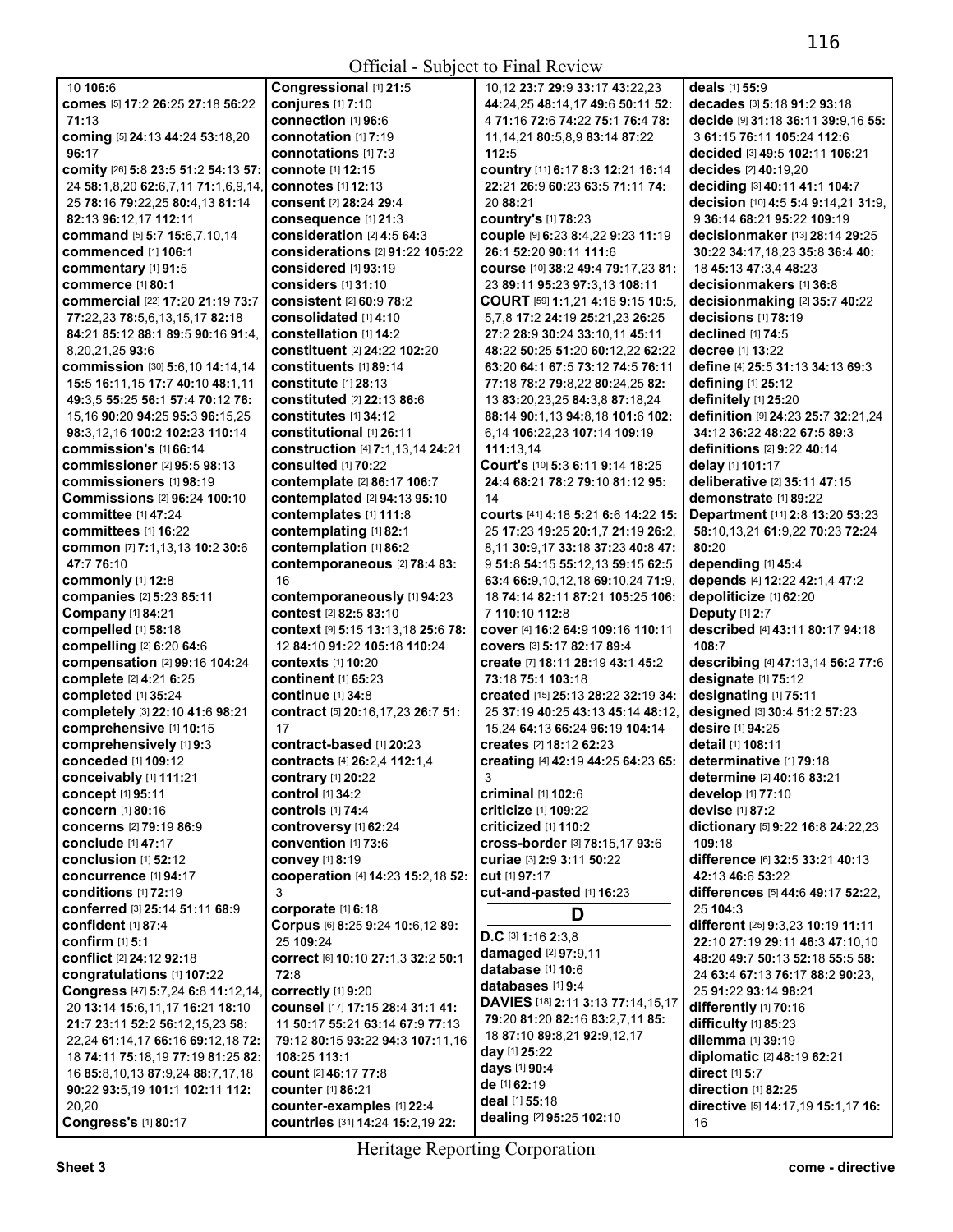|                                           |                                          | ULIICIAI - SUDJECI IO FIIIAI NEVIEW  |                                                   |
|-------------------------------------------|------------------------------------------|--------------------------------------|---------------------------------------------------|
| directly [4] 32:5 46:4 55:15 68:7         | driving [2] 58:19 60:21                  | 49:1 52:23 56:11,14 66:10 110:12     | expanded [2] 55:12 66:9                           |
| disadvantage [1] 23:12                    | due [1] 6:18                             | entitled [1] 36:19                   | expect [3] 72:7 74:20 86:18                       |
| disadvantages [1] 21:1                    | dunk [1] 13:25                           |                                      |                                                   |
|                                           |                                          | entity [11] 6:22 8:8 11:17 34:25 37: | expectations [1] 74:21                            |
| discovery [42] 4:19 5:21 6:4,9 18:        | during [1] 91:18                         | 19 40:23 43:13,15 48:12 55:1 98:     | expense [4] 65:2,6 75:1 101:17                    |
| 19,20 20:13,20 22:8,16 36:16 37:          | E                                        | 7                                    | expert [2] 37:3 57:25                             |
| 15,23 38:5 59:5,8,17 62:2,23 63:          |                                          | Equador [1] 96:7                     | experts [4] 16:12,13 38:16 39:22                  |
| 21 71:19 73:12 74:6 86:25 87:2            | each [9] 14:3 24:24 33:2 53:8 64:        | equal [1] 29:3                       | explained [3] 52:13 56:17 57:4                    |
| 91:24 92:25 96:12,17 100:19 101:          | 15, 17, 18 95: 4 98: 12                  | equitably [1] 104:25                 | explaining [2] 16:23 70:12                        |
|                                           | earlier [4] 73:10 94:11 106:4 107:3      |                                      |                                                   |
| 6,7,14 102:1,5,10 106:12,25 107:8         | easily [1] 112:14                        | equivalent [2] 36:18 76:25           | explanation [3] 16:24 93:12,13                    |
| 111:4 112:3,13                            |                                          | err [1] 82:24                        | explicable [1] 93:2                               |
| discretion [1] 64:5                       | easy [3] 39:11,14 40:12                  | error [2] 26:25 27:3                 | exposed [1] 71:12                                 |
| discretionary [1] 86:4                    | economy [1] 21:17                        | errors [1] 90:4                      | exposes [1] 71:10                                 |
| discuss [1] 103:12                        | Ecuador [1] 107:7                        | <b>ersatz</b> [1] 36:10              | expression [4] 65:13,20 90:20,21                  |
| discussed [1] 91:18                       | EDWIN [3] 2:7 3:9 50:21                  |                                      |                                                   |
|                                           | effect [2] 96:1 106:8                    | escape [3] 30:8,9 35:6               | expropriated [1] 106:3                            |
| discussing [1] 15:21                      |                                          | eschew [1] 30:17                     | expropriates [1] 33:8                             |
| dismissive [1] 80:8                       | effectively [4] 95:6 97:5 98:23          | especially [1] 81:13                 | expropriation [1] 99:16                           |
| disposition [1] 83:22                     | 107:2                                    | espousal [1] 97:13                   | extended [1] 61:20                                |
| dispositive [1] 13:24                     | effort [1] 56:17                         | ESQ [6] 3:3,6,9,13,16,19             | extending [1] 85:4                                |
| disputants [3] 29:3 42:6,16               | eight [1] 16:12                          |                                      | extends [1] 37:13                                 |
|                                           | either [5] 5:18 74:10,11 83:18 109:      | <b>ESQUIRE</b> [4] 2:3,5,11,13       |                                                   |
| dispute [29] 32:17 41:18,23 43:2,6        |                                          | essentially [8] 10:16 20:1 44:13     | <b>extensive [1] 60:14</b>                        |
| 44:3,4 45:8 51:15,20 55:23 57:3           | 23                                       | 58:9 64:18 111:3,11,12               | <b>extent</b> [3] <b>82:12 97:20.20</b>           |
| 59:9 64:23 73:24 76:17 97:15 98:          | elected [1] 28:23                        | establish [2] 77:10,11               | <b>external</b> [1] 37:22                         |
| 23 99:9,11 102:7 103:25 104:1,13          | elements [1] 102:20                      | established [12] 6:16 43:16,17 50:   | extremely [1] 26:24                               |
|                                           | eliminated [1] 56:25                     |                                      |                                                   |
| 105:6 106:2,16,18,21                      | elsewhere [1] 61:21                      | 8 51:9 56:6 62:8 68:7,8 69:7 76:     | F                                                 |
| disputes [23] 21:19 28:21 35:1 36:        | emails [1] 22:18                         | 23 90:20                             | FAA [2] 26:20 36:17                               |
| 11 42:20 43:23 46:16 48:10 49:6           |                                          | establishing [2] 42:18 90:9          |                                                   |
| 55:3 62:18.21 64:19 73:13 75:5            | emphasis [1] 31:21                       | establishment [1] 47:14              | facilitation [1] 63:12                            |
| 76:3 78:18 93:7 96:7 97:5 103:23.         | emphasized [1] 94:24                     | establishments [1] 57:9              | fact [10] 26:5 42:12 65:10 80:9 83:               |
| 24 107:3                                  | empirically [2] 8:24 11:7                | ET [3] 1:3,9 18:1                    | 12,17 91:1,9 106:20 112:12                        |
|                                           | employees [1] 50:9                       |                                      | factor [1] 74:22                                  |
| disputing [1] 33:13                       | empower [1] 28:20                        | even [16] 18:8 22:4,7 24:7 31:14,    | factors [4] 27:15 81:3 86:4 87:5                  |
| disregard [1] 90:2                        |                                          | 17 33:15 40:23 52:12 62:10 65:5      |                                                   |
| dissent [7] 36:21 99:10 107:12            | empowered [2] 29:3 45:15                 | 71:20 73:5 75:8 84:22 112:15         | fail $[1]$ 99:18                                  |
| 108:1,7,13,16                             | enable [1] 56:17                         | event [2] 94:16,22                   | fair [1] 104:24                                   |
| dissented [1] 18:22                       | enact [1] 13:14                          |                                      | fairly [3] 30:6 39:11 104:25                      |
|                                           | <b>enacted</b> [8] 17:1 51:1 54:13 55:18 | eventual [1] 44:7                    | fall [2] 27:21 48:6                               |
| distinct [3] 52:19 53:16 98:8             |                                          | Eventually [2] 45:7 47:16            | far [1] 86:17                                     |
| distinction [5] 31:4 66:6 68:3 100:       | 73:8 82:17 91:3 93:17                    | everyone [3] 16:19 25:24 30:13       |                                                   |
| 4 103:21                                  | enacting [1] 40:9                        | evidence [24] 51:8,13 56:15,18 57:   | fashion [2] 42:7 45:9                             |
| distinctions [1] 103:15                   | encapsulated [1] 69:6                    | 12 58:25 59:1 61:18 72:20 78:19      | favor [1] 36:16                                   |
| distinguish [2] 25:8 49:16                | encompasses [1] 85:25                    |                                      | favors $[1]$ 14:3                                 |
|                                           | encompassing [1] 85:20                   | 80:12,24 82:7,10 85:23 91:9,15,      | FCC $[1]$ 9:21                                    |
| distinguishes [1] 67:22                   |                                          | 24 93:18 109:14 111:22 112:15,       | Federal [3] 59:2 61:16 92:19                      |
| distributed [1] 97:21                     | encourage [4] 30:4 63:8,16 80:5          | 15,18                                |                                                   |
| district [7] 4:18 5:21 19:25,25 20:       | encourages [2] 6:6 78:21                 | evidence-based [1] 78:18             | Federation [1] 105:4                              |
| 7 63:20 79:8                              | end [2] 25:21 46:9                       | exact [4] 17:6,10 110:13,13          | field [1] 33:12                                   |
| disturbing [1] 47:18                      | end-around [1] 101:7                     | exactly [6] 49:3 53:6 84:15 96:3     | fights $[1]$ 6:9                                  |
|                                           | endeavor [1] 29:17                       |                                      | figure [2] 10:17 39:15                            |
| divide [1] 23:21                          | endorse [1] 59:14                        | 97:16 98:5                           | figures [1] 57:22                                 |
| divine [1] 67:11                          |                                          | example [17] 9:13 24:6 29:11 36:     | file [1] 106:25                                   |
| document [2] 48:11 88:22                  | ends [1] 90:8                            | 10 39:5 52:7 69:20 87:18,20 100:     |                                                   |
| documents [3] 9:5 22:18 88:25             | enforce [4] 25:22 26:2,22,23             | 11 109:14, 18, 23 110: 9, 12, 18, 19 | filed [2] 90:5 106:13                             |
| doing [15] 18:8 20:11 24:16,17 25:        | enforceability [1] 6:19                  | examples [3] 7:4 11:19 12:14         | <b>final</b> [6] <b>22:24 30:15,19 78:1 83:22</b> |
| 3 30:20 32:5 42:7 58:21,22 87:8           | enforcement [1] 52:9                     | excellent [1] 87:5                   | 88:14                                             |
|                                           | enforcing [2] 79:24 102:15               |                                      | finally [1] 26:16                                 |
| 90:9 100:21 112:7,8                       | engage [1] 99:15                         | except [1] 97:17                     | find [3] 24:17,23 45:12                           |
| domestic [7] 61:19 71:20 91:23            |                                          | exceptional [1] 86:8                 |                                                   |
| 92:24,24 93:16,17                         | engaged [1] 62:22                        | excludes [2] 7:20,21                 | finished [3] 35:19,20,22                          |
| domestically [1] 59:3                     | England [2] 21:11 60:2                   | <b>excuse</b> [1] 55:20              | First [20] 8:23 22:2 23:21 39:2 58:               |
| domicile [1] 78:8                         | enhancing [1] 14:23                      | <b>executive</b> [1] <b>80:</b> 21   | 18 66:2 67:21,25 81:4 83:1 94:15                  |
|                                           | enough [6] 25:17,21,23 26:17 84:         | exercise [3] 75:21 86:5 100:9        | 96:4 101:5 103:17 104:4,5 105:11,                 |
| done [11] 9:17,18 10:8 15:11 16:20        | 11 108:16                                |                                      | 14 109:7 111:7                                    |
| 35:3 85:6 88:7 89:11 90:5 106:18          |                                          | <b>exercises</b> [1] <b>75:</b> 13   |                                                   |
| <b>doubt</b> [2] <b>40:</b> 6 87:3        | enter [3] 62:15,16 72:14                 | exercising [9] 25:14 48:25 51:10     | <b>fit</b> $[2]$ 32:24 93:20                      |
| <b>down</b> [2] <b>15:</b> 6 <b>36:</b> 3 | entered [1] 72:7                         | 56:9 67:1 68:9 69:8 76:24 77:1       | fits [1] 48:21                                    |
| <b>draft</b> [1] <b>14:21</b>             | enterprise [1] 29:14                     | exist [5] 34:23,24 86:16,19 99:6     | five [3] 9:3 26:12 85:1                           |
| drafted [5] 5:6 14:13,14,16 15:16         | entertain [1] 79:6                       | existed [1] 96:24                    | <b>fix</b> $[1]$ <b>112:21</b>                    |
|                                           | entire [1] 109:9                         |                                      | flag [2] 7:5,11                                   |
| drafters [1] 5:11                         | entirely [1] 48:20                       | existence [4] 6:18 28:15 34:19       | flags [1] 7:17                                    |
| draw [1] 78:9                             |                                          | 100:1                                |                                                   |
| dread [1] 101:16                          | entities [10] 11:8 47:25 48:24,25        | existing [2] 51:3 75:3               | flat [1] 94:14                                    |
|                                           |                                          |                                      |                                                   |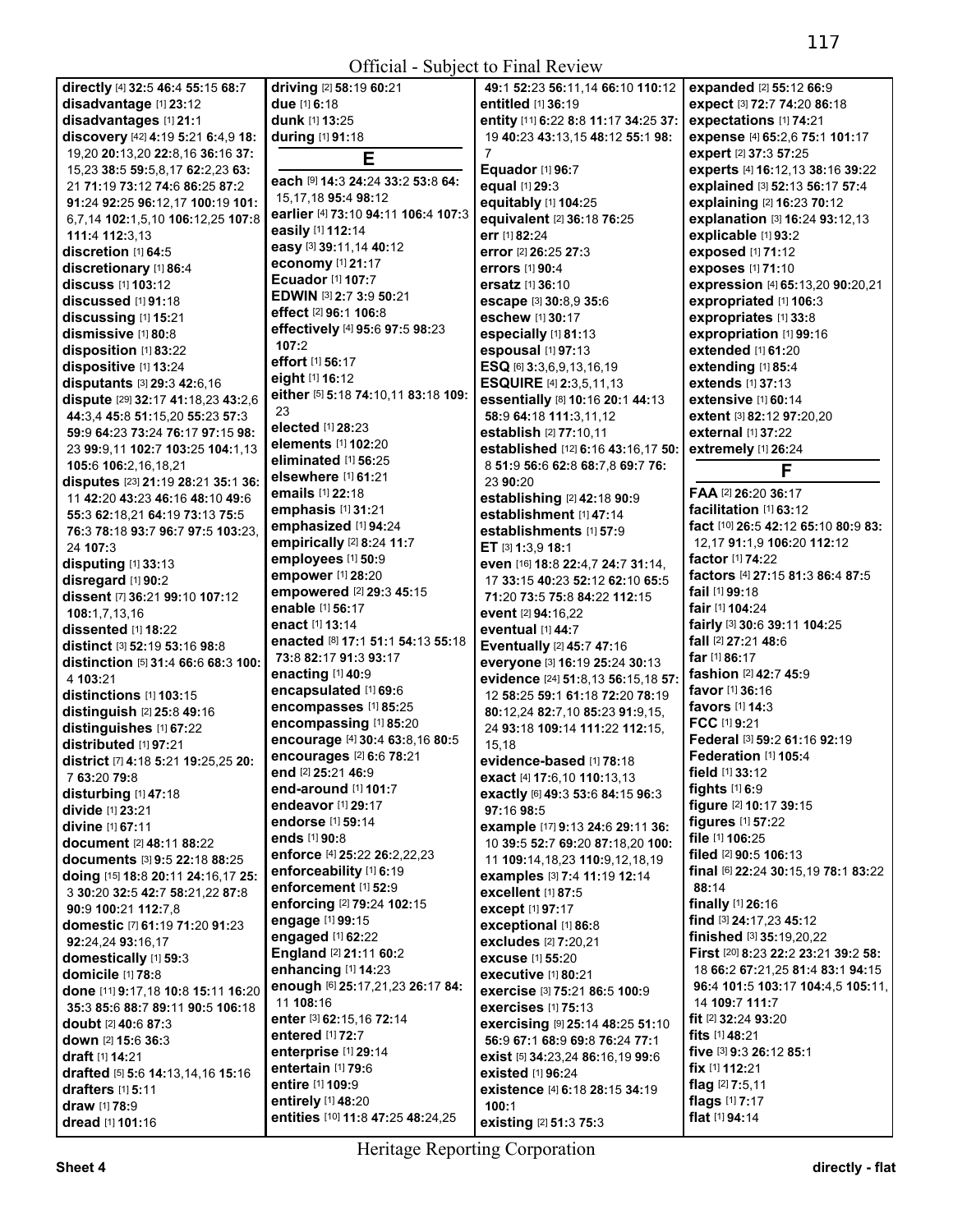|                                                                 |                                                       | Official - Subject to Final Review                           |                                                                       |
|-----------------------------------------------------------------|-------------------------------------------------------|--------------------------------------------------------------|-----------------------------------------------------------------------|
| flood [1] 5:20                                                  | 13 64:5 67:16 93:23 108:21                            | 63:9 66:12 68:8,10 71:7 76:24 77:                            | identifying [1] 75:10                                                 |
| focus [7] 14:25 15:2 51:22 52:14                                | future [1] 86:3                                       | 2 79:16 107:5                                                | ignores [1] 5:14                                                      |
| 61:23 89:12 102:16                                              | G                                                     | grant [6] 4:19 22:21 79:5,8 86:7                             | imbued [2] 70:8 96:20                                                 |
| focusing [3] 29:22,24 58:5                                      | gaps [1] 90:3                                         | 87:1                                                         | <b>immunity</b> [1] 54:10                                             |
| follow [3] 21:13 34:7 37:25                                     | gate [1] 74:10                                        | gratuitous [1] 8:18                                          | impacts [1] 95:21                                                     |
| follow-up [1] 27:6                                              | gathering [1] 91:24                                   | Great [3] 55:23 98:18 108:10                                 | impartial [1] 33:15                                                   |
| food [1] 14:7                                                   | gave [1] 64:15                                        | ground [1] 93:4                                              | impetus [1] 99:6                                                      |
| football [1] 8:10                                               | General [4] 2:7 10:16 53:17 73:23                     | Group [2] 68:21 107:12                                       | implement [4] 14:15,17 15:9 16:                                       |
| footing [2] 57:7 66:17<br>footnotes [1] 96:9                    | General's [1] 14:20                                   | guess [10] 8:21 12:11,23 25:11 46:                           | 15                                                                    |
| force [1] 6:8                                                   | generally [1] 31:7                                    | 1,10,17 58:2 87:7 98:4<br>guessing [3] 111:23,24 112:8       | implementing [1] 15:13<br>implication [1] 30:11                       |
| <b>forces</b> [2] 97:10,12                                      | generously [1] 107:12                                 | guesswork [1] 112:7                                          | implications [1] 70:22                                                |
| forcing [1] 107:2                                               | German [10] 6:2 26:20 36:18 44:                       | guidance [1] 111:25                                          | importance [1] 94:24                                                  |
| foreclose [1] 18:7                                              | 17 49:2,4 67:25 94:24 95:3 102:                       |                                                              | <b>important</b> [10] <b>18:17 55:5 61:13</b>                         |
| forecloses [1] 111:7                                            | 22                                                    | Н                                                            | 65:6 66:6 69:19 94:18 99:4 103:                                       |
| FOREIGN [124] 1:13 4:20,21,24 5:                                | German-American [1] 96:25                             | Halliburton [1] 16:7                                         | 15 104:6                                                              |
| 9,12 6:15,17,25 7:2,5,5,5,6,8,25 8:                             | Germany [5] 21:12 56:4 64:10 98:                      | hand [1] 18:17                                               | importantly [1] 110:7                                                 |
| 2,7,10,11,17 11:4 12:12,15,18,20                                | 18 100:3                                              | handful [1] 22:3                                             | impose [1] 74:5                                                       |
| 14:5,6,7,22,24 15:2,19,22,25 16:2                               | gets [4] 25:6 35:5 71:8 112:6                         | handled [2] 52:6,10                                          | improve [3] 14:21 52:3 63:11                                          |
| 19:9 22:9 25:12 36:6 37:13.18 38:                               | getting [4] 18:17 56:14 58:25 62:6                    | handles [1] 76:3                                             | improving [1] 51:3                                                    |
| 6,9 39:3 40:8 41:18 48:8 51:25 54:                              | give [10] 13:8 22:17 32:6 34:11 35:                   | handling [1] 78:17                                           | INC [1] 1:3                                                           |
| 7,18 55:8,9,11 57:7,8 58:9 59:16                                | 4 64:16 65:21 109:17,18,19                            | happen [5] 20:21 34:22 38:8 73:1                             | incentive [1] 37:19                                                   |
| 62:8,10 64:22 66:11,12,17,18 69:                                | given [3] 7:4 15:17 53:14<br>gives [1] 63:20          | 111:17                                                       | include [4] 20:12 55:13 86:5 105:                                     |
| 3, 15 70: 3, 21 71: 2, 6, 11, 24 72: 6, 22                      |                                                       | happened [3] 38:12 80:14 91:13                               | 23                                                                    |
| 73:14 75:1 77:5,20 78:7,10,16 80:                               | giving [3] 30:7 47:8 96:21<br>glue [1] 24:24          | happening [2] 53:7 97:16<br>happens [5] 8:2 12:20 19:15 35:  | includes [1] 77:21                                                    |
| 22 81:13 82:17 83:14 84:24 87:13,                               | goal [1] 17:13                                        | 14 53:19                                                     | including [5] 24:4 27:20 39:23 73:                                    |
| 22 88:1,2,15,17,18,19,20,22,23 89:                              | goals [4] 5:22 20:9,23,23                             | hard [4] 31:4 64:20,25 70:10                                 | 13 82:18                                                              |
| 4, 18, 19, 24 90: 17, 23 91: 4, 8, 25 92:                       | God [1] 39:24                                         | harm [1] 5:23                                                | inconsistent [1] 90:7                                                 |
| 23 93:9,15 95:21 96:1 97:1 98:25                                | Gorsuch [23] 23:19 47:21,22 48:3,                     | harmonizing [1] 23:6                                         | Incorporated [2] 4:9 66:15                                            |
| 101:20 102:12 103:10 106:23 109:                                | 6 67:19,20 68:5 69:2,22 70:17 80:                     | hate [1] 81:24                                               | Indeed [1] 30:19                                                      |
| 10, 10, 15 110: 10, 15, 16<br>foreign-seated [3] 77:22 78:6 82: | 15 81:23 82:20 83:6,9 86:12 94:1                      | hear [2] 4:8 7:7                                             | independent [1] 65:3<br>indication [3] 73:3 100:16,20                 |
| 18                                                              | 99:20,23 101:9,13 108:23                              | heard [4] 79:13 81:9 83:3 94:12                              | individual [12] 23:22 24:2 31:8 32:                                   |
| form [4] 51:6 56:4 69:17 106:17                                 | Gorsuch's [2] 84:13 103:14                            | help [1] 67:20                                               | 12 34:4 42:15 55:9 97:24 98:1 99:                                     |
| formal [3] 52:5 63:5 75:21                                      | got [3] 15:6 81:3,4                                   | helpful [1] 47:1                                             | 17 104:15,20                                                          |
| formality [7] 65:6,10 74:25 75:17,                              | govern [1] 24:8                                       | hesitant [1] 82:14                                           | individuals [2] 42:18 103:9                                           |
| 20,24 76:3                                                      | governed [1] 86:24                                    | highly [1] 104:6                                             | inequitably [1] 99:17                                                 |
| formally [1] 66:24                                              | governing [1] 112:3                                   | historical [2] 17:6 24:10                                    | inflict [1] 5:22                                                      |
| format [1] 77:1                                                 | government [47] 4:23,25 7:11 11:                      | historically [4] 9:6 11:6,7,13                               | influence [1] 85:10                                                   |
| formed [3] 51:17 54:7 97:1                                      | 8.17 12:13.15 16:9 17:19 19:10                        | history [13] 4:18 5:5 13:13 14:9,10                          | informal [1] 10:9                                                     |
| <b>forms</b> [2] 68:16 103:16                                   | 20:5 25:14,15 27:9,9,10,25 34:7                       | 18:7 24:13 70:7 84:8,9,17 109:8                              | information [4] 59:4 84:22,24 112:                                    |
| forum [1] 37:18                                                 | 38:14 39:24 48:13,17 50:9 51:10,                      | 110:24                                                       |                                                                       |
| forward [1] 101:4                                               | 11, 19, 22 52: 22 54: 4, 8 57: 7 59: 10,              | hmm [1] 19:10                                                | informed [1] 78:18                                                    |
| four [3] 19:19 35:4 85:1                                        | 11 61:23 69:8,14 70:4 71:24 76:                       | hoc [5] 28:10,19 29:1 30:12 71:22                            | initiated [2] 28:10 106:6                                             |
| Fourteen [1] 39:25                                              | 23 77:11 79:21 83:25 85:16 88:22<br>95:4 97:14 103:20 | home [3] 30:24 33:12 78:8                                    | innovator [1] 97:3                                                    |
| <b>Fourth [1] 25:20</b>                                         | government's [9] 19:11 79:13,15                       | <b>honest</b> [1] 33:15<br>Honor [22] 6:24 8:5 9:20 14:9 21: | Instead [2] 44:2 109:21                                               |
| France [6] 8:3 21:11 60:3 80:11                                 | 81:8 84:2,4 85:3 92:5 95:20                           | 21 29:6,21 33:1 35:19,22 37:5 38:                            | instinct [1] 74:2                                                     |
| 97:2 102:7                                                      | government-focused [4] 5:13                           | 9 39:11 40:6 41:9 42:1 43:12 45:                             | institution [1] 104:9                                                 |
| frankly [3] 27:18 39:11 72:12                                   | 11:24 16:5,17                                         | 17 46:20 50:1.18 85:18                                       | institutions [3] 79:3 92:2,13                                         |
| friction [1] 62:14                                              | government-run [1] 12:19                              | Honors [1] 109:6                                             | $instrument$ [1] 41:2                                                 |
| friend [11] 65:23 80:7 87:13,20 89:                             | government-to-government [1]                          | hope [3] 35:22 47:19 71:16                                   | Intel [25] 5:4 17:4 18:18,23 36:22                                    |
| 15,25 91:1 95:19 110:2,8 111:10<br>friend's [1] 91:19           | 103:25                                                | horribles [1] 36:2                                           | 37:25 74:5 78:3,12 81:3 83:18,18,<br>24 84:3,5 86:1,4 88:12 90:15 94: |
| front [1] 12:12                                                 | governmental [48] 6:22 7:3,19 8:                      | House [4] 5:10 16:25 17:8 94:23                              | 17 111:7,8,11,14,16                                                   |
| full [4] 90:3,3 99:18 100:19                                    | 20 15:3 17:12 25:5,8 26:18 27:5                       | however [1] 75:5                                             | intend [1] 5:24                                                       |
| <b>function</b> [2] 7:22 83:20                                  | 30:9,11,22 33:10 34:6 35:2,2,6 39:                    | hundred [3] 13:24 65:4 90:11                                 | intended [5] 64:9 69:12 74:23 85:                                     |
| functions $[1]$ 54:2                                            | 3,4 40:23 48:15,24 52:1 54:8 55:                      | hybridized [1] 104:9                                         | 15 94:20                                                              |
| FUND [3] 1:12 28:11,22                                          | 10 56:5,10,20 57:9,18 65:17 66:                       | hypothetical [2] 44:22 111:19                                | intending [1] 75:18                                                   |
| <b>fundamental</b> [2] <b>105:15 108:12</b>                     | 13 69:1,8,10 70:2,9,13 75:14 76:                      |                                                              | intent [3] 21:5 67:12 75:12                                           |
| fundamentally [5] 53:1 99:11 102:                               | 24 77:9 84:1 87:14 88:18,19 100:                      |                                                              | inter [1] 63:5                                                        |
| 17 105:5 108:7                                                  | 10 110:11                                             | idea [8] 7:10 10:16,16 11:1 12:11<br>25:18 26:10,12          | interchange [2] 48:16 71:25                                           |
| funding [1] 65:3                                                | governmentalize [1] 25:24                             | identified [1] 85:19                                         | interest [1] 20:4                                                     |
| funds [1] 97:25                                                 | governments [18] 5:10 29:13 43:                       | identify [1] 5:15                                            | interested [1] 93:1                                                   |
| further [8] 23:19 41:12 52:12 54:                               | 16 47:15 51:3 54:14,18,25 56:8                        |                                                              | interesting [1] 11:5                                                  |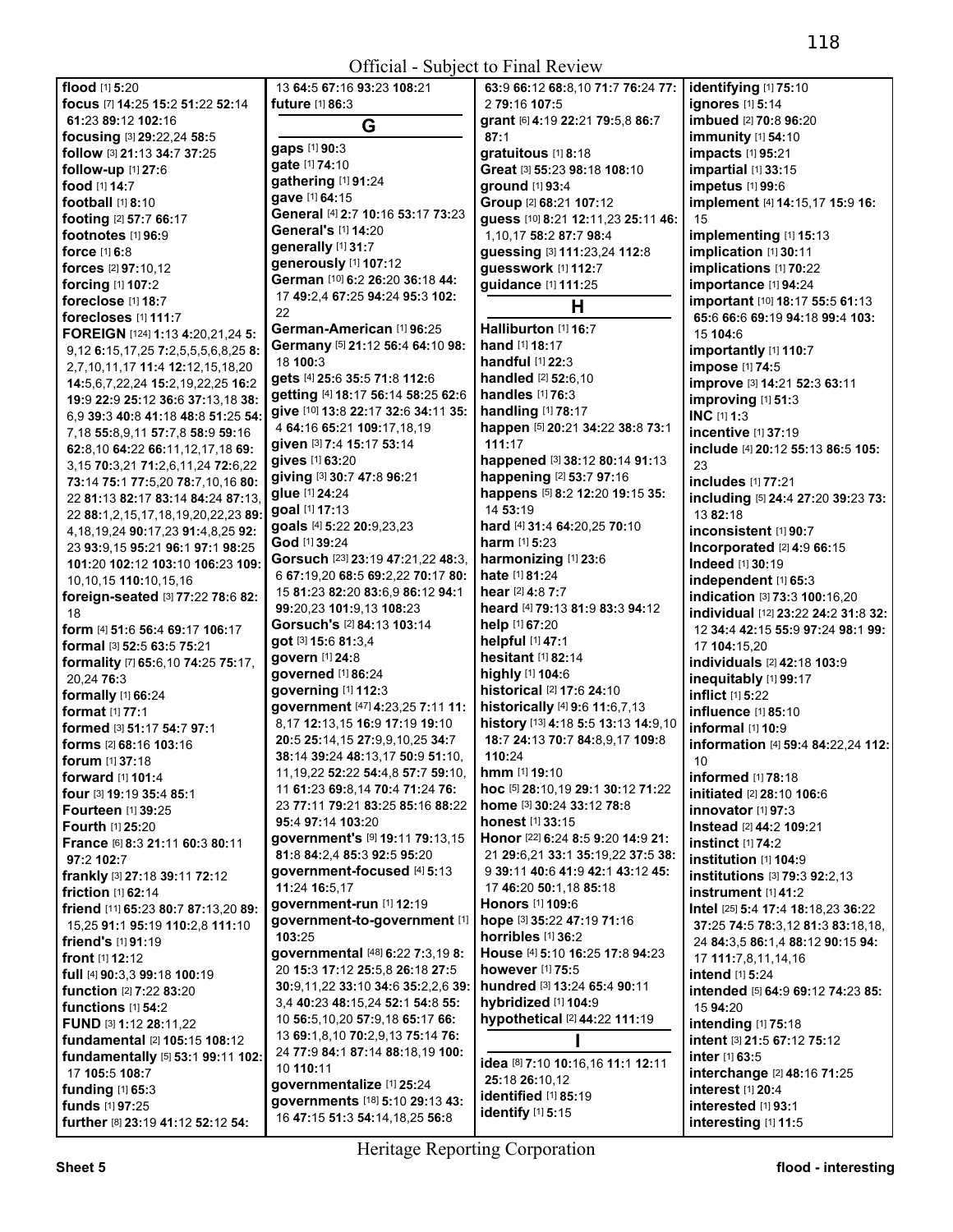| <b>interests</b> [1] 97:14                                       | J                                                                    | kind [19] 7:15 9:23 14:3,5 20:6,13               | $list$ [1] 87:5                                 |
|------------------------------------------------------------------|----------------------------------------------------------------------|--------------------------------------------------|-------------------------------------------------|
| intergovernmental [2] 27:22 56:                                  |                                                                      | 22:22 26:6 39:15 44:1 76:3,14 82:                | <b>listed</b> $[1]$ 85:2                        |
| 6                                                                | Japanese [3] 38:1 39:23 60:4                                         | 15 84:24 86:7 100:23 103:5 110:5                 | literal [2] 23:22 24:1                          |
| international [75] 16:14 23:4,14                                 | Jay [4] 97:4,7 98:6,11                                               | 111:3                                            | Lithuania [18] 28:18 30:4,6 32:2                |
| 27:22 28:12,14,16 29:24 31:6 34:                                 | join [1] 108:16                                                      | kinds [1] 75:9                                   | 33:7,8,14,14,25 50:10 55:2 67:24                |
| 12, 14, 20 36: 5 40: 8 41: 24 42: 20,                            | joined [1] 107:14                                                    | Kingdom [1] 80:11                                | 68:13 102:9 104:7,18 105:1 107:7                |
| 23 43:8 44:8 45:13 46:10,14,17                                   | jointly [2] 98:14 99:2                                               | KNEEDLER [44] 2:7 3:9 50:20,21,                  | Lithuania's [1] 28:23                           |
| 47:18 48:7,16 49:9,9 50:12 51:25                                 | JOSEPH [3] 2:5 3:6 28:7                                              | 24 52:17,24 53:24 54:17,21 55:4                  | Lithuanian [3] 33:9 75:25 105:25                |
| 53:15 55:7,14,19,20 56:24 57:16,                                 | judge [5] 5:16 36:18 98:18,18 110:                                   | 57:20 58:12,17 59:22 60:7,11,18                  | Lithuanian-Russian [1] 75:6                     |
| 24,25 58:7 63:6,22,25 64:2,8 66:                                 | 3                                                                    | 61:1,4,7,10 63:3,16 64:12 65:9,17                | litigant [4] 71:10 103:24 105:13                |
| 20 69:4, 16 71:6, 13 73:7 76: 25 78:                             | judges [5] 6:8 31:8,15,15 36:10                                      | 66:1,5 67:10,15,20 68:2,6 69:5,23                | 106:19                                          |
| 16 79:25 80:1,23 81:13 82:2,15                                   | judgment [3] 13:21 26:23 99:13                                       | 70:21 71:3 72:9 73:16,19,21 75:                  | litigants [5] 37:14 71:10 91:10                 |
| 91:21 95:12 96:19 102:13,19,20,                                  | judgments [1] 6:20                                                   | 15 76:5                                          | 106:11 107:3                                    |
| 25 103:5,8,12 104:11,12 105:6                                    | judicial [14] 5:9 9:25 17:11 26:5,                                   | Kneedler's [1] 81:18                             | litigating [1] 51:21                            |
| 106:10 107:10 109:11                                             | 17, 19 27: 4 51: 4 63: 12 66: 7 72: 17                               | knowledge [1] 44:19                              | litigation [8] 20:14 51:4,5,6 52:4              |
| interpretation [8] 5:2 6:5 18:16                                 | 74:13 92:25 93:17                                                    |                                                  | 63:12 76:15 103:11                              |
| 19:1 25:3 77:4,21 78:3                                           | judiciary [1] 33:14                                                  |                                                  | litigator [1] 37:20                             |
| interpreted [2] 88:12 90:15                                      | Judy [1] 36:18                                                       | labeling [1] 77:7                                | little [9] 10:22,23,24 16:1 91:9,15             |
| interpreting [1] 17:4                                            | juridical [1] 78:8                                                   | language [25] 4:21 10:18 12:15,24                | 93:18 101:21.22                                 |
| interstate [1] 5:8                                               | jurisdiction [3] 43:8 78:9 81:12                                     | 13:1,4,16,22 14:16 15:8,15 16:23                 | live [1] 82:1                                   |
| <b>intrude</b> [1] 59:15                                         | Justice [237] 2:8 4:3,3,15 6:14 7:                                   | 17:17,19 18:4,7 19:8,9 24:11,18                  | LLP [1] 1:9                                     |
| intruding [1] 54:17                                              | 15 8:12,15 9:7,16 10:4 11:2 12:1,                                    | 29:22 78:12 84:18 94:19 105:23<br>last [1] 94:10 | local [1] 60:9                                  |
| intrusive [1] 20:19                                              | 2,4,5,6,17 13:4 17:14,16,17 18:3,                                    | later [5] 15:20 17:3 106:18 107:1                | <b>located</b> [2] 8:2 88:25                    |
| <b>intuition</b> [1] 7:12                                        | 14,22 19:2,5,8,17,21 21:10,15,23                                     | 111:19                                           | long [1] 112:16                                 |
| intuitions [1] 86:22                                             | 23:16,16,18,19,20 25:4 27:6,12<br>28:1,2,2,8 29:7 31:1,3,6,12,20 32: | Latin [1] 10:24                                  | look [21] 8:24 10:18 11:5,12 14:9,              |
| invest [3] 30:5,5 33:6                                           | 1,4,10,23 34:9,11,16 35:13,16,20,                                    | Laughter [1] 107:23                              | 25 17:9 19:2 22:2 27:7 40:7,10 84:              |
| investigating [2] 16:2 110:17                                    | 23 36:1,20 37:2,6,24 38:4,11,20,                                     | law [19] 6:19 7:5 16:7,13,14 23:6,7              | 9,14 89:16 90:14 95:24 101:4 109:               |
| investment [8] 33:9 64:10 96:7                                   | 24 39:8,13,18,21 40:3 41:10,12,13,                                   | 26:25 27:4 51:2 75:23 85:1 99:8                  | 25 110:1.23                                     |
| 102:7 103:1 104:10 106:9 108:9                                   | 14, 17, 21 42: 3, 9, 12, 22 43: 1, 5, 18,                            | 104:11,12 105:8,8,8 107:10                       | looked [3] 9:3,22 107:13                        |
| investor [19] 28:21 30:8,21 32:6,7                               | 19, 19, 20, 25 44: 12, 18, 21 45: 1, 7, 18,                          | <b>lawmaker</b> [1] <b>5:16</b>                  | looking [4] 18:9 23:22 27:17 64:1               |
| 33:6 46:3 51:18 53:7,9,25 54:5 59:                               | 21,24 46:1,8,21,24 47:20,20,22 48:                                   | laws [3] 6:16 22:9 112:5                         | looks [5] 17:5,10 33:24 52:22 68:               |
| 10 62:10 68:15,15 70:25 99:1 105:                                | 3,6 49:11,11,13,14,19 50:2,14,15,                                    | lawyer [1] 5:16                                  | 23                                              |
| 24                                                               | 15, 20, 24 52: 16 53: 12 54: 16, 20, 23                              | leader [9] 4:24 7:5,11 8:7,10,11,13              | lot [17] 33:1 38:16,23 39:22 60:3               |
| investors [8] 28:25 33:17 46:4 65:                               | 57:20 58:15 59:20,23,25 60:8,16,                                     | 14:6 88:2                                        | 80:23 81:5 82:7,10 84:22 86:14                  |
| 21,22,24 68:19 96:10                                             | 20 61:2,5,5,8 63:2,14,18,24 64:13                                    | <b>leaders</b> [1] 4:25                          | 101:2 111:25 112:1,4,7,9                        |
| <b>INVESTORS' [1] 1:12</b><br>invocation [1] 66:7                | 65:15,19 66:4 67:4,8,11,14,16,17,                                    | leading [1] 81:21                                | lots [3] 17:21,21 84:19<br><b>LTD</b> $[1]$ 1:6 |
| invoked [4] 96:5,11 101:25 103:19                                | 18, 19, 20 68: 5 69: 2, 9, 22 70: 17, 18,                            | learned [1] 85:14                                | LUXSHARE [9] 1:6 4:10 5:14 6:1,                 |
| invoking [1] 82:13                                               | 18,20 72:1,2,3,4,5 73:9,17,20 74:                                    | least [3] 21:19 37:8 52:19                       | 2 22:22 23:1 25:18 109:12                       |
| involve [4] 32:17 60:12 76:14 103:                               | 15, 16, 16, 18, 19, 24 75: 24 77: 12, 17                             | left [1] 101:1                                   | Luxshare's [3] 5:20 18:12 25:3                  |
| 10                                                               | 79:12,20 80:15 81:23 82:20 83:6,                                     | legal [5] 5:1 52:5 58:4 77:25 78:7               |                                                 |
| involved [10] 19:11 30:23 35:9 48:                               | 9 84:12,13 86:12 87:4 89:6,8,10,                                     | legislation [5] 14:21 15:16 16:18                | M                                               |
| 11 <b>62:</b> 25 <b>74:</b> 25 <b>93:</b> 9 <b>100:8 101:</b> 18 | 21 92:6,11,16 93:21,23,24,25 94:1,                                   | 81:11 99:13                                      | made [10] 41:17 42:17 53:22 68:13,              |
| 103:4                                                            | 2,8,16 95:17 97:18,19 98:4 99:10,                                    | legislative [3] 81:10 84:8,9                     | 14 79:14 105:3,16,17 108:5                      |
| involvement [3] 25:23 26:5 27:5                                  | 20,23,24 101:9,13 103:7,13 107:                                      | legislator [1] 87:6                              | magistrates [2] 16:2 110:18                     |
| <b>involves</b> [1] 45:25                                        | 11, 15, 17, 21, 24 108: 3, 15, 17, 17, 18,                           | legitimate [1] 27:16                             | main [2] 71:4,5                                 |
| involving [9] 9:4 54:18 55:23 64:                                | 20, 20, 22, 23, 24 109: 2111: 2, 17                                  | length [1] 70:23                                 | major [2] 80:10 85:10                           |
| 24 67:24 81:13 97:1,6,22                                         | 112:25                                                               | less [2] 29:19 108:4                             | majority [3] 22:6 107:15 108:9                  |
| $irrelevant$ [1] 94:15                                           | <b>Justice's [1] 58:3</b>                                            | letter [4] 60:24 69:21 106:14,14                 | Manchester [1] 8:9                              |
| isn't [6] 6:15 30:18 39:6 53:17 71:                              | Justices [2] 40:16 50:19                                             | <b>letters</b> [1] 82:7                          | many [6] 11:15 60:25 85:4 86:19                 |
| 7,7                                                              | Κ                                                                    | liability [1] 83:21                              | 105:22.22                                       |
| <b>issue</b> [6] 29:12 32:15 56:19 69:24                         | KAGAN [31] 12:1,4,6,17 13:4 43:                                      | liberal [1] 87:1                                 | March [1] 1:17                                  |
| 100:12 108:12                                                    | 18, 19, 20, 25 44: 12, 18, 21 45: 1, 7, 18,                          | limit [2] 79:4 83:13                             | <b>MARTINEZ</b> [37] <b>2:3 3:3,19 4:12,13,</b> |
| <b>issued</b> [1] 16:18                                          | 21,24 46:1,8,21,24 57:20 58:15                                       | limitation [2] 78:11 87:15                       | 15 6:14,23 8:4,14,21 9:11,18 10:4,              |
| issues [5] 62:2 64:22 85:18 91:18                                | 59:25 67:18 72:1,3,5 74:19 93:25                                     | limitations [4] 56:25 57:15 59:8                 | 11 12:16 13:3,6 18:2,6,21 19:4,7,               |
| 102:11                                                           | 97:18                                                                | 61:25                                            | 16, 19, 22 21: 14, 21, 25 24: 3 25: 10          |
| <b>issuing</b> [1] 57:18                                         | <b>Kagan's [2] 49:14 61:6</b>                                        | Limited [13] 4:10 16:16 26:19,24                 | 27:11,14 50:3 109:2,3,5                         |
| Italian [1] 6:18                                                 | KAVANAUGH [22] 12:2,5 23:20                                          | 55:12 57:2,5,10,11,17 59:5 61:20,<br>24          | matching [1] 39:1<br>matter [3] 1:20 39:1 46:6  |
| <b>Italy</b> [3] $6:17,21$ $8:18$                                | 25:4 27:6,12 28:1 49:12,13,19 50:                                    | line [2] 48:7 78:10                              | <b>matters</b> [2] <b>17:22 81:12</b>           |
| itself [11] 6:2 29:25 30:3 35:12 45:                             | 2,14 63:2 70:19,20 72:2,4 73:9,17,                                   | Linguistic [2] 9:1 88:4                          | mean [44] 7:18,22 9:9,16 10:8 12:               |
| 4,14 57:13 63:19 81:11 104:16                                    | 20 74:15 108:24                                                      | Linguistics [4] 10:6,12 90:1 109:                | 13,20,22,24 16:12 17:17 31:24 36:               |
| 110:14                                                           | Kennedy [1] 108:18                                                   | 25                                               | 3,21 37:7 43:21 57:22 58:18 59:                 |
| IX [1] 52:8                                                      | key [2] 4:20 109:8                                                   | links [1] 15:15                                  | 24 60:1,24,24 66:1 71:4 72:10 75:               |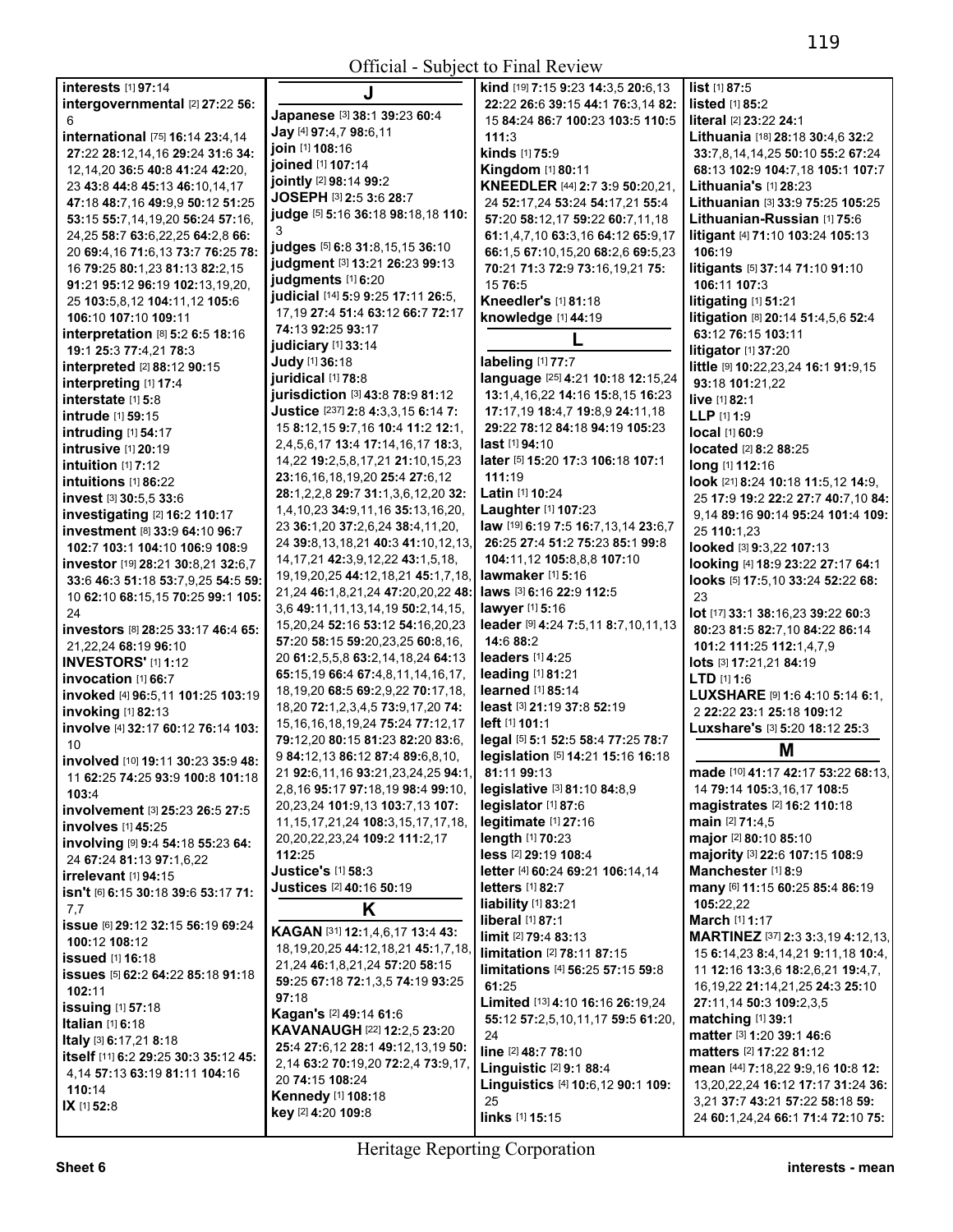| 16,17 78:4 83:14 86:15 87:3,17                                | naturally [3] 4:22,24 7:10                              | 19,23 84:18 101:12 106:7 108:22                                     | outcome-determinative [1] 41:7                                       |
|---------------------------------------------------------------|---------------------------------------------------------|---------------------------------------------------------------------|----------------------------------------------------------------------|
| 88:12,17 89:18,18 90:16,18,24 92:                             | nature [4] 44:11 47:2 84:2 108:8                        | 111:5,11                                                            | outlier [3] 23:3,14 112:13                                           |
| 6 93:14 97:22 99:23 107:24                                    | near [1] 30:18                                          | once [4] 36:24 37:17 84:20 104:11                                   | outside [8] 36:6,7 37:21 40:18 88:                                   |
| meaning [19] 10:3, 18 13:7 23:22,                             | nearby [1] 5:2                                          | one [45] 6:16 13:10 14:3 19:24 24:                                  | 24 90:18 102:9 112:15                                                |
| 23,25 24:2,8,10,10,18 88:5,9,11                               | necessarily [2] 6:21 33:11                              | 12 25:16 27:6 32:2,15 34:1 38:14                                    | over [7] 22:19 34:2 39:22,24 49:6                                    |
| 90:10 95:11 106:10,24 109:9                                   | need [3] 84:11 89:16 102:16                             | 40:14 42:8 44:3 46:1.25 47:23 49:                                   | 55:23 94:12                                                          |
| meaningful [1] 26:7                                           | needs [3] 25:13 76:11 84:9                              | 23 51:25 55:22 64:11 65:5 68:22                                     | overburden [1] 19:24                                                 |
| means [5] 7:25 23:2 24:14 95:23                               | neighboring [1] 13:18                                   | 69:2 72:11 73:23 74:18 75:13 76:                                    | overseas [3] 20:16 53:19 88:25                                       |
| 112:19                                                        | neither [3] 68:12 87:16 89:22                           | 10, 19, 23 81: 16 82: 21 89: 13, 13 91:                             | overturned [1] 83:22                                                 |
| meant [3] 44:13 60:8 105:7                                    | neutral [2] 31:7,10                                     | 5 93:4 95:4 96:8 97:13 98:25 100:                                   | overwhelmingly [2] 14:10 24:4                                        |
| mechanism [3] 29:16 64:11 103:                                | neutrality [4] 31:13 33:4,4,21                          | 11 105:20 108:18 109:15                                             | owe [1] 28:15                                                        |
| 19                                                            | never [3] 10:5,5 71:20                                  | one-shot [1] 40:12                                                  | <b>owes</b> [1] 34:19                                                |
| mechanisms [1] 64:24                                          | New [9] 2:5,5,11,11,13,13 9:9 10:                       | only [30] 8:19 15:8 16:10 17:9 22:                                  | own [5] 7:17 14:1 29:14 47:8 70:6                                    |
| meddling [1] 20:1                                             | 22 73:6                                                 | 14 24:12 27:17 38:6 39:3,4 47:5                                     | P                                                                    |
| members [2] 56:8 107:14                                       | newspaper [1] 109:20                                    | 53:10 59:2.3 61:19 65:24 66:8 69:                                   | PAGE [4] 3:2 15:12,20 84:2                                           |
| mention [3] 70:14 96:4,23                                     | nobody [1] 102:9                                        | 24 79:5 85:5 86:1,7 88:14,24 90:                                    | paid [2] 27:9 84:3                                                   |
| mentioned [5] 55:21 63:6 72:19                                | nomenclature [1] 37:12                                  | 10 96:10 103:2 107:2 108:6 111:4                                    | panel [15] 22:13 28:20,20,21 29:1,                                   |
| 97:18 102:17                                                  | non-governmental [6] 6:10 8:8<br>29:2 33:5,16,22        | opened [1] 74:10                                                    | 8 30:12 42:16 43:7 44:7 51:13 56:                                    |
| mentioning [1] 66:22<br>mess [2] 39:25 40:1                   | non-judicial [1] 87:21                                  | opening [2] 71:9,18<br>operated [1] 56:14                           | 9 62:8 67:10 71:22                                                   |
|                                                               |                                                         |                                                                     | panels [1] 100:1                                                     |
| methodologically [2] 10:21 17:5<br>methodology [2] 9:13 10:13 | non-parties [1] 93:1<br>none [5] 13:23 59:7 63:1 95:16  | operating [2] 14:2 98:16<br>operation [1] 57:1                      | parade [1] 36:2                                                      |
| methods [2] 52:3 63:11                                        | 100:13                                                  | opinion [5] 10:10 39:15 67:21 107:                                  | paragraph [3] 67:22 68:1 69:3                                        |
| Mexico [1] 97:2                                               | nongovernmental [1] 25:9                                | 15 108:9                                                            | paragraphs [1] 67:21                                                 |
| middleman [1] 13:20                                           | <b>normal</b> [1] 45:9                                  | opinions [1] 10:1                                                   | Pardon [1] 59:22                                                     |
| might [17] 6:20 7:16 20:3,21 25:22                            | notable [2] 11:21 20:4                                  | opportunity [5] 37:14 47:8 97:12                                    | parlance [1] 106:15                                                  |
| 27:23 38:12 40:23 53:16,21 55:4                               | noted [4] 70:20 79:24 99:10 106:4                       | 105:24 107:5                                                        | part [8] 33:2 36:25 51:1 63:7 72:10                                  |
| 56:1 74:20,23,25 76:19 111:20                                 | Nothing [6] 18:4 43:17 71:8 74:3                        | opposed [2] 14:7 40:17                                              | 104:5 105:11.14                                                      |
| millions $[1]$ 9:5                                            | 79:7 109:20                                             | opposite [2] 30:25 40:17                                            | participate [2] 4:5 29:9                                             |
| mind [3] 75:20 100:23 103:21                                  | notice [1] 106:16                                       | opt [2] 20:11 79:2                                                  | particular [10] 9:11 29:15 40:21                                     |
| minds [1] 94:20                                               | notified [1] 106:20                                     | option [2] 30:8 106:23                                              | 61:11 73:25 77:5 88:9 104:17 106:                                    |
| mine [2] 39:11 45:20                                          | notion [2] 8:19 33:3                                    | oral [12] 1:20 3:2,5,8,12,15 4:7,13                                 | 17 109:9                                                             |
| misreads [1] 5:14                                             | noun [2] 7:2,9                                          | 28:7 50:21 77:15 94:5                                               | particularly [8] 6:20 7:24 35:15                                     |
| misunderstood [1] 43:12                                       | nowhere [1] 30:18                                       | orchestra [2] 40:19,20                                              | 52:2,14 60:4 95:25 103:9                                             |
| <b>Mitsubishi</b> [1] <b>79:</b> 23                           | number [8] 17:3 20:8,25 36:8 79:                        | order [7] 6:3 13:21 18:19 28:13 63:                                 | particulars [1] 73:1                                                 |
| mixed [15] 44:16 47:25 49:2,4 55:                             | 14 80:8 96:5 97:1                                       | 20 94:10 106:6                                                      | parties [26] 6:6 20:9,15 21:8,9 23:                                  |
| 24,25 94:24 95:3 96:15,23,25 98:                              | O                                                       | ordered [1] 22:17                                                   | 13 29:3.9 33:23 42:5 45:10 51:15.                                    |
| 2,12 100:2 102:22                                             |                                                         | ordinarily [1] 8:7                                                  | 17 53:4 54:19 57:25 62:9 64:14,                                      |
| <b>Mm-hmm</b> [1] 72:4                                        | oaths [3] 56:19 57:19 100:12                            | Ordinary [13] 5:1 8:23 10:3,3,17,                                   | 14 67:12 79:1 92:2.9 102:1 103:                                      |
| mode [1] 24:20                                                | objectives [4] 5:13 16:17 17:12                         | 19 11:10 13:7 23:23,24 24:8,18                                      | 22 111:18                                                            |
| modification [1] 18:18                                        | 18:9                                                    | 88:5                                                                | parties' [2] 29:4 77:25                                              |
| moment [2] 98:15,19                                           | obligate [1] 53:8<br>obligations [6] 53:14 104:8,19,20, | Organization [2] 41:15 44:1                                         | parts [2] 24:22 80:20                                                |
| <b>moments</b> [1] 52:20                                      |                                                         | Organs [1] 69:14                                                    | party [12] 28:22 34:7 35:10 53:8<br>57:3,12 62:19 73:14 100:8 101:15 |
| morning $[1]$ 4:8                                             | 21,22<br>obscurity [1] 91:13                            | origin [1] 35:8                                                     | 103:20 105:2                                                         |
| most [9] 4:22,24 7:9 18:17 31:14                              | obtain [2] 96:11 102:1                                  | original [1] 98:6                                                   | passed [6] 11:14 21:7 34:24 52:3                                     |
| 51:24 77:20 88:11 99:4                                        | obtaining [1] 51:13                                     | originally [1] 66:8                                                 | 56:15 91:12                                                          |
| <b>Motors</b> [2] 53:17 79:23                                 | obviously [1] 96:14                                     | other [50] 7:21 13:11 22:6 23:7 24:                                 | past [1] 13:7                                                        |
| move [2] 13:7 37:17                                           | occurrence [1] 30:6                                     | 5 30:2 33:24 34:3,3,6 35:14 38:15                                   | <b>patch</b> [1] 81:6                                                |
| <b>moved</b> [1] 40:7                                         | odds [1] 18:25                                          | 17 46:25 49:23 51:3,8 52:4,11 54:                                   | paycheck [1] 27:18                                                   |
| much [11] 45:17,18 64:5 80:25 86:                             | offer [13] 28:24 51:19 53:8,10 54:3,                    | 14,25 55:13,24 58:20 60:23 63:8                                     | pays [1] 50:5                                                        |
| 19 87:25 91:11,15 93:13 102:25                                | 6 68:14,18 99:7 104:14 105:13,16,                       | 64:17,18 65:23 66:10 71:16 78:14                                    | penniless [1] 85:9                                                   |
| 107:9<br>Muscarello [2] 9:14 10:9                             | 17                                                      | 21 79:15 80:5,20 82:24 88:10 89:<br>15 91:6 93:12 96:14 99:25 100:5 | people [7] 7:7,17 10:19 21:18 30:4                                   |
| must [2] 28:14 34:5                                           | offered [1] 62:16                                       | 103:14.16 105:20.23 110:11 111:                                     | 36:12 85:9                                                           |
|                                                               | offering [1] 48:22                                      |                                                                     | percent [1] 13:24                                                    |
| myself [1] 81:24                                              | offers [1] 93:11                                        | 10<br>others [5] 38:1 61:13 63:16 72:23                             | perform [1] 92:15                                                    |
| N                                                             | <b>officer</b> [1] 70:1                                 | 103:22                                                              | perhaps [4] 6:12 49:20 86:6 108:                                     |
| narrow [4] 36:22 79:22 80:2 88:9                              | official [8] 7:6,11 51:10 56:5 67:2                     | otherwise [3] 75:9 76:2 78:20                                       | 13                                                                   |
| <b>narrower</b> [1] 88:5                                      | 68:9 77:1 88:21                                         | ought [1] 76:21                                                     | period [1] 22:19                                                     |
| national [2] 33:6 40:20                                       | officially [1] 66:24                                    | out [21] 10:2,17 18:17 26:13 36:9                                   | permissible [1] 24:15                                                |
| <b>nations</b> [5] <b>28:17 32:17 53:20 58:</b>               | officials [4] 16:9 27:25 48:13,18                       | 39:15 41:5 46:25 54:8 62:20 73:                                     | permission [1] 22:14                                                 |
| 9,20                                                          | often [4] 20:11 31:17 71:14 103:10                      | 20 74:24 78:20 79:2 85:13 94:17                                     | permit [2] 31:17 64:17                                               |
| natural [5] 6:15 7:23 51:24 77:20                             | Okay [18] 19:21 31:5 32:22 35:21                        | 97:17 100:15 102:9 107:14 112:9                                     | permits [1] 92:22                                                    |
| 88:11                                                         | 38:24 42:11 44:20 50:2 68:2 82:2,                       | outcome [2] 30:23 34:2                                              | permitted [1] 71:20                                                  |
|                                                               |                                                         |                                                                     |                                                                      |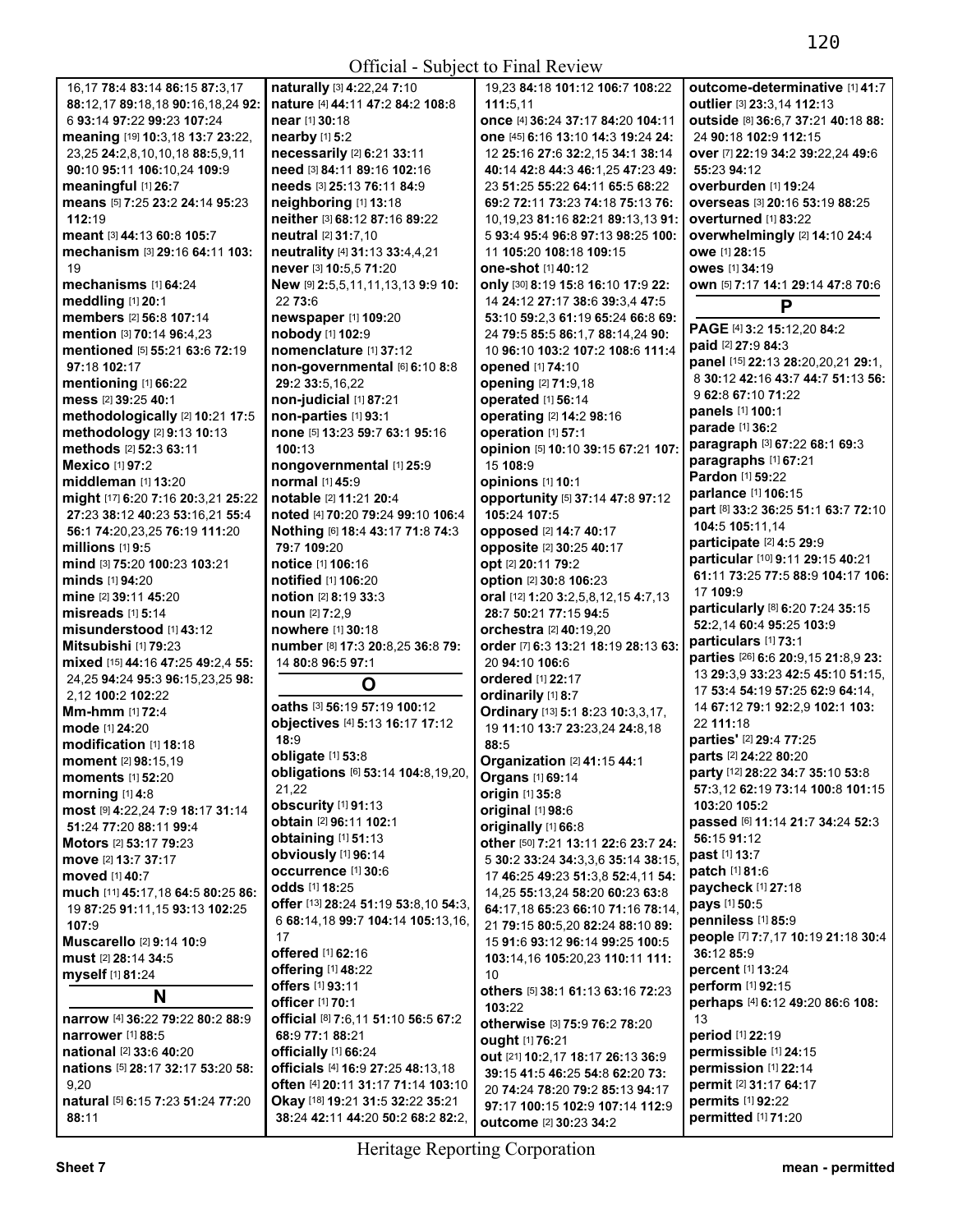|                                                                |                                                                     | Official - Subject to Final Review  |                                                        |
|----------------------------------------------------------------|---------------------------------------------------------------------|-------------------------------------|--------------------------------------------------------|
| person [4] 5:15 54:11,11 111:20                                | pre-filing [1] 92:25                                                | provided [3] 61:18 98:1 104:15      | 61:5 63:1 64:1 76:18 80:2,4 82:22                      |
| personal [1] 88:3                                              | precursors [1] 70:7                                                 | provides [2] 21:4 78:19             | 84:7 88:10 89:2 90:10,13 91:4,6,                       |
| persons [1] 98:15                                              | predecessor [3] 55:11,16 57:1                                       | <b>Providing [1] 78:13</b>          | 20 93:19 100:23 108:10 111:15                          |
| perspective [1] 105:6                                          | preexisting [1] 89:23                                               | provision [1] 13:21                 | reason [7] 20:10 32:13 64:6 72:11                      |
| pervasively [1] 70:8                                           | premise [2] 82:4 83:10                                              | provisions [6] 5:2 13:19 14:2 52:   | 76:20 87:25 105:16                                     |
| petition [1] 41:22                                             | prerogatives [2] 80:18,19                                           | 9.11 82:10                          | reasonable [1] 40:15                                   |
| petitioner [1] 107:19                                          | prescribe [1] 63:20                                                 | proviso [1] 92:1                    | reasons [3] 26:1 29:15 111:6                           |
| Petitioners [15] 1:4,10 2:4,6,10 3:                            | present [1] 4:4                                                     | prudent [1] 76:7                    | <b>REBUTTAL [2] 3:18 109:3</b>                         |
| 4,7,11,20 4:14 28:6 50:23 52:18                                | presentation [5] 76:14 81:18 89:                                    | public [2] 26:6 104:11              | recall [1] 9:19                                        |
| 79:21 109:4                                                    | 11 91:19 92:5                                                       | purely [5] 4:19 6:9 29:16 91:23 96: | recalling [1] 95:2                                     |
| phrase [33] 4:21,22,23 5:3 6:25 8:                             | <b>presented</b> [1] 111:15                                         | 17                                  | received [1] 97:25                                     |
| 6.6 11:6.20 13:9 14:5.6 15:22 23:                              | presenting [1] 86:13                                                | purpose [5] 14:23 18:3 57:21 58:7   | reciprocal [3] 63:9 71:15 105:18                       |
| 23,25 24:21 28:12 55:15 56:23 77:                              | presumably [1] 90:24                                                | 76:1                                | reciprocate [2] 78:22 96:16                            |
| 21 87:13 88:8 89:4,17,17,24 90:9,                              | pretrial [2] 59:4 62:1                                              | purposes [5] 25:11 26:11 54:1 75:   | reciprocated [1] 80:9                                  |
| 23 102:18 109:8,10,15 110:10                                   | preventing [1] 18:16                                                | 582:6                               | reciprocation [1] 80:13                                |
| phrased [1] 84:15                                              | previously [1] 98:17                                                | pursuant [2] 51:14 68:25            | recognize [5] 26:3 36:17 58:24 69:                     |
| phrases [2] 7:8 88:3                                           | principle [2] 49:20 69:16                                           | pushing [1] 37:3                    | 19 99:25                                               |
| pick [13] 15:24 30:12 31:15 32:7                               | Prior [4] 52:15 57:16 87:25 91:11                                   | put [11] 12:11 16:17,21 19:25 20:6  | recognizes [2] 20:5 24:7                               |
| 34:1,5 35:5 45:9,10 46:16 69:12,                               | privacy $[1]$ 88:3                                                  | 55:16 56:24 57:6 66:17 76:19 102:   | recognizing [1] 26:14                                  |
| 13 110:16                                                      | private [59] 4:20 5:17 6:9,10 7:17                                  | 16                                  | refer [5] 7:23 8:8 11:8,17 12:8                        |
| picked [4] 32:2 55:15 58:3 69:18                               | 8:1 15:4 20:2 25:25 26:2,4,15 27:                                   | puts [1] 23:3                       | referee [1] 6:9                                        |
| picking [2] 56:23 66:20                                        | 24 28:25 29:8,16 30:13 34:8 35:                                     | putting [6] 39:18 54:15 58:4 64:7   | reference [6] 85:22 87:12,19,21                        |
| picks [2] 41:22 43:6                                           | 12 36:24 37:7 42:17 45:10 51:13,                                    | 89:1 101:11                         | 92:4.17                                                |
| piece [1] 13:10                                                | 17, 18 53: 2, 2, 3 54: 1, 3, 5, 10, 11, 19                          | puzzle [1] 13:11                    | referenced [3] 88:21 89:25 91:1<br>references [1] 70:1 |
| place [4] 20:6 38:6 59:5 111:24                                | 62:19 64:19 66:25 67:7 68:18,24,                                    | Q                                   | referencing [1] 6:22                                   |
| placed [1] 62:1<br>plain [3] 24:11 95:7 110:20                 | 24 75:3,4,12,12 76:3 84:20 91:10<br>97:6 98:7.23 100:7 103:20.24.25 | quasi [1] 110:11                    | referred [2] 66:8 83:20                                |
| plan [1] 41:19                                                 | 104:12 105:12 109:17                                                | quasi-judicial [14] 5:9 14:22 15:1, | referring [2] 35:8 88:24                               |
| playing [1] 20:2                                               | pro-arbitration [1] 78:24                                           | 18 16:3,6,8 17:12,25 40:10 66:10    | refers [3] 4:22,24 16:9                                |
| please [5] 4:16 28:9 50:25 77:18                               | probably [3] 17:18 18:17 87:6                                       | 69:11 83:19 110:16                  | reflect [1] 75:11                                      |
| 94:8                                                           | problem [9] 17:24 38:2,13 63:18                                     | question [40] 11:11 12:23 19:3,6    | reflected [1] 68:20                                    |
| pleased [1] 79:10                                              | 73:12,24 111:10,16 112:12                                           | 25:4 32:13 35:13,17 46:2,11 49:     | refuse [1] 6:3                                         |
| plenty [1] 103:11                                              | problematic [1] 75:16                                               | 14,23 50:3 58:3,11,25 59:25 61:3    | refutes [1] 110:18                                     |
| point [19] 11:3 14:4 22:24 25:16                               | problems [7] 19:20 39:1 56:13 71:                                   | 63:25 72:16 74:19 75:18 76:13 80:   | regard [1] 53:16                                       |
| 54:7 71:5,5 73:23 87:16 89:4,16                                | 1 73:18 84:20 85:4                                                  | 17 82:6 83:1,10,12 84:13 86:12      | regimes [1] 93:15                                      |
| 97:8 99:24 100:15 101:24 102:4                                 | procedural [1] 31:18                                                | 87:7 95:18 96:18,18 102:24 103:     | regular [2] 30:14 75:23                                |
| 105:20 107:25 108:6                                            | procedure [5] 13:19 26:21 62:17                                     | 14 104:5,17,18 105:11               | reinforce [2] 13:15 52:12                              |
| pointed [2] 74:24 94:17                                        | 63:21 72:17                                                         | questions [12] 6:11 23:20 29:6 61:  | reinforces [1] 14:4                                    |
| pointing [1] 17:7                                              | procedures [2] 20:12 82:8                                           | 14,21 77:4 79:11 81:14,14 86:14     | reject [1] 6:5                                         |
| points [6] 6:24 8:5,22 17:10 61:12                             | proceeding [7] 28:11 29:23 84:23,                                   | 94:10 95:15                         | rejected [1] 26:12                                     |
| 109:5                                                          | 25 86:1 106:5,7                                                     | quick [2] 86:23 109:5               | rejigger [1] 81:2                                      |
| policies [1] 72:18                                             | proceedings [10] 20:2,21 86:16                                      | quickly [1] 19:20                   | relates [1] 105:21                                     |
| policy [11] 13:13 18:9 21:3 22:24                              | 92:24,25 93:10,15,16,17 102:6                                       | quite [7] 9:8 20:17 29:8,11 32:25   | relation [2] 79:15 102:8                               |
| 23:9 61:14 78:24 91:18 93:4 95:                                | proceeds [1] 97:20                                                  | 52:19 87:4                          | relations [3] 64:22 70:21 71:2                         |
| 21 105:21                                                      | process [4] 66:8 81:10,20 101:8                                     | R                                   | relationship [2] 62:11 63:4                            |
| political [4] 80:18 81:15 82:25 83:                            | processes [1] 82:8                                                  | raise [1] 61:13                     | relevant [1] 27:13                                     |
| 3                                                              | produce [1] 39:5                                                    | raised [1] 61:13                    | reliable [2] 10:14,23                                  |
| pose [2] 11:11 18:24                                           | product [1] 81:11                                                   | raises [1] 61:21                    | reliance [1] 98:5                                      |
| position [7] 20:1 29:19 58:4,13 64:                            | proffered [1] 100:5                                                 | raising [1] 61:12                   | relied [1] 9:9                                         |
| 21 81:8 95:24                                                  | prohibit [5] 79:3 92:3,8,10,13                                      | range [1] 78:25                     | reluctant [1] 59:14                                    |
| possible [4] 23:6 24:23 111:2,21                               | prolong [1] 27:7                                                    | rather [4] 51:20 73:2 74:13 81:15   | remain [1] 26:4                                        |
| possibly [1] 103:1                                             | promise [1] 105:3                                                   | ratified [1] 73:6                   | remind [2] 101:5,24                                    |
| potential [9] 20:19 28:25 54:14 62:<br>13,23 74:3 83:4 93:3,13 | promises [2] 105:1,18                                               | reach [1] 78:20                     | removable [1] 27:10                                    |
|                                                                | promote [5] 5:8 51:2 79:25 80:4<br>96:22                            | reached [1] 53:11                   | <b>remove</b> [2] 50:6 57:14                           |
| potentially [1] 22:8<br>power [9] 48:25 56:10 67:2,2 68:9      | promotes [2] 78:15,23                                               | reaching [1] 100:17                 | <b>render</b> [1] 77:24<br>repeat [1] 81:24            |
| 75:21,21 76:25 77:1                                            | prompt [1] 104:24                                                   | react [1] 95:19                     | rephrase [1] 84:14                                     |
| powers [3] 28:15 34:19 64:24                                   |                                                                     | read [6] 17:19 18:14,15 21:11 37:8  | reply [2] 9:1 90:5                                     |
| practical [1] 19:6                                             | property [6] 97:6,9,11,24 104:23<br>106:2                           | 85:7                                | report [15] 15:10,12,20 16:11,19,                      |
| practicality [1] 61:11                                         | proposed [2] 14:16 59:7                                             | reading [7] 13:15 18:13 24:12 51:   | 21, 22, 25, 25 17: 8, 8 66: 14, 15 94: 22,             |
| practice [4] 12:7 13:19 70:3 101:                              | prosaic [1] 93:14                                                   | 24 70:10 73:2 110:25                | 23                                                     |
| 17                                                             | prosecute [1] 103:9                                                 | real [1] 38:16                      | reports [3] 5:11 70:11 94:21                           |
| practices [2] 51:4 63:21                                       | <b>PROTECTION [2] 1:12 99:18</b>                                    | really [30] 12:23 13:14 22:25 23:2, | represent [2] 46:4 97:14                               |
| pre-arbitration [1] 111:9                                      | provide [2] 99:18 102:12                                            | 5 24:14 25:6 26:15 27:4,5 46:22     | representations [2] 79:14 95:20                        |
|                                                                |                                                                     |                                     |                                                        |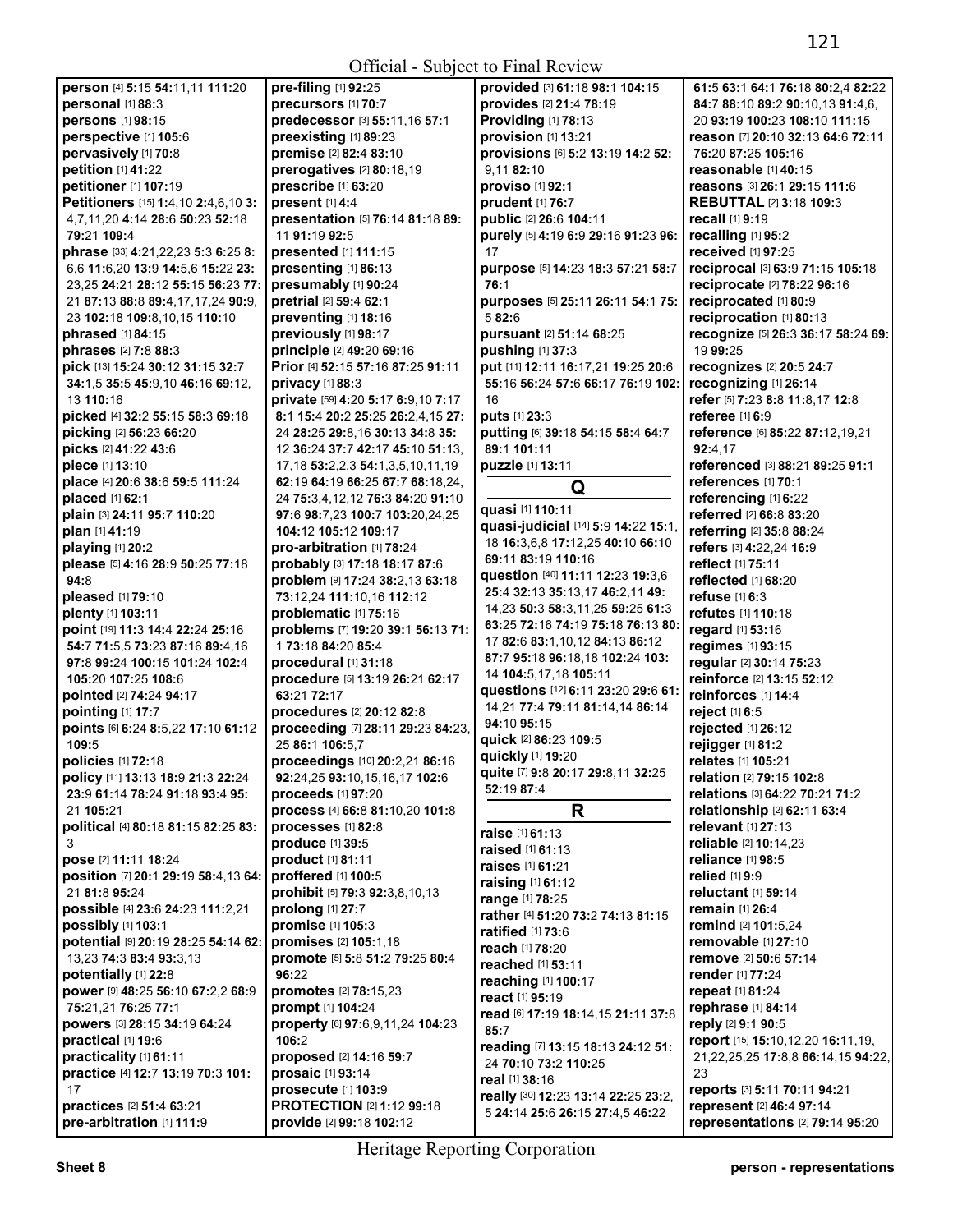|                                        |                                     | Official - Subject to Final Review               |                                             |
|----------------------------------------|-------------------------------------|--------------------------------------------------|---------------------------------------------|
| representative [2] 64:19 79:13         | Ruling [3] 70:24 84:6 88:14         | serving [2] 98:16,19                             | sought [1] 85:24                            |
| representing [3] 52:21 53:14 97:       | run [1] 6:6                         | set [13] 8:2,17 20:12 23:21 29:15                | Sounds [3] 38:14 43:12 83:2                 |
| 23                                     | runs [1] 86:21                      | 44:1,3,4 46:13,15 53:18 78:1 95:3                | <b>source</b> [1] 9:10                      |
| represents [1] 101:15                  | Russia [12] 28:19 30:5,5 50:10 55:  | settle [3] 21:19 43:6 64:18                      | Sources [3] 13:8 17:6,10                    |
| request [4] 22:22 59:4 79:6 106:       | 2 68:13 102:8 104:8,19,21,22 105:   | <b>settled</b> [1] 12:7                          | sovereign [25] 28:17 29:18 30:15,           |
| 25                                     | 3                                   | settlement [3] 41:18 43:2 64:10                  |                                             |
|                                        |                                     |                                                  | 16,17 32:16 53:20 54:9,10 64:24             |
| requested [1] 79:9                     | Russian [3] 33:6 76:1 105:3         | <b>seven</b> [1] 107:14                          | 65:11, 13, 14, 22 67: 3 75: 21 76: 18       |
| requests [3] 51:8 93:1,8               | S                                   | <b>sever</b> [1] 89:12                           | 98:12,24 99:11,12,14 105:15,16              |
| require [3] 31:14 86:15 106:5          |                                     | <b>several</b> [1] 18:15                         | 108:4                                       |
| required [3] 64:3 104:14 105:17        | safeguards [1] 79:1                 | <b>shorn</b> [1] <b>30:</b> 10                   | sovereigns [17] 34:21 40:25 43:             |
| <b>requirement</b> [2] 86:5 111:12     | same [21] 5:3 9:12 10:13,15,25 17:  | shouldn't [7] 57:9,10 82:13,24 87:               | 14 45:15 47:5,5 66:25 96:5,20,21            |
| requires [1] 79:7                      | 6,10,25 22:5 53:1 56:23 57:7 59:    | 8 100:25 101:21                                  | 97:2 98:14,24 101:25 103:3 105:9,           |
| reserve [3] 76:8,11,12                 | 24 62:19 66:16,17 69:16 71:12 88:   | <b>show</b> [1] <b>5:11</b>                      | 19                                          |
| resolution [4] 30:10 64:23 93:6        | 23 95:18 107:6                      | <b>shows</b> [1] <b>79:7</b>                     | Sovereignty [3] 64:15,16 65:20              |
| 106:18                                 | <b>sat</b> [1] <b>15:</b> 6         | side [20] 14:3,12 20:5 37:10 38:14,              | space [1] 80:1                              |
|                                        | saying [15] 23:1 32:6 33:21,22 38:  |                                                  |                                             |
| resolve [6] 28:21 35:1 41:3 43:22      | 146:12 63:19 65:1 70:13 73:21,      | 15,17 48:7,19 58:5 65:23 76:19                   | Spain [3] 21:12 60:2 102:6                  |
| 44:6 106:1                             | 23,25 74:1 75:25 106:8              | 87:16 89:15,22 99:25 100:5 103:                  | speaking [1] 12:18                          |
| resolved [2] 81:15 97:21               |                                     | 14 110:20 111:10                                 | specialized [2] 24:9 66:21                  |
| resolving [5] 17:21 42:19 62:18        | says [20] 15:13,22 18:4 24:13 30:3  | sides [1] 48:18                                  | specific [5] 14:15 15:16 45:16 55:          |
| 73:12 103:23                           | 37:4 38:7 39:12 43:2 44:5 65:20     | sign [2] 20:10 36:12                             | 18 71:4                                     |
| resonance [1] 88:4                     | 90:5 94:19 100:25 102:25 103:14     | signal [1] 11:22                                 | specifically [5] 15:22 35:4 51:2            |
| respect [10] 22:7 23:4 58:9 66:11,     | 105:23 111:4,10 112:5               | signed [4] 100:24 101:20 102:8,10                | 74:12 75:20                                 |
| 21 68:2 82:2 83:3 96:21 97:4           | scale [1] 80:25                     | significance [2] 8:17 50:4                       | specify [1] 112:2                           |
| respecting [1] 96:19                   | Scalia [1] 94:16                    | significant [2] 53:22 83:24                      | speech [1] 11:10                            |
|                                        | <b>scarier</b> [1] 10:25            |                                                  |                                             |
| respond [1] 32:15                      | scattered [1] 69:25                 | similar [2] 18:3,4                               | spell [1] 73:20                             |
| Respondent [10] 1:7,14 2:12,14 3:      | Scherk [1] 79:23                    | similarly [1] 9:22                               | <b>spend</b> [1] 52:20                      |
| 14,17 33:25 70:25 77:16 94:6           |                                     | simple [2] 76:23 95:8                            | sphere [1] 53:15                            |
| response [2] 79:19 89:20               | <b>scholar</b> [1] <b>5:16</b>      | simplify [1] 62:17                               | staffed [2] 48:17 50:9                      |
| responsibility [1] 59:11               | scholarly [1] 10:23                 | simply [7] 30:3 37:12 47:11 75:11                | stage [1] 23:14                             |
| rest [1] 69:20                         | school [1] 12:19                    | 76:1 98:9 106:11                                 | standard [1] 11:23                          |
| <b>Restate</b> [1] 37:11               | <b>scope [1] 101:16</b>             | <b>since</b> [2] <b>94:9 106:22</b>              | standing [9] 28:24 42:19 44:1 46:           |
| Restatement [4] 37:4,9 39:22 85:       | seated [1] 78:14                    | single [3] 5:15 11:16 110:9                      | 13,15 54:3 55:1 70:5 76:2                   |
| 7                                      | Second [10] 25:4 50:2 53:16 67:23   | sinking [1] 55:24                                | standpoint [1] 107:10                       |
| <b>Restatement's [1] 38:15</b>         | 69:2 71:1 73:13 99:1 104:5 111:1    | sit [1] 99:13                                    | <b>stands</b> [1] <b>36:13</b>              |
|                                        | secondly [1] 26:8                   | <b>sits</b> [1] 59:6                             |                                             |
| <b>result</b> [1] 107:9                | Secretary [1] 32:11                 |                                                  | <b>start</b> [6] 6:12 30:2 33:3 37:20 50:   |
| resulting [1] 29:1                     | Section [18] 4:17 15:14 26:20 28:   | sitting [2] 98:20,23                             | 11 82:13                                    |
| results [2] 5:25 18:12                 | 13 51:1,7,12 55:17 59:1 88:20,23    | situation [11] 44:10 49:17,22 53:2,              | <b>started</b> [2] 84:23 91:14              |
| return [2] 62:7 71:8                   |                                     | 7,25 65:13 74:2,2 76:6,16                        | <b>Starting [1] 97:7</b>                    |
| reverse [1] 112:24                     | 92:19,22 93:8 94:14 95:1 96:6,11    | situations [6] 11:18 57:2 60:6 61:               | <b>stat</b> [1] <b>13:12</b>                |
| review [5] 26:21 27:4 35:6 47:9 88:    | security [1] 99:19                  | 24 66:23 76:13                                   | State [43] 13:20 19:10 26:10,14 31:         |
| 14                                     | See [9] 10:18 19:13 20:13 32:20 64: | Sixth [1] 10:7                                   | 21 32:6,12 35:9 42:23 44:10,10,             |
| reviewing [2] 78:1 83:23               | 198:7.799:21103:4                   | <b>slam</b> [1] <b>13</b> :25                    | 12, 12, 13, 14 45: 21, 22, 23, 23 46: 2, 2, |
| rewrite [2] 111:11,14                  | seek [4] 37:15 74:6 79:2 112:18     | slightly [2] 55:12 66:9                          | 3 53:7,22,25 58:10,13,21 61:9,22            |
| richly [1] 48:14                       | seeking [3] 6:4 101:8 107:7         | Solicitor [2] 2:7 14:20                          | 62:10 65:20 68:16 70:23,25 72:24            |
| <b>RIGHTS [2] 1:13 77:25</b>           | seem [1] 23:25                      | <b>solution</b> [5] <b>74:9 111:6,15 112:20,</b> | 73:14,14 80:19 97:22,23,25 106:             |
|                                        | Seems [6] 7:25 21:6 29:10 36:23     |                                                  |                                             |
| road [1] 36:3                          | 47:23 72:15                         | 23                                               | 20                                          |
| <b>robe</b> [1] <b>36:13</b>           | <b>sees</b> [1] 26:25               | solve [1] 112:11                                 | state's [2] 31:8,9                          |
| ROBERTS [44] 4:3 6:14 7:15 8:12,       | select [4] 31:7 33:23 45:6 53:5     | someone [2] 34:5 112:16                          | state-to-state [8] 48:9 49:16,22            |
| 15 9:7,16 17:14 23:16 28:2 29:7        |                                     | sometimes [2] 24:1 27:23                         | 64:10 65:12 76:13 100:7 103:23              |
| 41:10 43:19 47:20 49:11 50:15,20       | selected [7] 29:2 34:4 45:5 47:4    | <b>somewhat</b> [1] 11:11                        | STATES [72] 1:1,13,21 2:9 3:10              |
| 52:16 53:12 54:16,20,23 67:14 70:      | 54:24 55:2 68:25                    | <b>somewhere</b> [1] 71:22                       | 14:24 20:22 22:6,7 23:3,14 31:15            |
| 18 74:16 77:12 79:12 89:6.10 92:       | selecting [3] 42:5,6,16             | <b>sooner</b> [1] <b>106:12</b>                  | 36:7.15 37:15.15.21 40:18 41:18.            |
| 6.11.16 93:21 95:17 97:19 98:4         | selection [1] 31:22                 | SOFry [9] 14:15 27:7 31:2 35:18 42:              | 19,21,23 43:2,7 45:5,6,8 46:3 50:           |
| 107:11,17,21,24 108:17,20 109:2        | selects [2] 30:13 42:13             | 2,9 44:20 82:9 89:9                              | 22 52:7 53:15 55:9,11 56:4 57:3,            |
| 112:25                                 | self-published [2] 90:2,4           | sort [25] 7:1,8,12 8:7 9:2,21,25 11:             | 11,12 58:8,14 59:11,13,17 60:12             |
| rogatory [2] 69:21 82:8                | Senate [6] 5:10 16:24 17:8 66:15    | 7,23 22:24 24:9 26:7 48:19 59:18                 |                                             |
|                                        | 94:20,22                            |                                                  | 61:22 62:4,5,14,16,25 63:7 64:23            |
| role [6] 20:2 26:17,19 34:6 54:9 58:   | send [2] 46:14 60:24                | 62:5 71:12,19 72:14 73:22 75:13                  | 68:18 71:8,14,25 72:6 73:5 76:17            |
| 8                                      | Sense [3] 27:24 52:5 53:17          | 76:15 89:13,13 91:12 110:20                      | 85:11 88:25 90:18 94:12 95:24 96:           |
| <b>ROMAN</b> [5] 2:3 3:3,19 4:13 109:3 |                                     | <b>sorts</b> [3] 10:19 27:19 62:2                | 16 97:12 100:15,18 101:20 103:              |
| rule [4] 49:15 83:25 86:4 87:18        | <b>sent</b> [1] 106:13              | <b>Sotomayor</b> [37] <b>23:18 31:1,3,6,12,</b>  | 10 112:12,16,17                             |
| rules [19] 5:6 6:2 14:13,14 15:5 16:   | separately [3] 52:6,10 93:18        | 20 32:1,4,10,23 34:9,11,16 35:16,                | States-Canada [1] 68:4                      |
| 11 17:7 30:13 31:18 34:8 47:24         | series [1] 44:16                    | 20,23 41:13,14,17,21 42:3,9,12,22                | <b>status</b> [1] <b>52:19</b>              |
| 57:4 70:3,6 74:6 79:4 92:13 110:       | serious [3] 12:25 13:1 61:21        | 43:1,5 63:14,18 64:13 65:15,19                   | statute [58] 5:6 11:14 14:13,15 15:         |
|                                        | <b>served</b> [1] 62:12             | 66:4 67:8 74:24 89:8 93:24 103:7                 | 9 17:1,4,13 18:12,24 19:1 21:1,7            |
| 14 112:2                               |                                     |                                                  |                                             |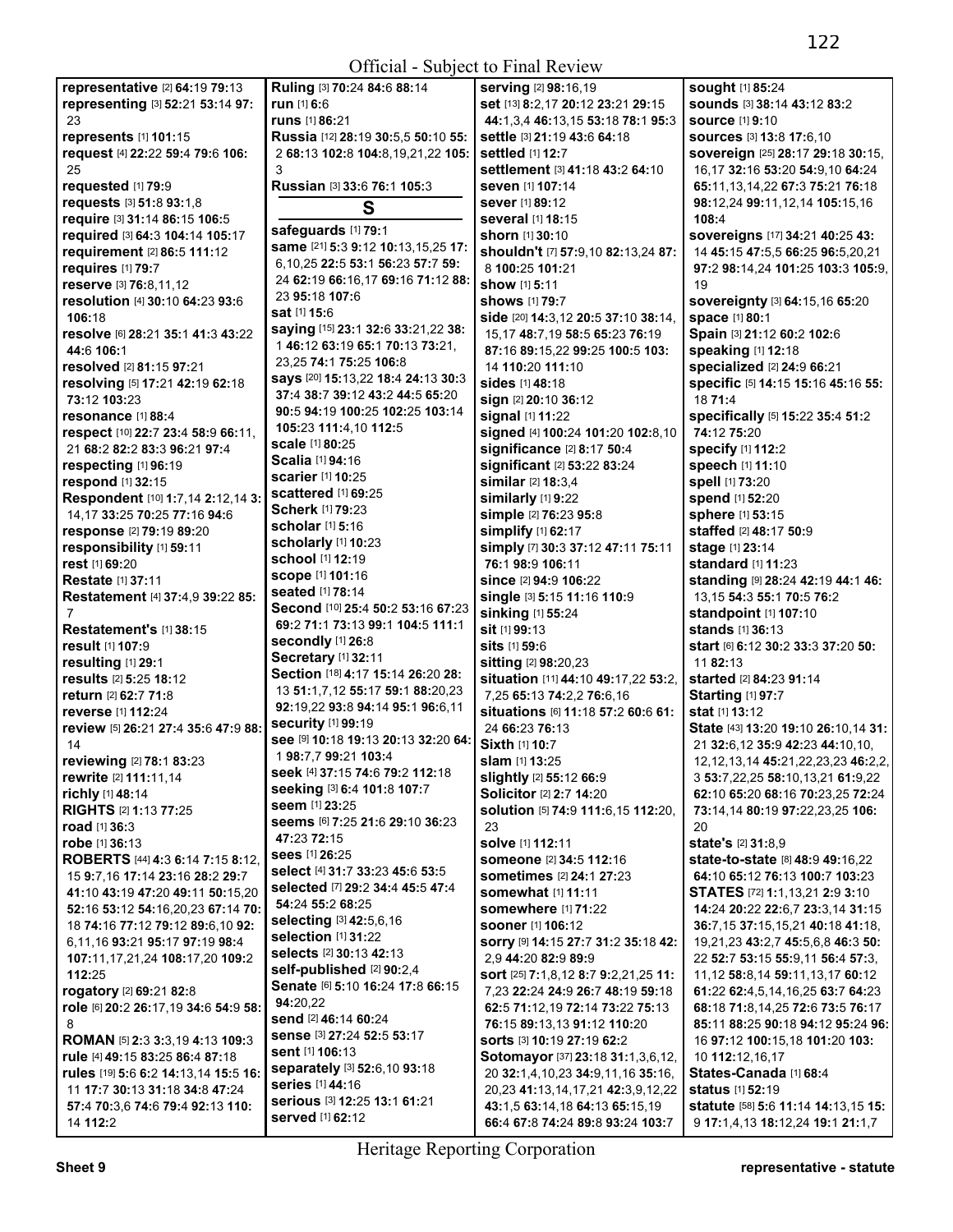| 23:2,11 35:7 37:13 40:7,9 57:21,    | <b>tailor</b> [1] <b>112:21</b>                          | 11 99:7,15 100:15 102:7,8 103:1                                 | umpire [2] 95:6 98:14                                  |
|-------------------------------------|----------------------------------------------------------|-----------------------------------------------------------------|--------------------------------------------------------|
| 23 58:7,19 70:6 73:3 74:4 78:25     | talked [1] 93:4                                          | 104:10,14 105:2,8,14,22 106:9,16                                | umpires [1] 98:20                                      |
| 81:21,21 82:7,17 83:4,13 84:10,     | targeted [2] 22:20 93:7                                  | 108:5,9                                                         | <b>unable</b> [1] <b>4:4</b>                           |
| 17 85:20,25 86:10 87:11 88:16,19,   | team $[1]$ 8:10                                          | trial [1] 98:6                                                  | under [16] 5:6 6:1,16 22:9 26:19,                      |
| 24 90:18,19,23 91:2,10,12,14 94:    | tease [1] 10:2                                           | tribunal [113] 4:22 5:12 6:16,17 7:                             | 20 30:13 36:16 46:15 52:7 55:3                         |
| 19 95:23 100:25 106:11 109:16,      | television [1] 36:10                                     | 1, 18, 21, 23 8:1 11: 4, 4, 10, 13, 15, 17,                     | 68:24 75:5 84:25 106:16 112:4                          |
| 19 110:13,13 112:21                 | tells [1] 13:5                                           | 20,24,25 14:5 15:22 18:19 25:12,                                | <b>undergo</b> [1] <b>65:</b> 2                        |
| statutes [8] 10:1 11:15 55:16,17    | tens [1] 9:4                                             | 13 28:12,14 29:24 34:13,14,23 36:                               | undermine [2] 5:22 54:15                               |
| 56:15 57:1,17 70:11                 | term [8] 22:19 51:24 55:7 57:15 67:                      | 4,5,23 38:1,6,9 39:23 40:24 41:25                               | undermines [1] 20:8                                    |
| statutory [13] 4:20 6:12 13:12,15,  | 5 69:21 87:17 89:3                                       | 42:21 44:8 45:4,13,16 46:10,14,                                 | undermining [1] 62:14                                  |
| 17 14:17 15:7,13 16:16 24:21 29:    | terms [4] 56:14 88:6 89:1 99:7                           | 17 47:18 48:8 50:12 51:25 55:7,8                                | understand [12] 7:18 31:21 39:17                       |
| 22 78:12 109:22                     | <b>terrible</b> [1] <b>19:18</b>                         | 56:24 57:16 60:4,23 63:23 64:2,9                                | 42:10 55:6 57:22 61:10 65:8 81:7                       |
| <b>step</b> [1] 82:14               | terribly [1] 87:23                                       | 66:20,23 67:25 69:4,7,15,17,17                                  | 83:9 85:3 101:13                                       |
| stepping [2] 54:8 64:21             | test [3] 27:17 68:23 76:22                               | 70:1,5 75:7 76:1 77:22,23,24 78:3,                              | understanding [4] 31:4 64:21 89:                       |
| <b>stick</b> [1] 44:21              | text [8] 4:17 5:14 6:13 51:23 84:10                      | 4,7 80:22,23 83:18,19 84:1 86:6                                 | 23 91:7                                                |
| <b>still</b> [2] <b>64:20 84:13</b> | 109:8 110:21,23                                          | 87:14 88:12 89:18,19,24 90:15,17,                               | understood [4] 49:15 91:3 100:17,                      |
| <b>stop</b> $[3]$ 40:1,3,5          | that'll [1] 83:22                                        | 24 95:4,11,12 99:6,13 102:19,21,                                | 18                                                     |
| <b>stopping [1] 64:22</b>           | themselves [10] 26:4 27:8 29:10                          | 21,23 103:2,3 104:6,10,16 106:9,                                | undertaking [1] 29:17                                  |
| strange [1] 18:10                   | 45:6 47:15 50:4 66:25 93:9 100:                          | 10,23 109:10,11,15 110:10,15                                    | undertakings [1] 60:14                                 |
| streamlined [1] 20:12               | 19 101:25                                                | tribunal-focused [1] 35:11                                      | undoubtedly [1] 70:22                                  |
| strong [2] 7:3 20:3                 | there's [30] 13:1 24:12 26:5 32:25                       | tribunals [40] 4:23 8:16 12:9 16:3                              | unfairly [1] 99:17                                     |
| <b>strongly</b> [1] 51:22           | 40:6,12 43:21 59:4 62:7,11,13 70:                        | 19:10 27:23 31:7 37:7 40:8 48:8                                 | unforeseen [1] 83:7                                    |
| <b>structure</b> [2] 4:17 86:10     | 14 72:11 73:3 74:3.25 75:3 76:15                         | 49:10 55:10,14,20 57:8 63:6 66:                                 | unified [1] 11:6                                       |
| study [10] 8:25,25 9:1,2,12 10:12   | 80:23 81:5 82:6 84:22 91:9 100:7,                        | 18,22 77:20 78:5,10,14,17,22 80:5                               | uniformly [1] 26:11                                    |
| 90:1 109:25 110:2,5                 | 13,16,20 101:2 104:13 110:4                              | 82:17,19 83:14 85:21 87:19 88:1                                 | unilateral [1] 71:21                                   |
| style [1] 22:17                     | therefore [2] 38:25 93:10                                | 89:5 91:4,8 92:23 96:19,21 102:                                 | unilaterally [1] 71:19                                 |
| subject [2] 88:14 92:1              | thinking [1] 17:18                                       | 13 103:8 110:17                                                 | unimportantly [1] 103:17                               |
| <b>subjecting [1] 100:19</b>        | third [2] 21:8 102:1                                     | trigger [2] 106:14,14                                           | uniquely [1] 23:12                                     |
| subjects [1] 97:10                  | third-party [6] 96:11 101:6,14,16                        | triggering [1] 20:19                                            | UNITED [50] 1:1,21 2:9 3:10 8:10                       |
| <b>submit</b> [2] 32:17 43:7        | 102:5,10                                                 | trouble [1] 38:17                                               | 14:24 20:21 23:3,13 36:7,15 37:                        |
| <b>submitted</b> [2] 113:1,3        | <b>Thomas</b> $[1]$ 4:3                                  | true [8] 17:18 52:2 60:13 72:5 82:4                             | 14, 15, 21 40: 18 50: 22 52: 7 53: 15                  |
| subpoena [1] 101:16                 | though [7] 14:8 21:4 22:8 75:8 83:                       | 105:12 110:8,21                                                 | 56:4 57:2,11,12 58:8,13 59:11,13,                      |
| subpoenas [3] 56:20 57:18 100:      | 2 100:14 110:7                                           | trump [1] 24:10                                                 | 17 60:12 61:22 62:4,5,24 63:7 68:                      |
| 12<br>sudden [1] 12:13              | thousand $[1]$ 49:6                                      | try [2] 33:2 56:17                                              | 4 71:8,14,25 72:6 73:5 80:11 85:                       |
| suddenly [1] 20:18                  | thousands $[1]$ 9:4<br>three [7] 13:18 20:25 85:1 90:4,8 | trying [9] 10:2 13:14 23:11 24:17<br>47:24 63:8 67:11 77:6 93:5 | 11 88:25 90:18 94:12 95:24 96:16<br>97:11 112:12,16,17 |
| Sue [3] 30:16 65:21,24              | 93:14 109:5                                              | Turkey [2] 96:7 107:7                                           | university [1] 12:18                                   |
| suggested [3] 76:22 111:2 112:22    | throughout [1] 69:25                                     | turn [3] 60:12 78:21,23                                         | unknown [2] 28:25 81:1                                 |
| Suggesting [3] 33:10 70:4,5         | <b>thrust</b> [1] <b>81:18</b>                           | turning [1] 35:17                                               | unless [4] 18:19 60:6 78:1 83:22                       |
| suggests [1] 29:19                  | tie [1] 70:24                                            | turns [3] 107:13 109:7 112:9                                    | unlike [1] 17:20                                       |
| suing [1] 66:2                      | time-consuming [1] 20:20                                 | TV [1] 36:14                                                    | unlikely [1] 21:6                                      |
| <b>suits</b> [1] 64:17              | timing [2] 72:21 74:7                                    | two [45] 20:8 23:20 29:13 32:16 33:                             | unpack [2] 33:1 101:2                                  |
| support [4] 29:19 91:20 102:5,12    | title [2] 52:8,8                                         | 16 40:13,25 43:13,22,23 44:23,24                                | unquestionably [1] 57:17                               |
| supported [4] 51:23 78:11 83:15,    | today [4] 4:4 81:1 82:1 94:11                            | 48:24 49:1 50:11 51:17 52:18,23                                 | unusual [1] 20:6                                       |
| 17                                  | together [8] 14:2 24:24 41:1 44:24                       | 53:20 55:18 56:7,10,11,13 62:9                                  | up [45] 7:10 8:2,18 15:24 20:10 23:                    |
| supporting [4] 2:9 3:11 50:23 52:   | 49:5 53:21 89:1 93:20                                    | 66:22 67:12,21 68:8,10 77:2 84:                                 | 21 24:22 28:23 29:15 36:14,23 41:                      |
| 18                                  | took [4] 11:9 16:21,22 81:17                             | 23 85:5 88:11 89:12 90:7 93:2 98:                               | 6, 17 42: 17 44: 1 46: 13, 14, 15 47: 8                |
| supports [1] 5:5                    | top [1] 16:13                                            | 13,24 99:2 102:20 103:3,3 104:2                                 | 51:18 53:10,18 55:15 56:23 64:15,                      |
| suppose [4] 43:21 59:20,23 81:6     | <b>totally</b> [2] <b>40:4,6</b>                         | 105:9                                                           | 16 65:21 66:20 68:16 69:12,13,18                       |
| supposed [3] 86:23,23,24            | touch [1] 111:1                                          | types [3] 72:22 85:21 110:11                                    | 70:12,24 71:18 81:6,21 87:4 90:8,                      |
| SUPREME [3] 1:1,21 10:7             | touchstone [2] 76:21 77:3                                | typographical [1] 90:3                                          | 11 95:3 100:25 101:20 102:10                           |
| <b>surprise</b> [1] 20:18           | Trade [1] 41:15                                          | U                                                               | 110:16                                                 |
| surprising [1] 87:23                | transcript [1] 4:7                                       |                                                                 | <b>upset</b> [1] <b>71:</b> 23                         |
| surprisingly [1] 38:21              | translated [1] 15:7                                      | U.S [27] 6:6 9:25 10:1 19:25,25 20:                             | urged [1] 83:25                                        |
| surrounding [1] 110:24              | treat [4] 17:25 89:14 99:17 104:25                       | 3 21:8,9 22:17 23:6 26:8 48:3 54:                               | usage [9] 5:1 8:23,25 10:3 11:24                       |
| survey [2] 10:3,9                   | treated [2] 18:1 70:15                                   | 15 62:22 64:9 71:2,10,18 73:12                                  | 78:4 83:16 87:17 88:4                                  |
| Sweden [1] 80:11                    | treaties [4] 22:3 72:16 100:17 105:                      | 97:3,8 98:17,17 100:19 102:1,9                                  | <b>usages</b> [1] 90:12                                |
| swept [1] 36:23                     | 23                                                       | 106:6                                                           | useful [1] 21:4                                        |
| Switzerland [1] 80:12               | treatment $[1]$ 23:4                                     | U.S.-Canada [3] 64:11 67:24 100:                                | using [8] 5:2 7:8 14:5 22:19 24:13                     |
| system [7] 45:2 46:5,9,15 59:14,    | treaty [50] 28:18,23 29:5 30:3,3,20                      | 11                                                              | 62:18 110:9,15                                         |
| 16 85:12                            | 32:15 34:24 39:12 43:9,16,17,21                          | U.S.-German [1] 47:25                                           | Utah [1] 10:7                                          |
| T                                   | 44:5 45:1 47:11 48:10 50:8 53:8                          | U.S.-style [2] 86:25 112:13                                     | V                                                      |
| table [1] 101:11                    | 55:22 64:14 65:16,19 68:17,22 72:                        | ultimately [4] 25:2 47:4 87:10 90:                              | various [3] 72:18 94:20 110:3                          |
|                                     | 7 74:12,23 77:6 96:7 97:5,7 98:6,                        | 8                                                               |                                                        |